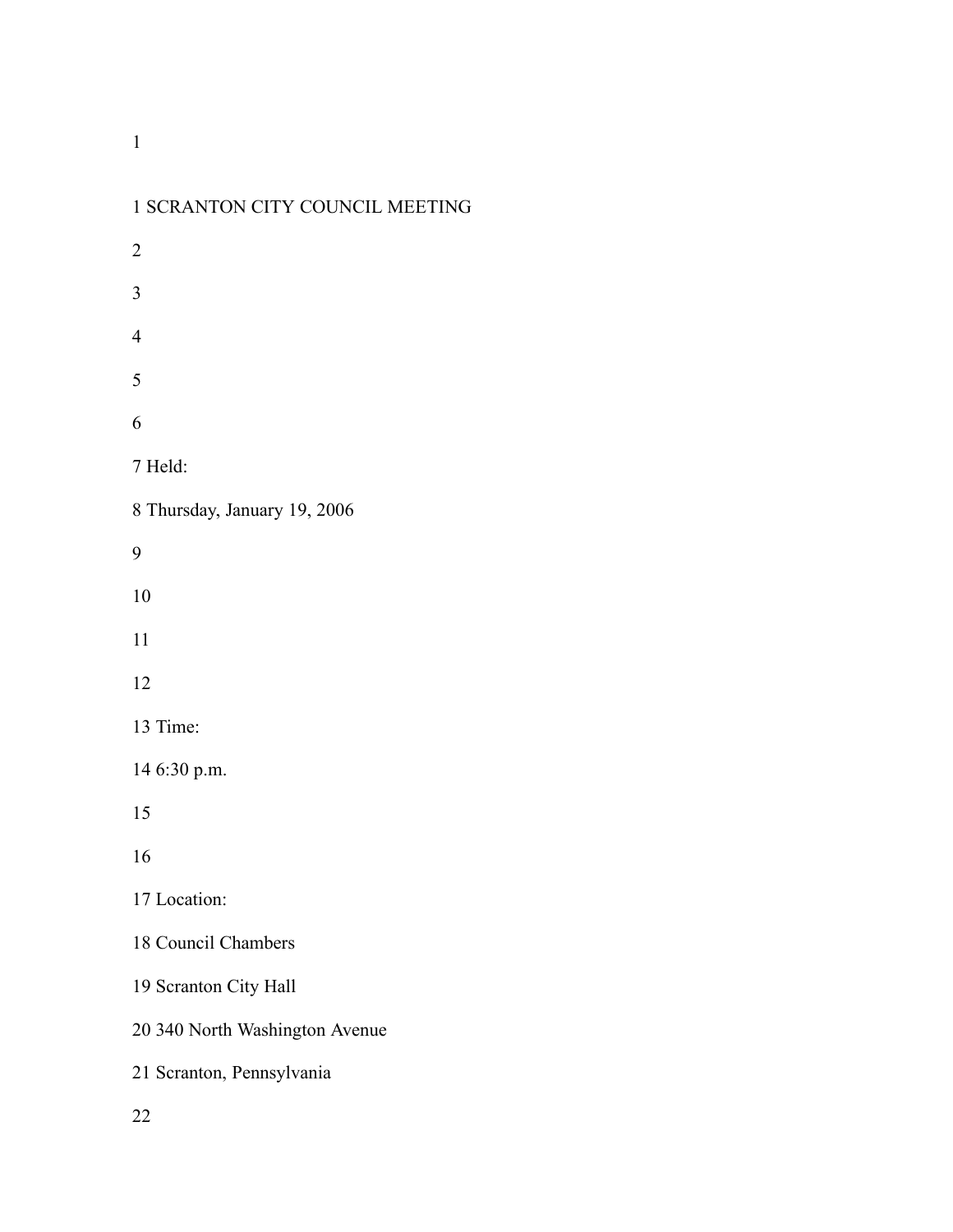Lisa M. Graff, RMR Court Reporter . CITY OF SCRANTON COUNCIL: MS. JUDY GATELLI, COUNCIL PRESIDENT MR. WILLIAM COURTRIGHT, VICE-PRESIDENT MS. JANET EVANS MS. SHERRY NEALON FANUCCI MR. ROBERT McTIERNAN MR. AMIL MINORA, ESQUIRE, SOLICITOR MS. KAY GARVEY, CITY CLERK MR. NEIL COOLICAN, ASSISTANT CITY CLERK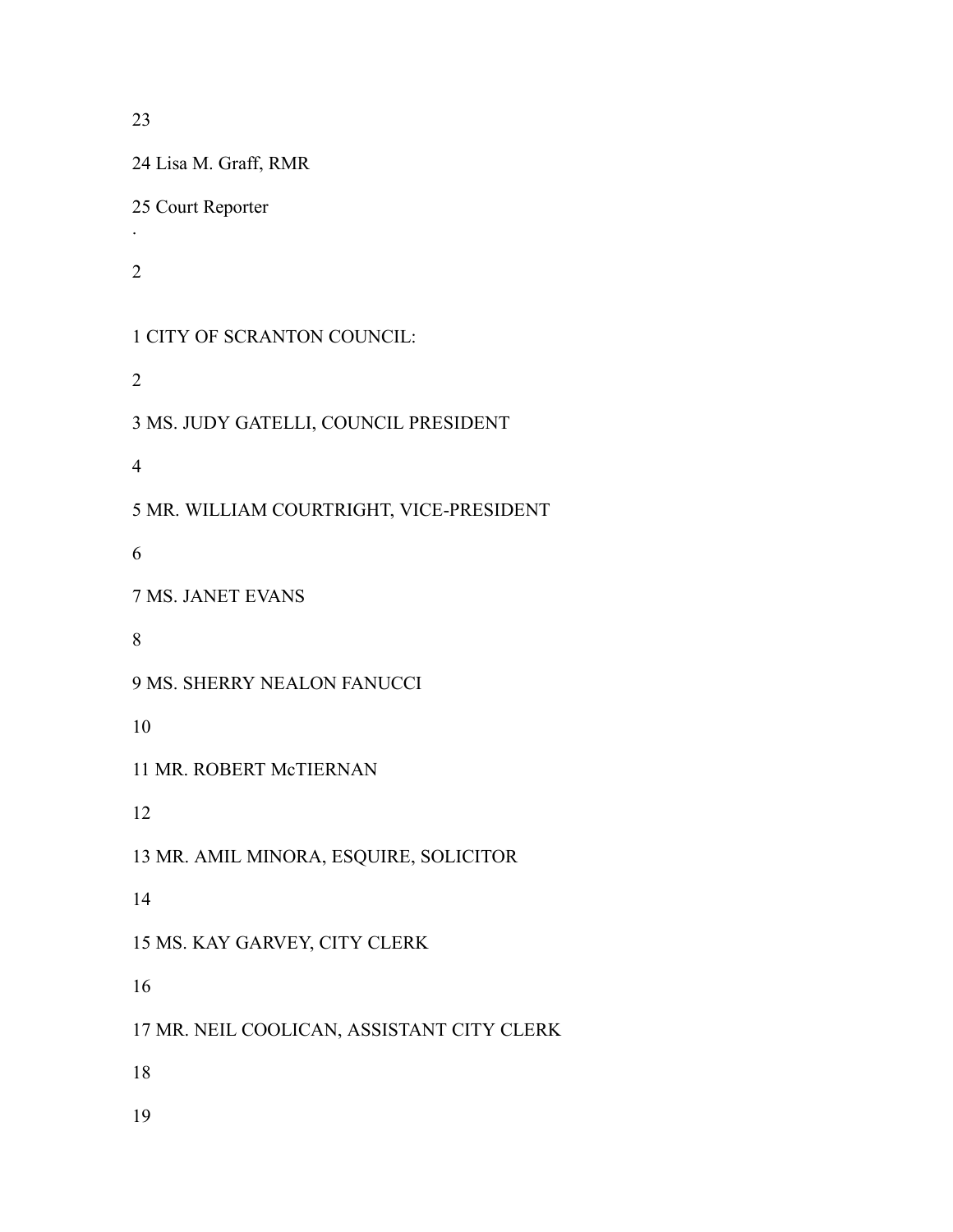MS. GATELLI: Okay. Please stand for

- the Pledge Of Allegiance. Before we start the meeting,
- I would just like us to pause for a moment of
- reflection. Roll call, please.
- MR. COOLICAN: Mrs. Evans.
- MS. EVANS: Here.
- MR. COOLICAN: Mrs. Fanucci.
- MS. NEALON FANUCCI: Here.
- MR. COOLICAN: Mr. McTiernan.
- MR. MCTIERNAN: Here.
- MR. COOLICAN: Mr. Courtright.
- MR. COURTRIGHT: Here.
- MR. COOLICAN: Mrs. Gatelli.
- MS. GATELLI: Here. Dispense with the
- reading of the minutes.
- MS. GARVEY: Third order. 3-A,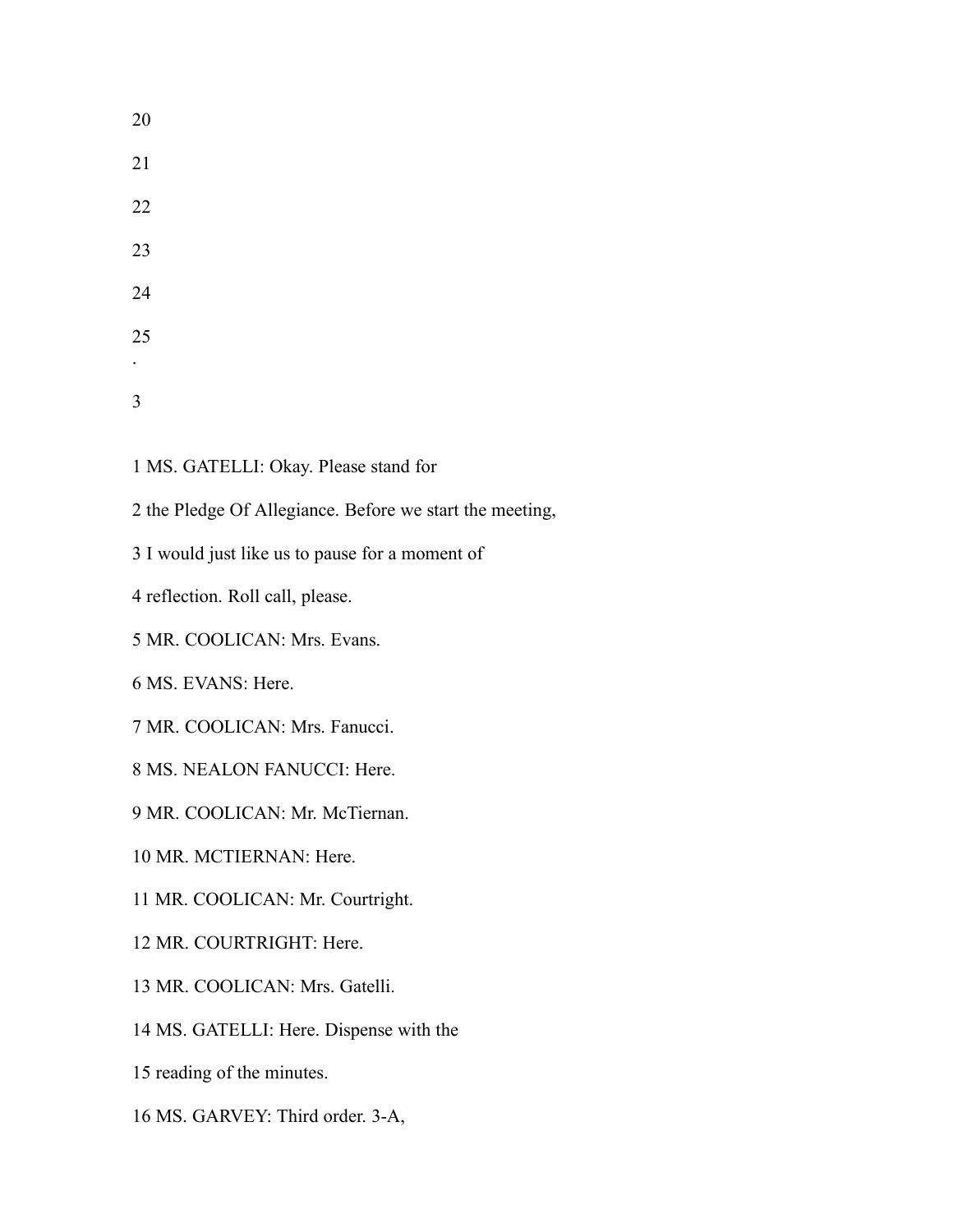# APPLICATIONS AND DECISIONS RENDERED BY THE ZONING

## HEARING BOARD ON WEDNESDAY, JANUARY 11, 2006.

MS. GATELLI: Are there any comments?

If not, received and filed.

MS. GARVEY: There really are no

clerk's notes this week. We didn't get to get a lot of

your letters out, there's just not enough hands in the

office to get everything that needs to be done to get

it done.

#### 

.

The letters that did go out, you

received in your packets in the office, and if there's

any responses, I'll let you know through there. Fourth

order, Citizens Participation.

MS. GATELLI: Excuse me one minute.

Before we go to Citizens Participation, I have some

notes that I just wanted to address from last week.

Mr. Sbaraglia talked about the bridge

over the Gorge, I found out that the bridge is not

going over the Gorge, where is Mr. Sbaraglia, it's

going down near the playground and it is going to go to

the other side, and they're making a quarter mile loop

there for the Davis Trail. That's what it's going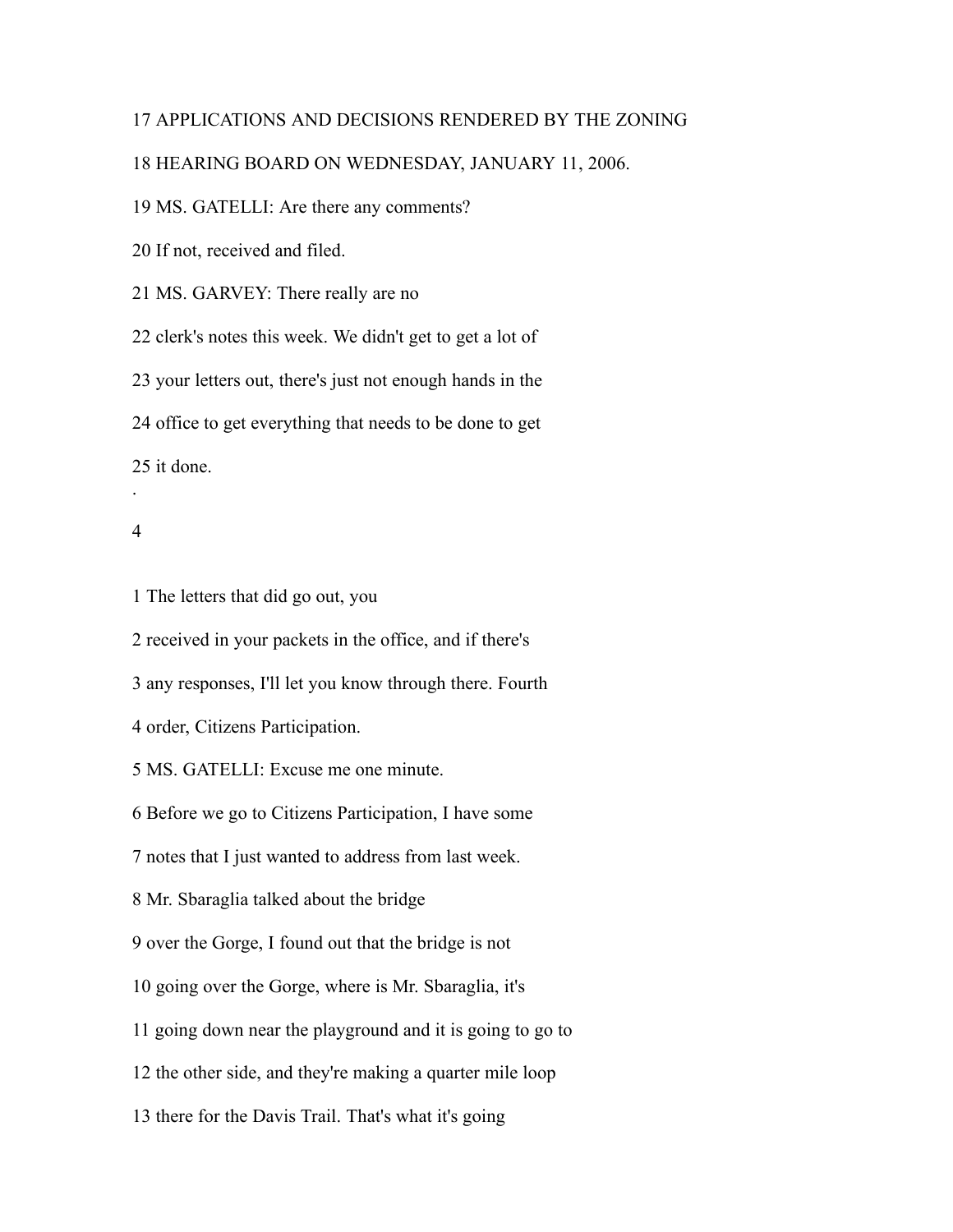there for.

It came from federal money from Paul

Kanjorski, so the city is not paying a dime for it, and

the bid was won by Fab Four Construction.

PennDOT approved it all, because it all

has to go through PennDOT, and it's supposed to be

starting in the spring.

Your other question about The Icebox,

the \$600,000 will be paid to the city when he develops

that parcel where the DPW is. The minute he starts to

develop that, he will have to pay the city \$600,000

upfront. The price came from an appraisal by Nasser

.

and the previous Council approved it.

The Lackawanna Avenue Bridge repair,

Buckhart and Horn Engineers are in the final stages of

that. The start of construction should be in the

summer. Twenty percent will be paid by the city, which

has already been set aside by the city, and 80 percent

will be paid by the state.

The next one was Lee Morgan talking

about appointees that owe taxes, the mayor was going to

find out and get back to us, but as far as he knew,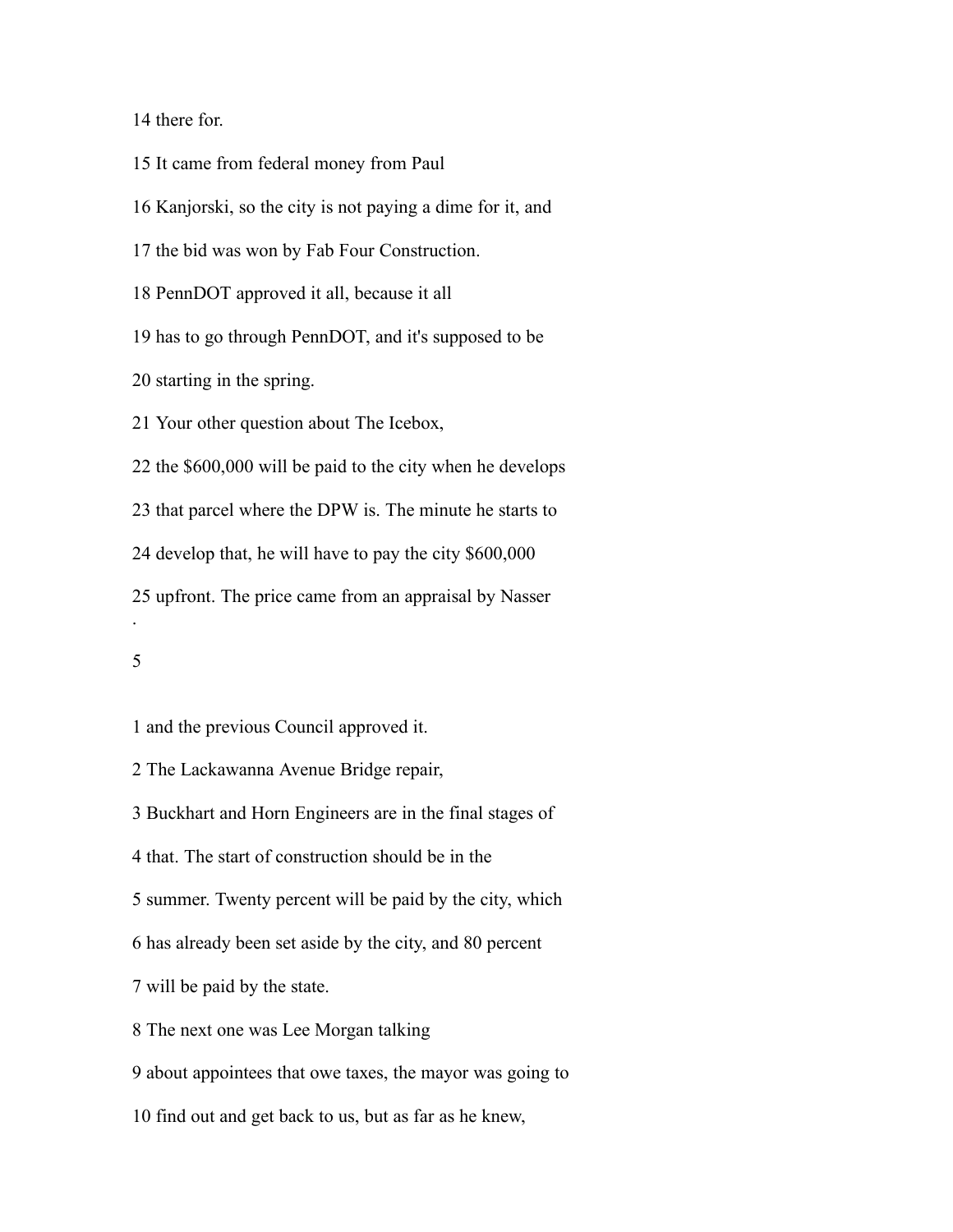everyone had paid their taxes. If it's otherwise, I

will let you know.

Sarine Stoker O'Malley, I wasn't able

to contact her, and I didn't speak to George Parker

about it, so if anyone knows her number or have been

there to see her problem, please let me know, because,

we can go up and look at it.

The last thing was the sewer line that

Nelson Ancherani spoke about, and you were right, there

was sewage. The pipe had burst at the zoo. They tried

to repair it, and they did repair it, and it froze and

they had an emergency.

I spoke to Scopelliti, and he had

talked to Roseann Novembrino, and he called me at 4:30

today and said that there was a holding tank put in,

#### 

.

 and it seems to be that that's going to be the answer to that problem. So, we will keep you posted on that. If anyone is at the park and sees any of that, please don't hesitate to call any one of us or the mayor's office, because we don't want anyone to get health effects from, you know, such sewage. And the last thing was Mr. Morgan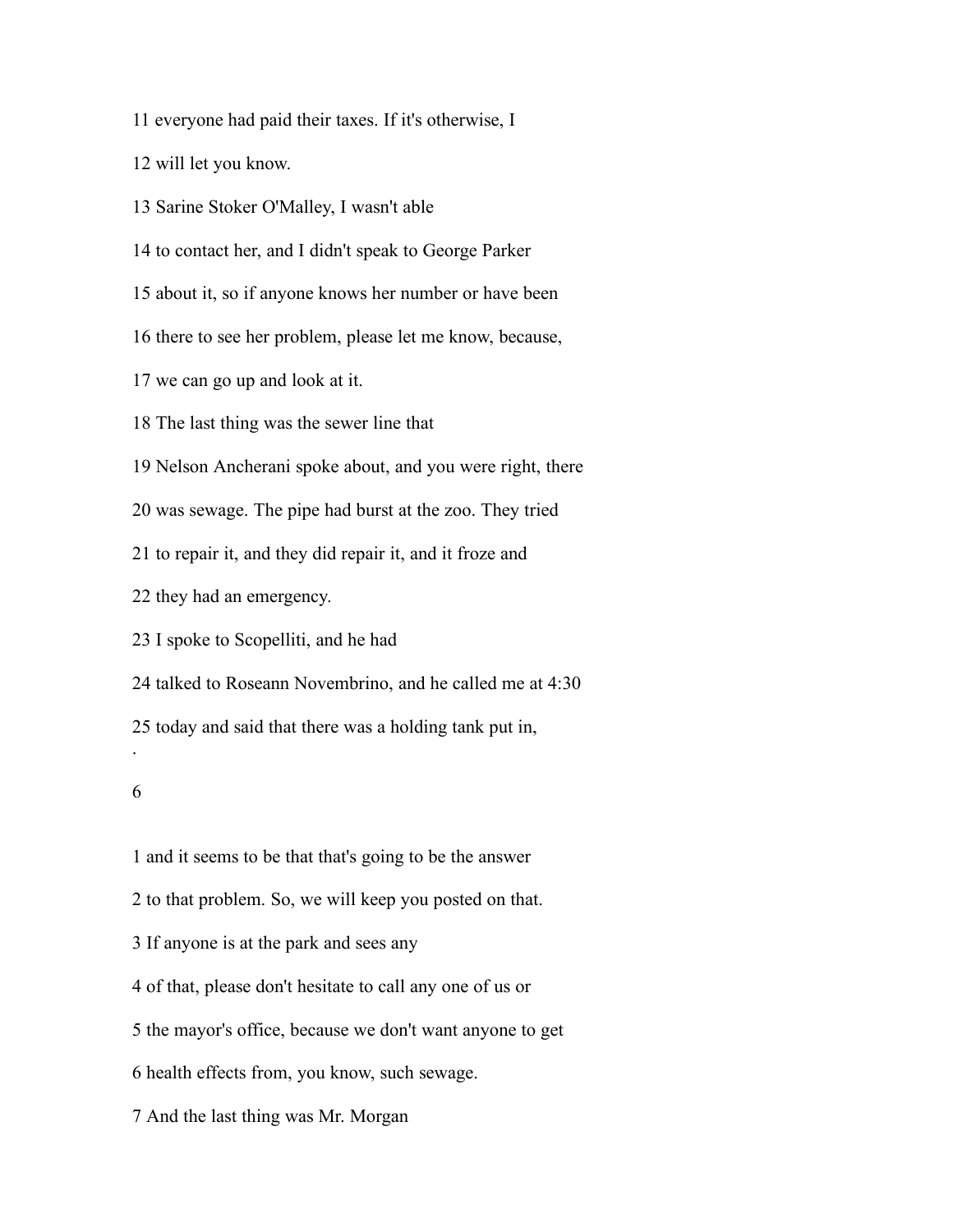talked about last week the little girl that had died, and about them having a collection at Penn Security Bank, so I have an envelope here, and if anyone would like to give a donation, I'm going leave it with Neil, and maybe Lee can or any of you can come in later and we'll count the money and maybe Lee would be so kind to bring it to the bank for us or one of us will take it and make a donation to the cause. Neil. Okay. The first speaker is -- MS. EVANS: Mrs. Gatelli, before you begin, just a few comments and questions, I'll begin with the last, I know Mrs. Diaz very well, and I have for a number of years, so if you'd like me to give it to her, I could do that directly. MS. GATELLI: Oh, sure. MS. EVANS: Also, I'll be meeting with Mr. Parker on Monday, so I could discuss Sarine's situation with him at that time and then report back to . 

you.

MS. GATELLI: Great, because that's

your committee, I would appreciate that.

MS. EVANS: And also jumping back to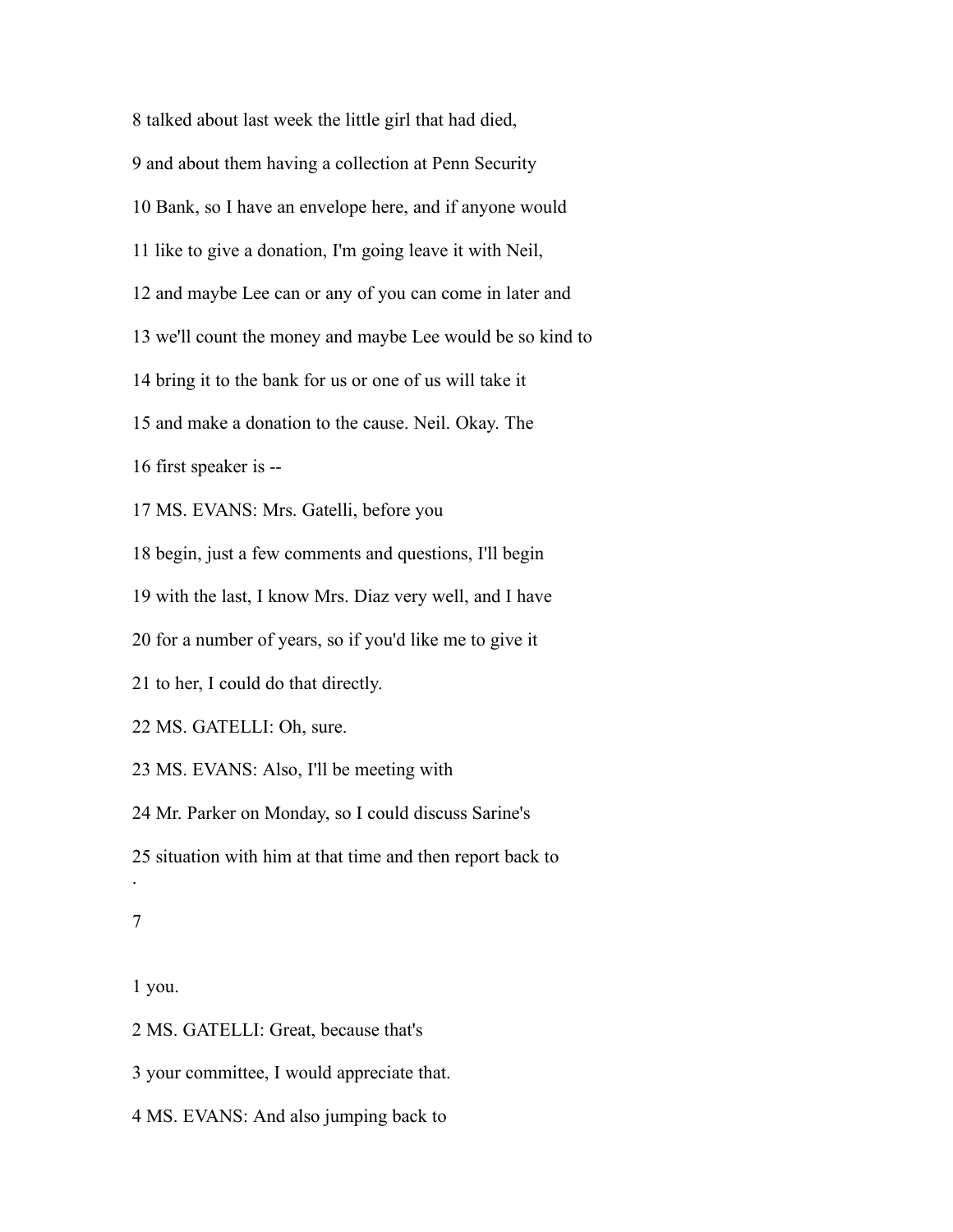the beginning of your announcements with regard to the bridge over the Gorge that Mr. Sbaraglia was referring to, and you indicated that Congressman Kanjorski provided the federal funding for the project, is that the project in its entirety, the bridge, as well as the walking trail?

MS. GATELLI: I believe it's just the

bridge.

MS. EVANS: Okay. So, the walking

trail, the cost of that would be incurred by the city?

MS. GATELLI: I don't know what will

happen there, but I can find out for you --

MS. EVANS: Well --

MS. GATELLI: -- or you can find out.

MS. EVANS: Yeah. Because as Mr.

Sbaraglia indicated, at this point, though it's

wonderful to have a bridge, it would be a bridge to

nowhere since it's a wooded area and since the plan is

to generate that loop that's going to complete the

Davis Trail, I think it might be a costly endeavor, so

certainly I'm sure you'd like to see it put out to bid.

.

And in addition to that, I'm sure Mr. Sbaraglia, and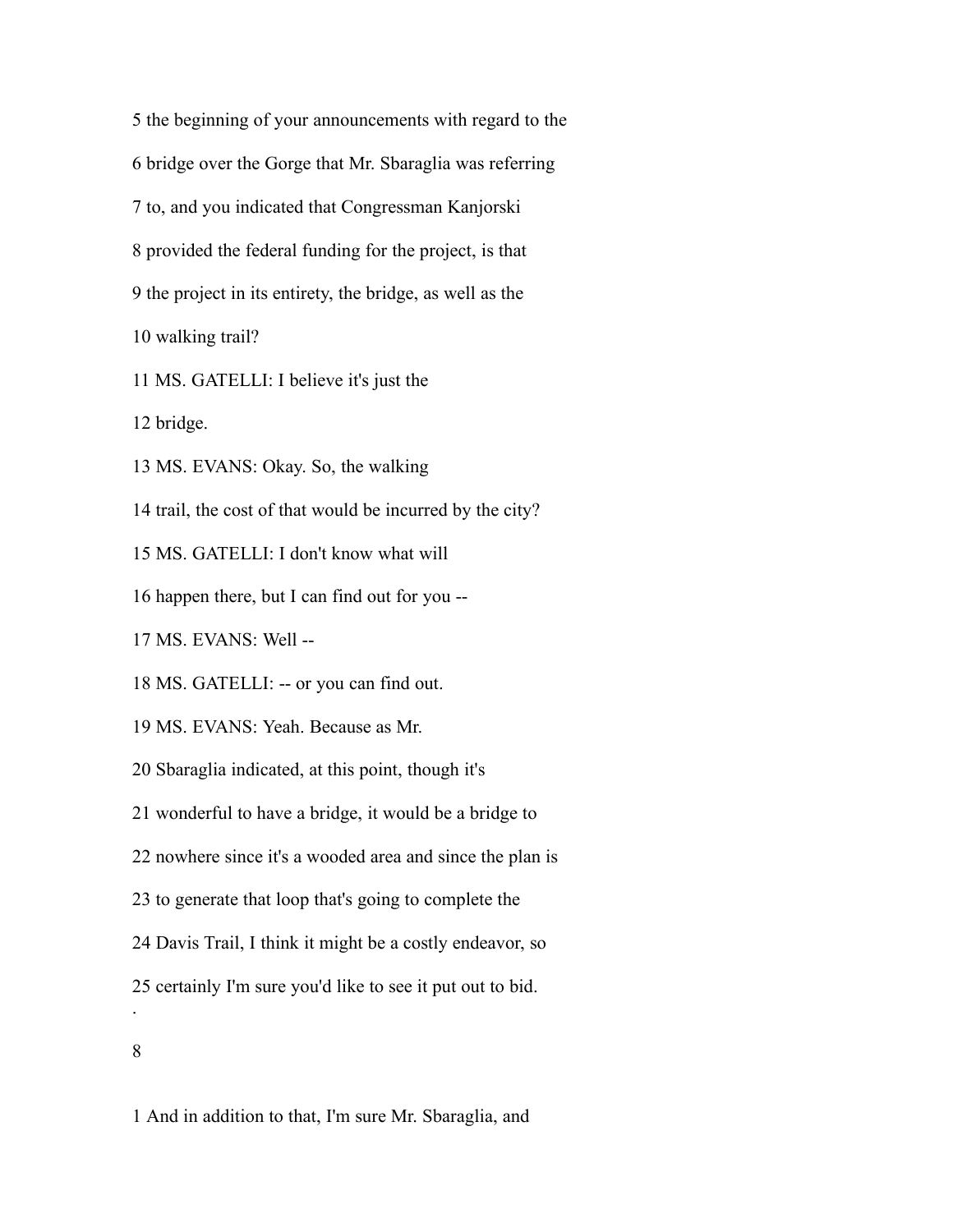many other taxpayers would like to know what costs

would be incurred.

MS. GATELLI: Okay.

MS. EVANS: That's it.

MR. MCTIERNAN: Mrs. Gatelli, I spoke

with the mayor and he told me that there were

observations planned on the other side of that bridge,

and my understanding is that it's part of the project,

but I think we can iron that out later, but there are

plans for the other side of that Gorge.

MS. GATELLI: And maybe if the money is

not there, then maybe we could get it from Kanjorski or

state people or somebody that wants to give us a nice

donation.

MS. EVANS: Also, while we are on that

topic --

MS. GATELLI: But you find that out.

MS. EVANS: Yes.

MS. GATELLI: Okay. Thanks.

MS. EVANS: Yes. I also remember, it

might have been Mr. Morgan, in fact, who indicated the

role that Mr. Ozzie Quinn played, was that you,

Mr. Morgan, that overlook at the Gorge, that

observation deck that's there, and wanted Mr. Quinn's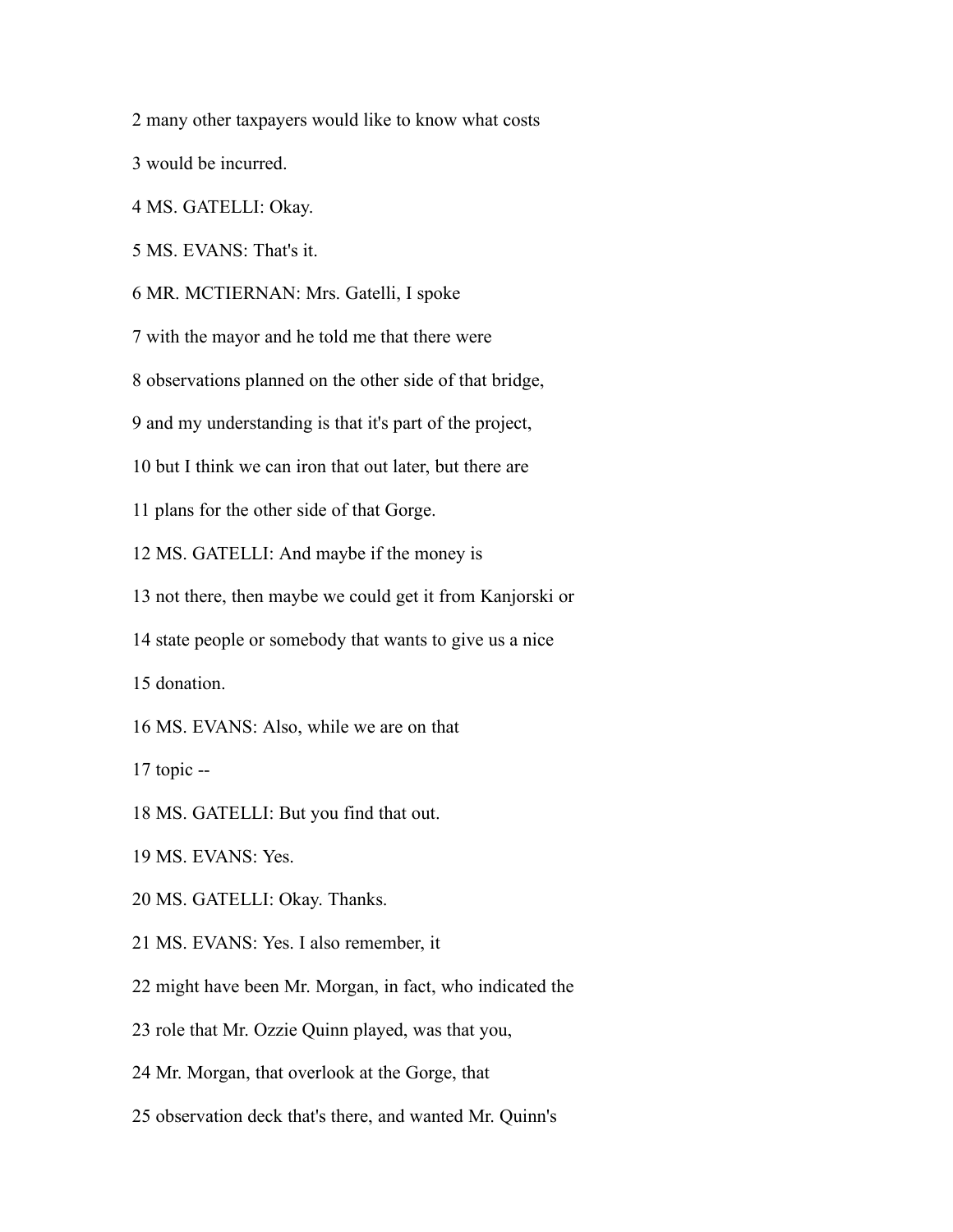efforts recognized, and Mr. Quinn then addressed the City Council indicating very modestly that he wished no recognition for it, but rather there was a plaque, a historical plaque, that would have provided very descriptive information about the area, and it had been removed for some reason, and his only request was that that be replaced, and the last evening -- well, rather the last evening that Mr. Scopelliti addressed City Council, I posed that question/request to him, and he agreed that it would be replaced quickly, but I understand it still hasn't occurred, so I'm hoping that we can finally get that plaque up there for Mr. Quinn and Mr. Morgan and all the citizens of the area who like to visit that area and enjoy the scenery. MS. GATELLI: Okay. The first speaker is Andy Sbaraglia. The five-minute rule will remain in effect, and we just ask that you treat each other with respect. We agree to disagree, that's what we're here for, but please respect each and every one of the speakers. Thank you. MR. SBARAGLIA: Andy Sbaraglia, citizen

of Scranton. Fellow Scrantonians, I have a little

.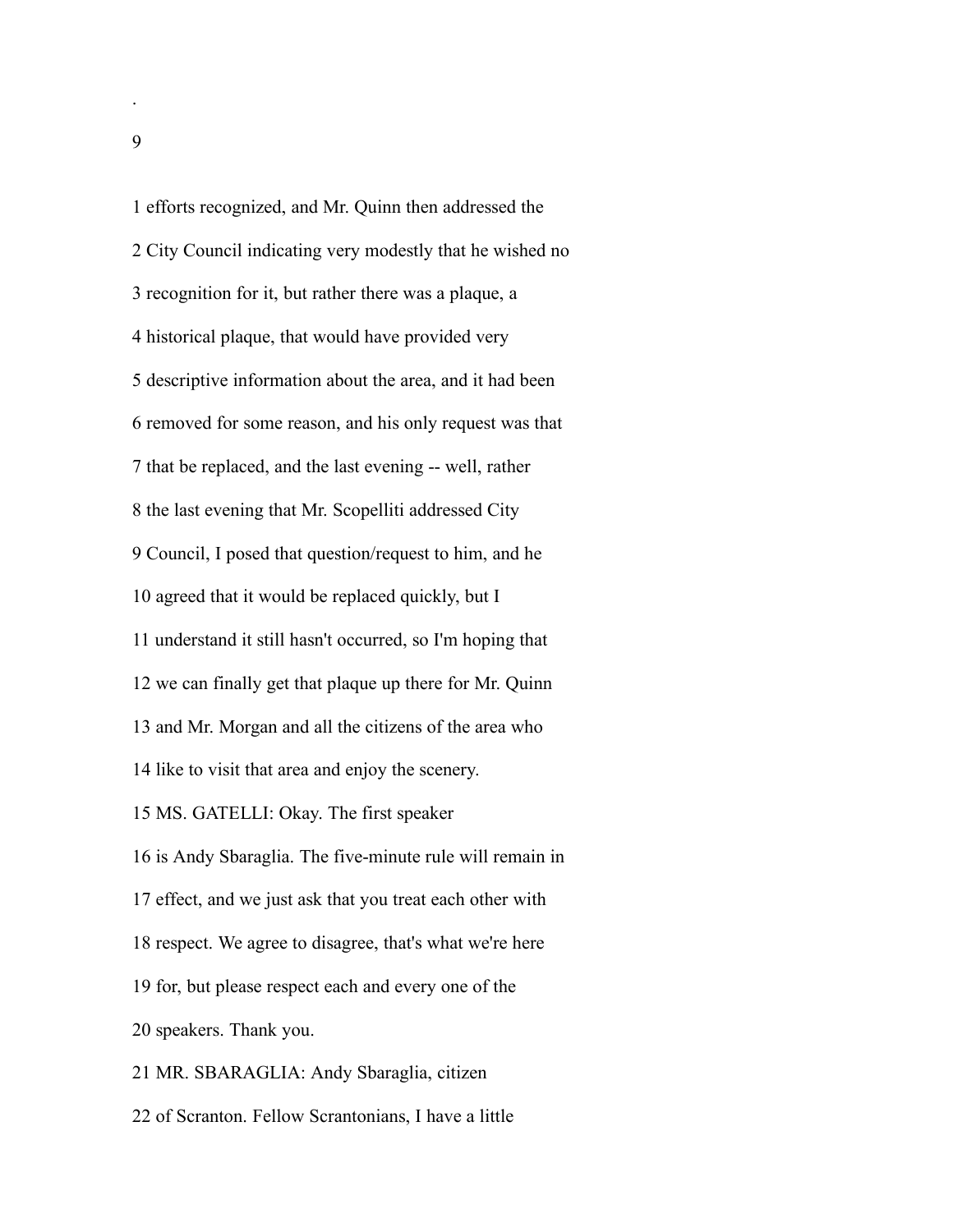article here about the mall. Now, we always were under the impression that Mr. Boscov and his partners own the mall, but apparently the mall was sold. They claim .

#### 

it's owned by Prizm Asset Management Company.

Now, I don't know if that was a deal

when they got that \$400,000 back a few years ago, but I

do know if they sold the mall, then we got a pittance

out of that, I mean a real pittance, and I don't know

why. They claimed this, that.

There was a huge article in the paper

about how much we were going to get, but when it

finally came down to it, we got almost nothing.

Now, if that was a \$40 million mall

being sold, we should have gotten a lot more than we

got. So, if you have any -- again, we know that

Boscov's don't own it anymore, it'd be nice to find out

exactly what went on there and why we got so little.

The paper was very sporadic on it.

Now, we're in the process of

subordinate loans again. I don't know exactly what

this would be, at 501 South Washington Avenue, exactly

what -- is that that building there, the old warehouse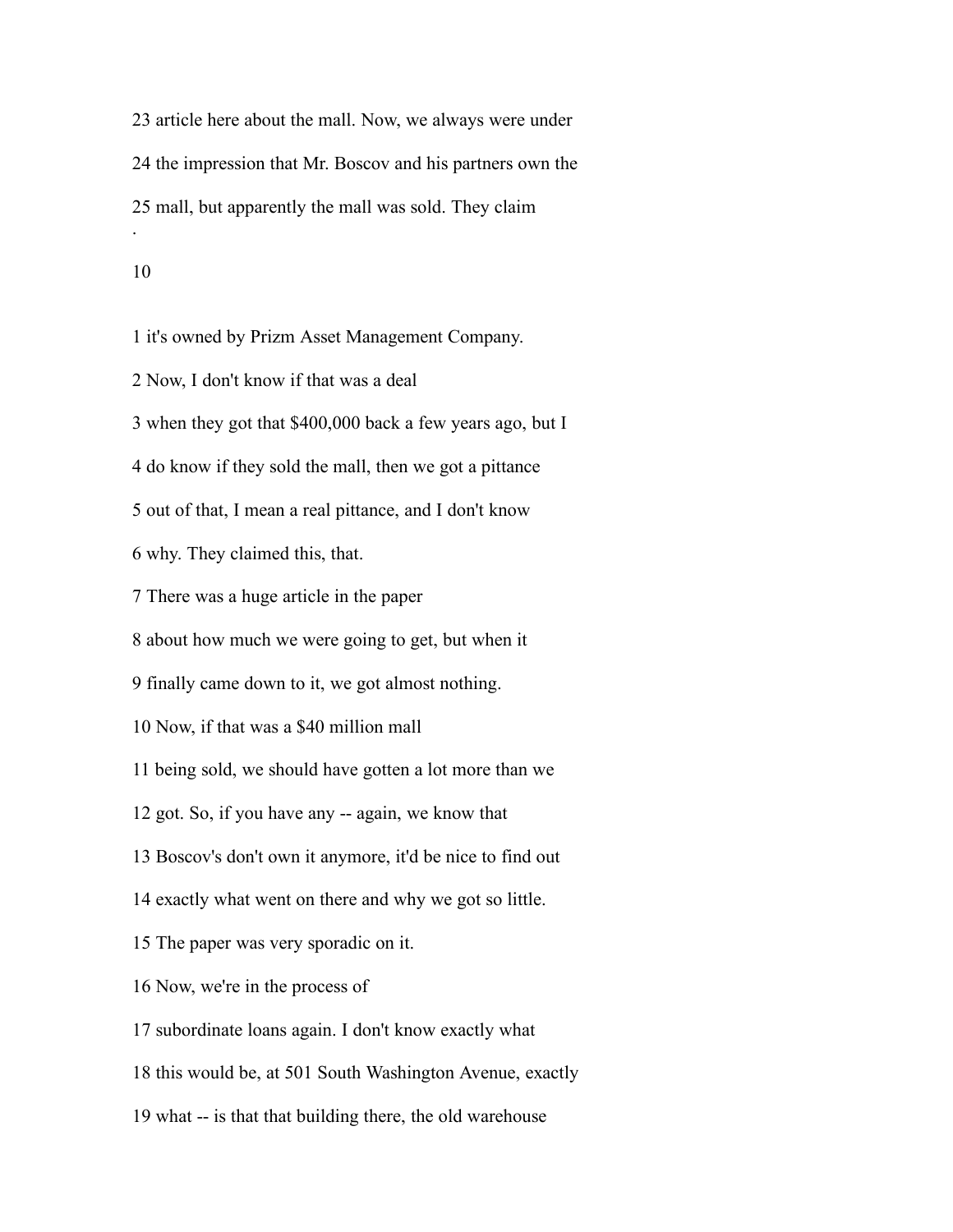in there?

MR. MCTIERNAN: I think so.

MR. SBARAGLIA: Do you think that

building is worth \$5,650,000? Because we -- they would

have to get that because of all the loans they got

against it.

.

Now, yeah, I believe that's, yeah ,

\$5,650,000 they would -- we would have -- they would

have to get before we would get our loan, because now

we're dropping it from second place to third place.

I wish you would ask somebody to

appraise that building to make sure we're protected.

We lost at the mall -- I mean, at the Hilton because of

the same reason.

We subordinated these loans, and I

don't know if they're 108 loans. That's the problem.

I was told that we have two different loans, one loan

if they go bust, we don't pay a penalty, but if it's a

108 loan and they go bust, we're obligated.

Now, we have another one here, too,

with Pettinato. That's a UDAG loan with Pettinato

Reality Company, and here again they have already a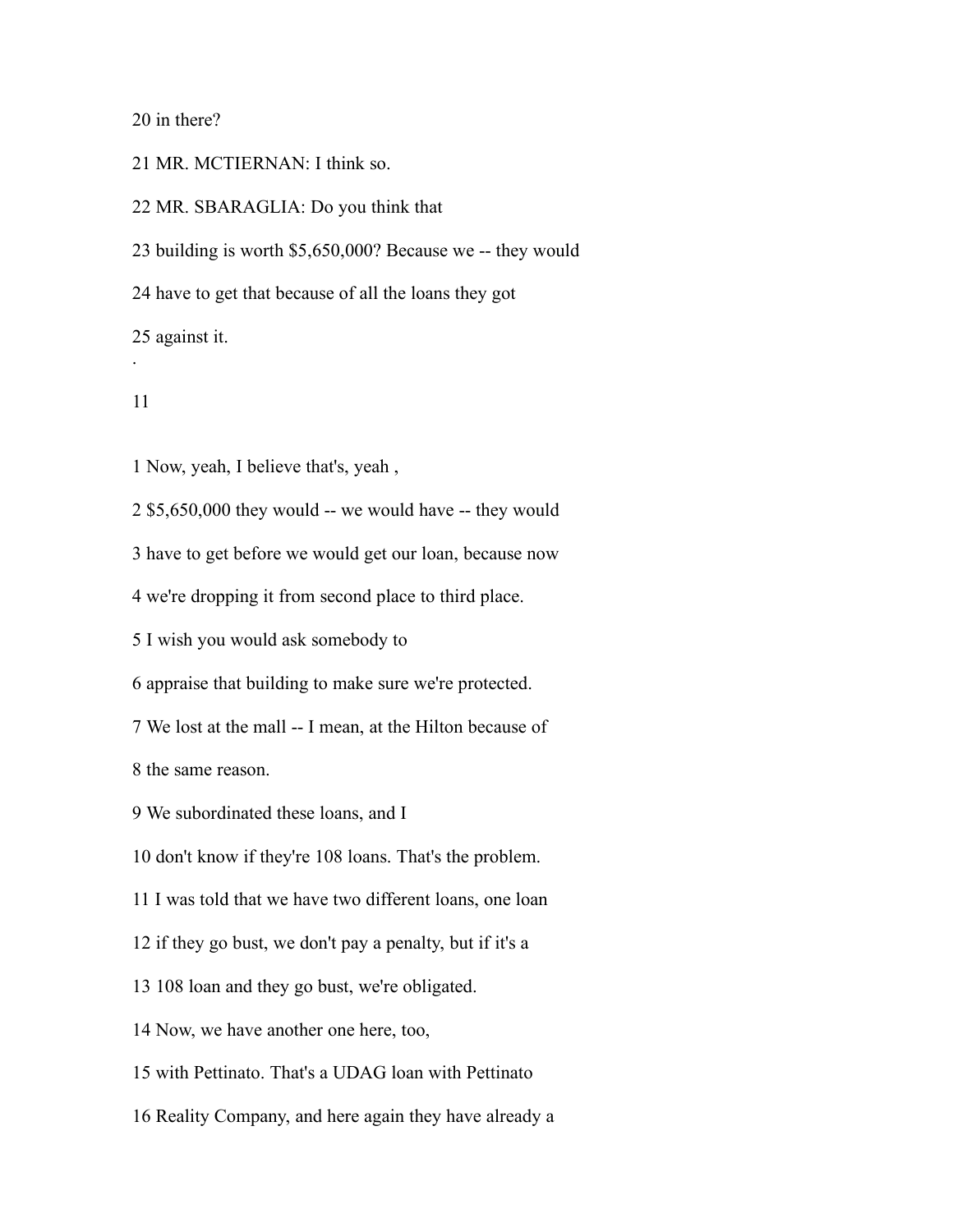loan on it for \$1,222,000, they want to take another loan for \$2,200,000, giving a total of about three and a half million dollars. I don't know if that's the Scranton Electric Building or what. And another thing is, is the money that he's put in for going to be invested in the building or, as you know, Boscov when he took the loans out for the Scranton Dry and Storm Fisters, he got \$5 million for each building, he didn't put the money into them .

# 

buildings, he just took it.

Now, this money going to these

buildings, is the money going to be used to revamp the

buildings or actually is this going to be to get the

money, say, this is collateral, but I'm going to use it

as a different project? So, hence, that building, if

it wasn't for the county, we'd be in real trouble,

because as you notice they -- noted, they were really

in trouble on the way they were doing their finances on

that building.

I was going to say something about the

old -- well, I feel a little sentimental about the old

Hilton. I worked in that building, and the mayor wants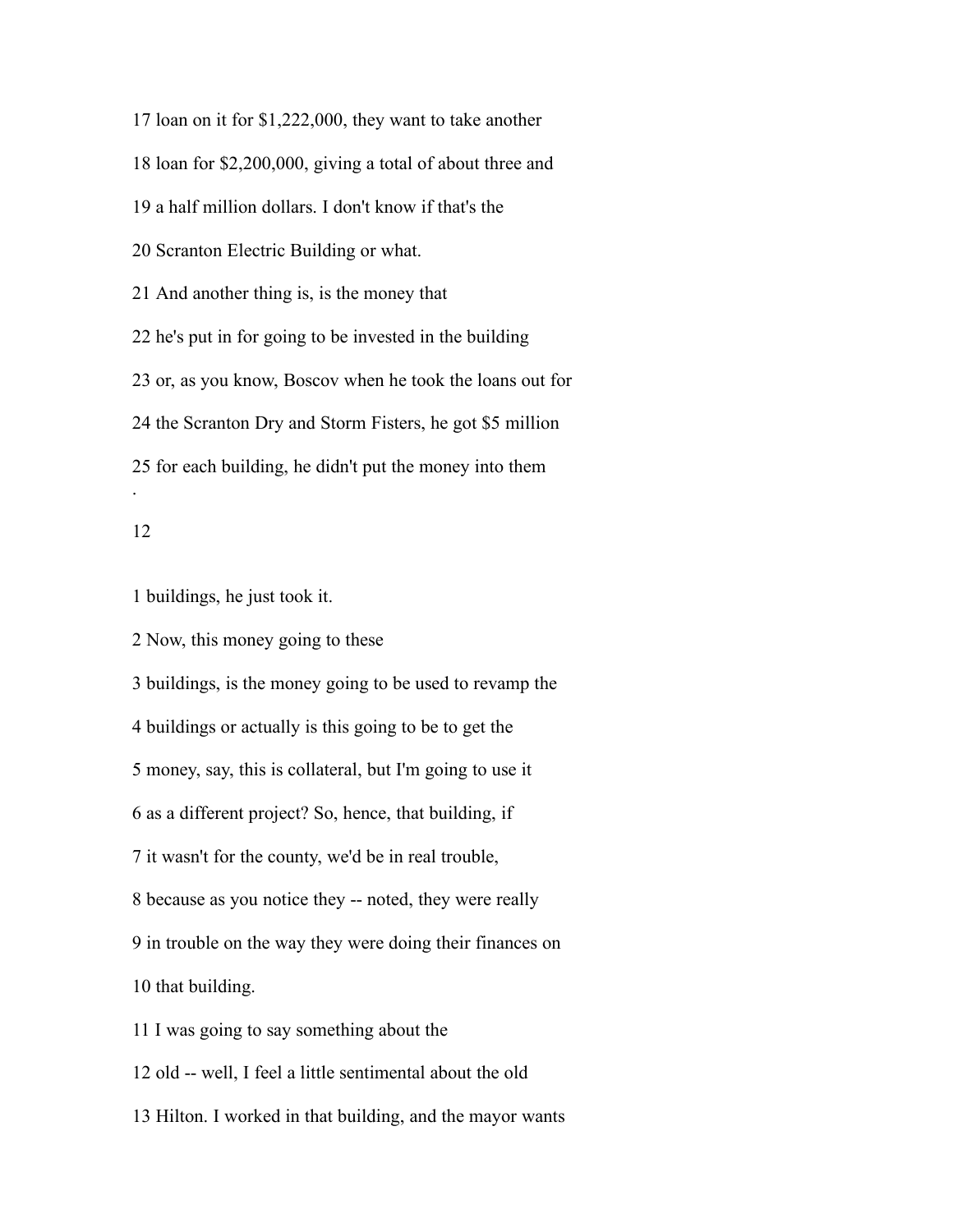to rip it down, and he don't want to put any liens against it for it, and that cost is going to escalate. And as I said before this podium many times, I've told you, that building is solid concrete. It's not one of these buildings just thrown up. That was a very good building built. Bordo did all the plastering work inside of it. It was a beautiful job when it was done. I don't know what it looks like now because of the conditions of it, but still it is a very solidly-built building. Now, we don't -- I guess somebody has an auction on it, some loan company or -- some bank or .

# 

something got an option on it, so the truth is, even if

we rip it down, we couldn't sell it to somebody else,

because somebody else already has an option on it.

Okay. Thank you.

MS. GATELLI: Les Spindler.

MR. SPINDLER: Good evening, Council,

Les Spindler, Scranton resident. I had no intentions

of being here tonight, but when I heard Mrs. Evans

bring up last week about the idea that somebody came up

with about having two separate speaking segments, I had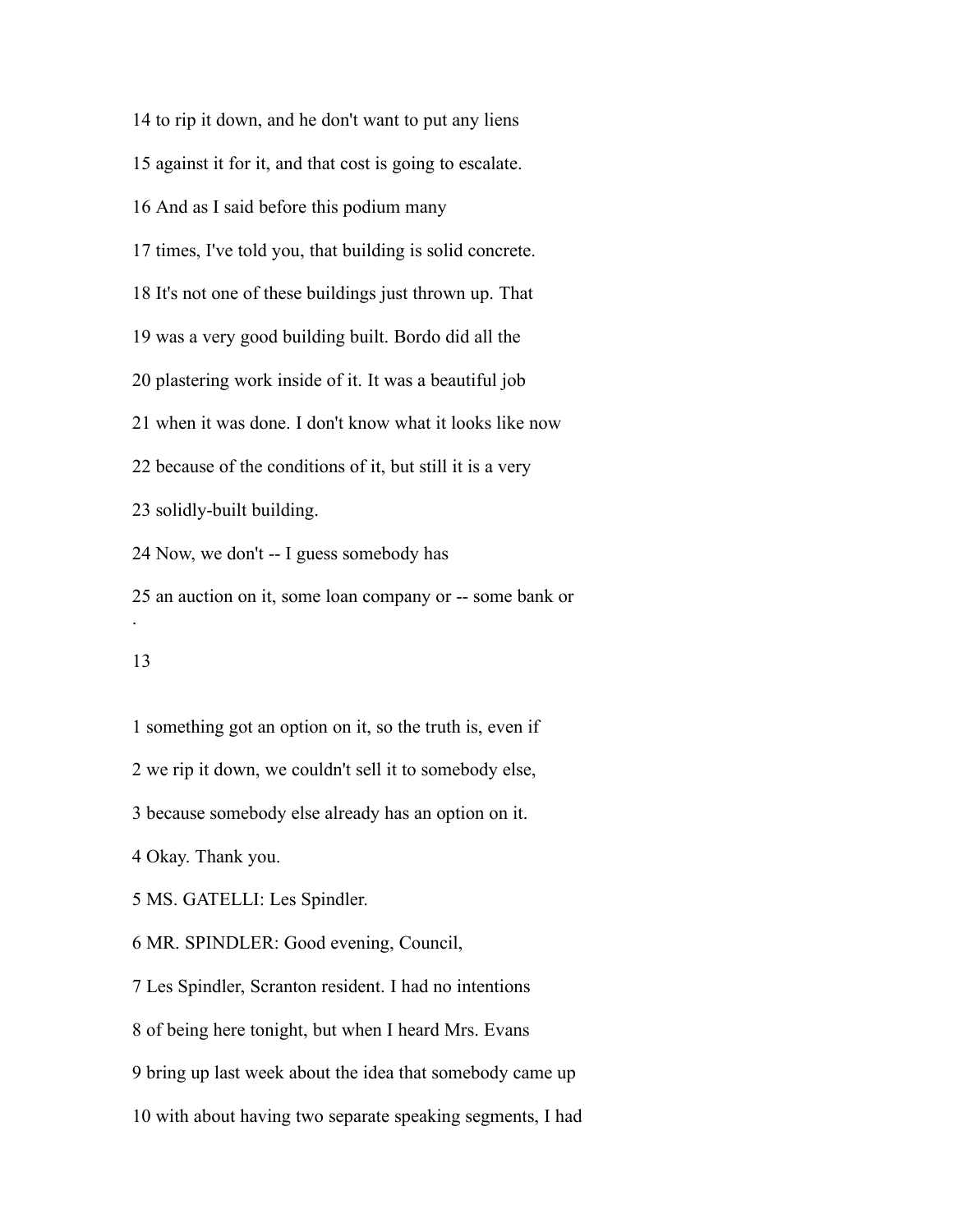to come and speak about that tonight.

I think that idea it's a terrible idea.

All it can do is make these meetings longer. There's

no advantages of having two separate segments.

Contrary to what The Scranton Times

said in their editorial on Sunday, all that is is an

attempt to gag our freedom of speech again. There's no

advantage to having two separate speaking segments.

It also mentions in the paper about

that we can come and speak at the caucus meeting, we

just want to be on television, well, some of us can't

make it here 5:30, we have other commitments, not

everybody could be here 5:30, not everybody could stay

 late. We want to come, have our say and leave, we have other things to do.

## 

.

 Mrs. Gatelli, you mentioned last week that there was a meeting that went until one in the morning, well, that was one meeting, and you know why it went until one in the morning, because of people you don't see here anymore, people that came here for one reason and one reason only, for free political

advertising for Chris Doherty. Where are they now?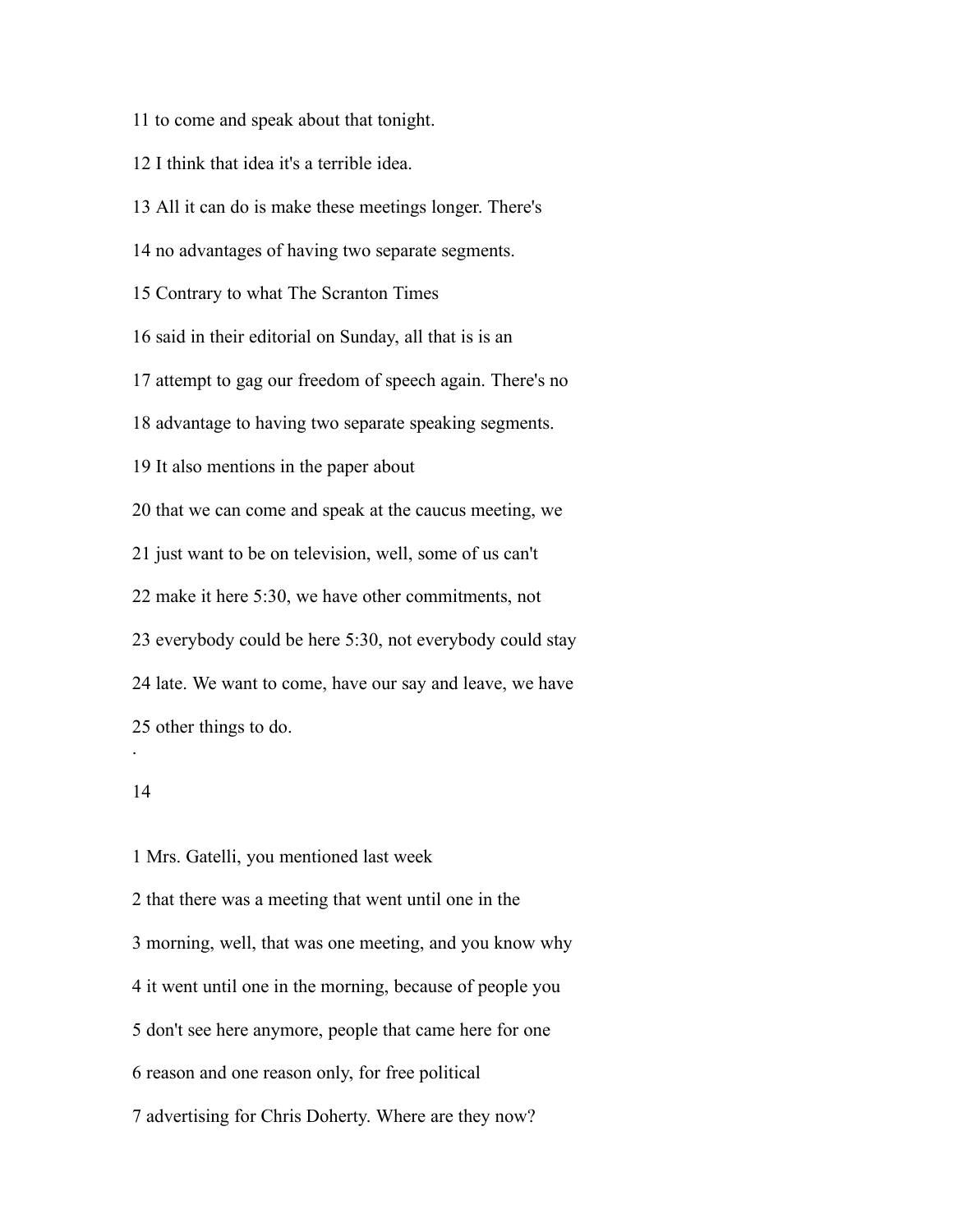That's why the meeting went until one in the morning. Us regulars that come here, we come here every week, not for political reasons, we come here for the good of the city and we want what's done right for the city. That's about all I have to say on that. I just want to ask everybody up there,

 can anybody on that Council think of one advantage of having the two separate speaking segments? MS. EVANS: Mr. Spindler, I'll begin, first of all, though, for those meetings that ran very late, and I know there were a number of them in the fall, but I can tell you from being here, there were very few audience members in attendance. You could count on one hand the number that remained until eleven, twelve, one o'clock in the morning. It was practically Council talking to itself at that point in time.

.

 Also, when I read over the proposed motion as it was drafted, it indicated a three-minute time limit for speakers, so I would assume that would have been three minutes during citizens participation,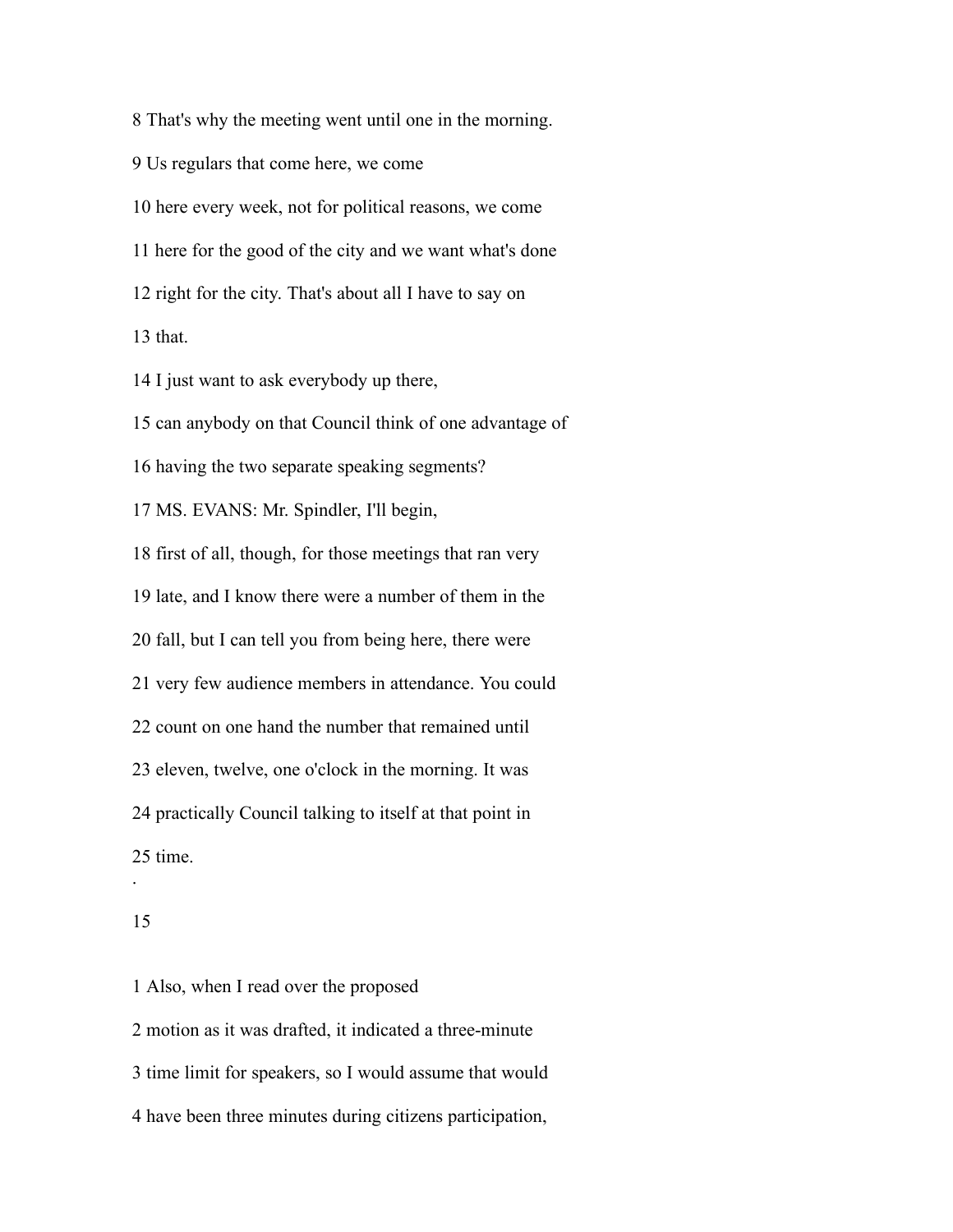one on agenda items, three minutes, on city business,

citizens participation, two, for obviously a total of

six minutes.

Again, I don't agree that it's really

necessary. I don't believe that many speakers can

effectively communicate their point in a three-minute

time period, I guess I'm the best example of that, but

also I think it places an undue burden on individuals

to have to wait until the end of the meeting in order

to address Council again for another three-minute

period.

I do feel that the president is more

than capable of keeping order and decorum in City

Council, and without the assistance of police, may I

add.

MR. SPINDLER: I put that question to

everybody, does anybody up there have one good reason

why that would be an advantage?

MS. GATELLI: Just for a point of

record, Mr. Spindler, we were looking at different

ways, because from what we had seen, the meetings were

.

lasted very late, so we wanted --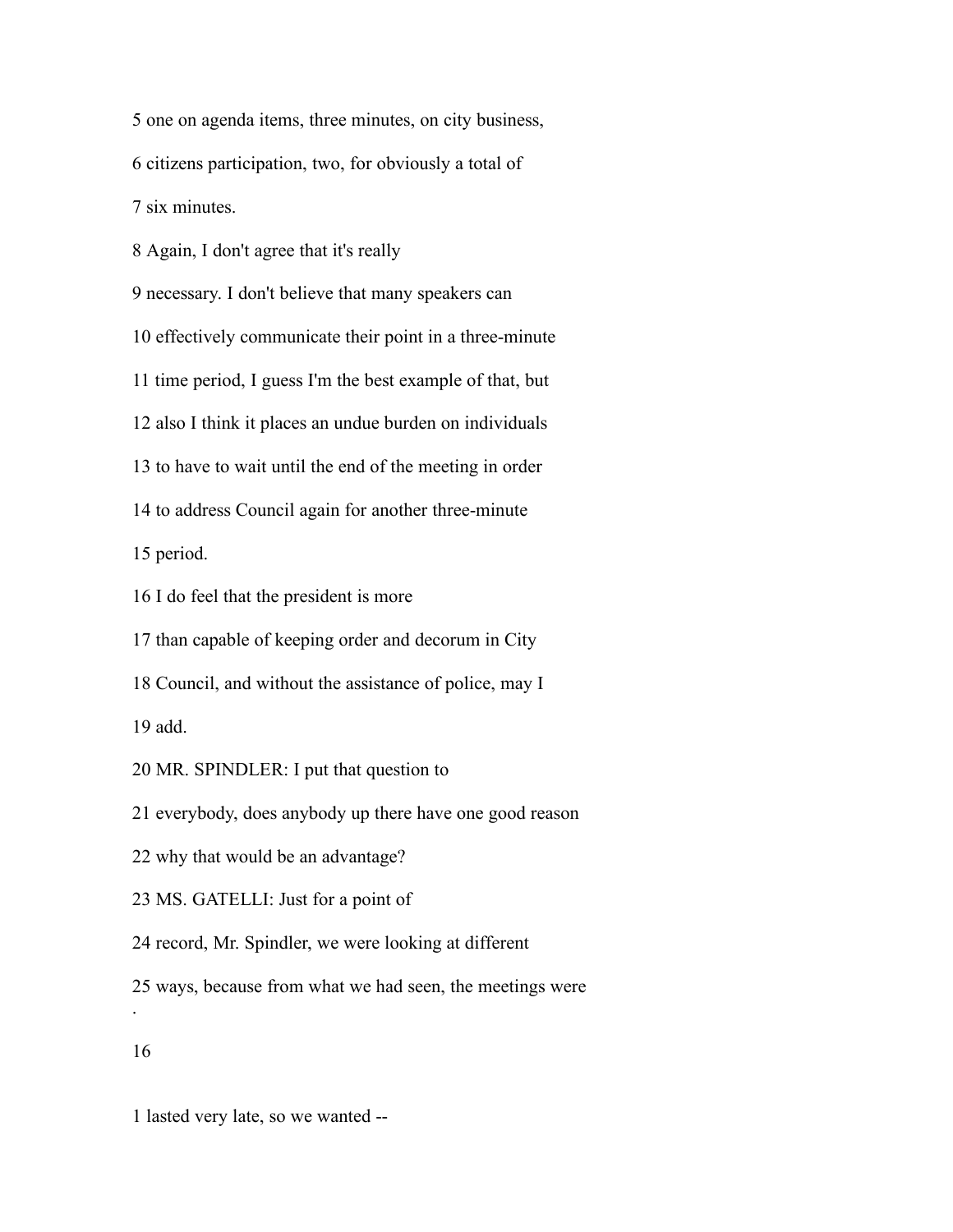MR. SPINDLER: And I just explained

why.

MS. GATELLI: Yes. So, we wanted to

expedite the business portion of the meeting so people

that came just for the business portion wouldn't have

to wait until the end of the meeting, however, it seems

to be going along smoothly. We did not introduce it at

all, it was a point of discussion.

MR. SPINDLER: Okay. It's just my

opinion.

One last thing, I noticed coming into

the city tonight over the Mulberry Street Bridge, that

first block of Mulberry Street coming off the bridge,

there are Christmas lights still up and lit, and I

don't see why they're -- that's just a waste of

electricity.

MS. GATELLI: Was that the only place

you saw?

MR. SPINDLER: Yes, that's the only

block that I could see, and that's also the block that

those decorations were lit October 6. They were the

first to be lit and the last to be taken down. Thank

you.

MS. GATELLI: Lori DeLong.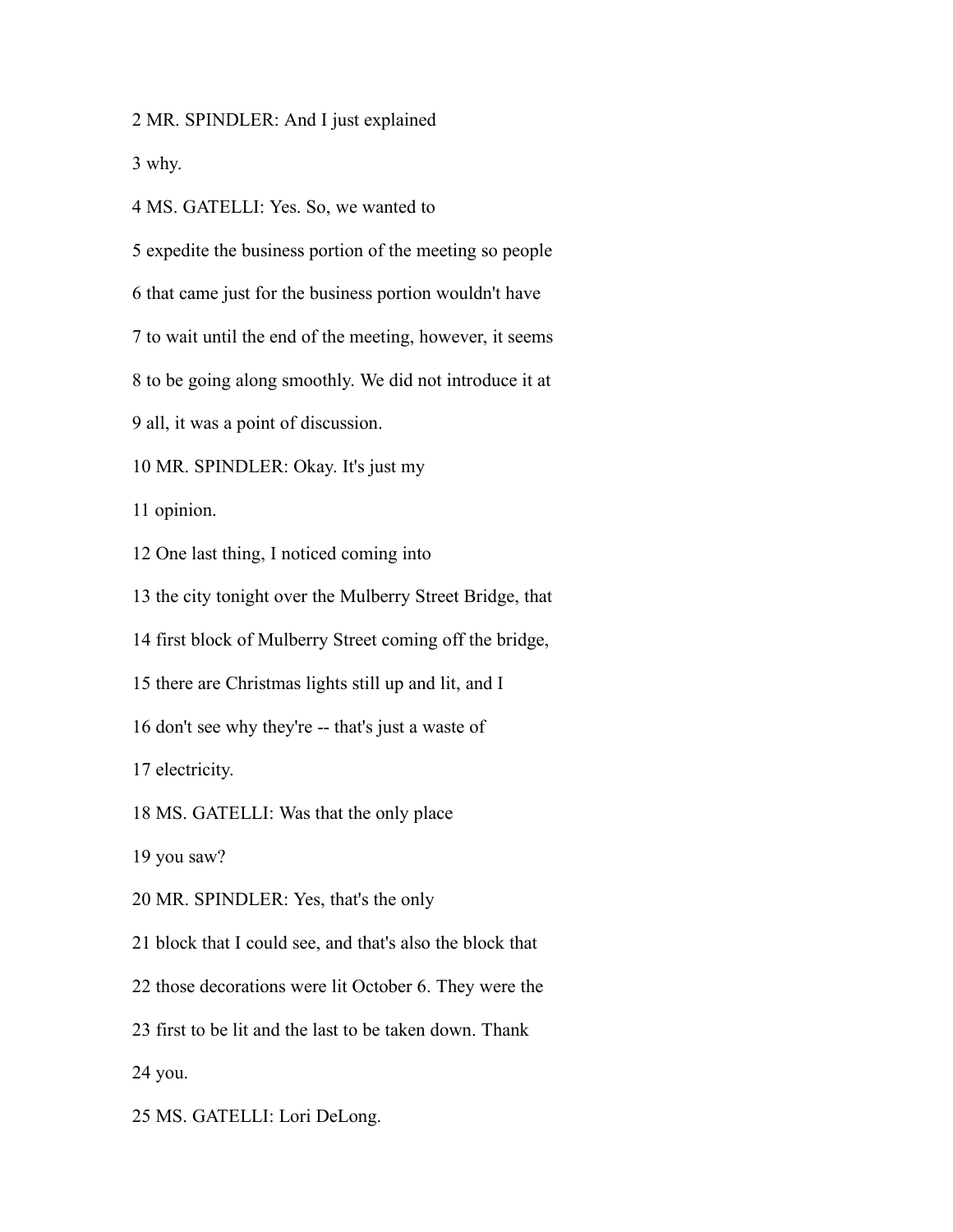.

 MS. DELONG: Lori DeLong, citizen of Scranton. I have a couple questions, one, there's sidewalks lacking on Charles Street, Rockwell and Welles Street. We have Marvin Dutch Gap there, we have the project where the kids go to have baseball coming up in the spring and summer, and there's no sidewalks. Traffic is very heavy there. The only way to get a bus from Charles Street is to go down Rockwell, and, again, there is no sidewalks, and I'm very concerned about that. And according to the U.S. Department of Transportation, Sidewalks Form the Backbone of Pedestrian Transportation Network. According to the Institute of Transportation Engineers Technical Council Committee, 5A5, 1998, Sidewalks reduce the incidents of pedestrian collisions, injuries and deaths in residential areas and along two-lane roadways. All of those are two-lane roadways, and I am, again, very concerned. I would like something done. MS. EVANS: What was the third street? You said Charles, Rockwell --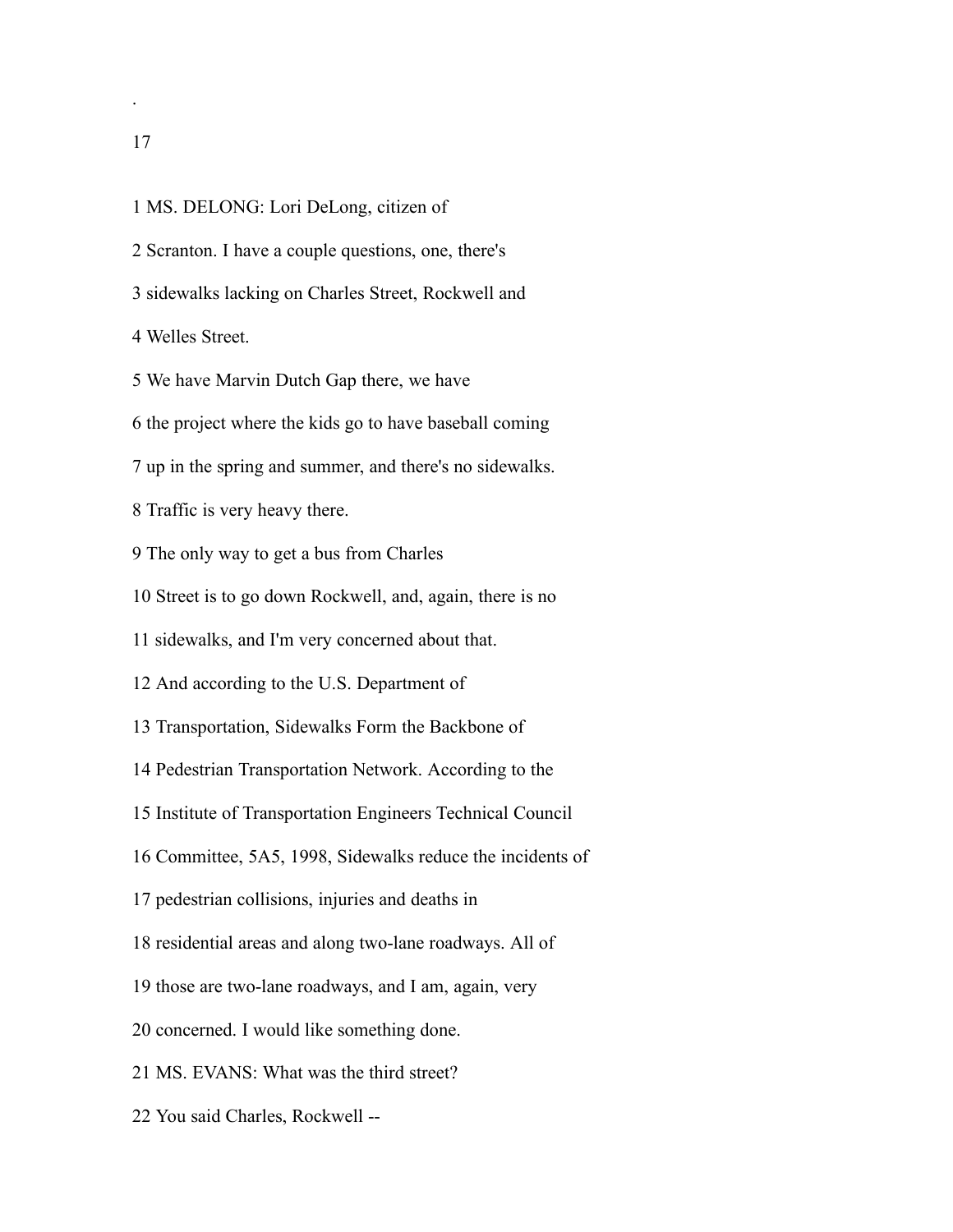MS. DELONG: Welles.

MS. GATELLI: Welles.

MS. EVANS: Welles? I can tell you

.

 with regard to Charles and Rockwell, this was brought to my attention many months ago by a resident of that area, it was either Charles or Rockwell Street, and I did make that request possibly to the DPW, but I never received a response to this day, but I'll be happy to pursue that again. MS. DELONG: Thank you. And my other certain is, Why are we seeking lawyers outside of Scranton? We have many good lawyers here in Scranton. Why are we going to Philadelphia to get lawyers? I think it's a waste of our taxpayers money to go outside of the city. We're supposed to be building our city up, bringing people in, and it's not happening if our own mayor and Council is going outside of Scranton to get -- MS. EVANS: Well, City Council, I know, has never had any role in those decisions in terms of these firms, law firms that are hired by the

administration, those are administrative decisions.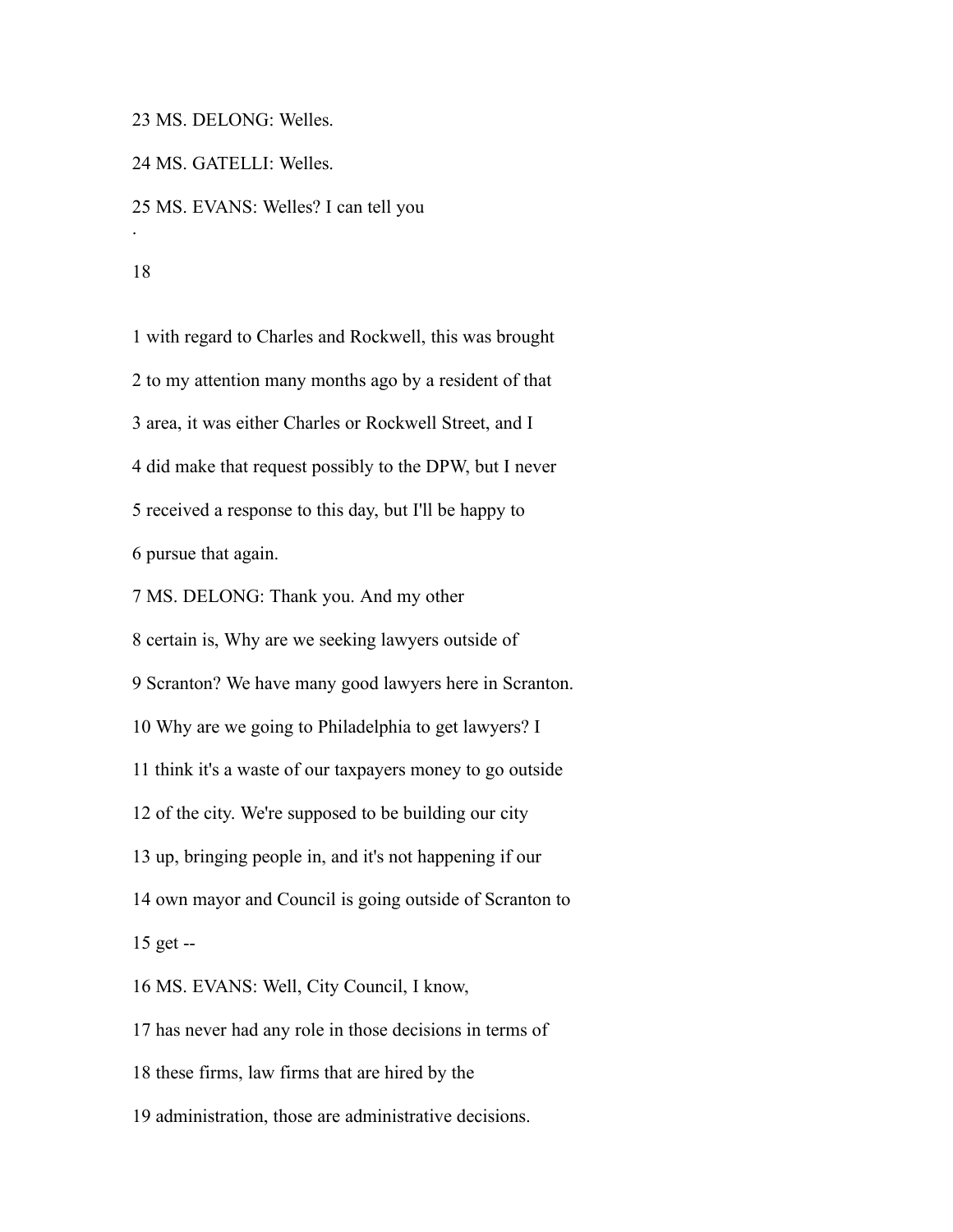MS. GATELLI: Are there any from

Philadelphia?

MS. EVANS: Yes. That has never come

before us, so, you know, quite honestly, I don't

believe that we have any impact in that particular

area.

## 

.

And as far as, you know, solicitors,

assistant solicitors are concerned, that is the

decision of the Mayor of Scranton, not Scranton City

Council. The only solicitor that we may hire or fire

is Council's solicitor.

MS. DELONG: Okay. But I'm -- still,

can you bring that concern to the mayor?

MS. GATELLI: I will bring that to the

mayor's attention. Thank you.

MS. DELONG: Thank you very much. And

this is it. Thank you.

MS. GATELLI: Doug Miller. Before Doug

starts to talk, we didn't have time in our caucus to

discuss this matter, so we can probably do it now.

Douglas is a student at West Scranton

High School and a frequent speaker at City Council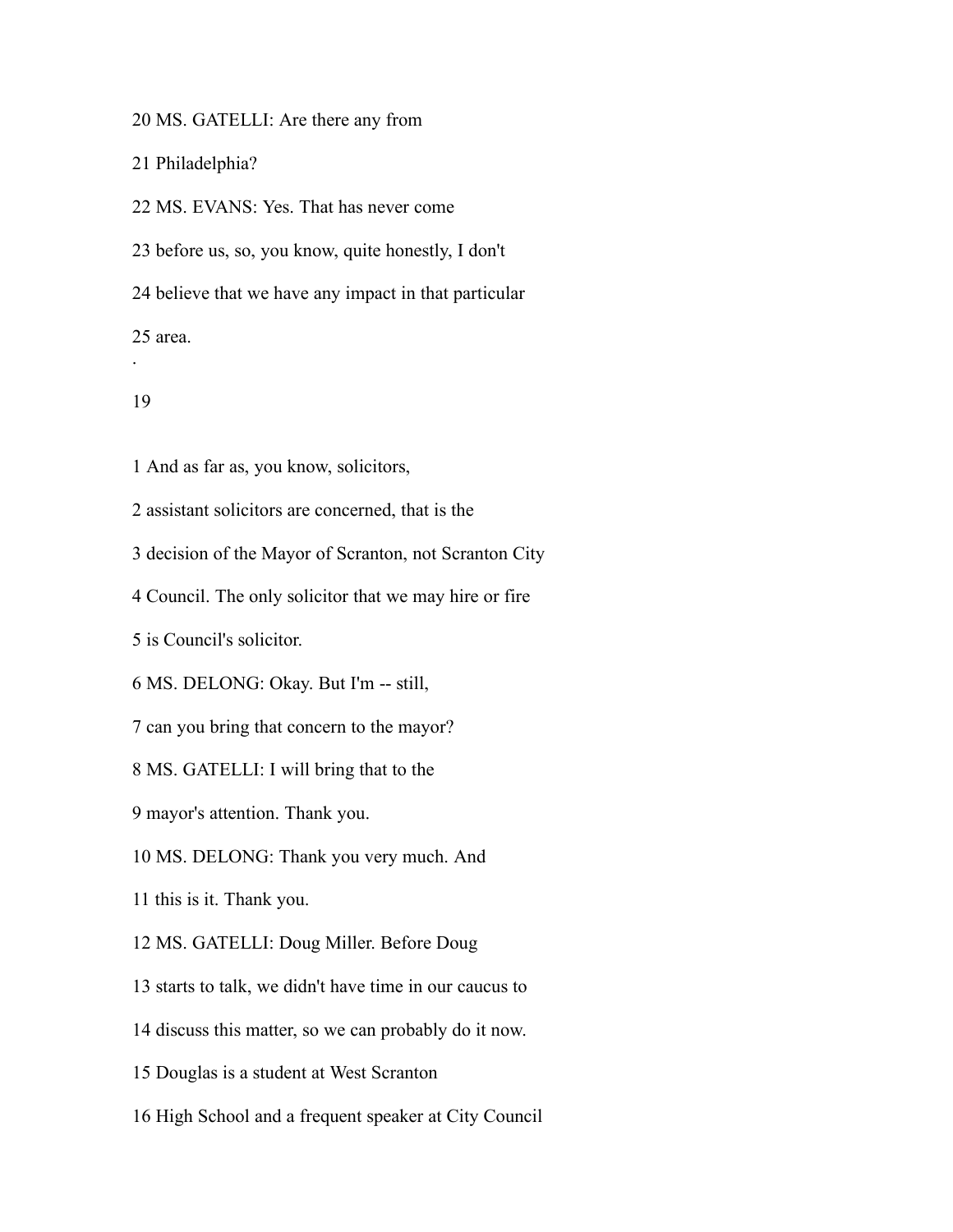meetings, and I spoke to him one day in school and I said, It would be wonderful if we could get like a youth task force for Council, you know, that he would go to school and maybe get a kid from Scranton High or Prep or whatever school wanted to be involved and they could be a little task force and come here and tell us what the kids want, what the kids needs are, maybe ideas for recreation, et cetera, and he came to me the other day and showed me an article where there was .

 actually Junior Council members appointed by City Council. I have the information. It's very interesting. We can bring it up next week at caucus and see what we want to do with it, but I think it's a good idea, and it would help the children, you're a child to me, Doug, even though I know you think you're grown up. When you get old, you're a kid. But it's great for the kids to get involved, and they could take it back to their classes and -- MS. EVANS: And I know when I served on the school board, we had a representative from both West Scranton and Scranton High Schools. MS. GATELLI: Yes. I think they're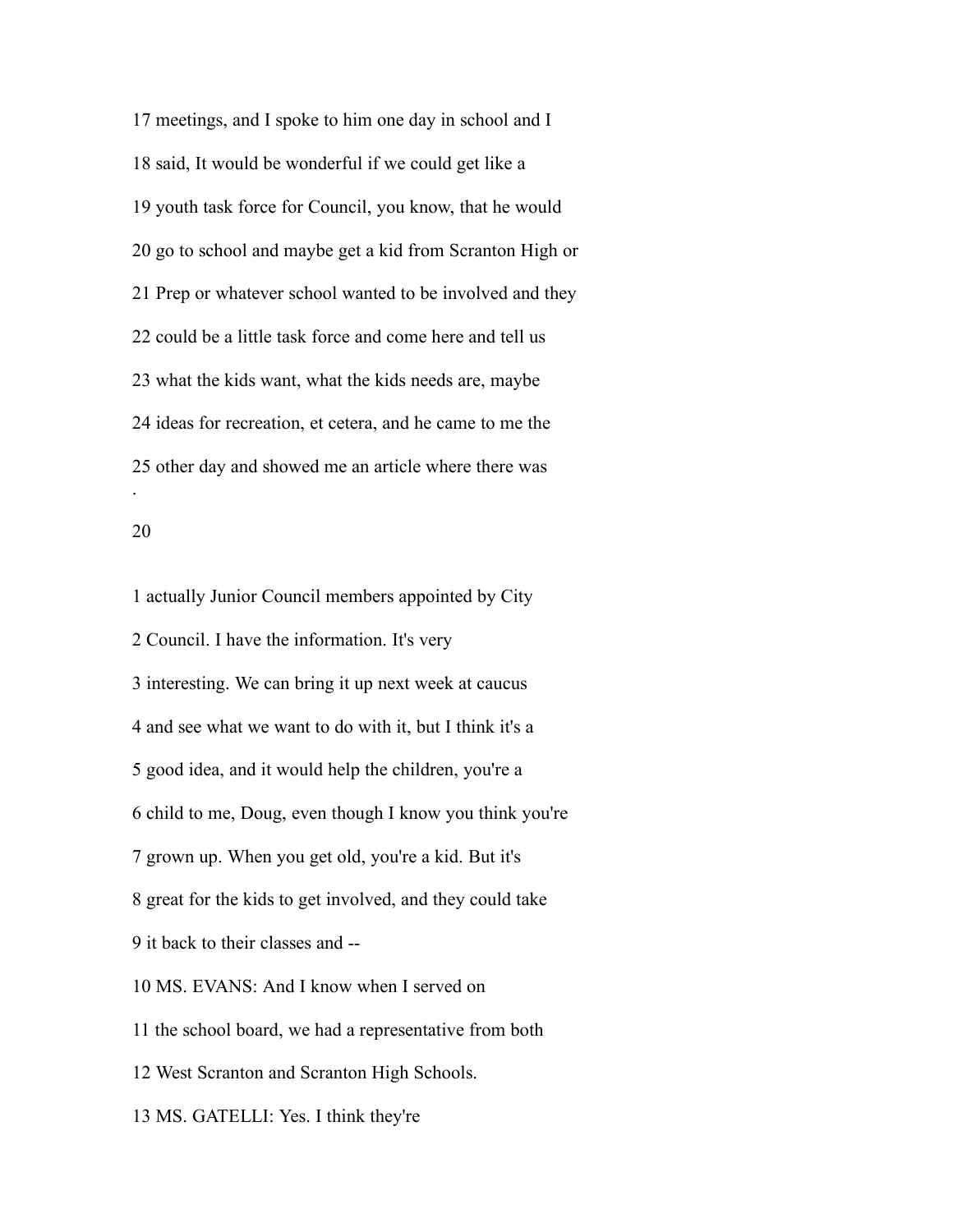still there. I think they still go to the meetings.

Now, they have no voting powers or things like that,

but they can meet with Council, they could come and

meet if we have a caucus here with cabinet members or

whatever.

And so, you know, maybe you want to

address some of that, Doug, and Council will discuss

that next week, and maybe Attorney Minora can figure

out how we can appoint these kids to this Council and

find out how many are interested, if we could get

letters, et cetera.

But it's good to get the young people

### 

.

involved, because they're the ones that are going to be

here. Sorry, Douglas.

MR. MILLER: Yeah. I will address that

next week in the caucus. Good evening, Council.

Doug Miller, Scranton. I would like to wish everyone a

Happy New Year and welcome our new Council members,

Mrs. Gatelli and Mrs. Fanucci. I look forward to

working with both of you.

As I've said in the past, I encourage

all kids to come here. It's a great learning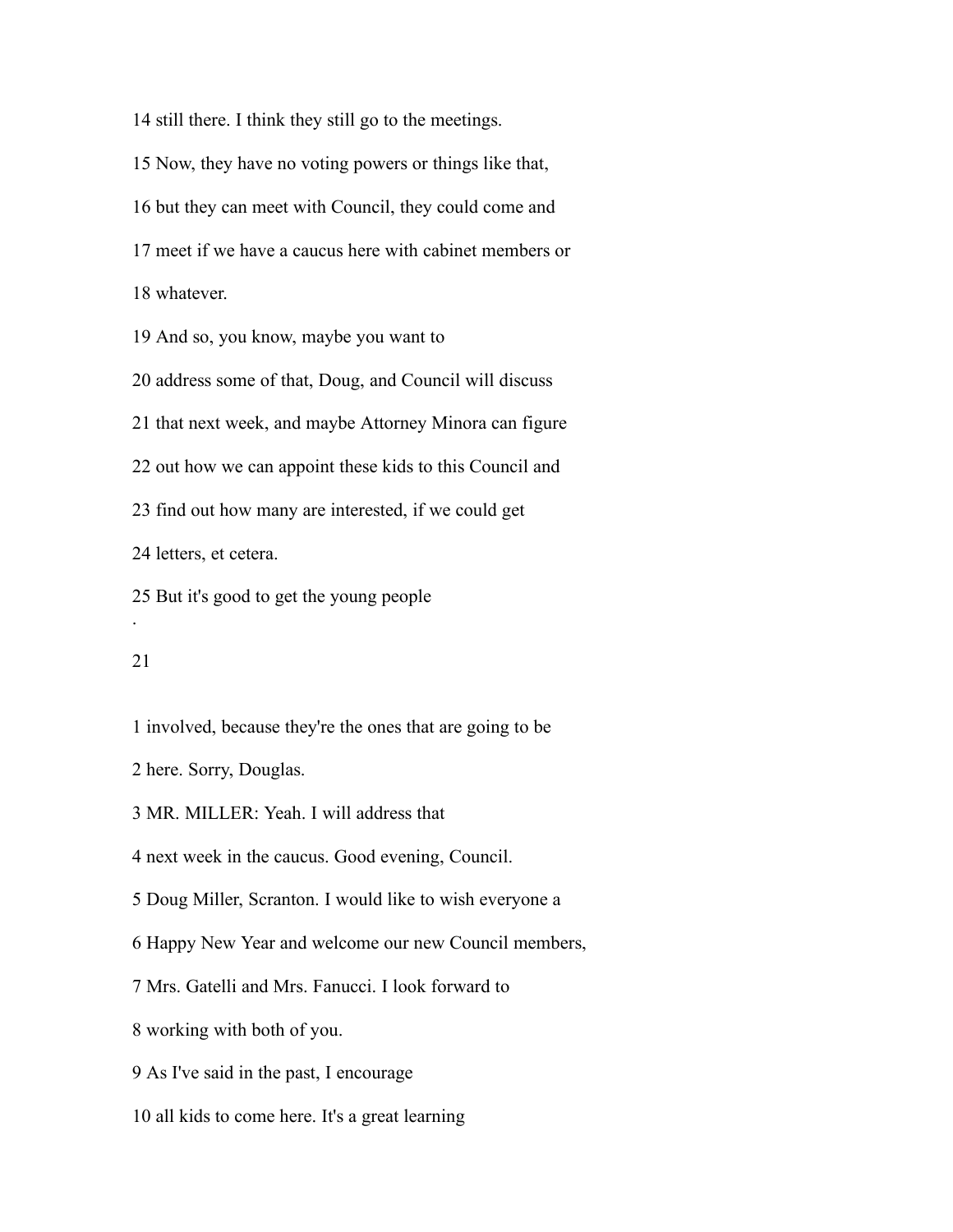experience and an opportunity to see how government

works.

Tonight you see some kids in the back

here, and I think it's great, and I hope they learn

something tonight.

I believe if we all respect each other

and all get along, we will accomplish many things.

That's the only way we will turn this city around. We

all need to be on the same page. And that's all I have

tonight. Thank you.

MS. GATELLI: Bob Bolus.

MR. BOLUS: Good evening, Council,

Bob Bolus. It's nice to see all the new members, and

I'd like to welcome you here. Hopefully we'll all be

moving forward in a positive manner this year. Anyway,

## 

.

we're going to try.

I missed your first meeting, and just

caught bits and pieces of some of the things going on,

but I think it's important to understand when you see

children like Doug and other kids coming here, how

important the information getting out of Council is.

And meetings went long and everybody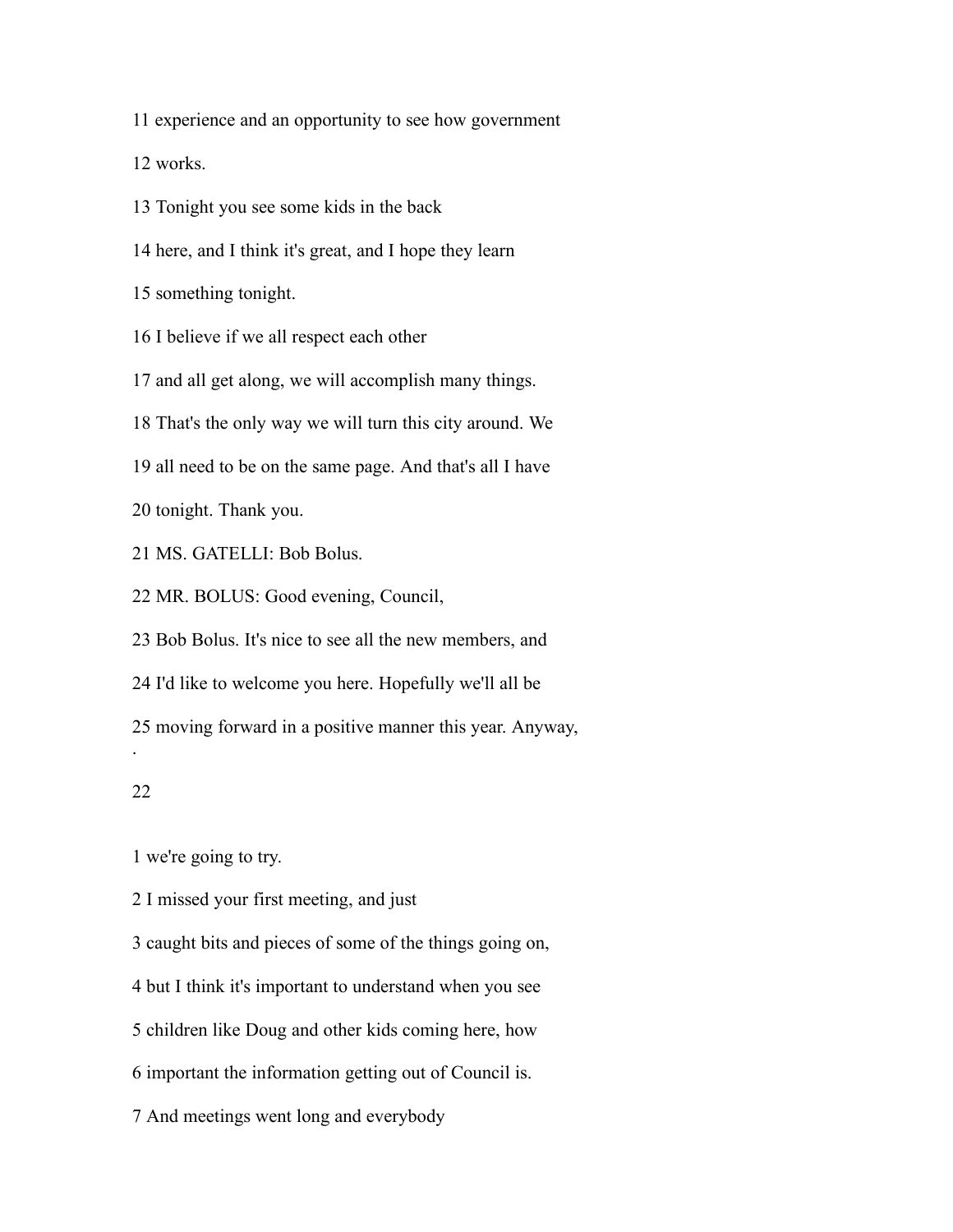was playing politics, et cetera, there was both sides. The Times kind of took a bashing to Channel 61 that people came here. I took a personal offense to it, because I've been coming here for a long time, in fact, myself and a few others were instrumental in what got us our free speech here, when prior Council tried to suppress the people coming, and they learned a lesson, the people do have a voice. To have a caucus meeting, I understand some things are going to be dealt in caucus, but a lot of us can't make it, and I think a lot of information has to come from here out to the people. If you have a caucus and the only one back there is the reporter, well, then you're only going to get the information. That reporter deciphers in his own mind or his editor's want to get out, for whatever the reason may be, political, friendships, et cetera. .

# 

Here it's the real world. It's

unedited, it's uncensored, and people get the

information here that you can speak and be heard, and

that's why people will come here.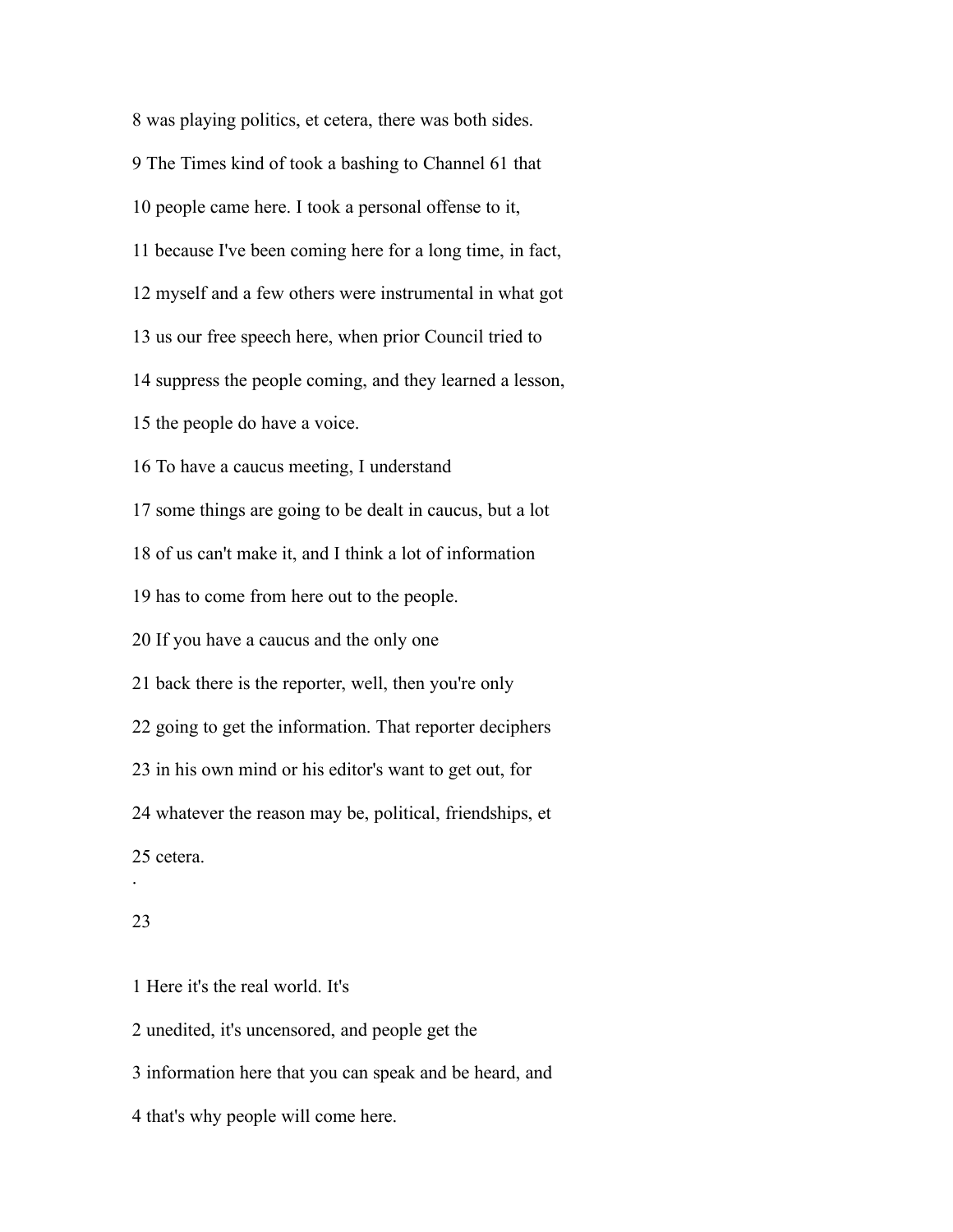But when you speak and The Times

 doesn't print it or they want to control, as they did years ago -- I have a lot of friends at The Times, I mean, I talk about them, but they've helped us out, they were tremendous with helping us out with the Christmas Dinner and things that went on to get the message out, but I don't think they should be allowed to suppress the information going to the people, and that's what I think is important that we understand at this Council.

There were many issues raised here,

there were issues raised that I brought up about fees

in the city, impact fees or a maintenance fee or

whatever it, it's passed across the board, just like

the garbage fee in here tonight, and it goes against

KOZs, it goes against the non-profits.

They have to contribute to this

community. They can't just keep taking and sending

little donations.

Let's be fair, assess everyone equally.

 The little guy pays his little share, the big guy pays .

his million dollar share, and we will get out of debt,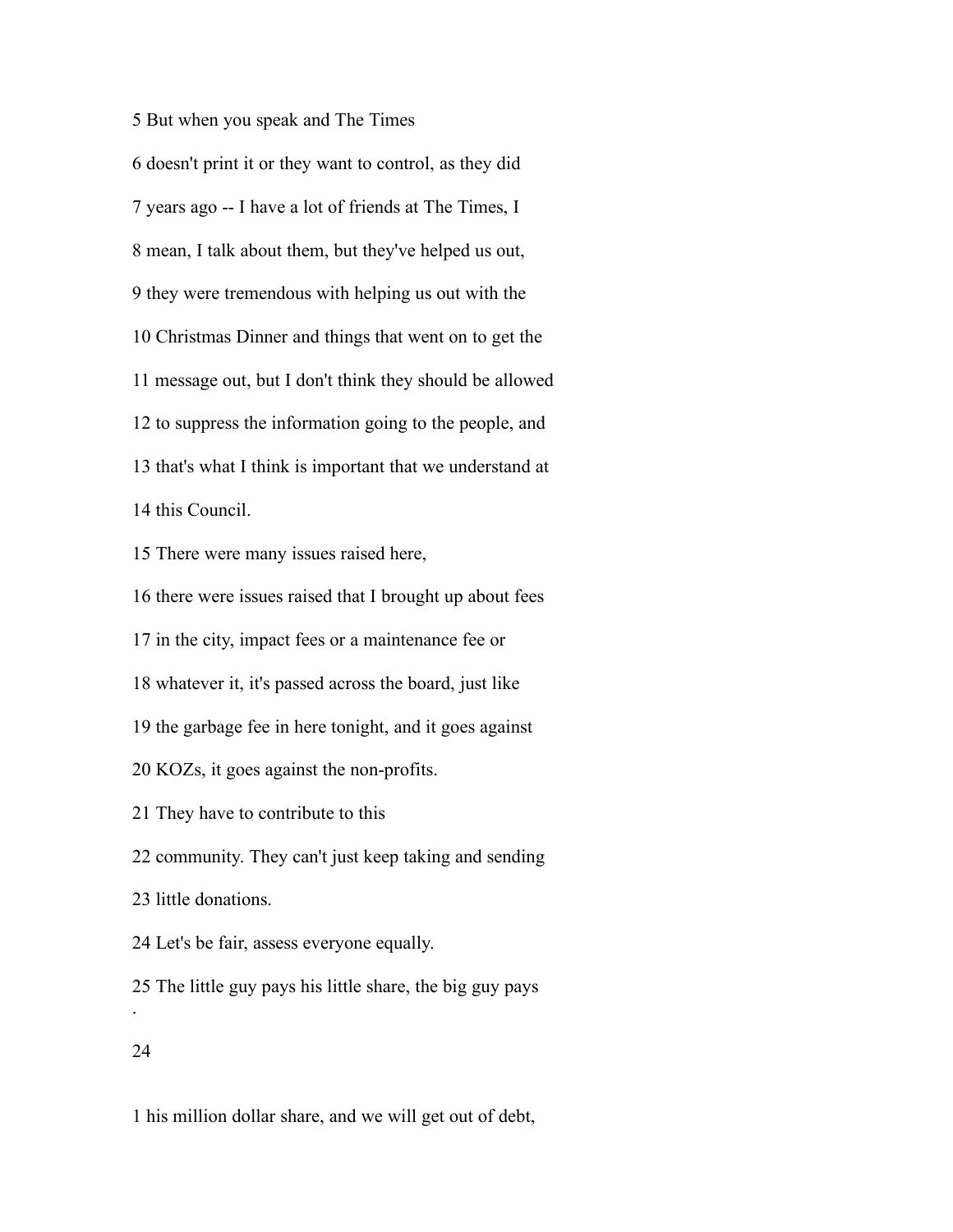but the mayor has got to move forward with us, too. He

can't be giving things away.

Just like tearing Holiday Manor down,

and then a multi-million dollar company that's making

money that could afford to tear it down is getting an

advantage. For what reason? Use that money for other

purposes. Don't allow it to take place.

In here I read about Carl Greco

tonight, and we raised Carl Greco's issues for three

and a half years here about how much money he was being

paid, and it was excessive, then when it came time to

defend Chris Doherty's campaign contributions that we

challenged of him taking money from his corporation,

Carl Greco charged \$2,000, a flat fee. It's a payback,

but he didn't charge him the normal rates. Was it a

campaign contribution? We don't know, but we still

haven't had the answer to Chris Doherty.

And Lee Morgan brought it up, and he

asked the mayor right to his face, and I think Council

still has to ask that question, Did he or did he not

ever take money from his corporation and pay it back?

This is a man handling millions and millions of dollars

of our money, and it's integrity that's at stake, and

we need to have that answered. And the mayor has to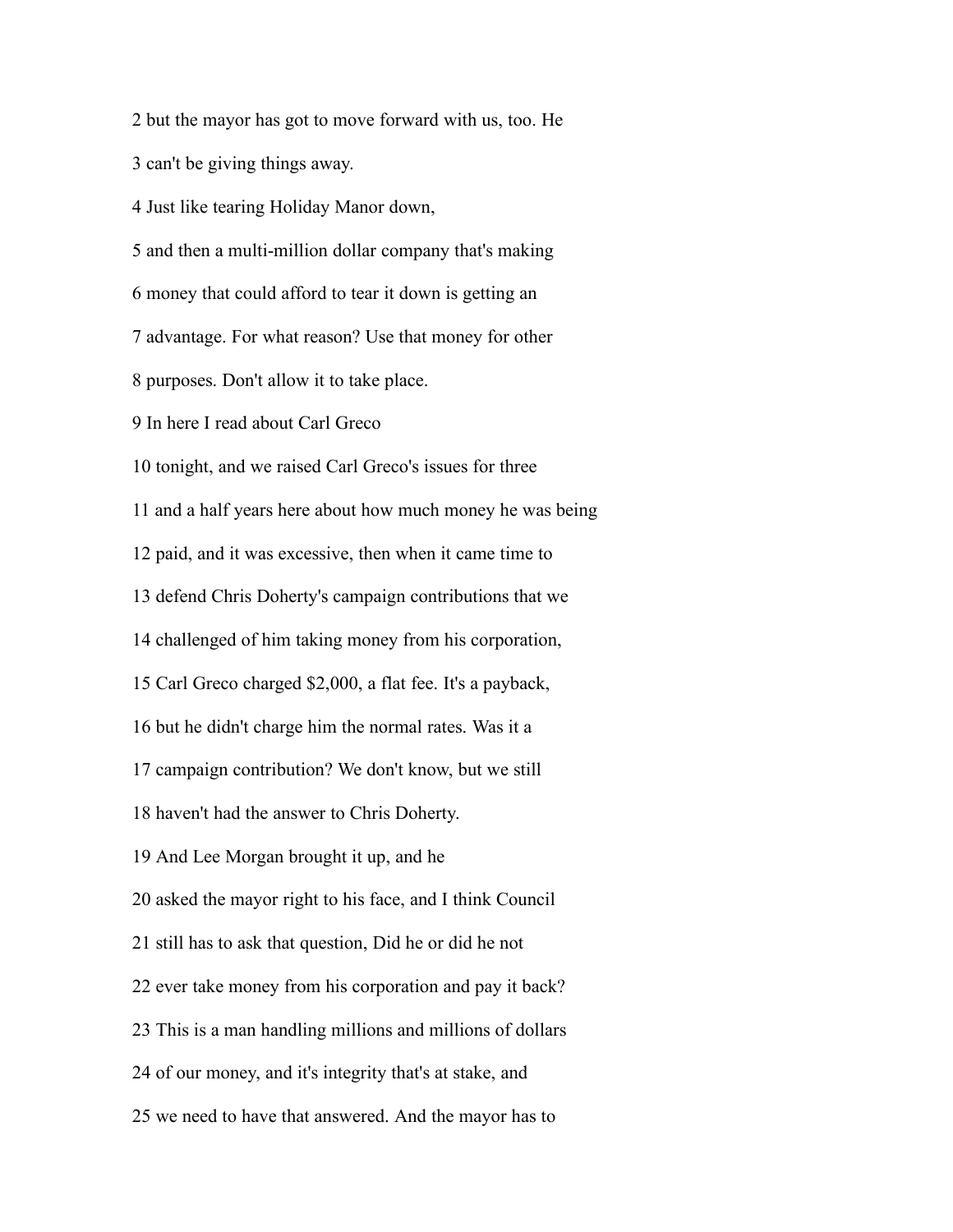.

answer --

MS. GATELLI: Mr. Bolus, one moment,

please. I'm not sure that that would be Council's

role. I'm not disagreeing with you, that maybe he did

it or whatever and that it's not right, but Attorney

Minora, would that be in our purview to question a

campaign?

MR. MINORA: No. There's a state

statute, I think, that you would bring up that if

election --

MR. BOLUS: We did do that, and we were

told that a sitting official can ask that question,

because the man -- pardon?

MR. MINORA: We have no enforcement

powers here. The State Election Commission has

enforcement powers for violations of election code and

for financing the election code. So, if you have the

evidence, bring it to them. Let them enforce their

laws. That's their law, not ours.

MR. BOLUS: Well, we brought it here

and we presented it to Council and asked Council to

forward it onto the proper authorities, that we could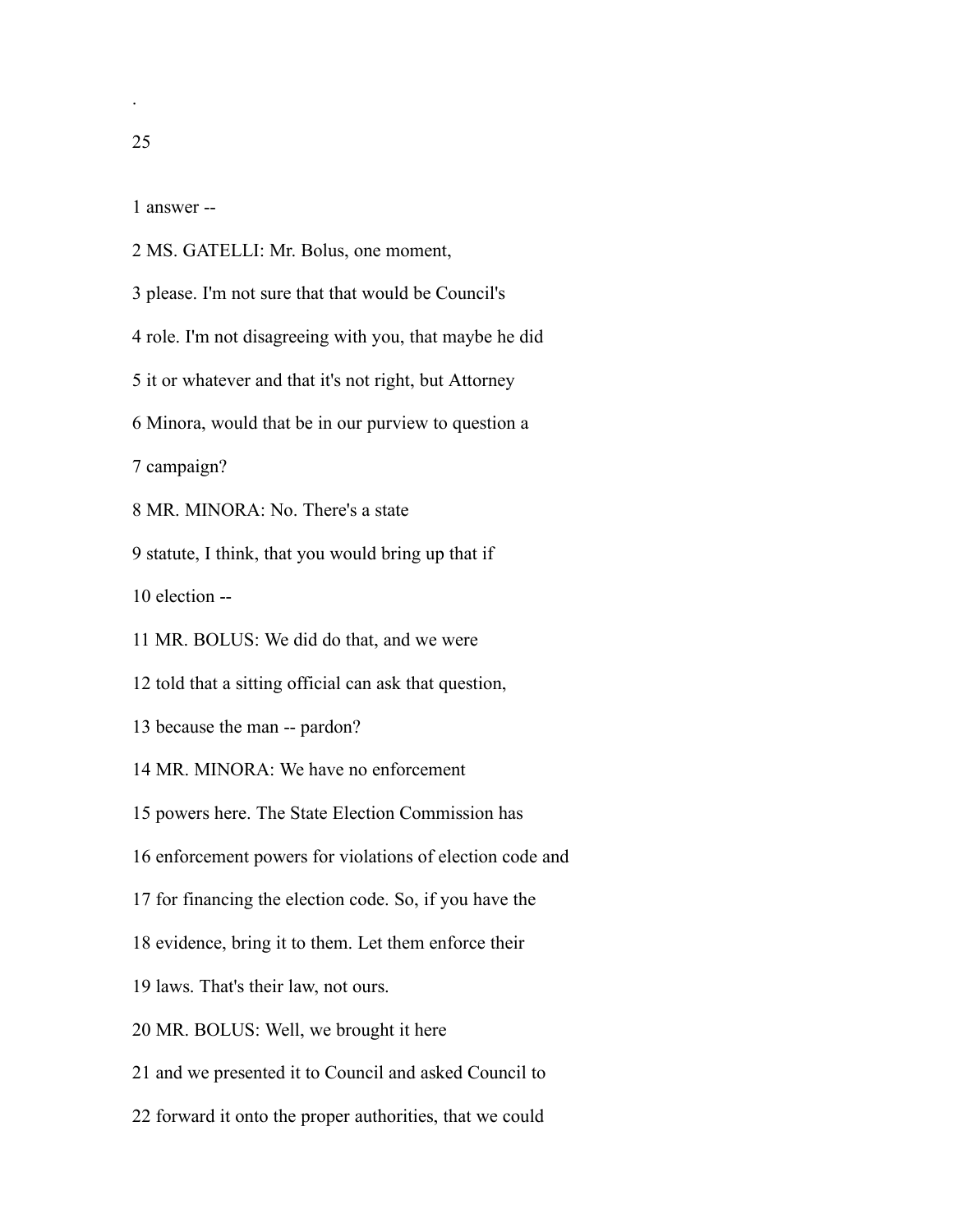get those answers.

When someone pilots the ship, we want

to know the credibility that's behind it, and that's

#### 

.

all we ask Council to do. And it could be passed onto

the proper authorities, at least get the answers.

When you're dealing with millions of

dollars, you still have to have truth, no matter who

gets it or what department is entitled to it.

So, there were many things that came

out of here, and I hope many things come out in the

future, and I hope you continue to allow people to

speak.

If you want to change the speaking,

maybe you want to do it in the fourth order, speak on

the agenda, and then have public participation or vice

versa, then you're done with it. And then people can

speak what they want, and then handle your business.

Thank you.

MS. GATELLI: Julie Jones.

MS. JONES: Good evening, Council

members. Julie Jones, Scranton. I would like to say

welcome back to our prior members and a welcome to all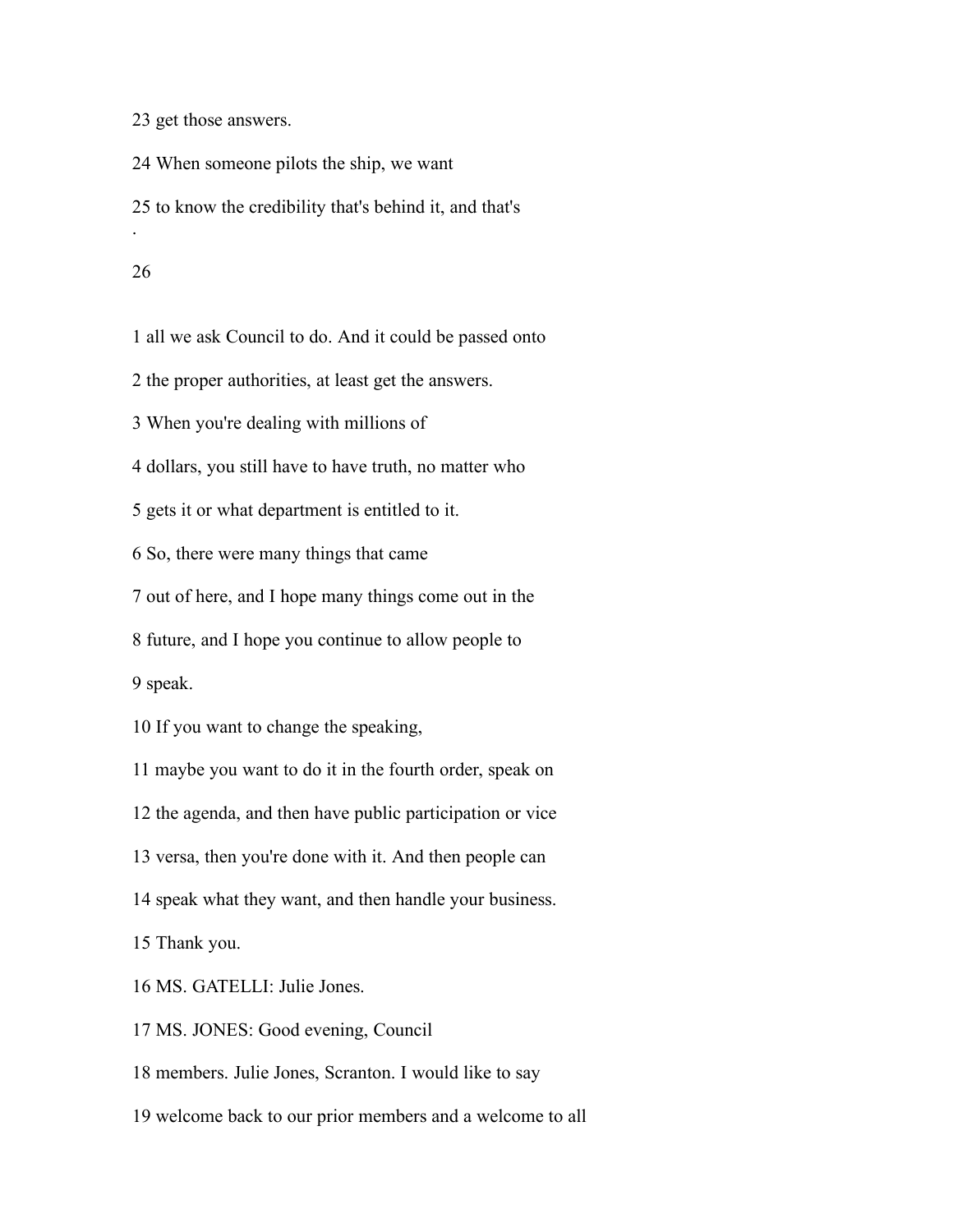new members.

 I come here this evening for several reasons. There are a couple of requests I would like to get answers to. Some are old worn out ones, and some are new. I would like a Children At Play sign

## 

.

 put up in the 500 block of Birch Street that I have asked for a while now. Also, the stop sign at Genet and South Webster to be moved closer to the corner before there is a fatality there. Also, there's a hazard at the corner of Saginaw and Pittston Avenue on the even side of the street. On the corner there's about an six-inch pipe of metal sticking up, possibly at one time a sign was attached to it. Several people have punctured their tires on this, and I would even hate to see someone fall on it and really get cut on it. I would like another letter sent to Mr. Scopelliti concerning the problems I am having at my home. I've been asking for this for a while and have not had any response to my requests, so, I guess that blows the theory is that it was an election year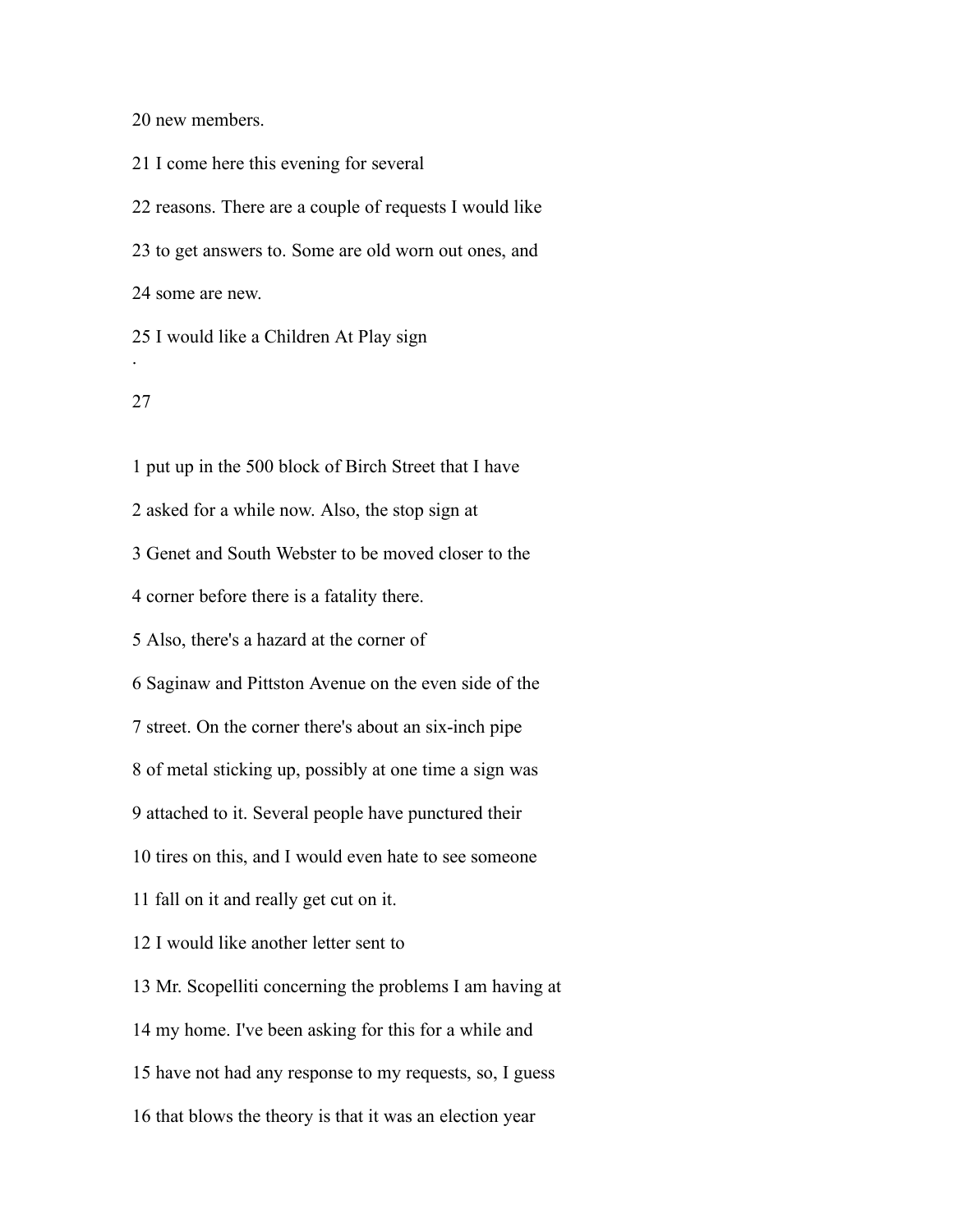and things would be done.

Now that Mr. Doherty is in again for

four more years I believe we are back to where we were.

Why do I feel this way? Just take a look around this

room. Is our sixth councilman here this evening?

I would also like some figures. I

 would like the figures for Nay Aug Park, which should include the operating expenses and any expenses for the summer of 2005, and also a figure for all revenue that

## 

.

the park took in for 2005.

The other figure I would like is the

figure for any expenses for the light displays at

Nay Aug Park to include all expenses incurred to

operate the lights. I would also like the figures for

any revenue whatsoever brought in by the light display

for 2005.

As far as the EMS Tax goes, I think

something should be done, also, with this tax, as was

said at last week's meeting. Certain towns around us

have opted to break the EMS figure over more than one

paycheck. I think that would be good for all the

residents of the city. You have middle class people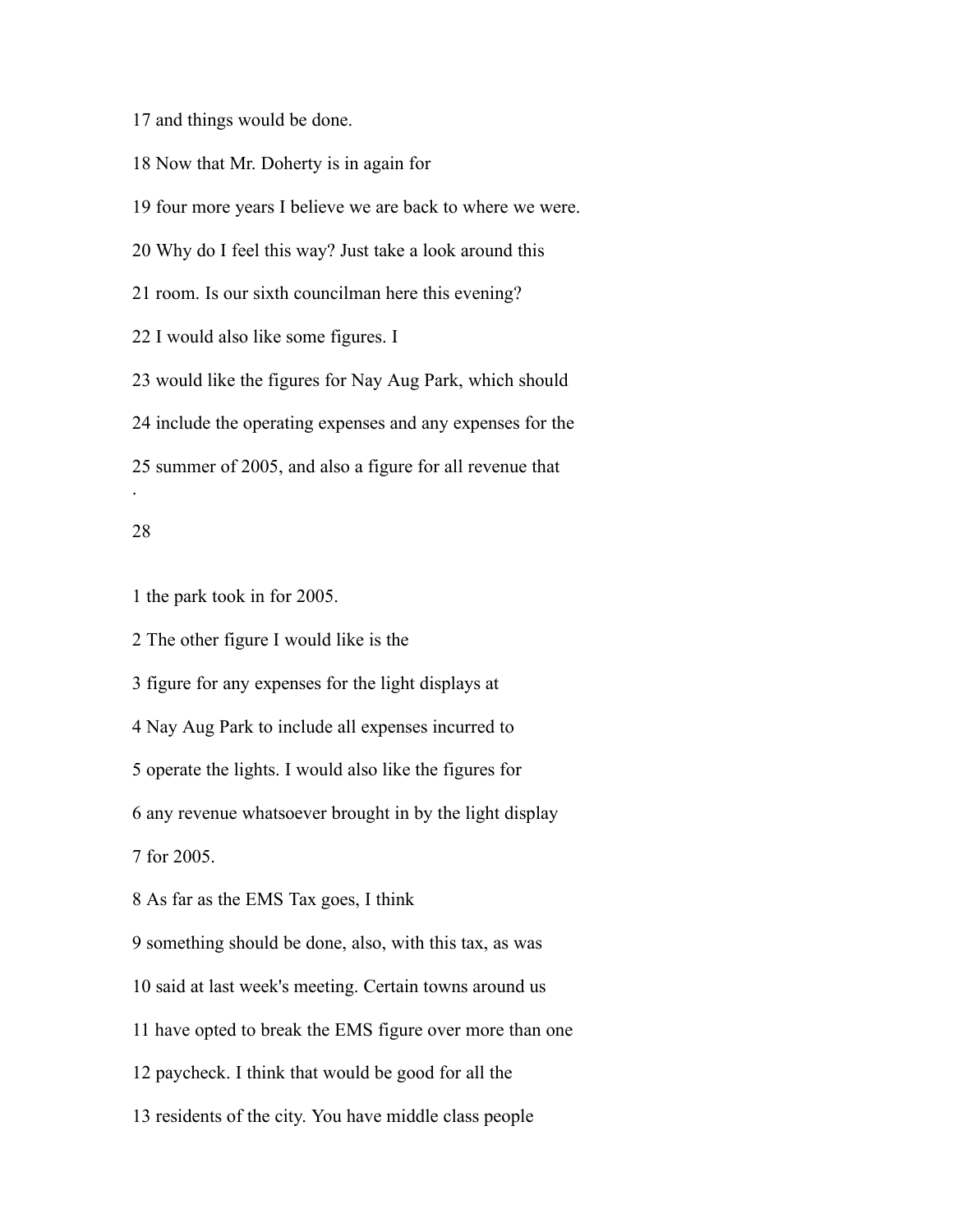that also get hit hard with this tax, not just the

lower income families.

 I would also like to know if anyone can find out what is going to be done at Connell Park this year with the money received for it. I brought up the Moosic Park at our resident meeting, that it had a beautiful park and it made Scranton look bad. Our response was, They get grants for theirs, but we also do, but our money never makes it to the appropriate places it's supposed to be going to. As far as Council members being asked to only inquire about things that only pertain to their .

## 

 assigned department, well, I do not know about you, but I was always taught two heads are better than one, and in this case, five heads are better than one. I feel that if Council members answer one of our questions in detail and it takes a bit if Council members answer for us, I don't think that should be held against our five minutes of speaking time. I also feel when we were at the podium expressing our concerns about the city, I think Council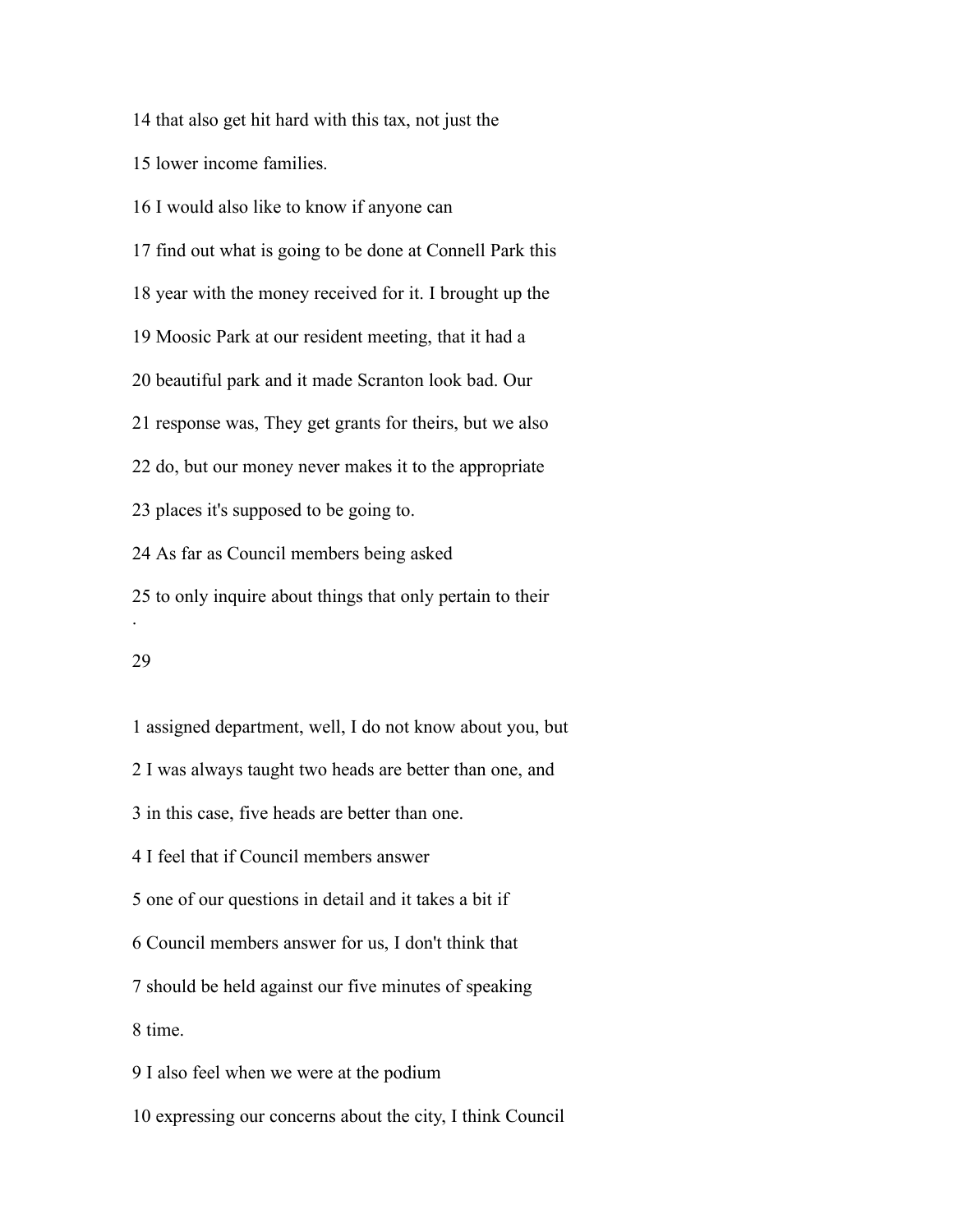members should be listening attentively. I know that

you would like to take down notes, but that is why we

have minutes.

I think we should have 100 percent of

Council's attention, and taking notes or typing into a

laptop is inconsiderate to the speaker at the podium.

You talked about a caucus for the

younger kids, I'm sure my son would be interested, he's

in tenth grade at the high school, and if you need to

contact him, Judy, you know where I'm at. And I thank

you for your time.

MS. EVANS: Mrs. Jones, this is not as

specific as what you're requesting, but I can tell you

that in 2005, according to the operating budget,

\$245,000 was allocated for electrical bills, and as of

.

September 30, 2005, \$230,925 had been spent, and in the

2006 operating budget, \$265,000 has been allocated.

Now, again, that doesn't include any

type of breakdown for you in terms of, you know, the

park versus City Hall versus the police headquarters,

et cetera, but that at least gives you a general idea

of the utility expense incurred by the city.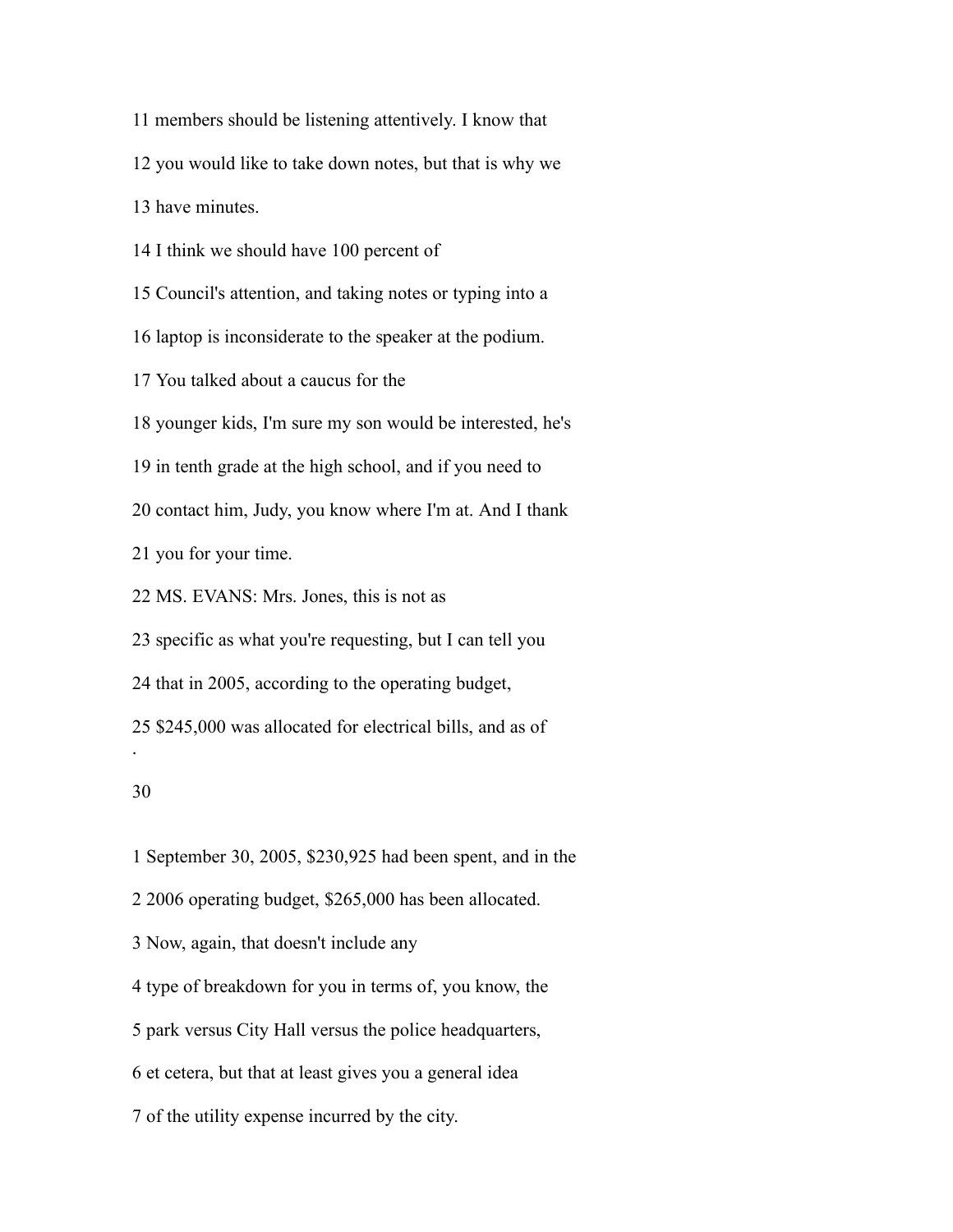MS. GATELLI: Mrs. Evans, I know we

don't have a parks for the committee, but could you

include that with your DPW?

MS. EVANS: The parks? Sure.

MS. GATELLI: Could you do that?

MS. EVANS: Uh-huh.

MS. GATELLI: Maybe you can work on

this for us with the revenue. Okay. Thank you. Next

is Erik Johnson.

MS. JOHNSON: Good evening, City

Council and staff. Congratulations to our new members,

Mrs. Gatelli and Mrs. Fanucci, and it's good to see you

all up there, and may we all be on the same page and

may we all conduct these meetings in a very mild manner

without any nastiness. Thank you.

Erik Johnson, I'm a taxpayer in

Scranton. I want to speak about our Scranton Police,

the job they're doing.

### 

.

The Scranton Police confiscated 42 bags

of heroin and 32 bags of cocaine. Scranton Police is

indeed going a great job in battling the war against

drugs here in Scranton, where the drug war in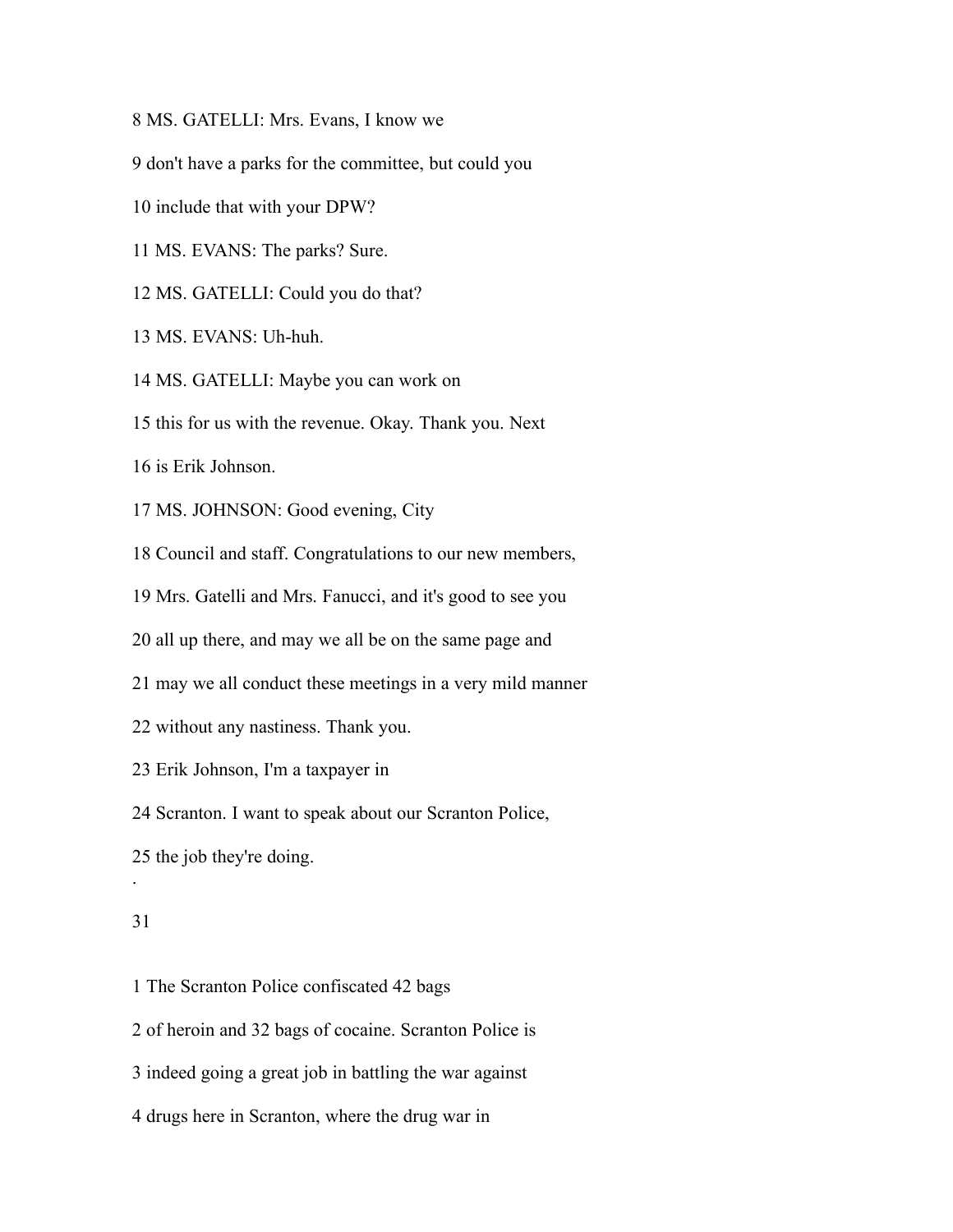Wilkes-Barre is spiraling out of control where there has been an alarming to us all a drug bust botch of an officer's life taken away by a drug dealer. Scranton Police are more on top and better coordinated on the drug war than Wilkes-Barre, which Scranton is the larger sister city. Compliments should go to the very top of the command to the regular patrol officer, and Lackawanna County Detectives also were involved in the successful arrests of two suspects also were involved in a South Scranton apartment on Pittston Avenue where the detectives discovered bricks of heroin and an AK 47 rifle and 30 bags of marijuana later in the day at the lodge hotel room on Stafford Avenue, all done by a protected police informer assistance. Governor Rendell visits a local senior citizens center yesterday here in Scranton, January 18, to sign a ceremonial bill that would allow elderly and Social Security recipients to receive full unemployment compensation benefits if they return to work and are laid off. .

The governor officially signed the bill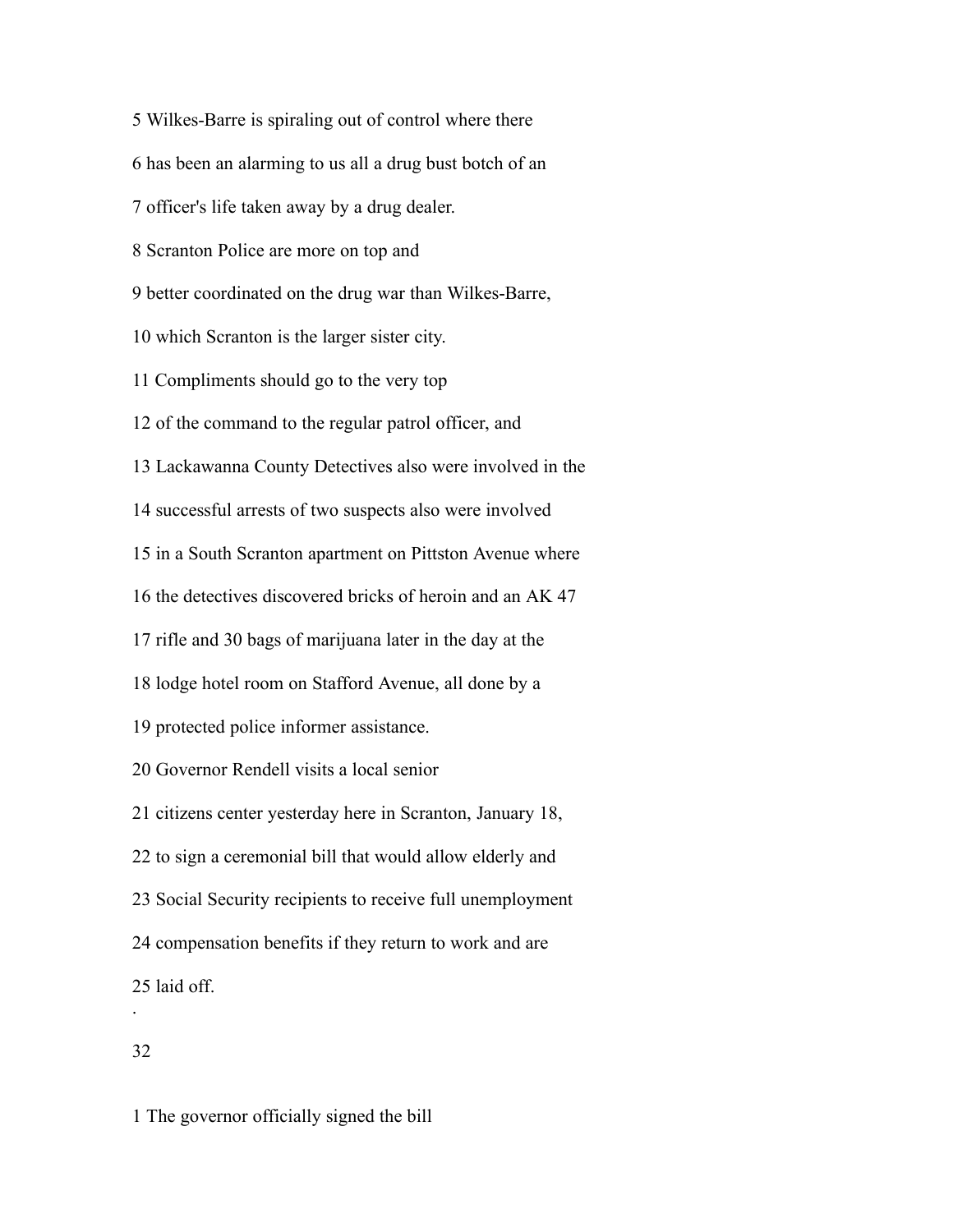December 14 of last year, also at the same time adding more funding money for low income and elderly people for their winter heating bills. People believe all employees hired by the city should be paid and none of the wages held back for litigation. It costs the taxpayers more expense and court costs and interest. Federal programs has to be cut that are vital to the City of Scranton and every city of our nation, a program for children ages 10 to 16 and alcohol and drugs abuse prevention, which also includes learning supports, training careers, college, counseling and nutrition. This is a crime prevention program that is very vital for public safety and combating crime today in Scranton and Wilkes-Barre and all areas of our nation. The program cost was only \$18 million nationwide. Ask any law enforcement agency and judges how important and cost saving against youth crime it is. The buck starts here before it should go overseas to earn -- because it's earned by all American taxpayers, not foreign. The old story goes, what federal government takes away, state government tries to pick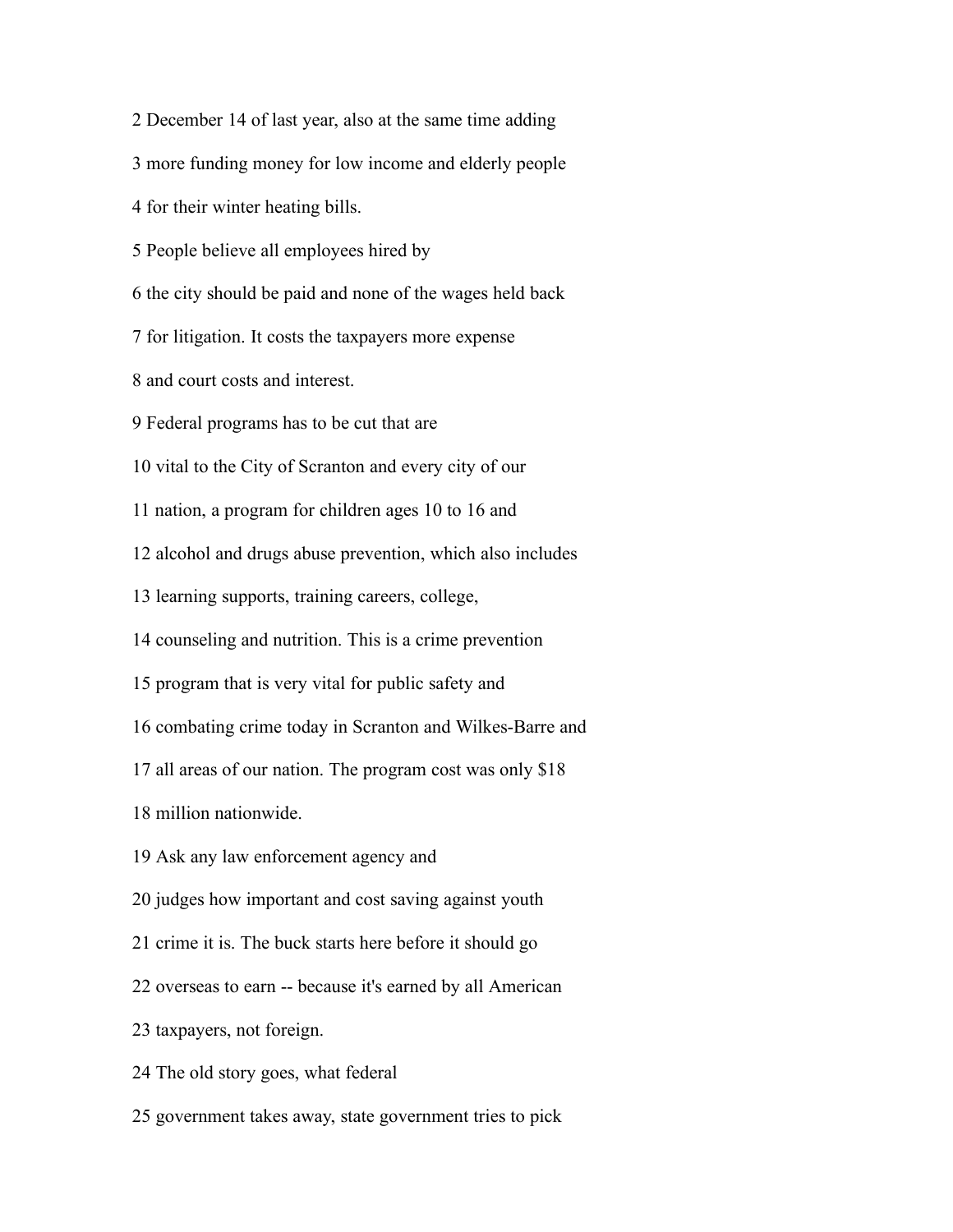up the slack, and if the slack stops there, then it's passed on to the City of Scranton and all the other cities who cannot afford the new pass the buck program that starts overseas, and our kids get the leftovers, if there's any left. Thank you for letting me speak. MS. GATELLI: Lee Morgan. MR. MORGAN: Good evening, Council. I have a request for Mr. McTiernan, it's in writing, okay, and I'd like to present this to you after I get done. My request is as follows: I'd like to know the debt of all authorities, all City of Scranton

 debt, all pension underfunding shortfalls, all loans issued to the city, all loans the city is guaranteed to any entity, any monies owed to the state or the federal government due to funding of unqualified projects which will in the future deduct from whatever grants we may receive in the future, and, Mr. McTiernan, if you wish, I'll give you this copy and you can make copies, and I'd like to know how long that it might take to make this information available at Council's -- how long it would take to make this information available at

.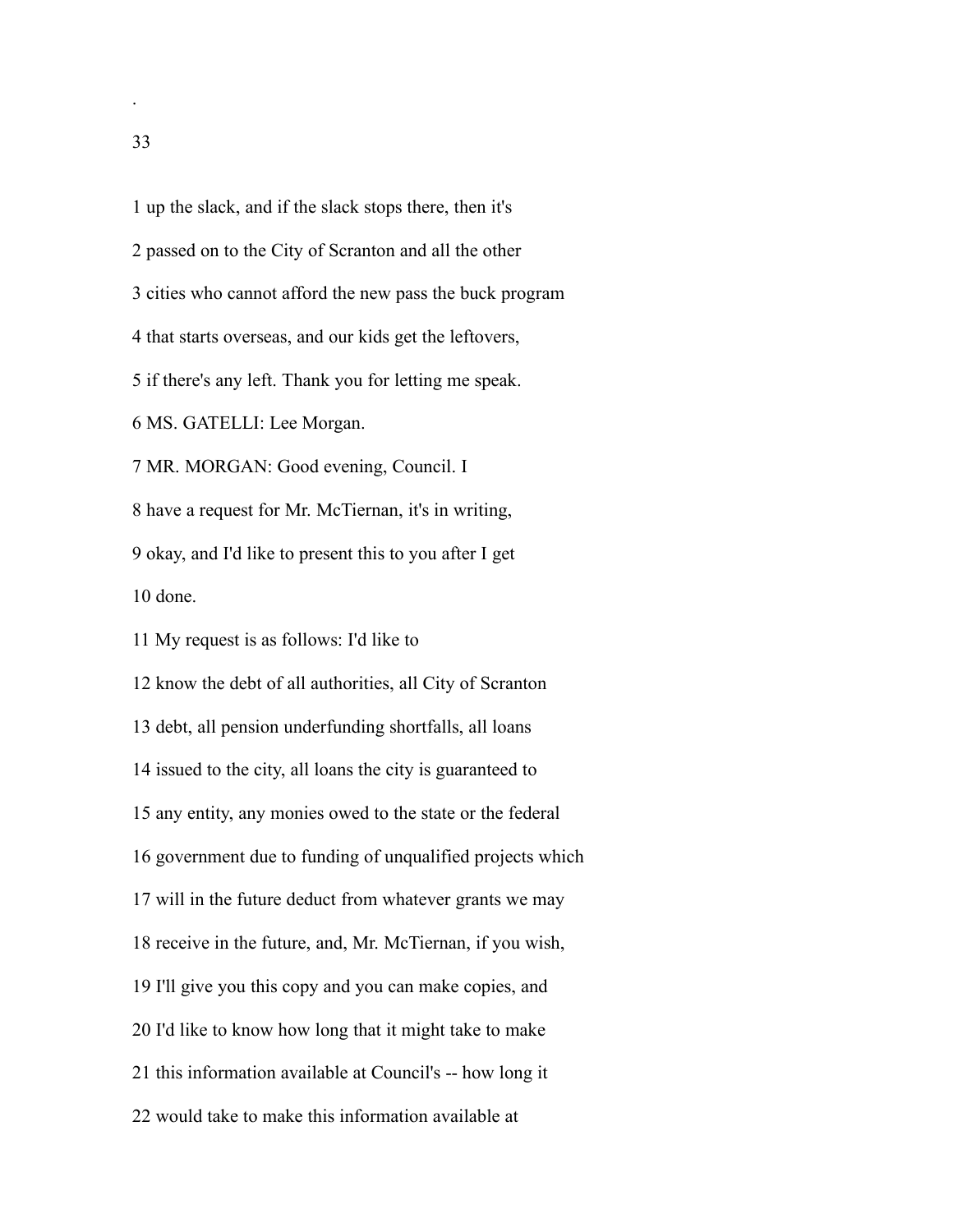Council -- the Council office, okay?

Because I think that for too long here

we've been hiding behind how we can't find out what

.

 information is and how can we come up with solutions to problems unless somebody is going to find them out? And I think this, Mrs. Gatelli, as President of Council, that if Mr. McTiernan has a hard time getting this information, Council should use its power of subpoena and use it very quickly and very harshly to whoever tries to hide the facts of whether this city actually is. Now, when we talk about contributions to the mayor, in too many communities we have pay to play, and I think what needs to happen here is Council

has to get a copy of all the contributions made to the

mayor's campaign, and when we bring something up for a

contract, for services, for anything, we should see if

their name is on that list and we should question

whether that contract should be awarded to them,

because are we discussing why they should be awarded a

contract because they've paid to play?

And I think we have an obligation to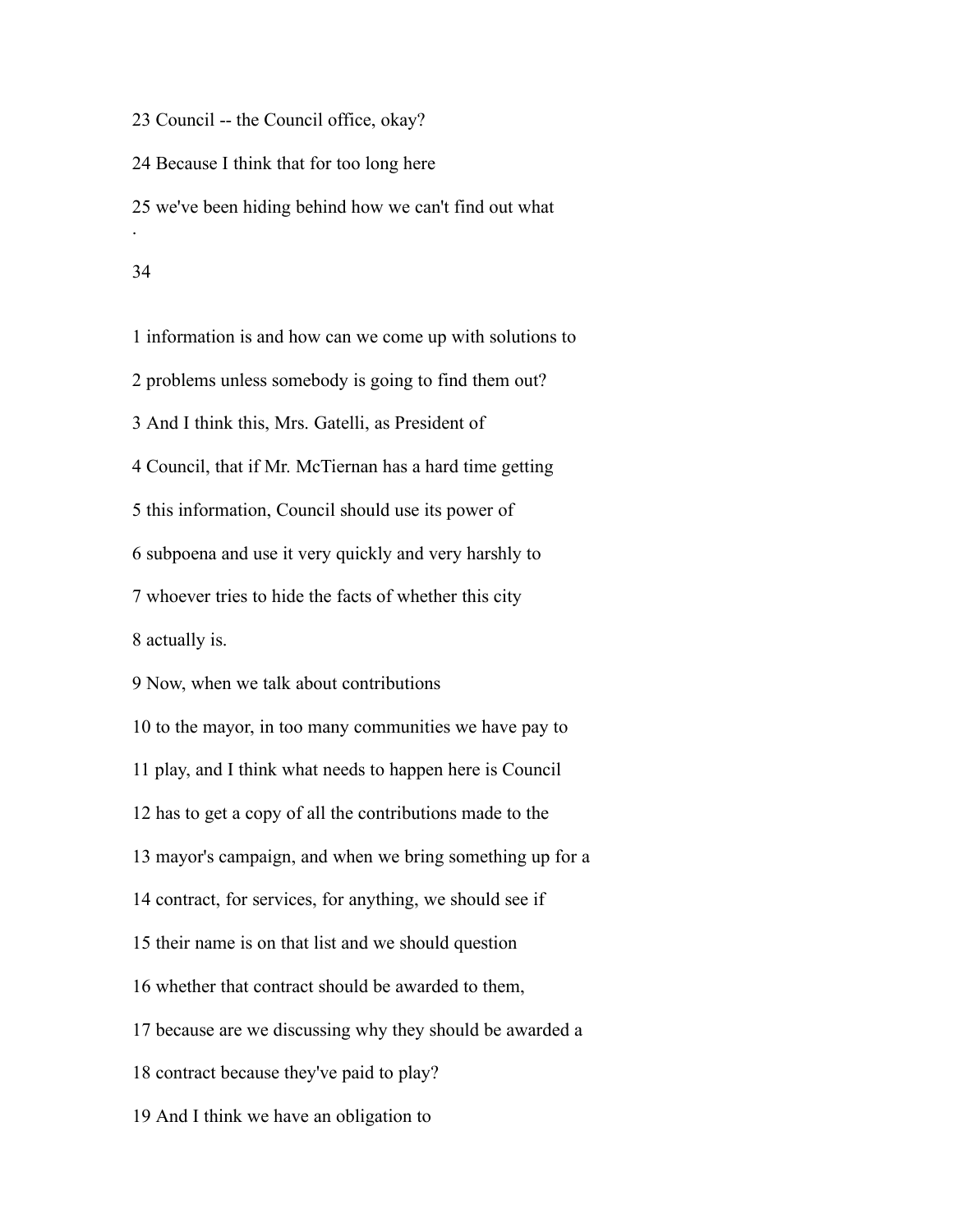this city to take the city in a new direction, all

right? Old politics have to end.

Now, everybody talked about how we were

going to get three women on Council and something good

was going to happen, well, what I have to say is, let's

see something good happen, let's prove that something

## 

.

good is going to happen.

5-B, when you look at this on the

agenda, okay, the only thing that this money should be

used for is -- I think the city should be in the

advanced life support business, I think we should have

at least two advanced life support units in the city.

I don't think we should be using this money for road

construction. I think that fire and police protection

is already in the budget.

I think that when we look at the \$52, I

think that Council and the mayor should agree that

nobody making less than \$12,000 should pay anything.

I also think that Council should meet

with the Recreational Authority, and I think the

playground up at Nay Aug Park should be named in honor

of Morris Jackson, that's been discussed a couple of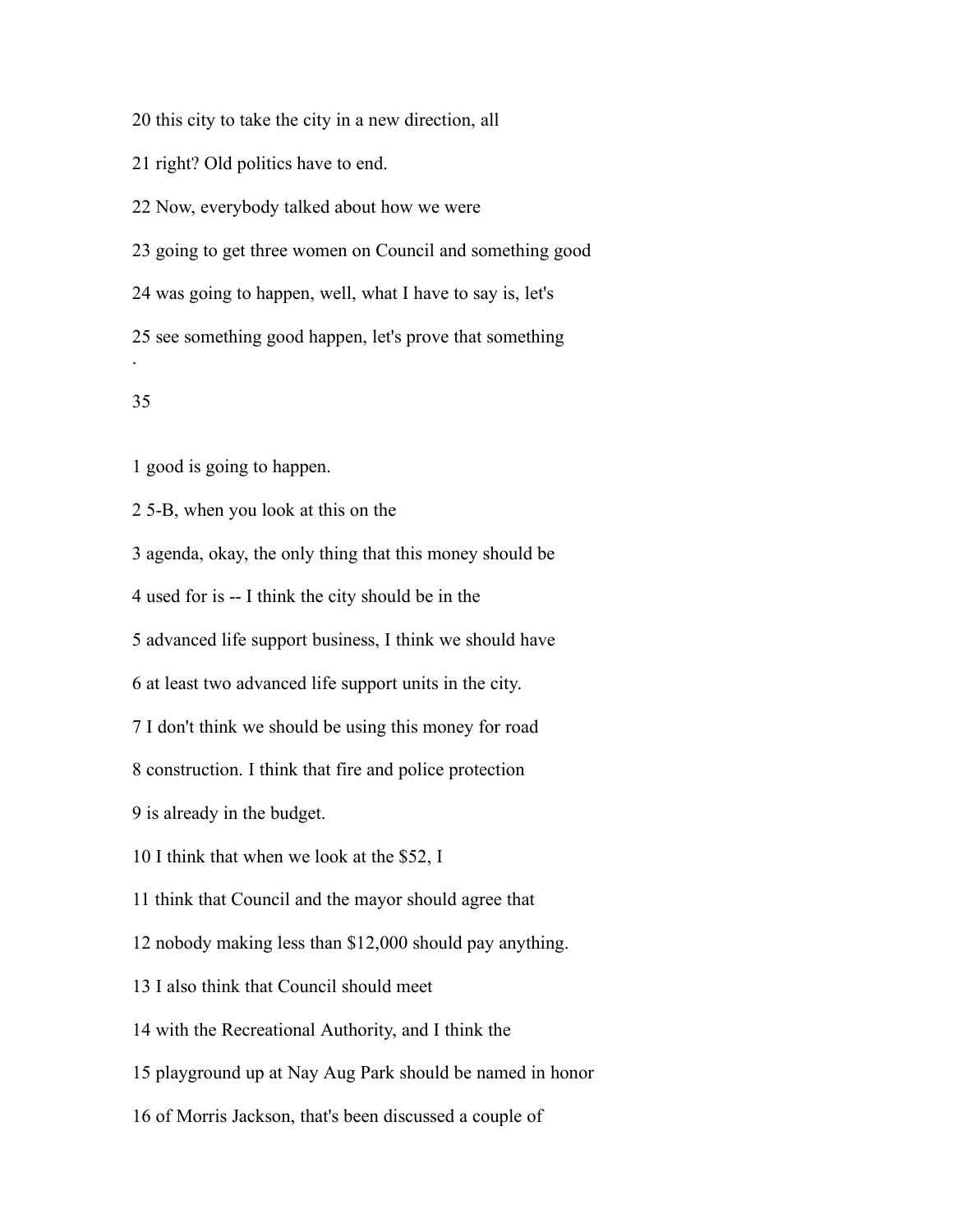times, I think it's a good idea, I think it has merit, and I think it should move forward. As far as bringing young adults in with Council, we brought that up when Mr. DiBileo was Council President, I think that one or two youths from the schools or residents of the city should work with every individual Councilperson so they learn what your role is in government and how this Council functions, and they can be, to some extent, the eyes and the ears .

## 

of Council itself on the streets of the City of

Scranton.

And I think we need to take a hard look

at why there's so many rental units vacant. You know,

I think we have a lot of problems here. I think a lot

of them have to do with taxation and wasted money.

And the last thing I have from this

podium is, I think that Freedom of Speech is a

protected -- and it's already settled law, all right,

there's Freedom of Speech, and I think that if you go

to law, you will find out that the five-minute limit on

speech is unconstitutional, okay?

And I'm not trying to say that anybody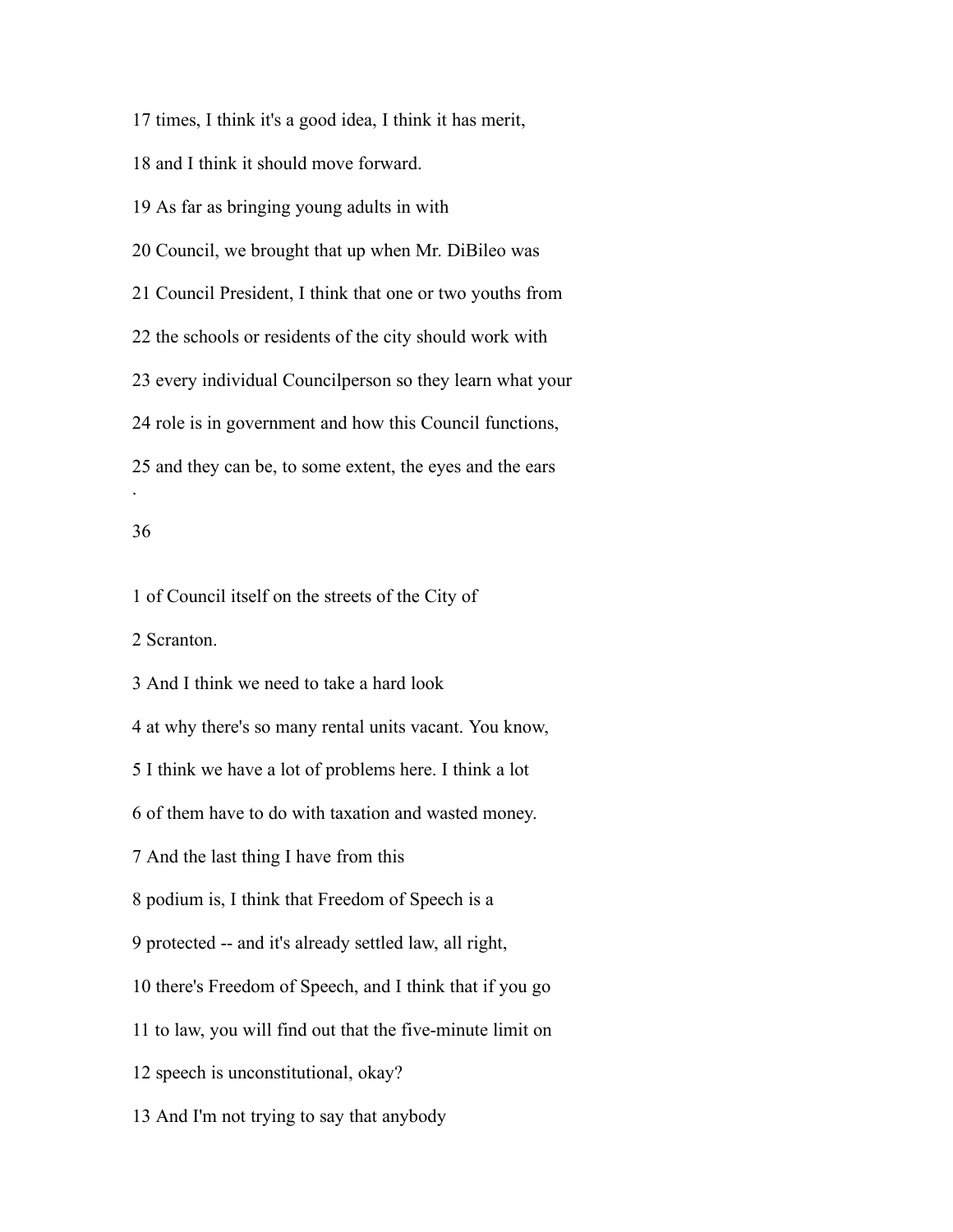should fight a war out over it, but, you know,

The Constitution does guarantee certain things, and the

Court of Common Pleas, they're not the last say.

And as you know, the ACLU came in here

recently over a website being shut down, and you

watched how fast the state police folded their hand.

And what I'm saying is, let's not go do something crazy

and let's respect everybody who comes to this podium.

And I see nothing wrong with two

five-minute time slots for people to voice their

opinions, but opinions should come first, and agenda

items should come second, because if somebody comes to

.

this Council and they have something that's vitally

important to them, they should be able to address that

first. Thank you.

MS. GATELLI: Kevin O'Shea.

MS. EVANS: Mrs. Gatelli, with regard

to Mr. Morgan's questions, I think most of the answers

are provided in the city's audit or the independent

audit of Scranton City Council for 2005, all of those

figures are available, with the exception of the OECD

amounts, which I believe Mrs. Fanucci can get for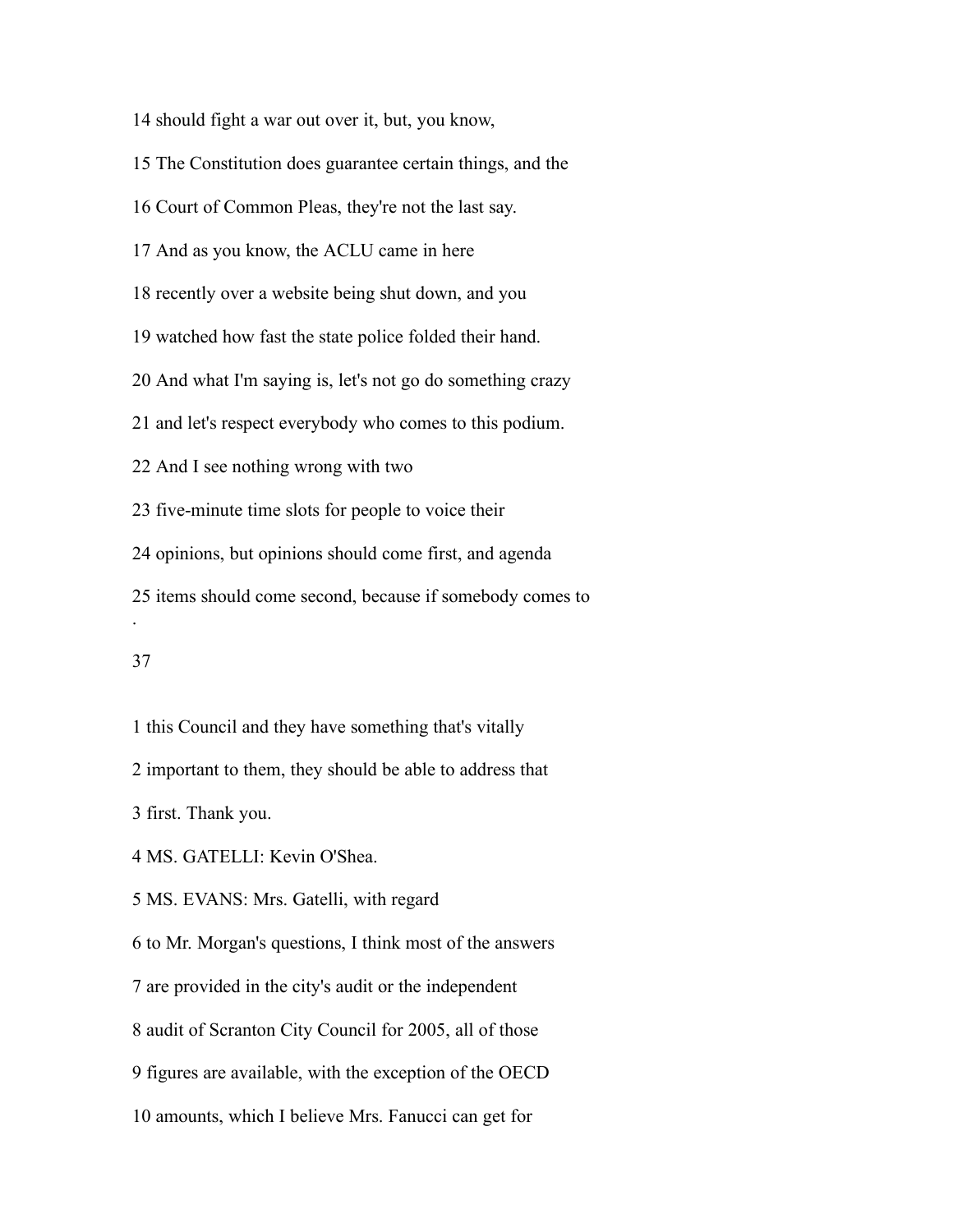- Mr. Morgan, since she's going to be meeting with that
- department weekly, so I would think his responses could
- be provided next week.
- And the only correction, or perhaps
- comment I'd make to one of your comments, Mr. Morgan,
- was that the \$12,000 or under exemption with regard to
- the EMS Tax, specifically agenda Item 5-B, that is

included.

- MS. GATELLI: Mr. O'Shea.
- MS. O'SHEA: Kevin O'Shea, South
- Scranton. I came tonight to discuss an issue I have.
- At my home, I live on the corner of South Irving and
- Pear, we have two trees that are planted. I'm
- 90 percent positive they're city trees. They're higher
- than -- they're growing higher than my house. And the

.

- wind storm we had the other night, I thought they were
- going to come through my bedroom.
- I had spoken to Mrs. Evans about this
- before in the springtime, I still haven't --
- MS. EVANS: Uh-huh.
- MR. O'SHEA: -- I finally got through
- to someone at DPW a few weeks ago, they sent someone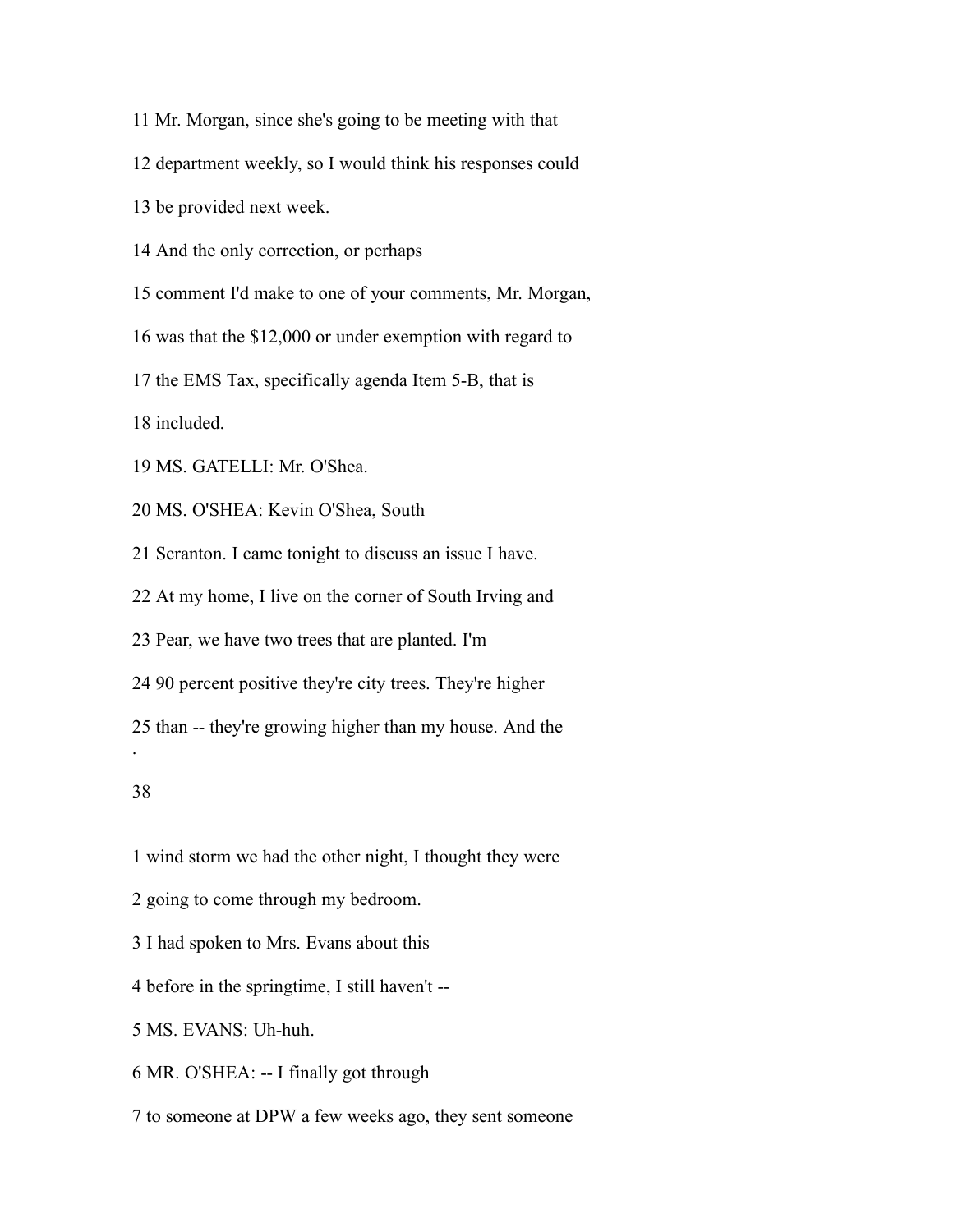out, but I haven't heard anything since.

- The roots from the trees are through
- the -- there was -- there was a sidewalk there at one
- time, but the roots of the trees have destroyed the

sidewalks.

The roots are in my yard. I'm afraid

they're gong to come through my foundation -- I mean,

they're old trees. I don't know.

I was wondering if I could get someone

from Council or DPW to come out and take a look at it

before it is a problem.

MS. EVANS: I think what has to happen

-- I know what you're talking about, because I've

submitted this request twice, but it's really Mr.

Santoli of the Shade Tree Commission who will go out

and examine the health of the trees, and then if they

are indeed dead or pose an eminent safety hazard, he'll

mark the tree in orange, did that ever occur?

#### 

.

MR. O'SHEA: No.

MS. EVANS: Okay. And then apparently

it must go on a list, because from what he's told me,

the Shade Tree Commission has a very limited budget for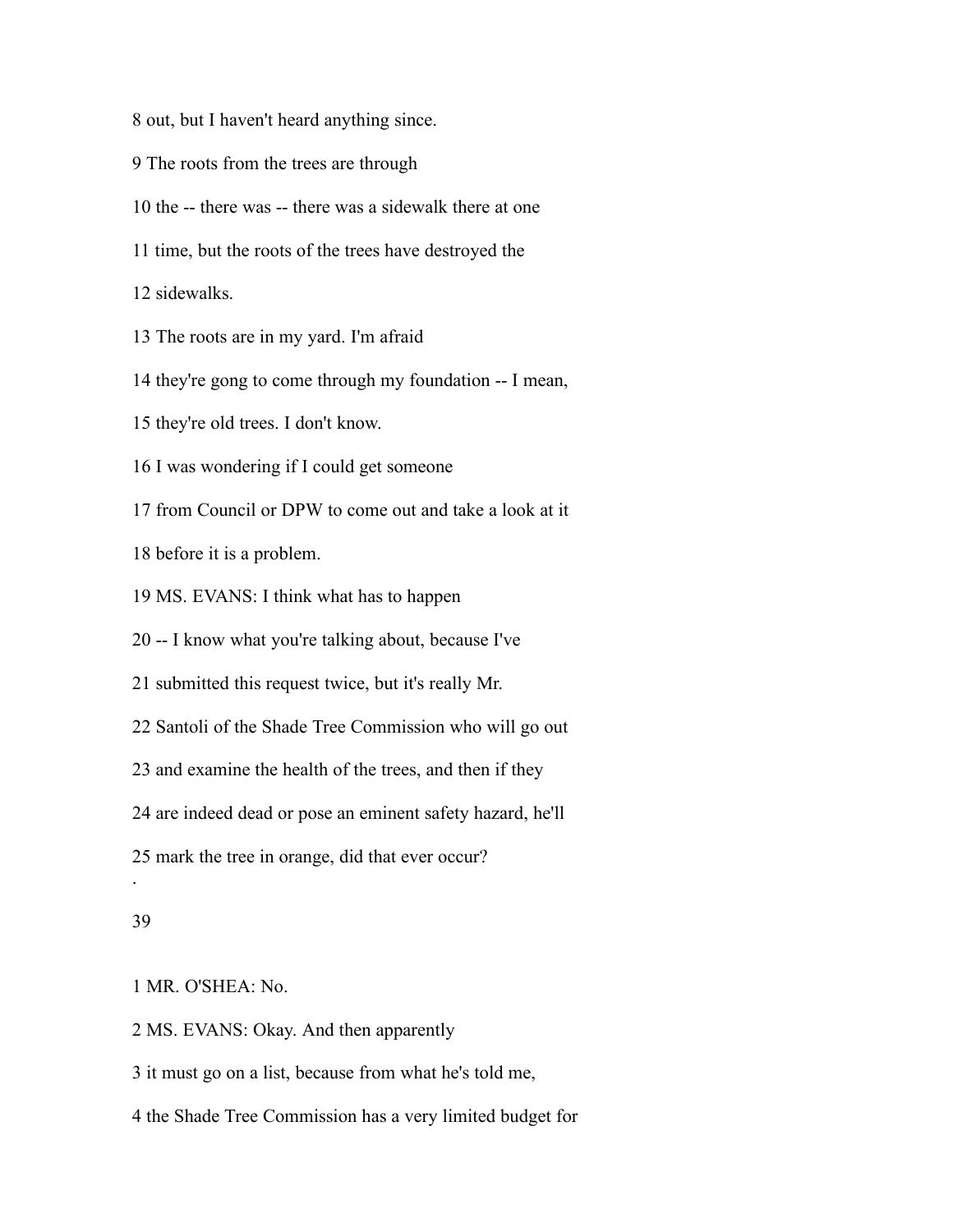tree removal, and they must either go in order of the reports -- inspections and reports, or perhaps, you know, those, at least I would hope, that pose the greatest danger would come down before those that are obviously not as serious.

I think what has to happen is Mr.

 Santolli needs to go out and take a look at those. I know, though, with regard to the root problem breaking up the sidewalks, I've experienced this a number of times city wide, and I know he's gone out an examined very similar cases, coincidentally many of which are in South Side, and it seems his answer has been that's the responsibility of the property owner, but the city can, if the trees are deemed dead or hazardous, the city can cut them down at no expense to you. MR. O'SHEA: Because we were worried, because now they're going through our power lines, and the other night our TV was going in and out and my alarm -- I missed work in the morning, and we were just concerned -- if I were to take these down myself, would I have to go through the Shade Tree -- .

MS. GATELLI: I don't think you can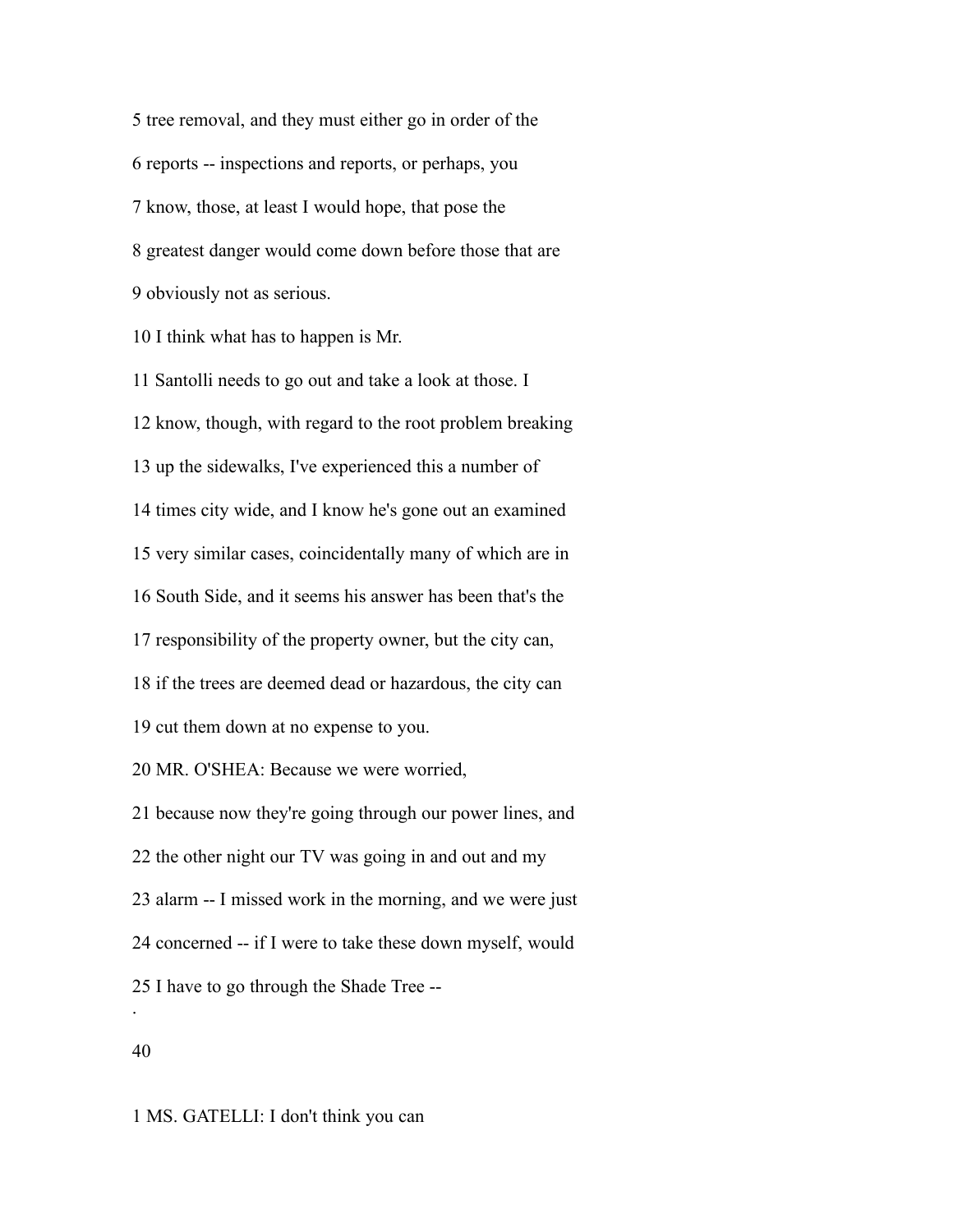take them down yourself.

MR. O'SHEA: No? Yeah, I was worried.

MS. GATELLI: I'll call Mr. Santoli.

MR. O'SHEA: Okay. I appreciate it.

MS. GATELLI: I know some of the ones

he worked on in my particular neighborhood, if they

were raising the sidewalks, they were a priority,

because then it's a danger for pedestrians for when

they're walking, so he always made those a priority.

MR. O'SHEA: We're worried about that,

too, because we have a lot of kids and everything from

Valley View, people coming from McNicholl's Plaza and

stuff like that, and the kids have to walk in the

street because there's --

MS. GATELLI: Yeah, once they uproot

the sidewalk, it becomes a safety hazard for

pedestrians.

MR. O'SHEA: Like I said, I'd

appreciate if anybody could look into it for me. Thank

you.

MS. NEALON FANUCCI: Actually, Kevin,

did you call dispatch? Did you call DPW and have them

try to get someone out immediately, like, tell them

that your sidewalks are up and --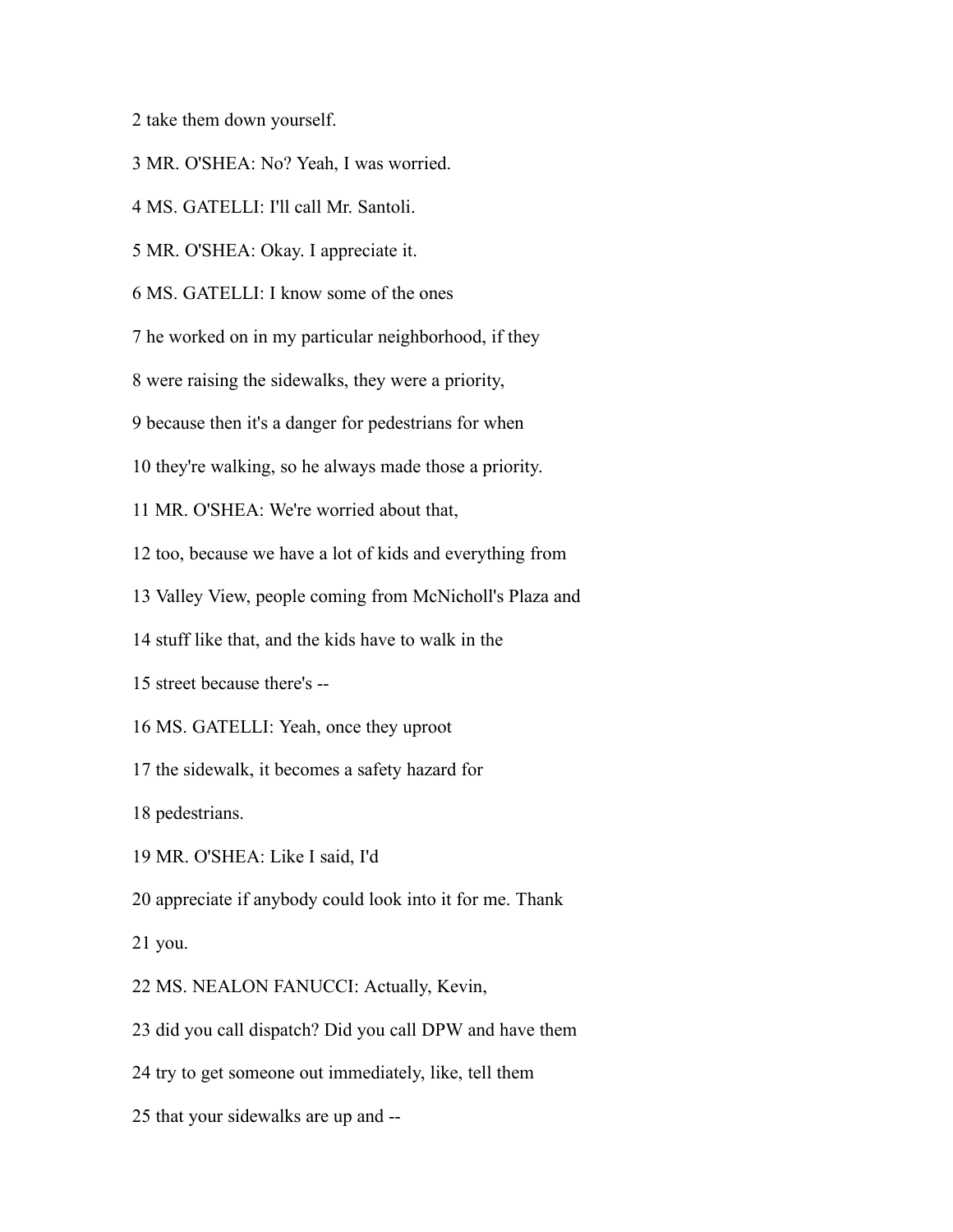MR. O'SHEA: Oh, yeah. I talked to --

MS. NEALON FANUCCI: Was there any

response at all?

MR. O'SHEA: I talked to one woman and

she gave me a number, I talked to a guy, I don't

remember his name off the top of my head, he said he

came to the house -- he called and left a message on my

machine that he was out in front if I wanted to come

out, but I wasn't home, and then I never heard back.

MS. NEALON FANUCCI: How long was that?

MR. O'SHEA: Two or three weeks ago

maybe.

MS. EVANS: I know, though, that

there's a specific church in South Side where the

sidewalks are precisely as, you know, you're

describing, and though Mr. Santoli and a representative

of the DPW have been out there on more than one

occasion, well, they've been out there at least once

since I have been seated on Council, but I know it has

been an issue prior to that and they've been out there

then, but, you know, I'm sorry to report it remains

that way, and there are so many elderly traveling those

.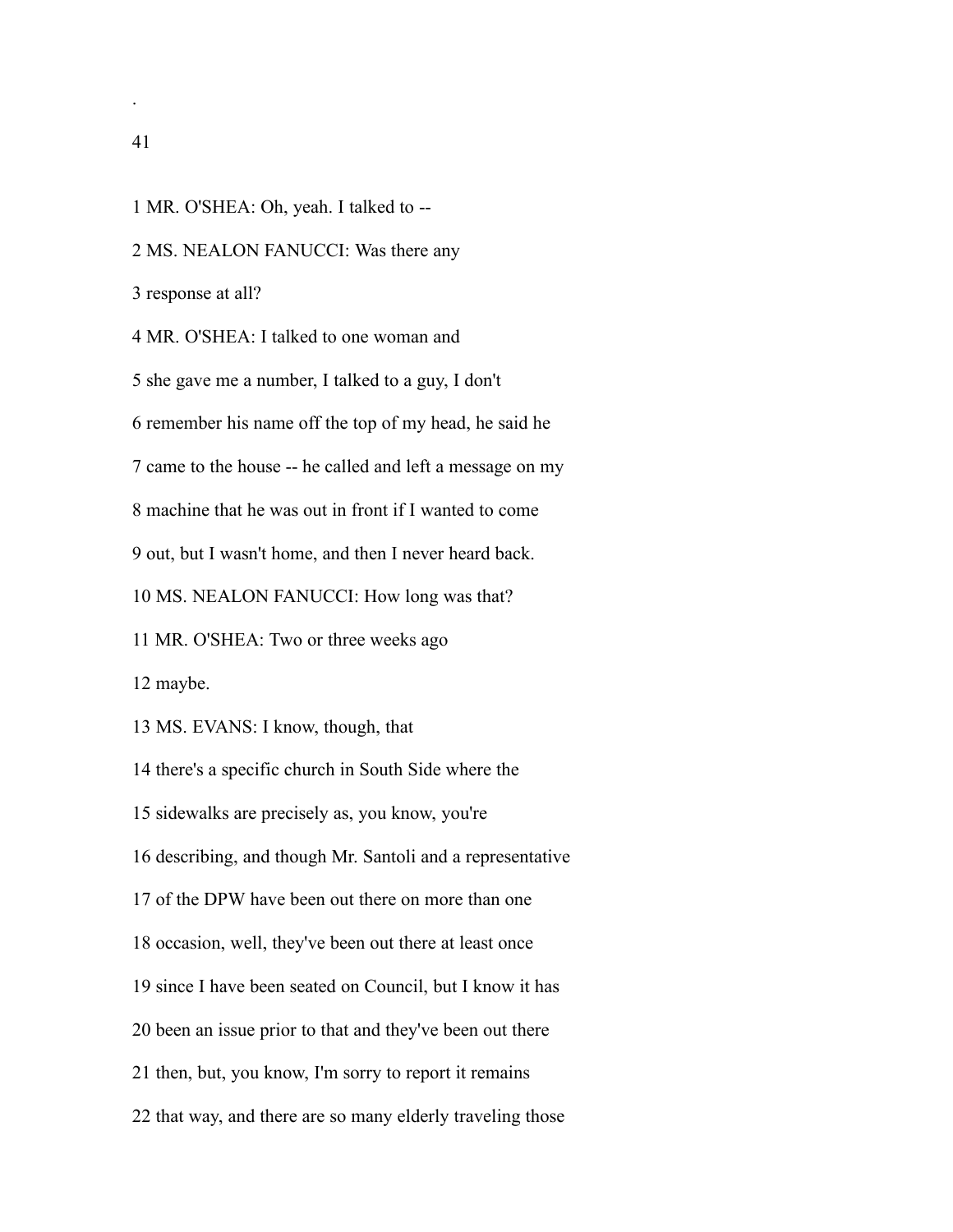sidewalks on route to church.

So, you know, I think probably our best

possibility here is going to be getting the trees down

.

to begin with, getting Mr. Santoli out there, having

the trees marked and getting the trees down.

MR. O'SHEA: Okay. All right. Thank

you.

MS. GATELLI: Maybe next year we can do

something with the block grant money, you know, have

some money allocated to the Shade Tree Commission in

low to moderate income areas, that might help, because

it's the funding that seems to be the problem. Who's

on community development?

MS. EVANS: Well, maybe the

neighborhood association --

MS. GATELLI: You're to remember that

now.

MS. NEALON FANUCCI: I got it right

here, I got it.

MS. EVANS: -- would apply for it,

yeah, but I know that the Shade Tree Commission is

funded through the operating budget.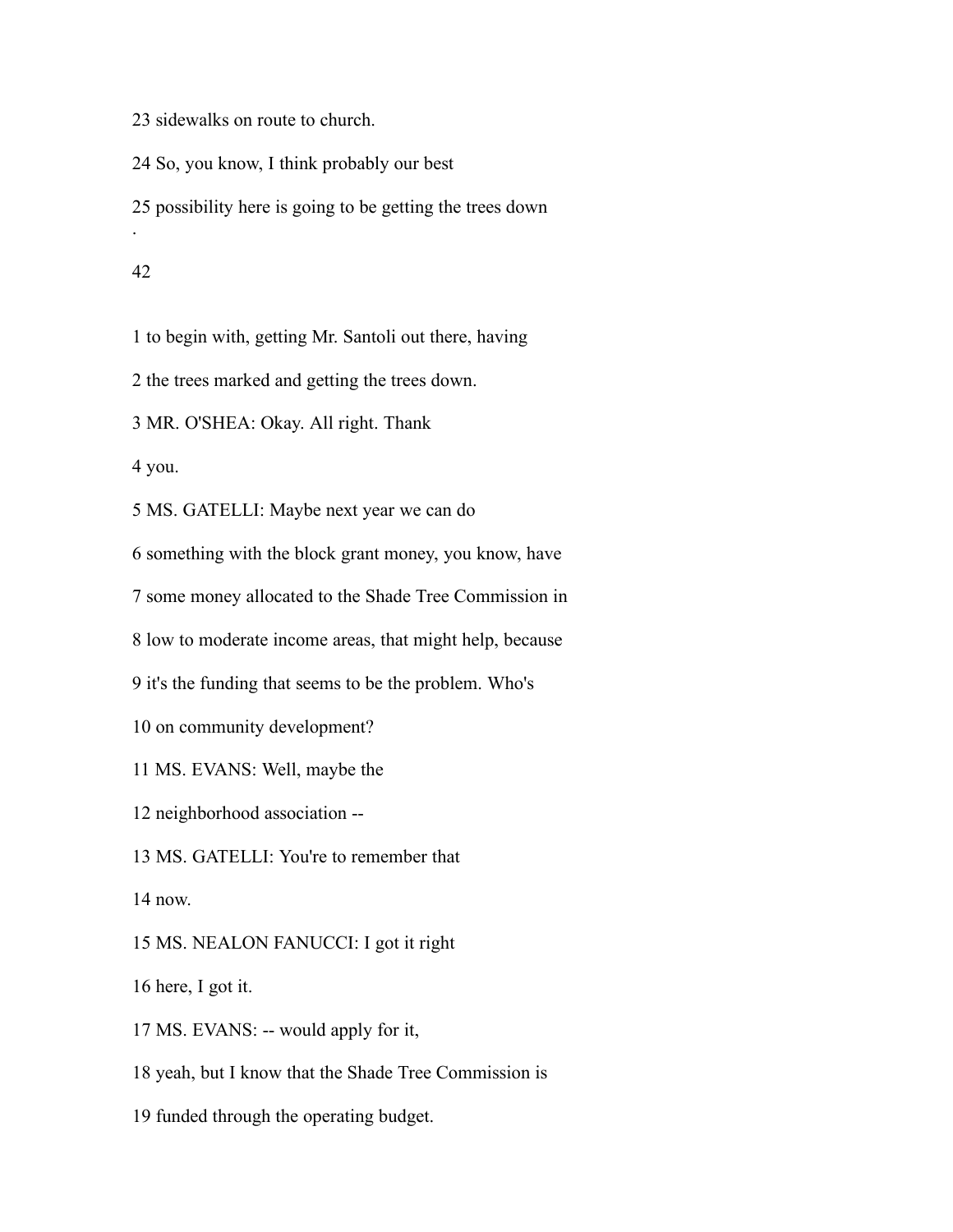MS. GATELLI: Right. Larry McAndrew.

MR. MCANDREW: For the record, my name

is Larry McAndrew, I'm a Scranton resident and

taxpayer. I'm also Vice-President of the Lackawanna

County Taxpayers and Citizens Group and Association.

I want to first welcome our new Council

## 

.

 members. We look forward to working with you, and looking forward to making this city move forward in a

positive attitude.

Through the efforts of Mr. Robert Ozzie

Quinn, I want to make a special announcement, that on

February 22, our taxpayers group is going to have a

meeting here at 7 p.m., it's a Wednesday evening, and

our special guest is members of Century 21, the

realtors that have the assessment for Lackawanna

County.

We're expecting a very educational and

informal meeting that evening, an we invite not just

the city residents and taxpayers or property owners,

but all Lackawanna County residents that own property.

Now is the time to ask your questions, what to expect

on this assessment.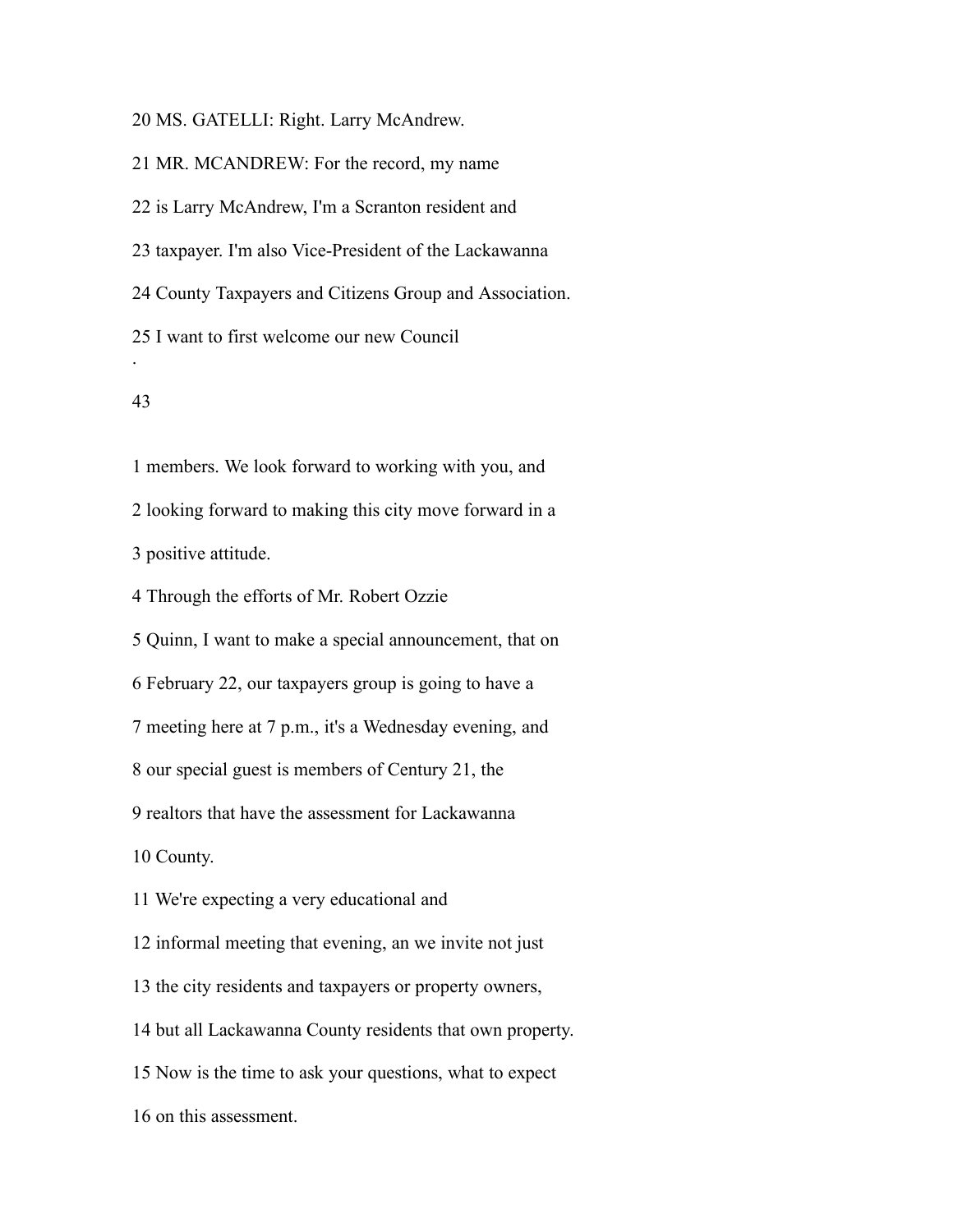Also, our taxpayers and citizen group

will neat coming Tuesday evening at 7 p.m., January 24.

If you have the time, please attend.

I brought before Council before this

meeting started to Madame President's attention an

e-mail that I have from chairman of our Lackawanna

County Commissioners, Mr. A.J. Munchak, and in that

e-mail is a letter from Mr. Finan who states, Mr. Finan

is in charge of the Colts System, by the way, and in

#### 

.

 that letter it states that the county is willing to move forward on establishing park benches in the downtown Scranton area in the location of the Steamtown Mall and also on Wyoming Avenue, but we need the city's approval and we need the business owner's approval, also.

So, I'm requesting that this City

 Council pick up the ball on this and make this positive for the taxpayers, for the people that use this bus system, for our senior citizens who have to stand and then have an inconvenience waiting for this in that area and waiting for busses to come. I request that a motion be taken up this evening to get the ball running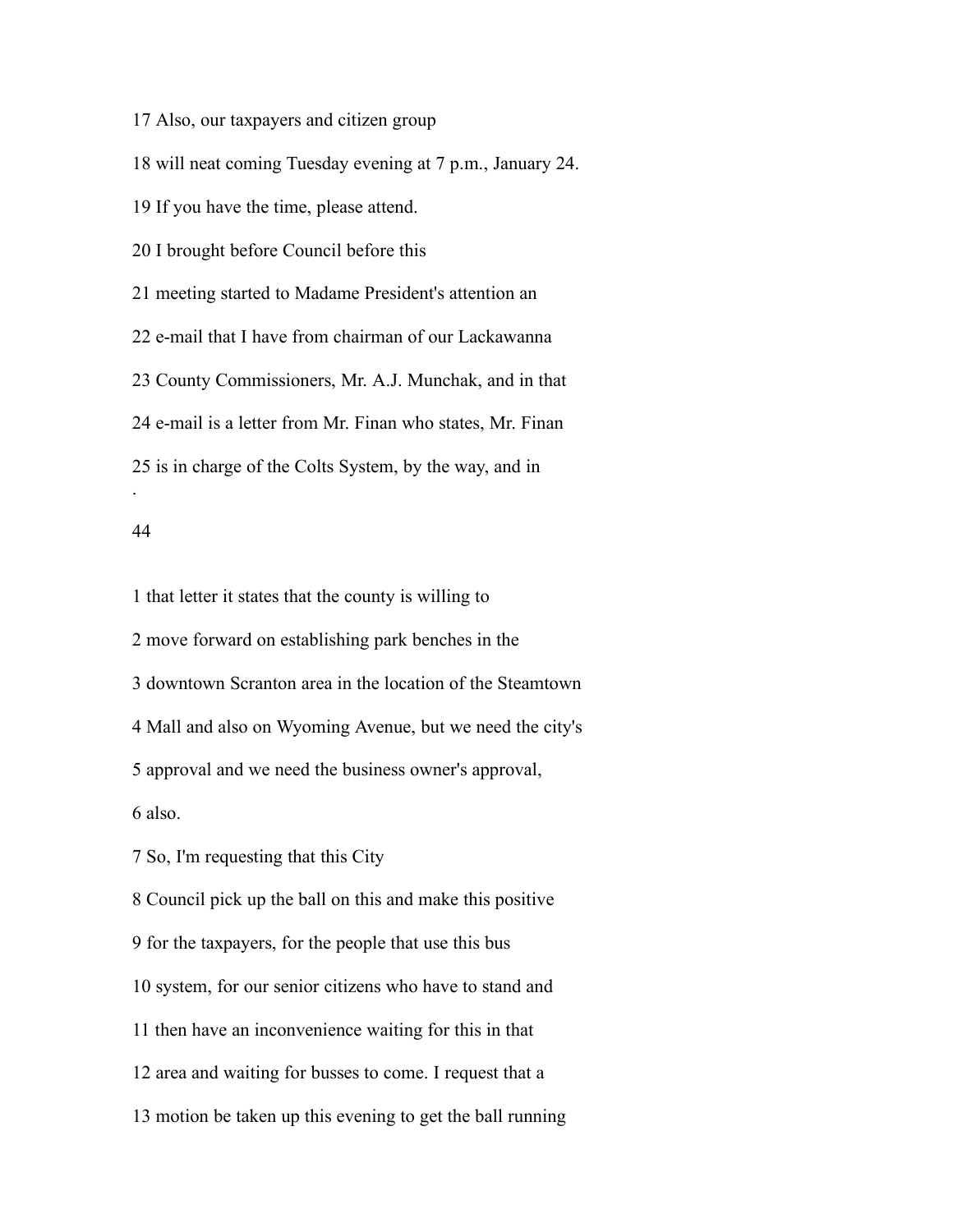on this.

 Second of all, I want to bring up about our library system here in Scranton. It came to my attention while attending our North Scranton Association meeting that one of our libraries in North Scranton was closed December 30, 2005. I plan on attending the library's members meeting this coming Thursday, and I'm requesting the possibility, I want to get more information first, that the City Council will look into this matter. We need our libraries all open. We just don't need Green Ridge and the one downtown. .

 We have senior citizens that cannot use an elevator that need to get into on the first floor. This is an inconvenience. As you know, books are knowledge and knowledge is education. My understanding so far about this building is that the Heritage Group has decided to take it over. I don't know all the details, but I'm looking into it, and I will give an update on it. I thank you for your time.

MS. GATELLI: Anyone else care to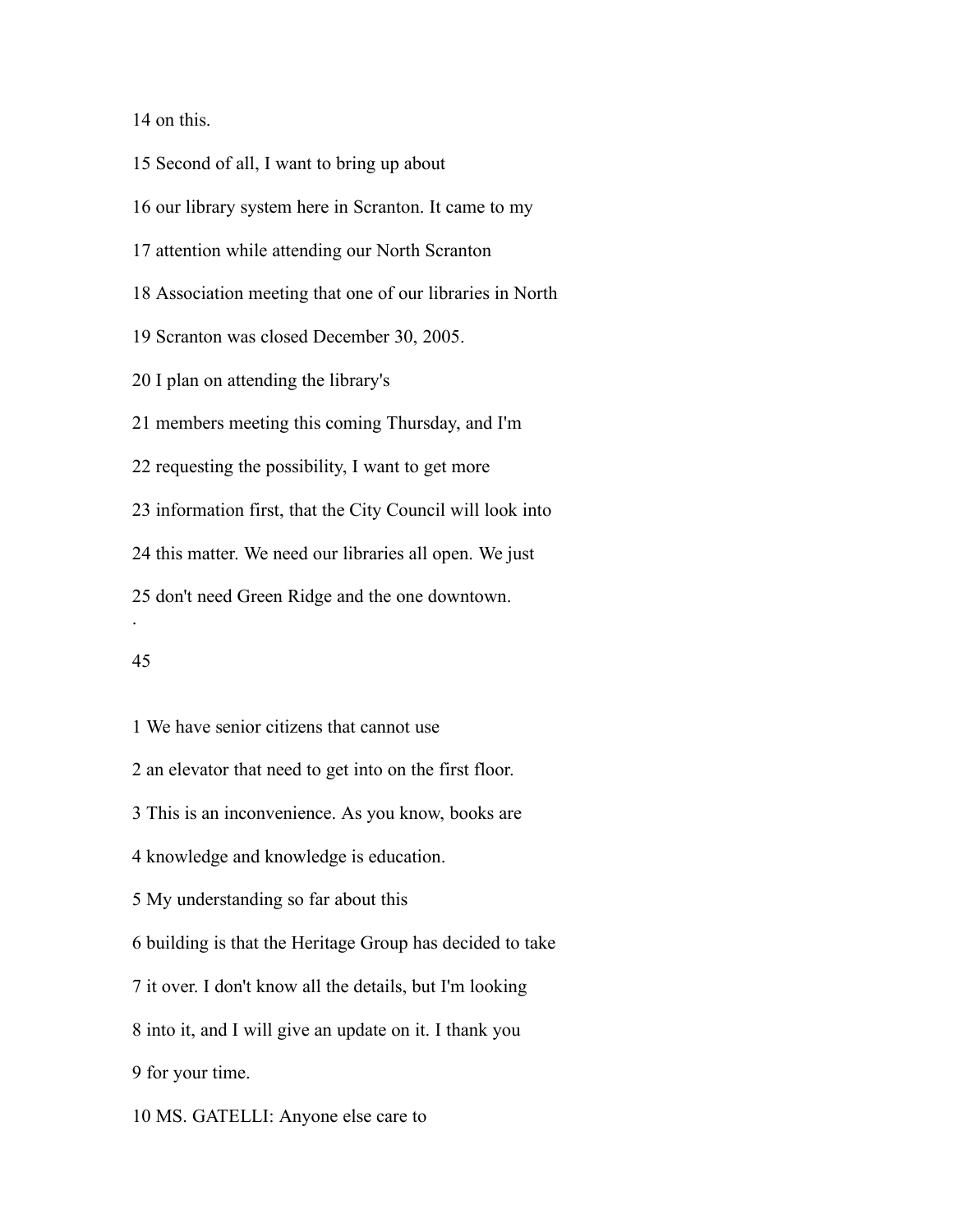## speak?

MR. DAVIS: Assalaam Alaikum. I missed

last week, but I heard everything that was said. And I

congratulate each and every one of you for being here.

Kay, I will not bother you any more

about Mr. Morgan. Last Monday we had a Martin Luther

King celebration at the University, at which time all

the kids -- oh, it was beautiful. There were, like,

300 kids.

Donald Thompson put on a program for

these kids that kept each and every one of them

spellbound for two hours. I never seen kids that

quiet. But not only were the kids quiet, but the

parents were there, and the parents were very involved

in it, and at the end of it we all went up to

.

 Mr. Morgan and we all thanked them for what he had done to keep our children safe, and we couldn't, because we were either working or somewhere else, but he made sure they got home from school and he made sure they got to school with a smile on his face, and he was still smiling, and the kids loved him. They, you know, they came up to him and hugged him. It was very, very nice.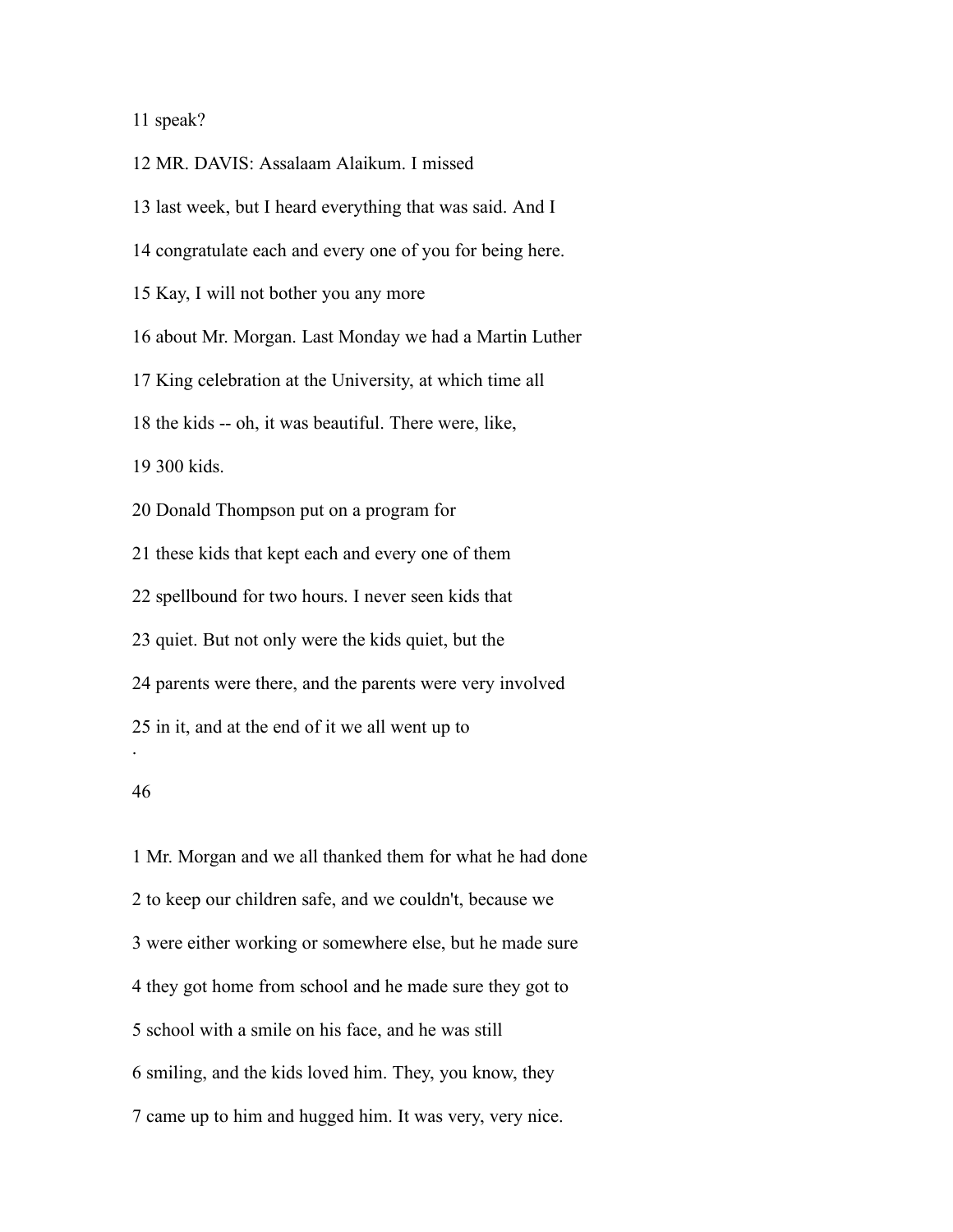And you don't have to worry about that, I don't think

you have to worry about that. I don't think you want

to give anything like that to Mr. Morgan, a citation.

MS. GARVEY: That's up to the Council.

We discussed that tonight.

MR. DAVIS: We've been discussing that

for four months. Okay. Excuse me. Janet, excuse me,

Miss Evans, Mrs. Evans, your compassion is felt through

the screen, it's felt all over the city. You managed

more votes than the mayor, and that's a good indication

as to what we think that you are.

You may not be the most popular person

with some people, but I think with the populus of

Scranton, you are popular. I think so. Keep the

compassion, because compassion with the politic is what

makes people understand what politics are all about.

MS. EVANS: Thank you.

MR. DAVIS: They can get angry at you,

#### 

.

that's all right. The second person I want to talk to

was Ms. Fanucci. I met you when you were campaigning.

I'm disappointed so far, but that's okay, it's early,

and I'm really waiting for you to show those same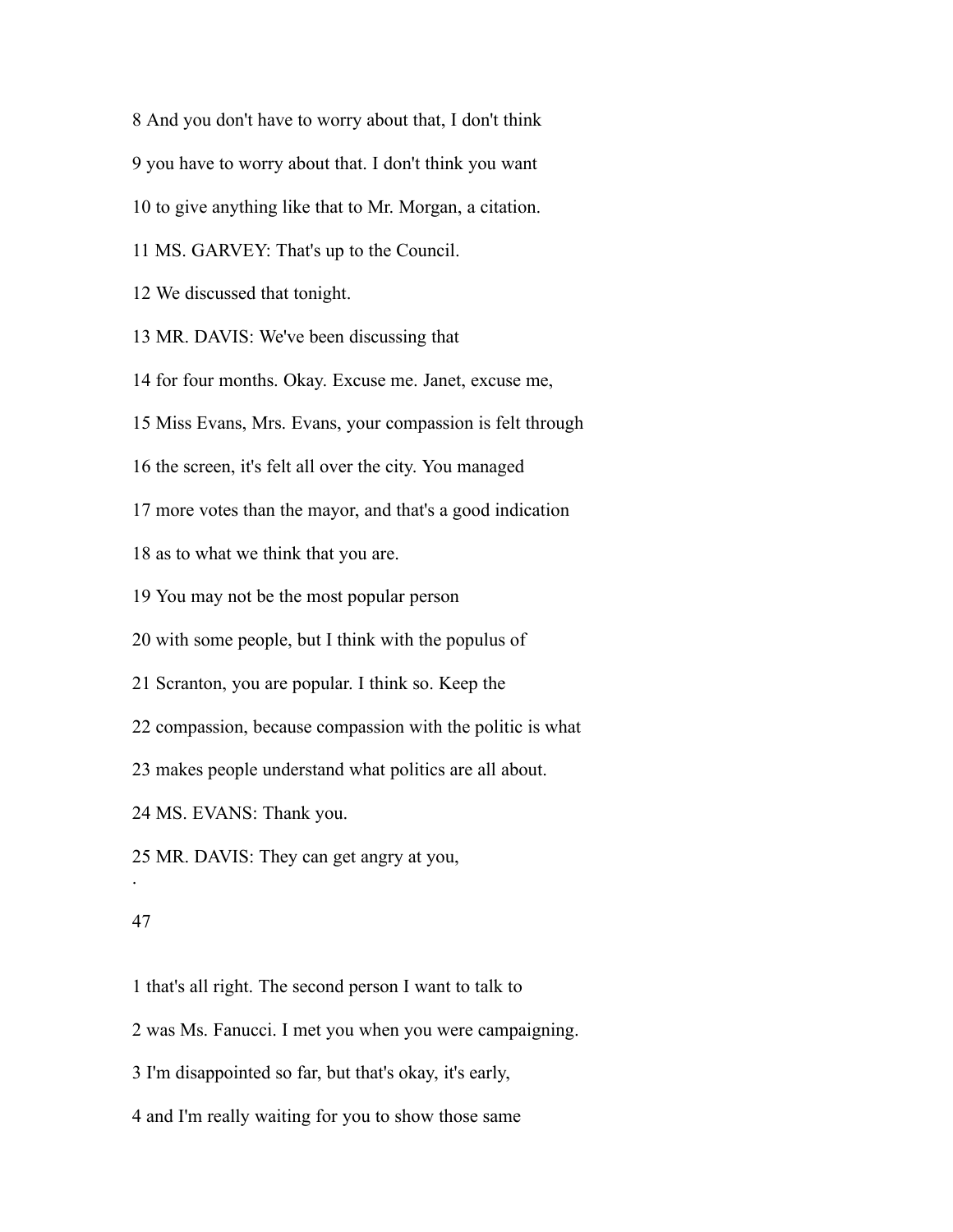colors that you showed me while you were going to the black churches and you were putting your fliers out, and I asked you then one simple question, Whose boat were you riding, and you said, My own, and I said, Fine, that's all I wanted to hear. If you are going to ride your own vote, I will introduce you to every black politician in Scranton, which you did. Mr. Courtright, we haven't had an easy time of it last year since you've been on, we've had our disagreements about things, and I think you run a very good school, I heard you run a very good school, and at Tech Central, and I use the term, and I think everybody understands what I'm talking about when I say that, we hope to have what we call a boot camp this summer for the kids that are not making it, the kids that are falling through the cracks, elementary schools and high schools, we want to do something there, this is a group of men that I told you about before, and I gave all of you advertisements, nothing that these do before, it's the brothers united for a better community, it's not a crime watch group or anything . 

like that, we're talking about helping the kids before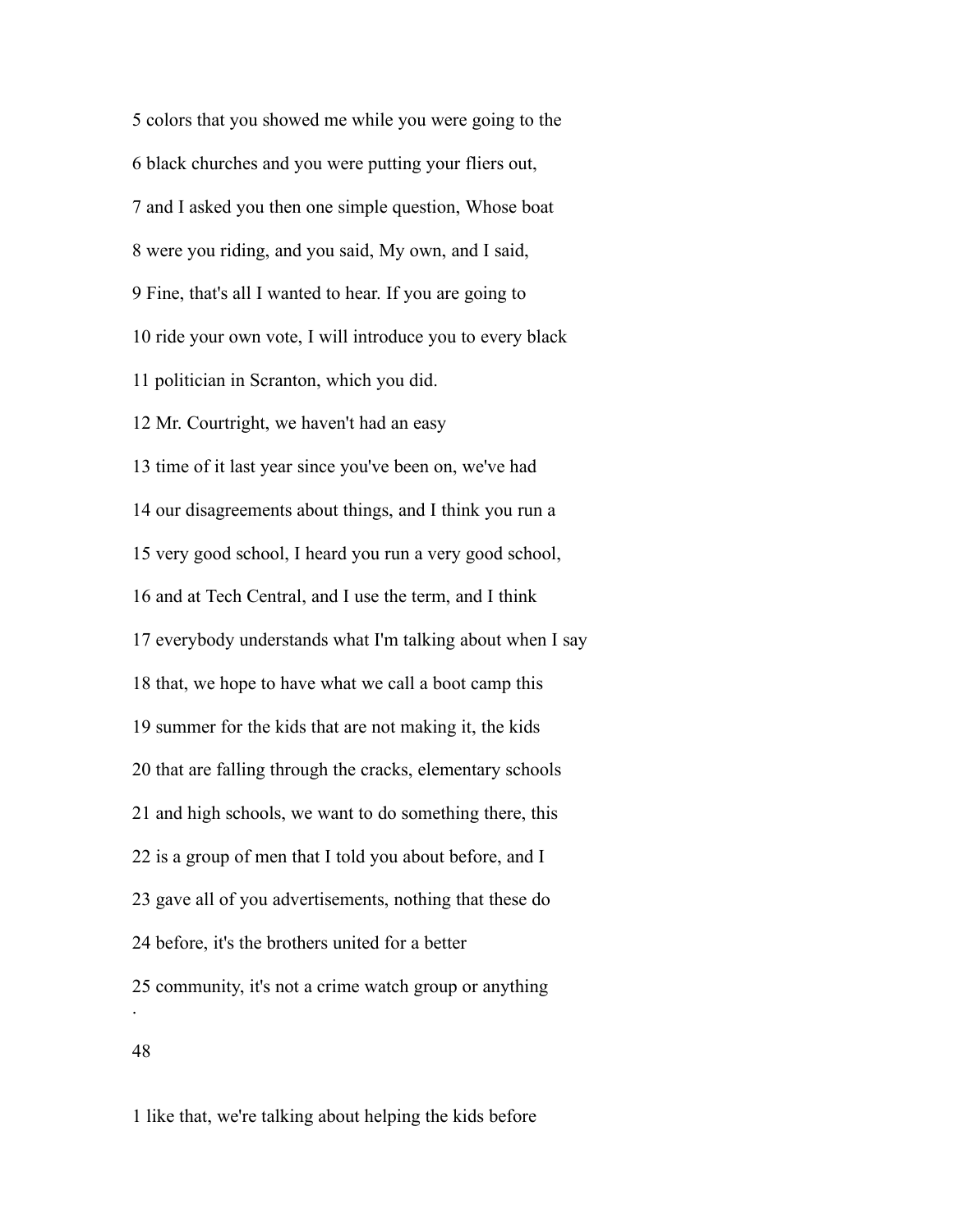they get in trouble. We don't want them to get in

trouble, so we're trying to do a new type of program.

It's not about incarceration, it's

about letting them be, letting them express, letting

them learn that this is the way you have to do it, with

discipline.

So, that's on the way, and we want to

have it in by the summer. Miss Janet, Mrs. Evans, they

gave you the position of putting all of the

institutions together or talking to them or something

or other --

MS. EVANS: Within the DPW.

MR. DAVIS: Oh, I thought it meant all

through the school board and the --

MS. EVANS: Oh, you're referring to

intergovernmental relations, yes.

MR. DAVIS: Yes.

MS. EVANS: Yes.

MR. DAVIS: Would you please talk to

the school board about opening up that property over

there and perhaps even the city can go hand in hand and

offer the insurance to allow us to use that property?

MS. EVANS: Which property?

MR. DAVIS: That's the property at the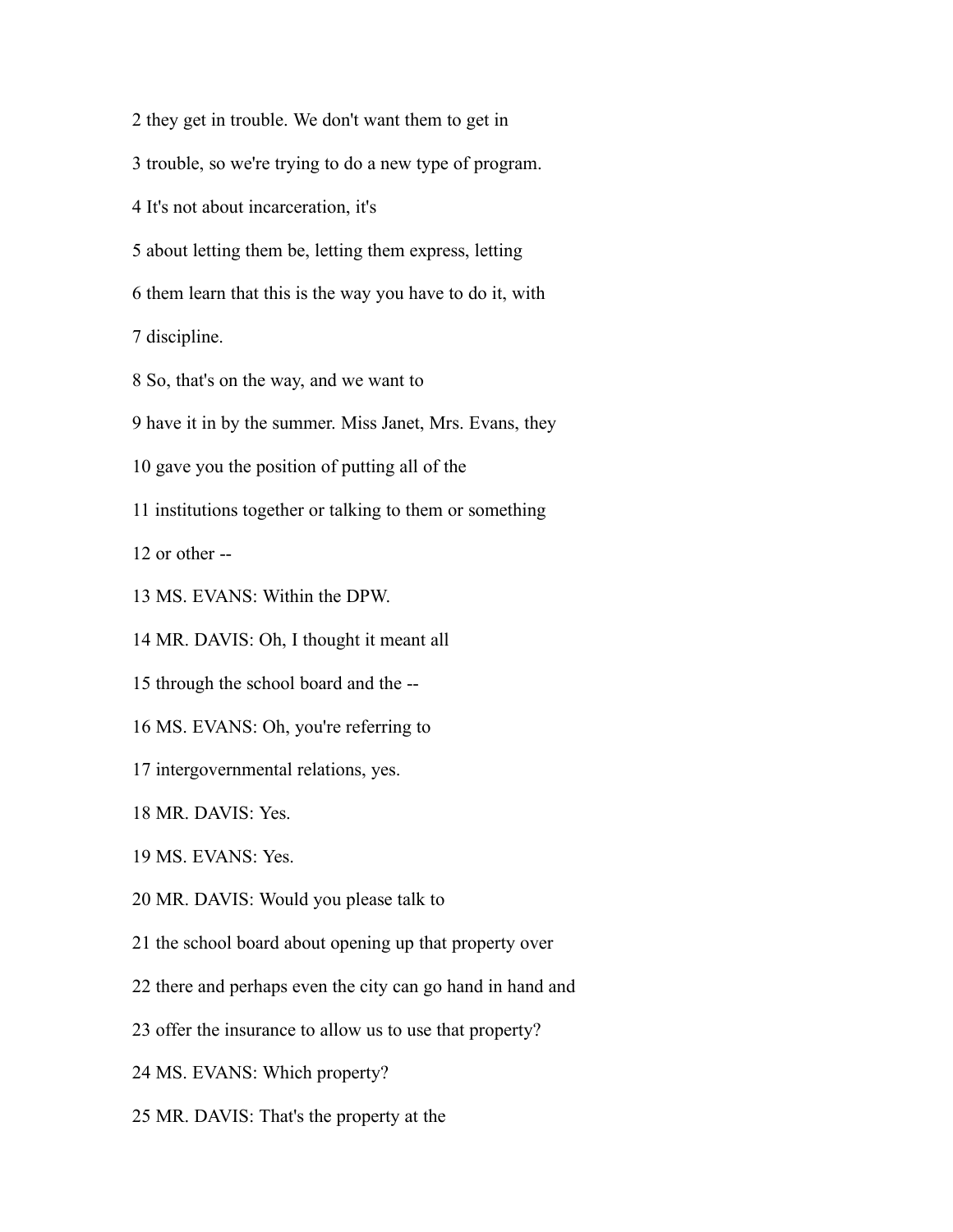old Technical High School or Northeast Intermediate, we

would like to use the first floor of Tech High School

for rain dates and things like that, we would like to

use the fields primarily.

MS. EVANS: I think probably what you

 would have to do, if experience serves me properly, you would have to speak to administration within the school district, and there are -- well, there's paperwork involved.

MR. DAVIS: For four years I've put in

paperwork, I've given them all sorts of reports, I've

said everything that I needed to say to them on paper

at the school board meeting when Todd O'Malley was

President, and they put me with the field, and I talked

with O'Malley, who was in charge of the field and

grounds and things like that, I've done all of that.

I'm saying that maybe you can do

something that I cannot do, because I'm not being

successful at what I was trying to do, which was just

open the grounds up for the kids of the community.

MS. EVANS: What was the problem

though, why was the application denied?

.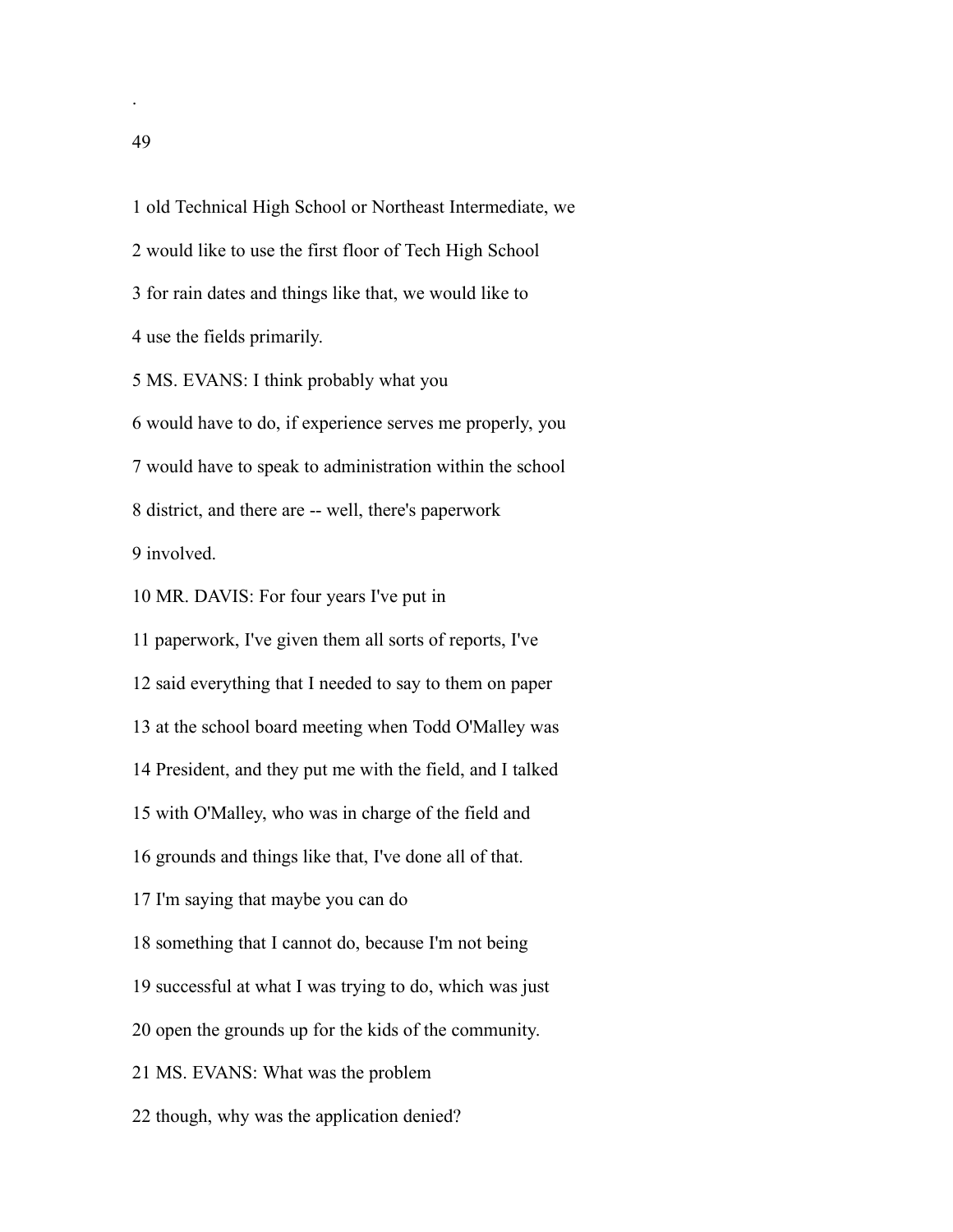MR. DAVIS: They went from one thing to another. And they finally said, Well, you don't have insurance. .

### 

MS. EVANS: Well, that's mandatory, I

know that.

MR. DAVIS: I said to them, Tell me how

much the insurance is, and they refused to come back

with it. And they came up with something else and

something else, but we don't have time right now, we

don't money right now, we don't have this.

I've heard more excuses over four years

about that property than I need to say. And I'm quite

sure everybody who's heard the school board has heard

me say it over and over again. So, it's not a secret.

I need your help, is what I'm saying.

MS. EVANS: But just to clarify, you

are looking to utilize the first floor of Northeast

Intermediate School on, you know, is this throughout

the summer months, year round?

MR. DAVIS: Throughout the summer

months primarily, yes. If it's a rain date, we can

take the kids inside. If not, we probably won't even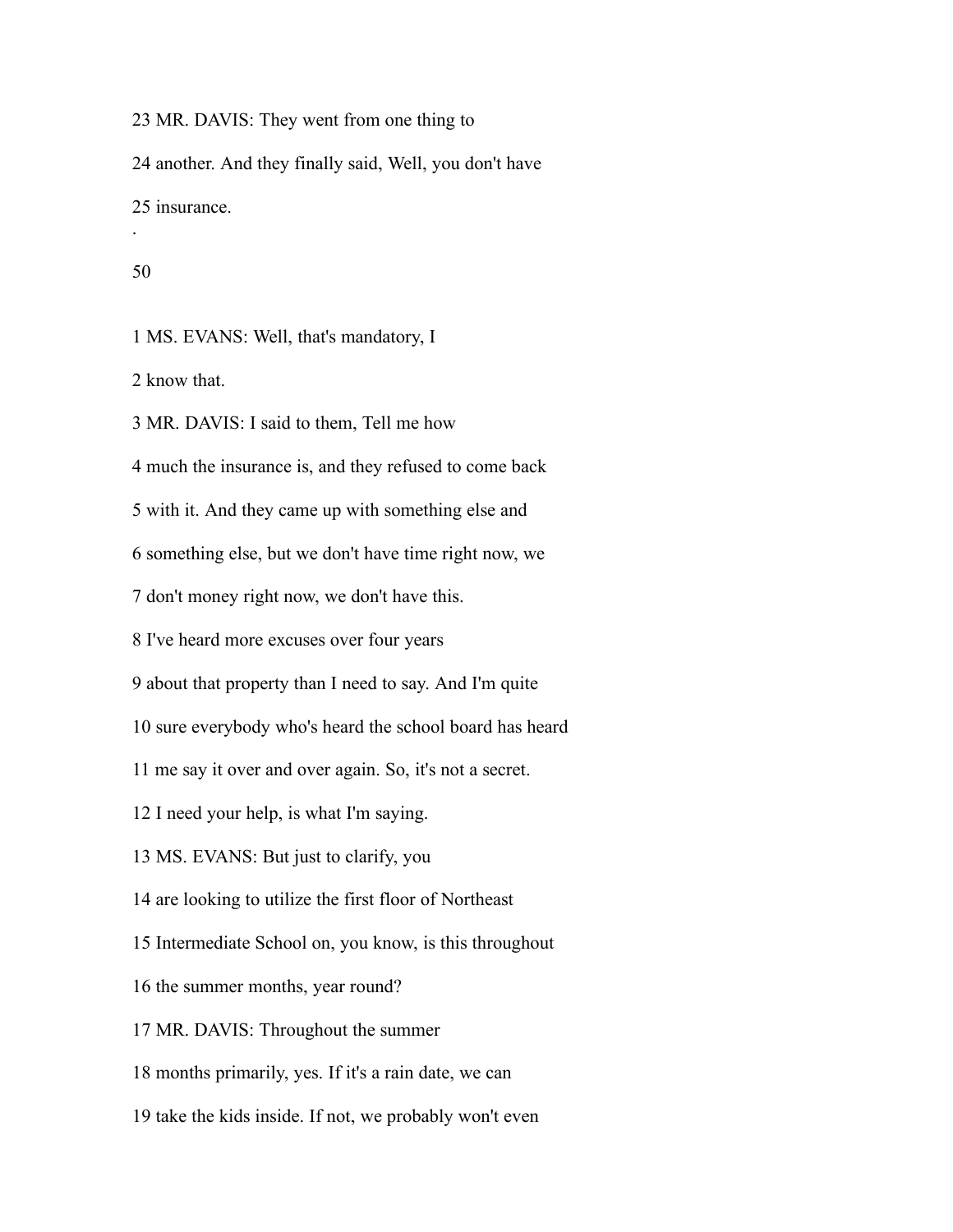have to use it, but it's dependent upon the weather.

MS. GATELLI: Okay. Thank you,

Mr. Davis. Who is next?

MR. DAVIS: I have two more people.

MS. GATELLI: Your time is over, Mr.

Davis.

```
51
```
.

MR. DAVIS: I won't be here for the

second session.

MS. GATELLI: There is no second

session. Thank you.

MR. DAVIS: Excuse me. Thank you. I

had a speech for you, though.

MS. GATELLI: You'll have to come next

week.

MS. HUMPHREY: Assalaam Alaikum,

Shalom, (UNTRANSCRIBABLE). Good evening, everybody.

God bless you, and I hope you have a peaceful year. I

want to utilize this in a special way. And while that

bell is ringing, I'm going to try to go on for our

troops, for our president, for homeland security and

for all what I have to do.

(WHEREUPON, speaker sang America the Beautiful.)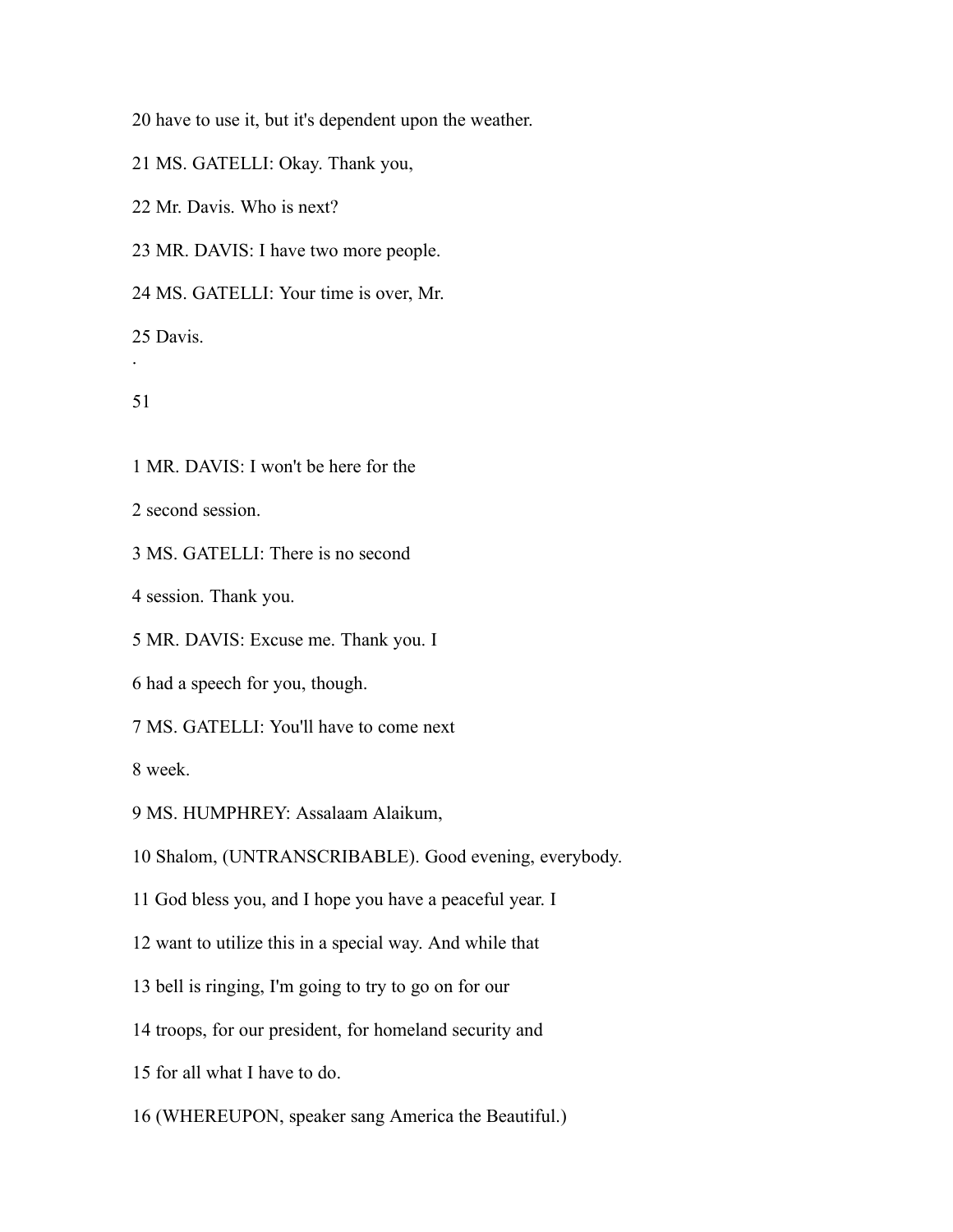MS. GATELLI: Mrs. Humphrey. Mrs.

Humphrey, you're out of order, please.

MS. HUMPHREY: I'm singing the song --

MS. GATELLI: One moment. One moment,

please. Attorney Minora, would you give me a legal

opinion if this is --

MR. MINORA: It has nothing to do with

city business. The public segment is for public

comment on city business. Singing a song, however

### 

.

patriotic, doesn't directly -- even indirectly have

anything to do with city business that I can see.

MS. GATELLI: Thank you, Attorney

Minora.

MS. HUMPHREY: Okay. In the newspaper

I read about us that the personal problems and things

that are going on, that it would not be said, so, in my

humbleness and my obedience, I felt that the best thing

to do is bring God, our church, our politicians --

MS. GATELLI: Mrs. Humphrey, you are

not allowed to speak on that topic. Attorney Minora

has just said so.

MS. HUMPHREY: Well, like they say, If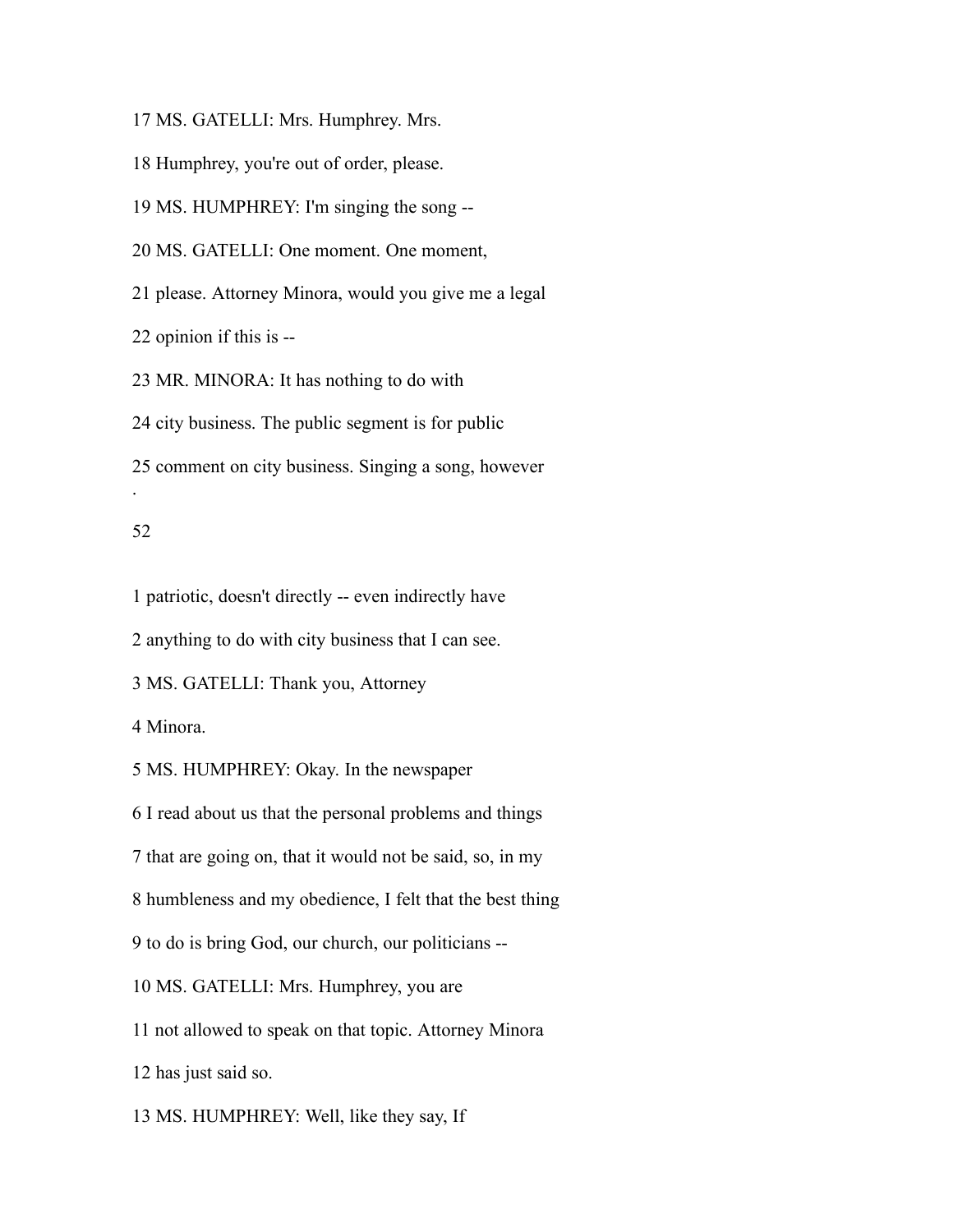you deny him, he will deny you, and I know you have

your faith, everyone has their faith.

MS. GATELLI: Mrs. Humphrey, please sit

down. You're out of order.

 MS. HUMPHREY: I have something else to ask. I went to the district attorney's office, and they had a beautiful calendar that was put out for the children, which I had asked that if they would put the cards out, make cards, have an art contest, they put out a beautiful, beautiful -- the children put out a beautiful calendar, and I'm sure if they called the district attorney's office, that they would be able to .

# 

 get this calendar, and I feel the horror of Babylon is injustice, and I believe in my heart and what I've read, the City of Scranton, that's actually what it has come, for injustice, so I will leave it at that, and I will say in God We Trust. MS. GATELLI: Thank you. Is there anyone else to speak? Mr. Ancherani. MR. ANCHERANI: Good evening, Council. I'm Nelson Ancherani, resident, concerned taxpayer,

city employee and a member of the FOP.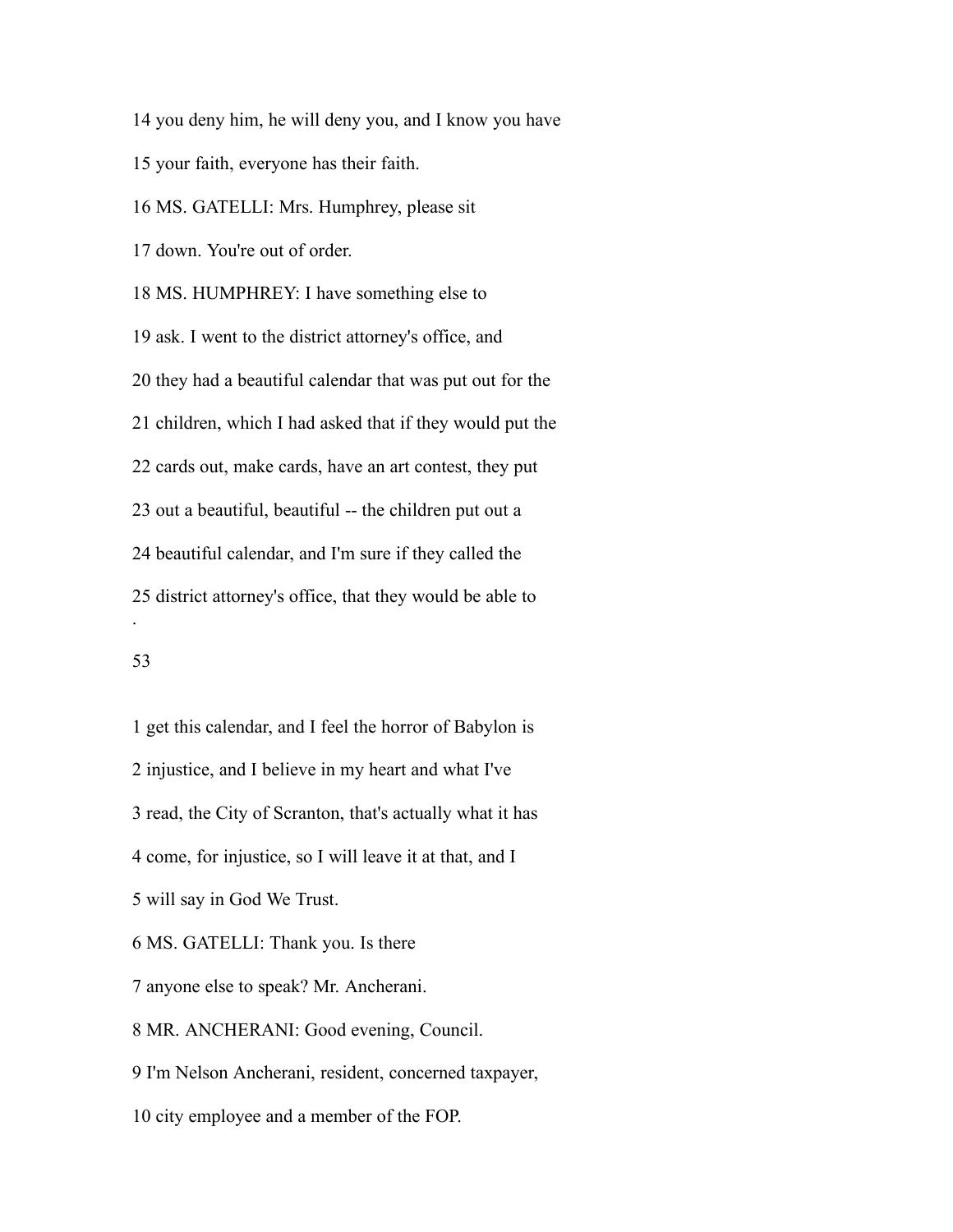I came to Council last week expressing

my concern over the \$100,000 price tag for the

demolition of the former Holiday Manor. Upon learning

what the bids were for this project, it is evident that

the 2006 \$150,000 blight budget won't be enough to

cover it, it will be depleted. Just one swipe of the

crushing ball.

The cost of demolition has risen well

over 100 percent to 450 percent on the highest bid.

There's a difference of \$230,000 between the low bid of

\$219,000 and the high bid of \$449,000. \$230,000 is a

lot of money. But now the question, Where will the

money come from to cover --

MS. GATELLI: Mr. Ancherani, I don't

mean to interrupt, but there's a cell phone ringing,

#### 

.

and I can't hear you.

MR. ANCHERANI: Yeah, that's not mine.

Mine is on vibrate.

MS. GATELLI: All right. Go ahead.

I'm sorry.

MR. ANCHERANI: That's all right.

MS. GATELLI: You will get your time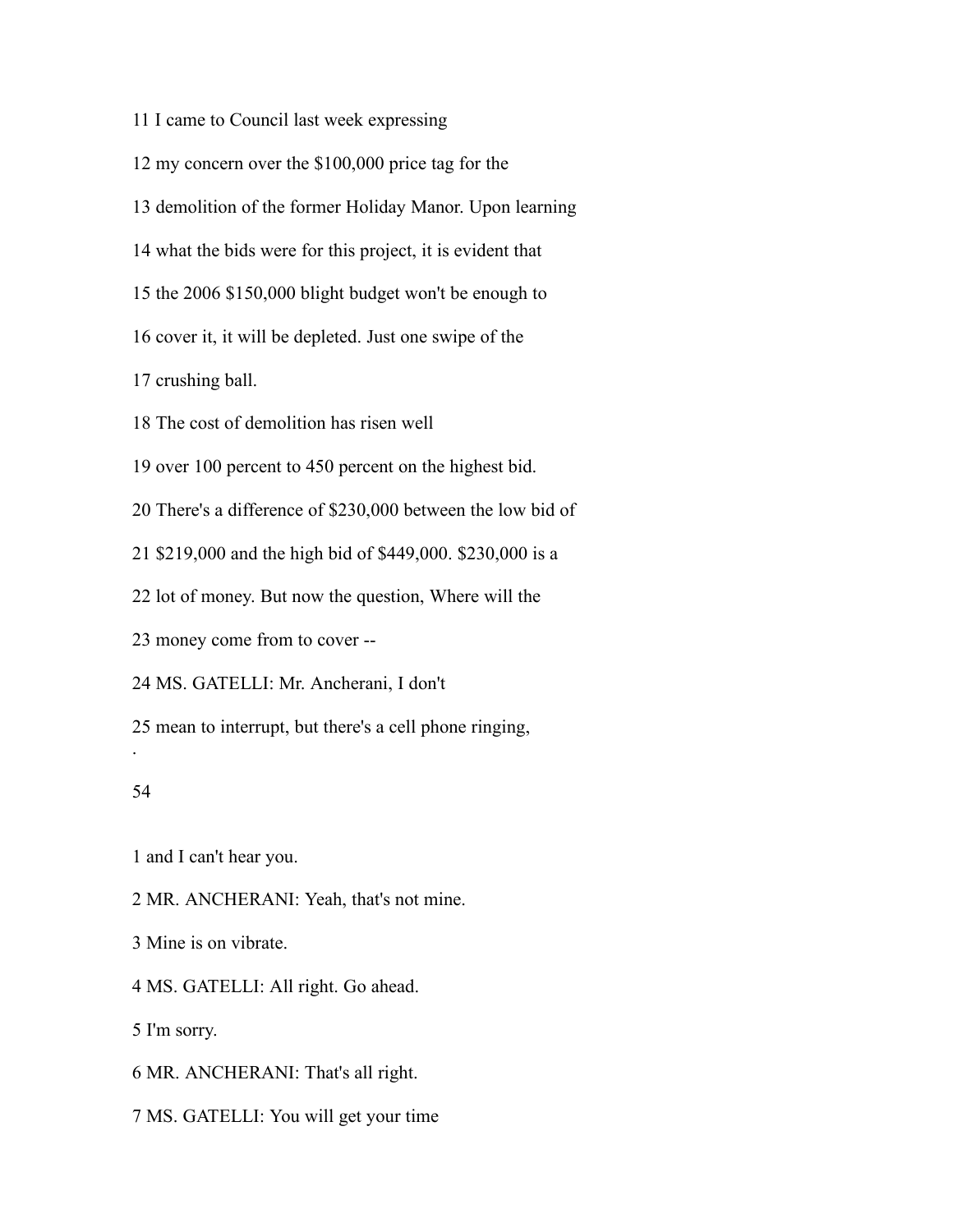back, because I couldn't hear anything you said. Go ahead.

MR. ANCHERANI: But now the question,

Where will the money come from to cover the excess of

the \$150,000? The excess over \$150,000 to the low bid

is \$69,000.

And just think, if the lien of the

\$78,000 used to demolish the building in the 1200 block

of Bryn Mawr Street was paid or collected, there would

be enough to cover the low bid of \$219,000.

From what I understand, a lien wouldn't

even be put on that property, so that money will join

the rest of the wasteful spending, and there's \$266,000

spent on the Casey Garage just to tear it down.

There was \$5.5 million on the American

Anglican arbitration. And a question, Can anybody find

out the reason why they didn't appeal that?

Also, \$700,000 was spent on a green

#### 

.

 fish pond at Nay Aug. Is that ever going to be cleaned up? \$1 million plus for attorneys and arbitrators fees to fight the unions, at least \$4 million lost in health care increases because the health care consultant that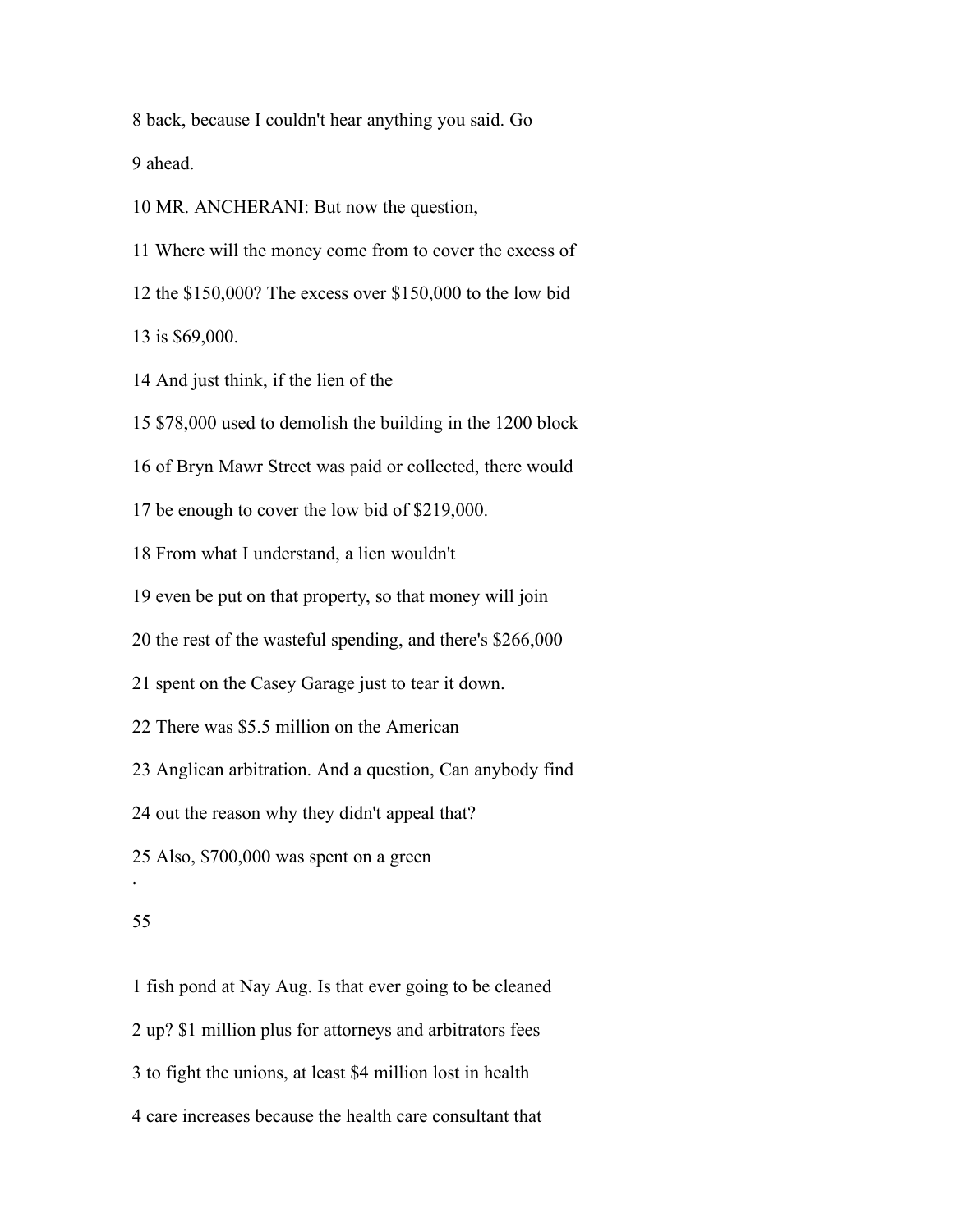- saved millions was fired by this administration.
- And what is the status of the health
- care committee, if anyone knows? And have they met,
- and what's been accomplished?
- Another one is the \$512,527.73 billed
- to the city by Attorney Greco. So far this is \$112,527
- over the four \$100,000 contracts for the years 2002 and
- 2005, and I see in 5-E on the agenda that he's up for a
- new contract.
- In the paper dated 1/13/06, and I will
- quote, Under the terms of each of Mr. Greco's previous
- contracts, there was \$100,000 ceiling in bills since
- 2002 obtained by The Times Tribune, Mr. Greco exceeded
- the ceiling each year, end of quote.
- In 2002 Mr. Greco's bills exceeded the
- \$100,000 contract by \$17,545; 2003, the bills exceeded
- the contract by \$53,964, and in 2004, up to August 31,
- 2004, Mr. Greco's bills exceeded the contract by
- \$18,489. Total paid, \$390,000.
- So, if you look at it for the four
- contracts, \$100,000 each, \$400,000, \$390,000 paid, he's
- 

.

only owed \$10,000 by my math.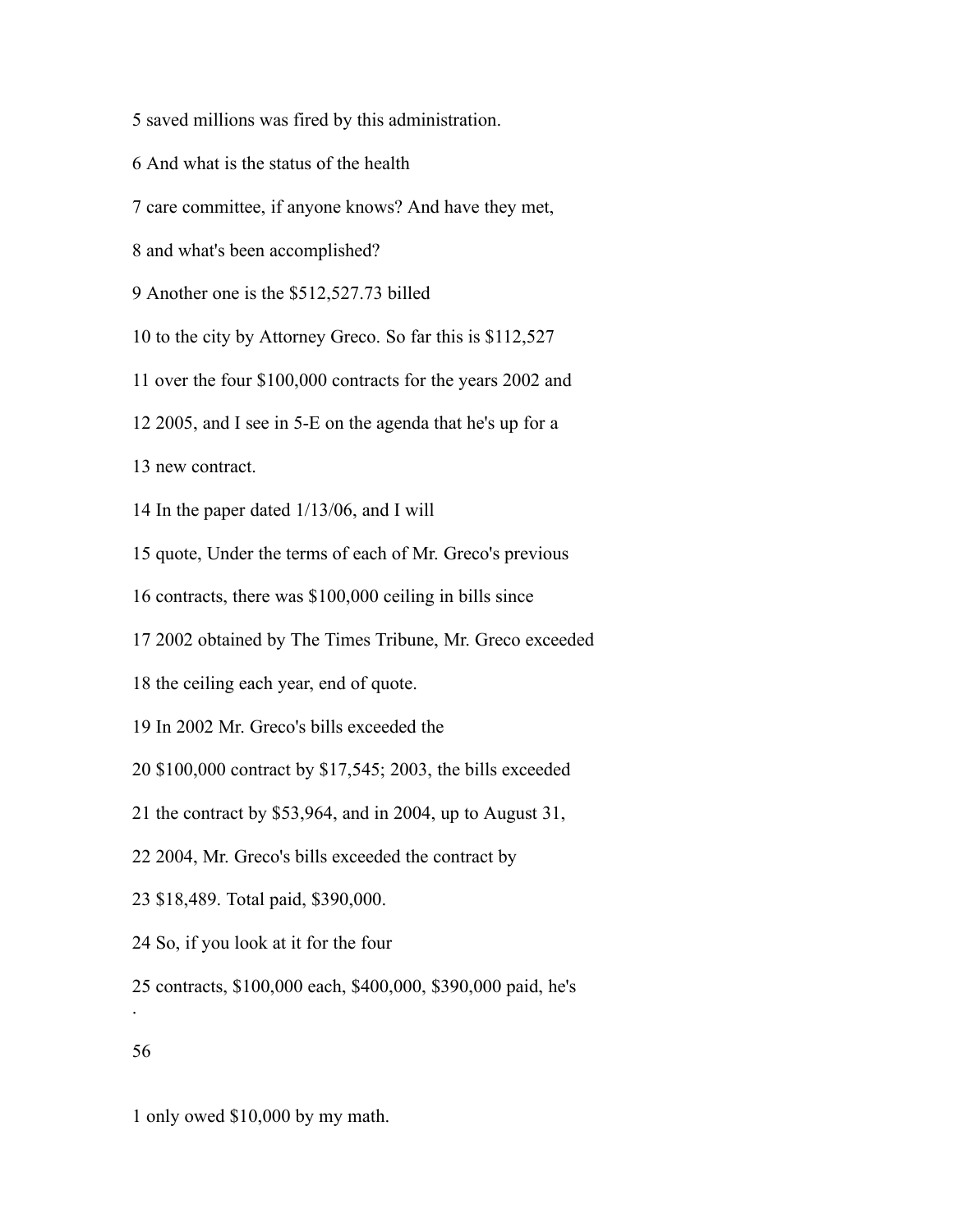Another question, Did Council vote on

the excess as charged yearly by Mr. Greco? And if he

was paid, who approved the excess payments?

Mrs. Jones spoke on the cost of the

electricity for the Christmas lights, but I'm going to

echo her sentiments, what was the cost for setting them

up, taking them down, also, what was brought in by the

donations, how many visitors, and what the money was

used for. Thank you.

MS. GATELLI: Anyone else like to

speak? Kay.

MS. GARVEY: 5-A, Motions. Well, maybe

 we'll wait five minutes and see if Mrs. Evans comes back.

MS. EVANS: Good evening. Again, I

would ask for your prayers for the family of

eight-year-old Mia Diaz, who left this life on Sunday,

January 15. As a single parent, her mother, Doreen,

has incurred many financial burdens unexpectedly;

therefore, I was asked by a very good friend of her's

to make the following announcement, there will be a

benefit to help Mia's mother on Friday evening

January 27 at Shaker's located at the Days Inn in

Dickson City.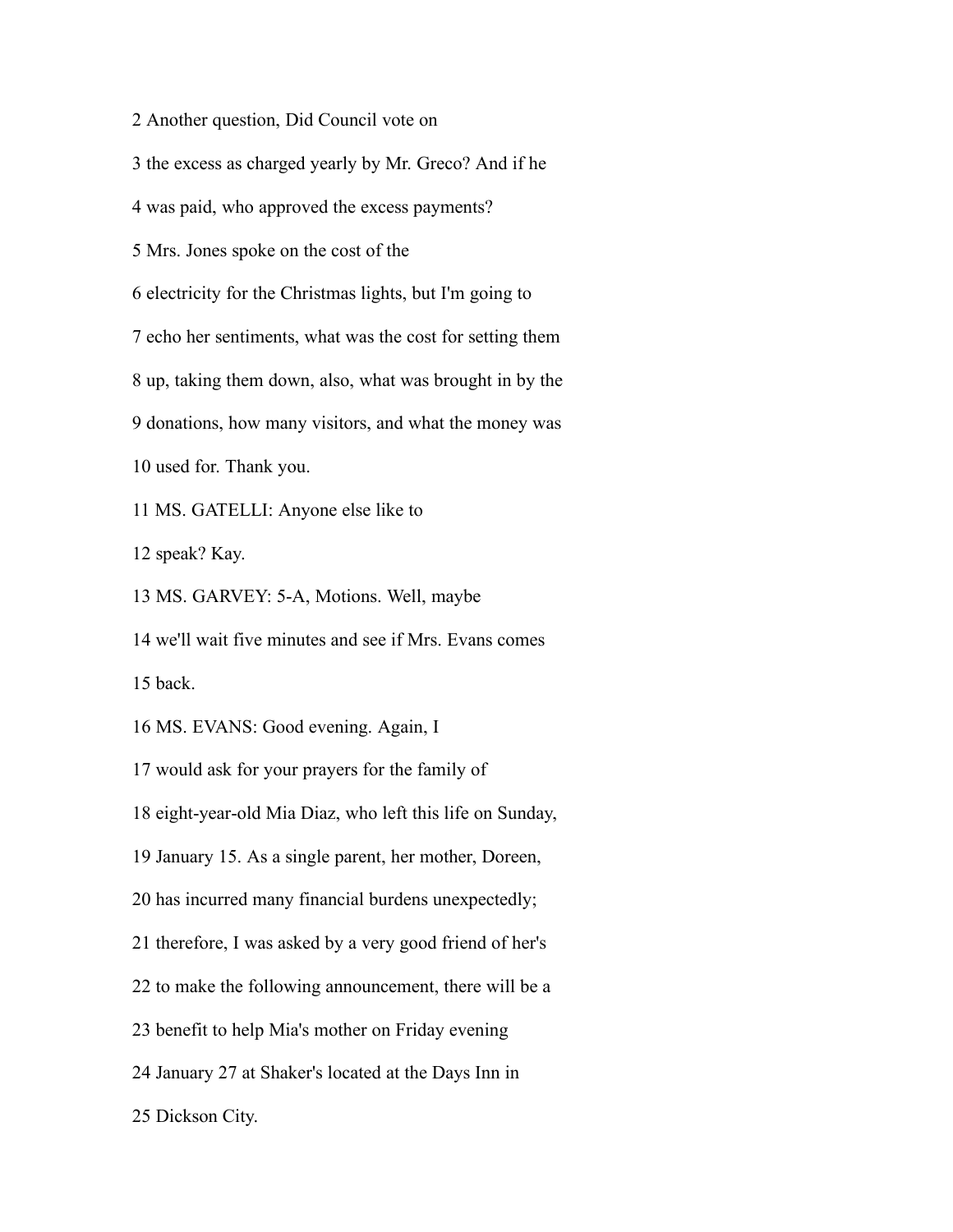- There will be live music provided by
- Simon Says, Fuzz Pipe and the Lyback Brothers, as well
- as many raffles. The donation is \$5. Please support
- this worthy event and help Mia's family.
- I would also ask for everyone's prayers
- for Frank Connor, who also passed away on Sunday, and
- his family members.
- Frank was well known and loved
- throughout Green Ridge, North Scranton and Dunmore, and
- we will all miss his welcoming smile and his outgoing
- personality.
- I have a few citizens' requests for
- this week. The 400 block Sherwood Court at Mulberry
- Street, citizens report that parked cars from the
- hospital regularly block the alley and protrude out
- making it very difficult and dangerous to exit onto
- Mulberry Street. They request that no parking squares
- be painted on both sides of the exit of the alley, and
- they report that similar measures have been taken in
- the Hill Section for the benefit of the University of
- Scranton.
- The 900 block of Clearview Street at

.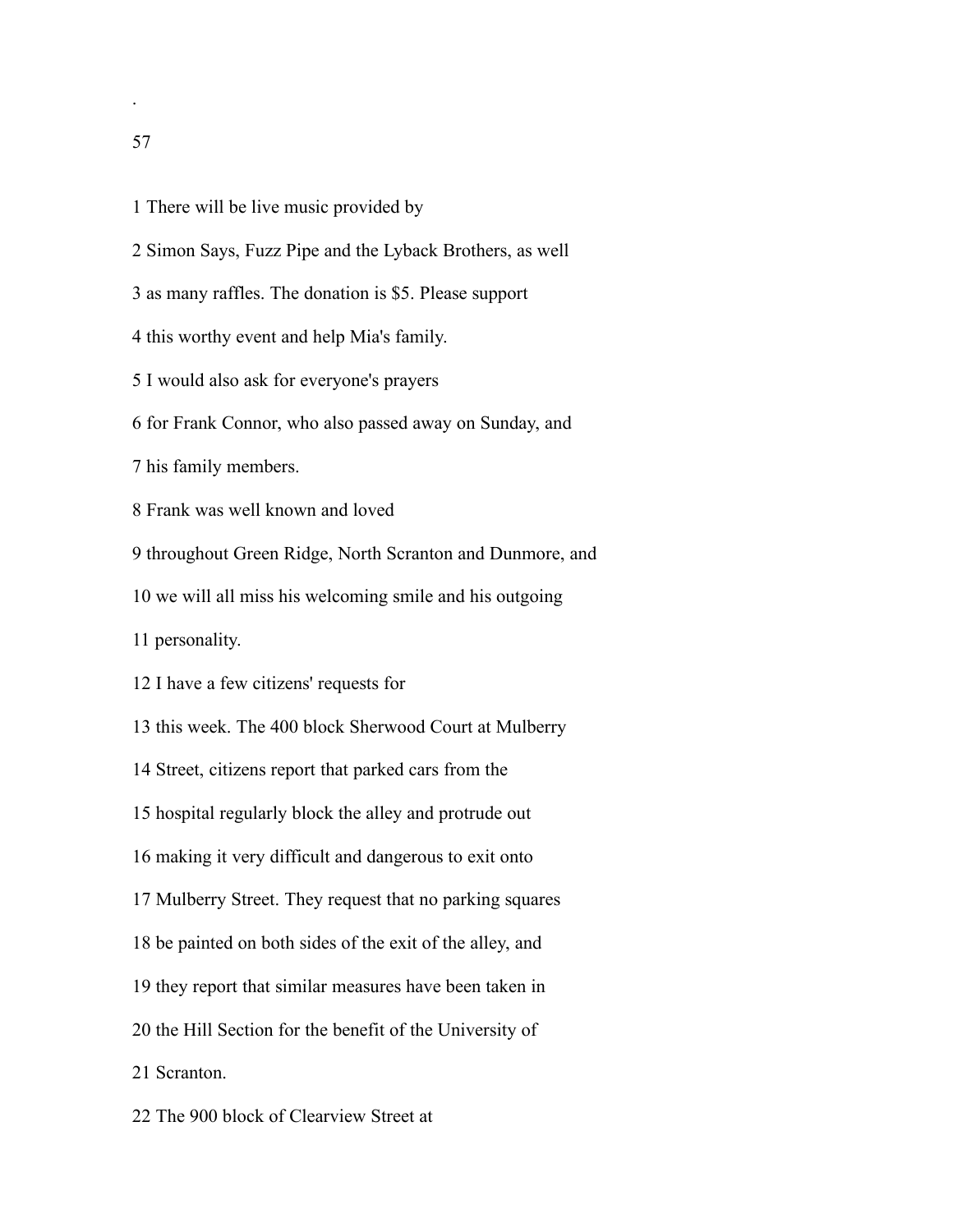the end of the block, residents have reported the need

for catch basin repairs for over one year.

The Sewer Authority cleaned out the

#### 

.

basin last year, but stated that the DPW must make the

necessary repairs. Please report your findings on this

problem.

The next is Sarine O'Malley's property,

and I'm going to take that up with Mr. Parker

personally on Monday.

Also, a letter to the 2005 co-chairs of

First Night Scranton, \$5 coupons were distributed to

senior citizens which could be redeemed on

December 31, 2005 at the Steamtown Mall's food court,

when seniors attempted to use the coupon, they were

refused by two eateries listed on the coupon.

Obviously they were embarrassed and

disgusted and felt this was a matter of false

advertising.

These coupons, which I did see, were

remnants of the 2004 festivities. Perhaps those two

eateries chose not to participate in 2005, but their

name were not eliminated on the coupons, so I would ask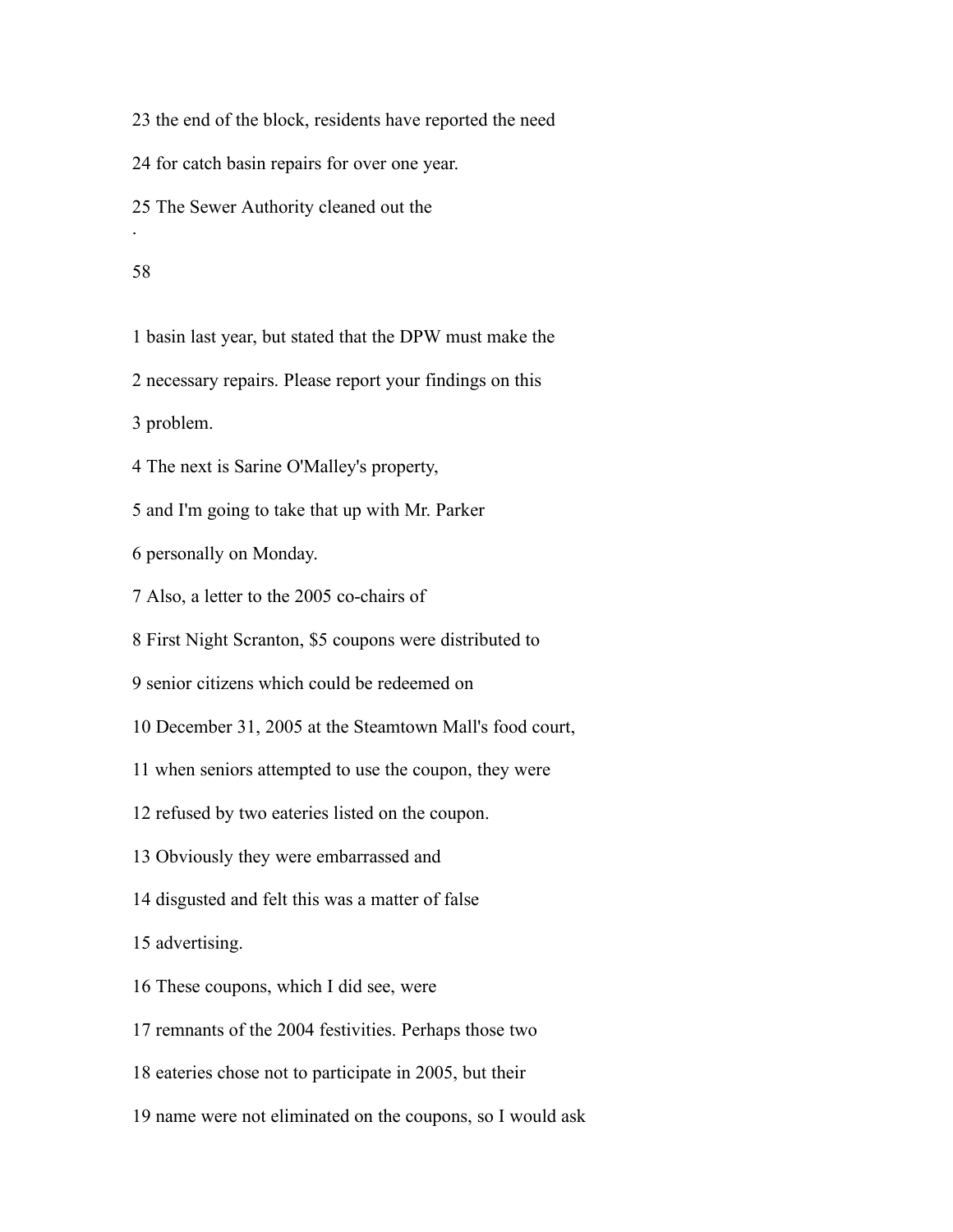that they please review this matter to prevent a

recurrence in 2006.

To the residents of Park Gardens, who

have once again requested my help, I will request

notification as to when residents can expect to see the

parking problems and handicap spaces being addressed.

#### 

.

I will also look into your other request. And if you

will mail me your name and phone number, then I will

call you back with the names and addresses of those I

believe you should contact.

To the residents of the Ridge Avenue

area, I was contacted by Penn Security's facility

manager who explained that not only does the bank keep

its snow in its own lot, they also often catch other

snow removal contractors unloading snow in the bank's

lot.

Further, he assures me that the snow

plow spotted on Ridge Avenue was not the bank's

subcontractor. He also states that four other

properties on the same corner used contractor for snow

removal, and they have been seen unloading snow on

Ridge Avenue.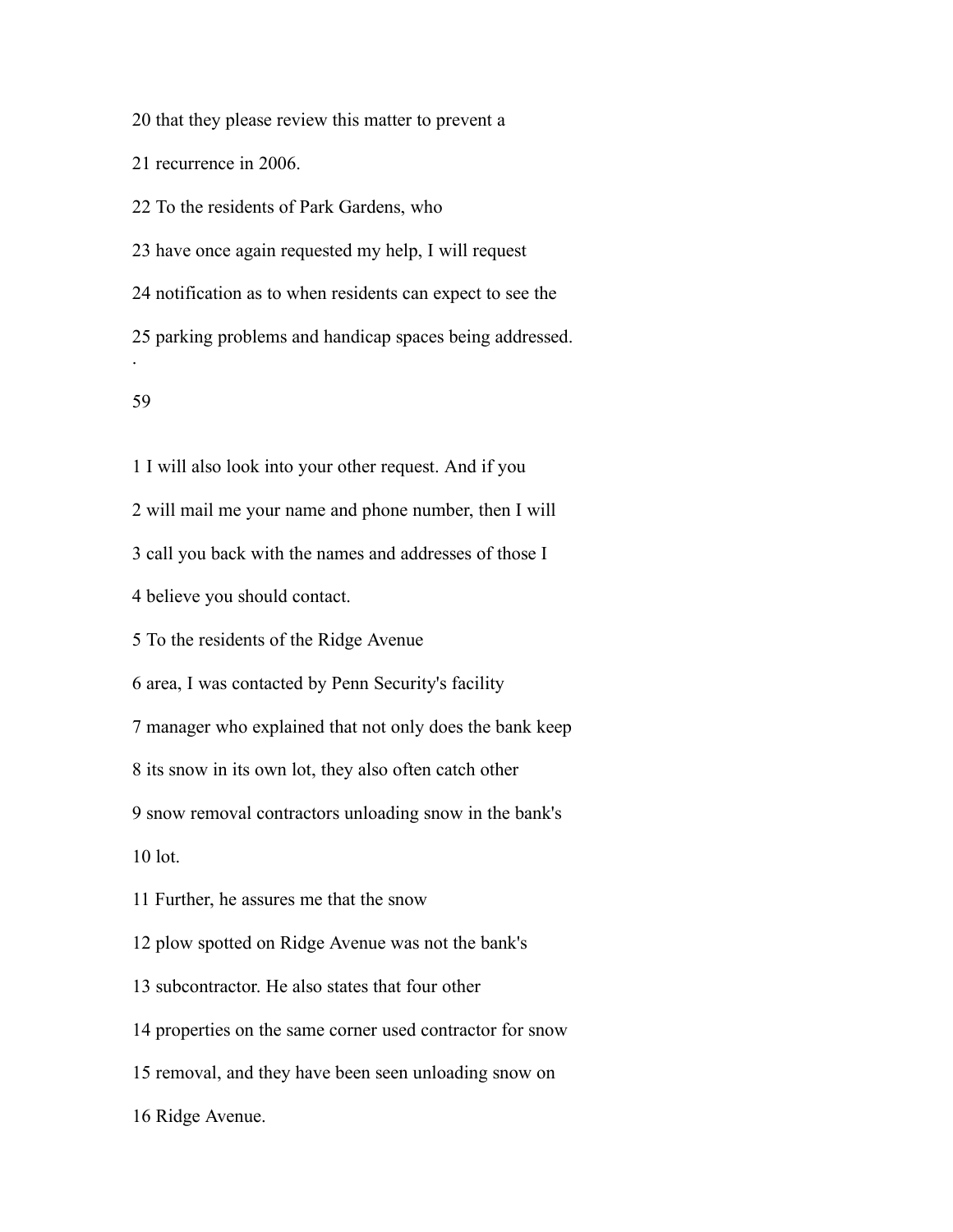So, in the future, please jot down the names that appear on the trucks or perhaps the license plate number, and then you can contact me, and I will be very happy to pursue the matter for you. Regarding Item 5-B on tonight's agenda, the ordinance does not include a payment schedule, and Council and I had this discussion previously, so they're aware of what I'm going to say, having spoken to a Council solicitor outside Scranton, I understand .

 that the tax can be collected in two to four payments in terms of a schedule over a month's time in the first quarter of a year, as long as the employer must remit the tax monies within 30 days of collection; therefore, if a citizen is paid by weekly, the \$52 could be divided into two payments, if a citizen is paid weekly, obviously four payments could be provided. I know that the Scranton School District until now collected the occupational privilege tax in three \$5 payments, but as of 2006, the EMS tax will be collected \$52, that is in one payment. My concern is for city residents, in that other employers are going to follow suit in terms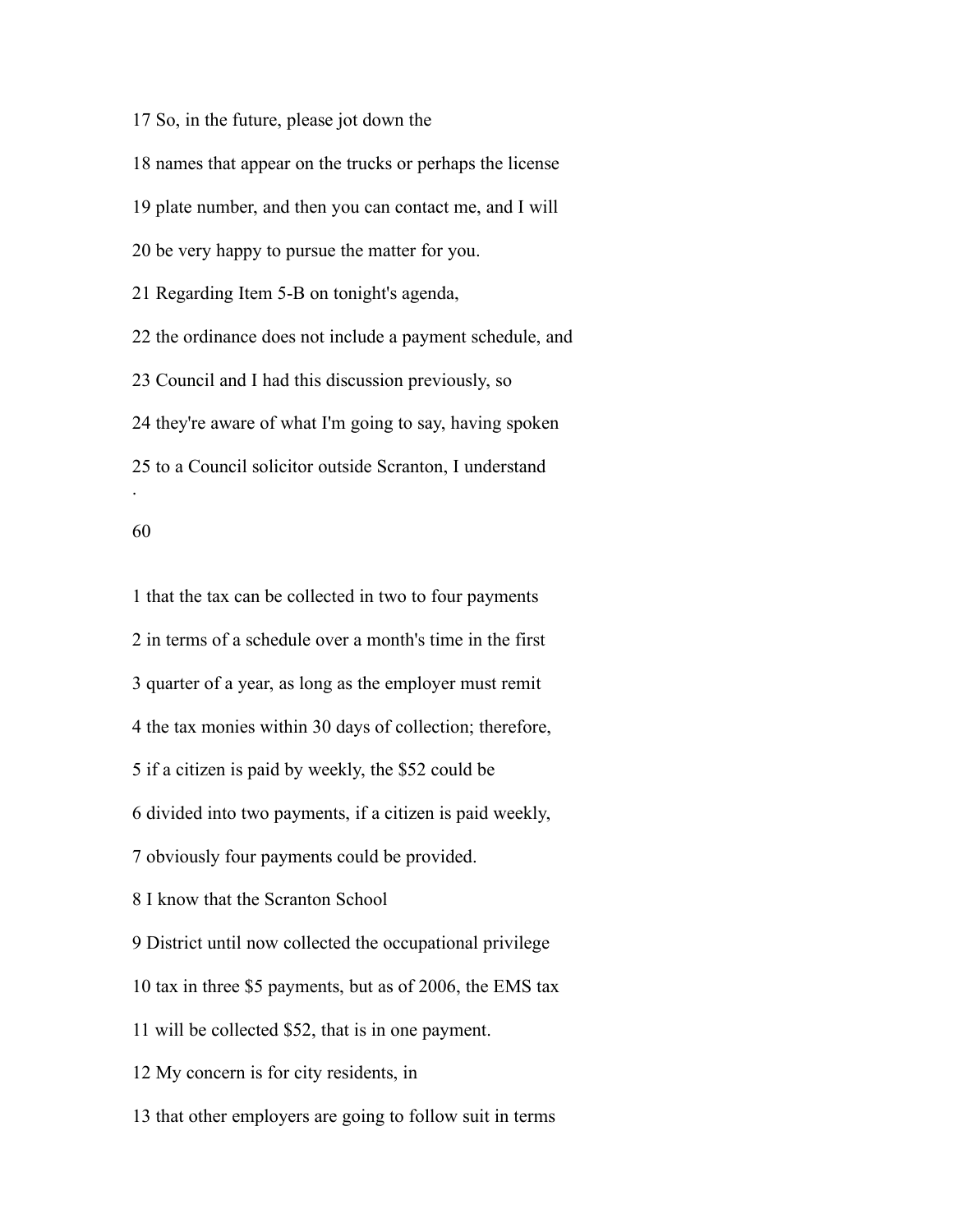of the Scranton School District and collect \$52 in one payment, thereby placing a financial hardship on countless Scrantonians, and there are some individuals who may even end up owing their employer on pay day once all taxes have been deducted, and so, without this payment schedule, I will be voting no on the EMS tax tonight, even though I do believe the tax is a great benefit to all municipalities. Until such time that it can be initialed in a manner that is fair to all, I can't support it. Finally, Ms. Hailstone responded quite promptly to my request for CDBG blight removal .

 allocations. In 2005, \$190,513 were available. In 2006, as I stated last week, \$150,000 is available for demolition, again, according to Ms. Hailstone. Possibly some of the money from 2005 may be left over, that I do not know, but it does appear that these funds are insufficient to meet even the lowest bid for demolition of the Holiday Manor. With so little funding available, the city should place liens, in my opinion, on all properties, particularly those which are purchased by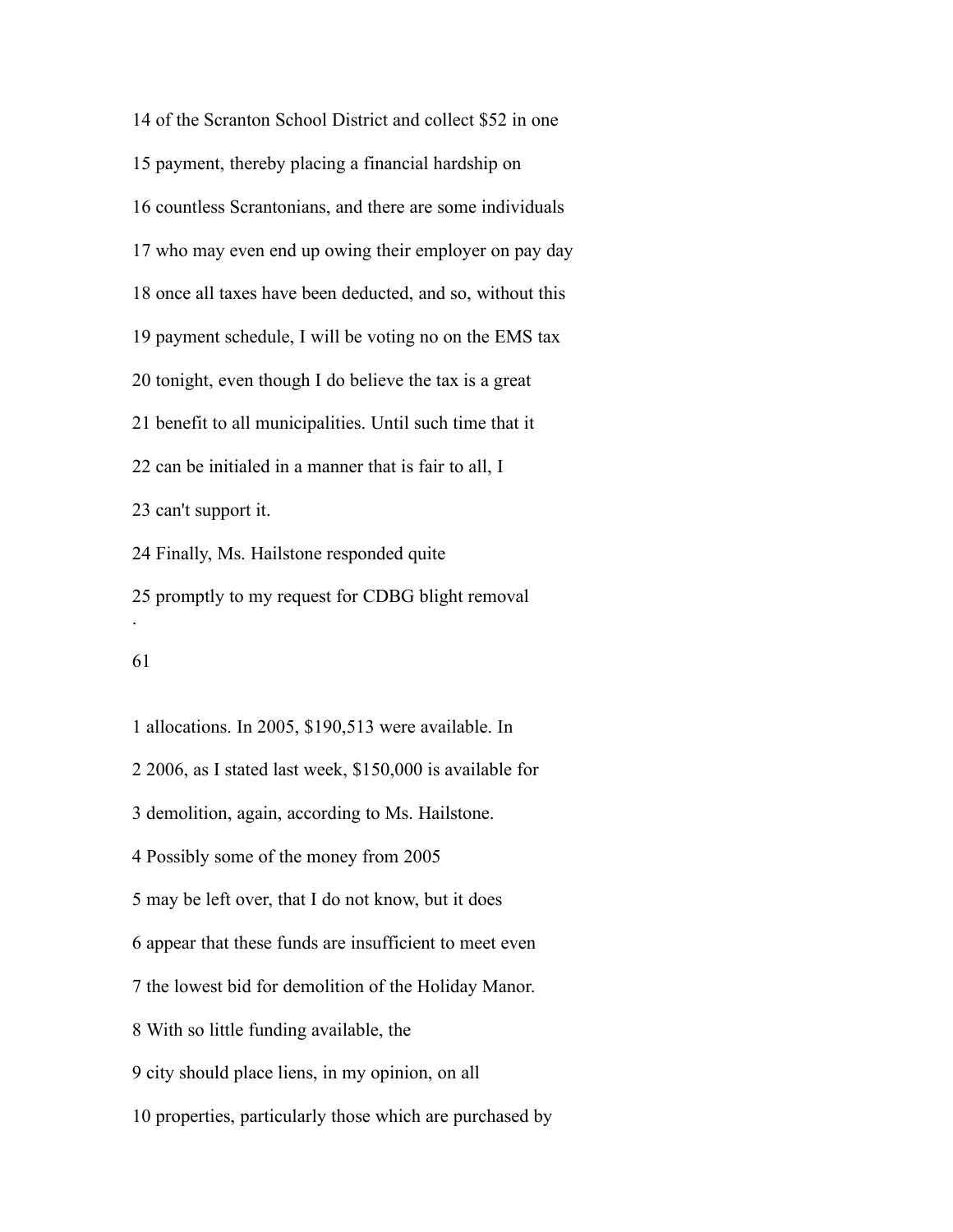wealthy corporations and developers in the hopes of replenishing and nurturing this fund; therefore, I move that Council solicitor Minora investigate the proper manner in which we can either require the administration to place a lien for demolition costs against this property, the Holiday Manor, or prevent the demolition of said property using HUD monies. MR. COURTRIGHT: Second. MS. GATELLI: On the question? MS. NEALON FANUCCI: My only certain is that from what we've learned, the asbestos and the blight problem, which is they're saying actually from what I got, is actually creating, you know, health problems, and that's the removal part that I'm a little more concerned about. What would we do in that case? . 

 What would be your suggestion in that? MS. EVANS: I agree it is indeed a safety hazard, but I can tell you frankly I've been to abandoned homes throughout city neighborhoods that have problems with vermin, rats, broken windows, open doors, vagrants are traveling in and out, neighbors are quite frightened by the prospect of a fire being started, and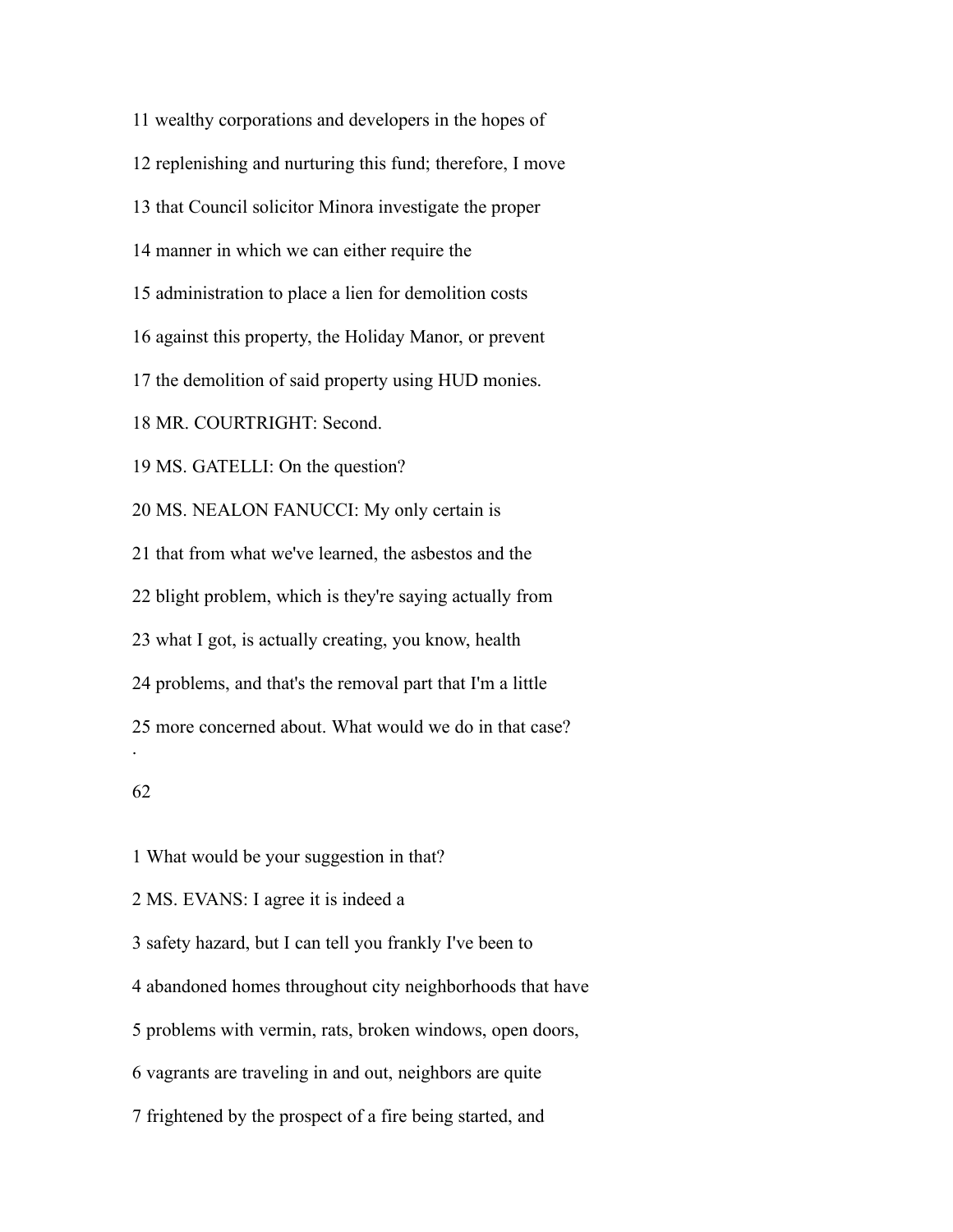yet many of those buildings are still standing after a two-year period. So, I think, for example, the area has been fenced in, so I think that that is a good step toward alleviating any of the hazardous conditions in terms of anyone being able to access the building. And as Mr. Sbaraglia mentioned earlier, because he was one of the workers involved in the construction of the building, it is indeed a very sturdy structure. So, I think in terms of the hazard that it poses, I think there are many other buildings in the city that are in more severe condition, yet we're not paying or incurring the costs solely for their demolition. Liens are placed on those. MS. GATELLI: Anyone else? MR. COURTRIGHT: On the question, I seconded the motion because my understanding was the motion was not to prevent it from being torn down, it . 

was to place a lien on it, correct?

MS. EVANS: Place a lien on it, but if

the lien cannot -- if the administration wouldn't

concur with that, then -- well, actually let me back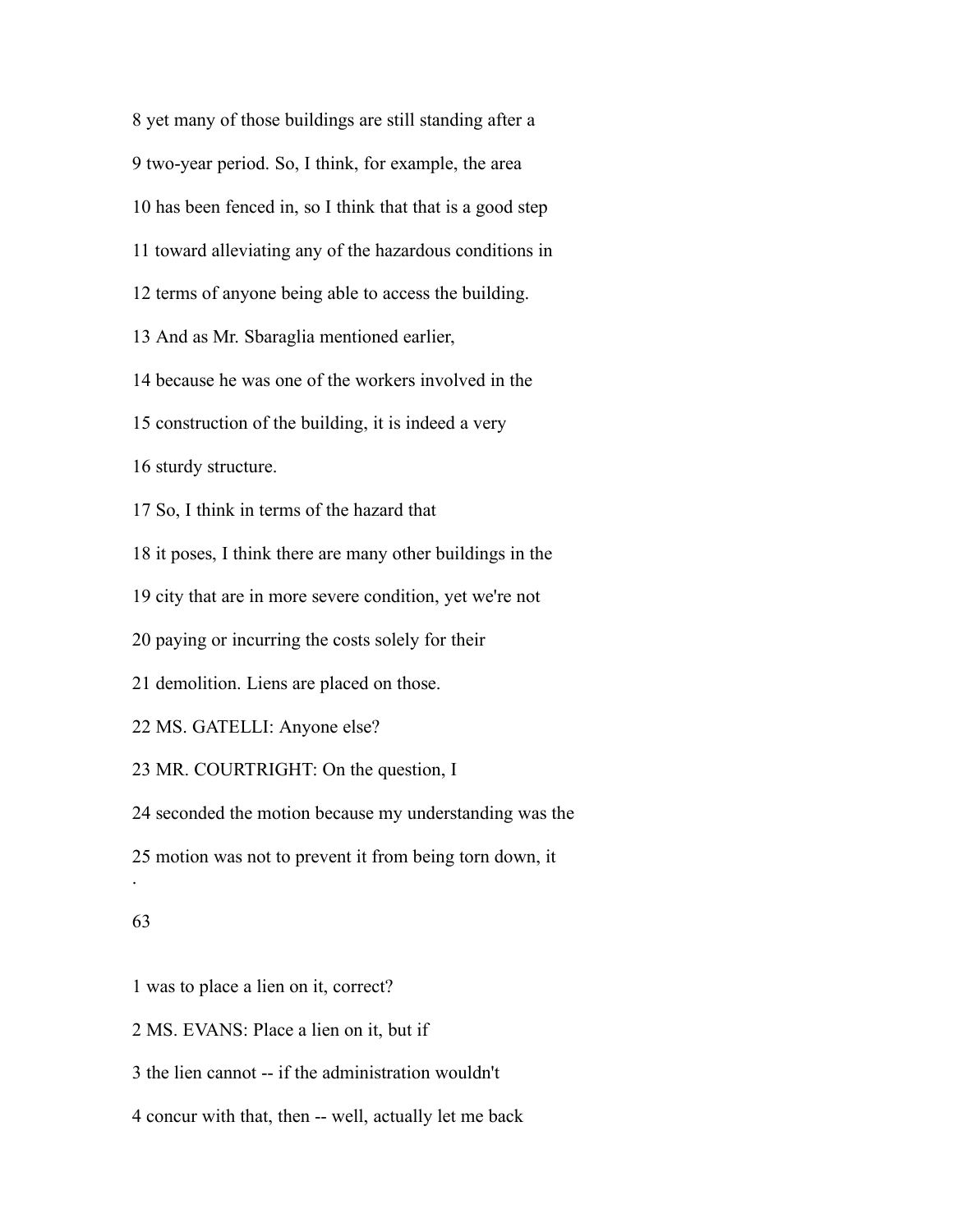pedal here. I'm asking our solicitor to investigate the proper way, I'm not saying that tonight we are taking this action. It is so that he will look into what should be done in order to hopefully provide for that lien or else find an avenue whereby Council might be able to prevent its demolition by using HUD monies. MR. COURTRIGHT: All right. That's all I have on the question.

MS. GATELLI: Mr. McTiernan?

MR. MCTIERNAN: Nothing.

MS. GATELLI: Well, the only thing I

have to say is that I think it's a credit union that

has a lot of money. In another case, you know, maybe

we would help out, but I certainly don't think that the

credit union that's going to go there should be given a

lien in the amount of \$100,000.

MR. MCTIERNAN: Are you saying you

disagree with it? I don't understand what you mean.

MS. GATELLI: I disagree with them not

putting a lien on there.

MR. MCTIERNAN: Oh, okay. You agree

## 

.

with the lien, okay.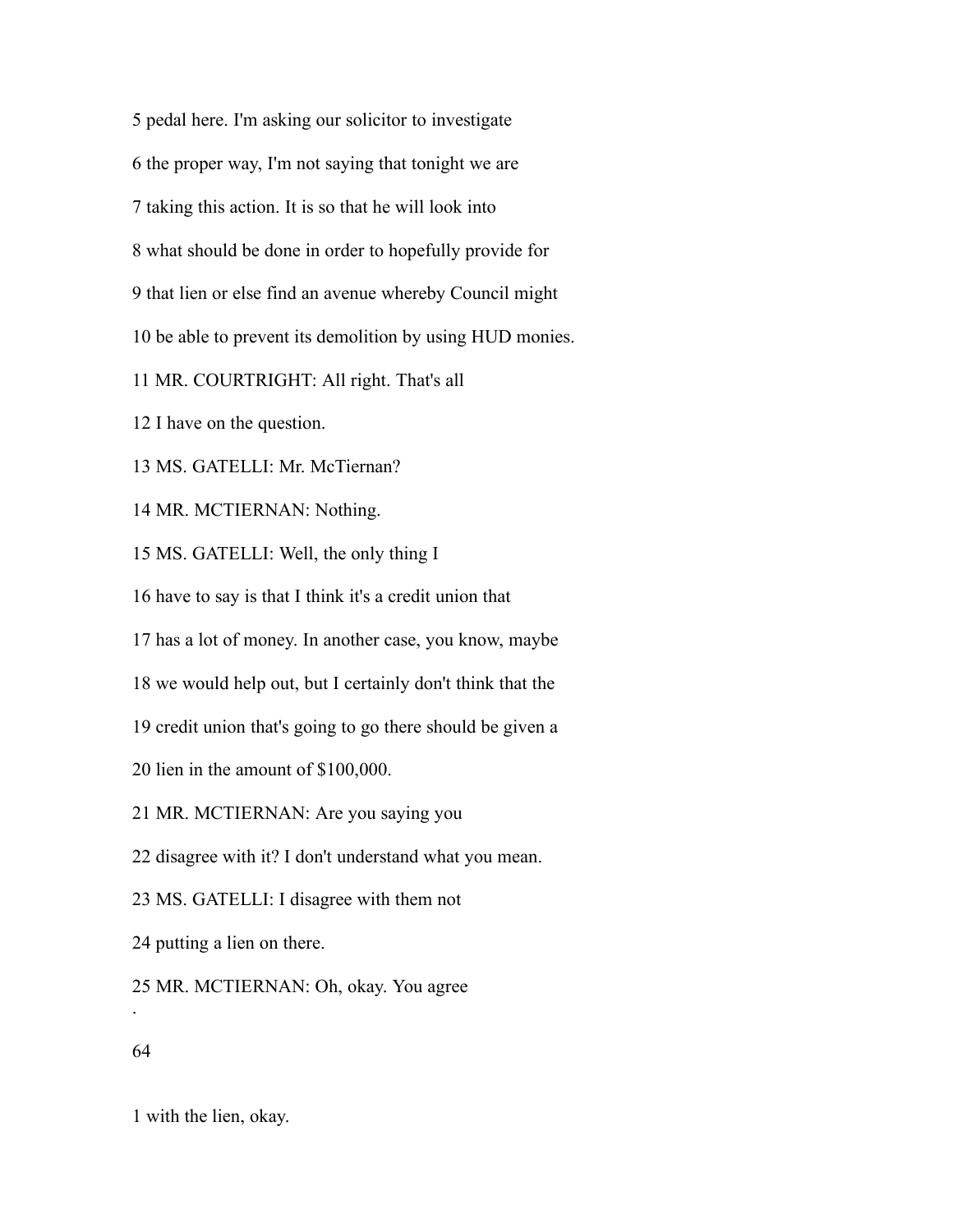MS. GATELLI: So, I'm supporting the

 motion, also. We put liens on people in the neighborhoods that have a house that's worth \$10,000, you know, and they're poor people, why wouldn't we put a lend on somebody that's \$100,000? And it's really not even an economic development project, because I think it's only going to be a drive-thru window with a parking lot, so we're not creating 100 jobs here. Like, maybe if they were creating jobs, and a lot of them, I'd say, well, you know, we're helping them out, because that's what you do in economic development, you try to help when there's a benefit, but I don't see any benefit here either, Mrs. Evans. All in favor. MS. EVANS: Aye. MS. FANUCCI: Aye. MR. MCTIERNAN: Aye. MR. COURTRIGHT: Aye.

MS. GATELLI: Aye. Any opposed? The

motion stands.

MS. EVANS: And that's all I have.

MS. GATELLI: Thank you. Mrs. Fanucci.

MS. NEALON FANUCCI: In regards to the

park and the problems that were up there this week with

the pipe that had been broken, the point was brought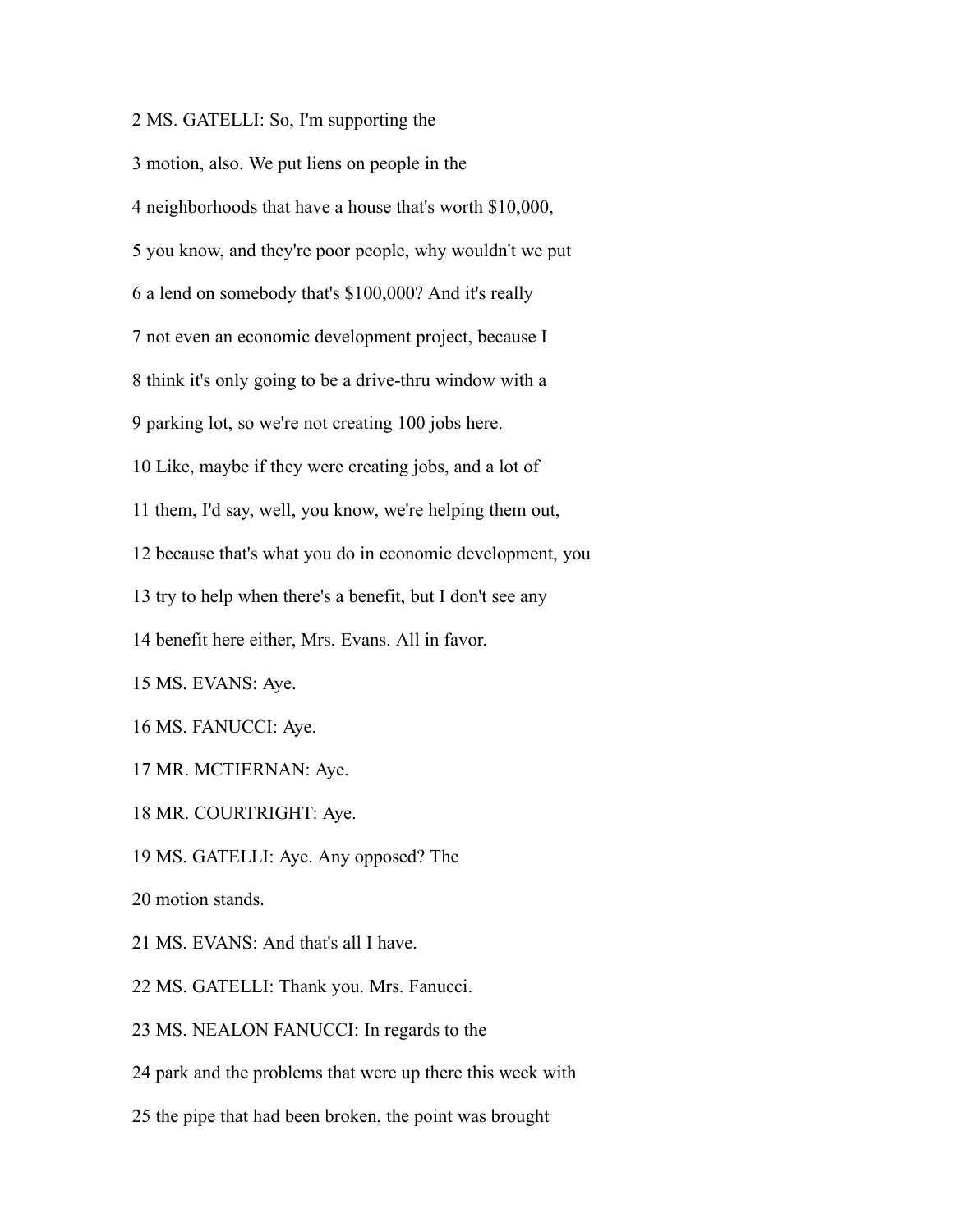here before anyone else known.

 Actually I had checked to find out if it was called in anywhere, and it was not. I think that we really have to start making sure that these issues -- maybe -- I mean, even if it was an hour, an hour was too long to wait to come to Council, I think we want to make sure that we can take care of these issues as fast and as prompt as possible, so maybe we need to post something. I know 61 has the blight hotline and

the hotline for the potholes, maybe we need to have

something that maybe people can look at a directory and

see where it is they need to call and exactly how they

can get in touch with.

A lot of times I think we're putting

middle man in where we don't need them, and if we can

cut out the middle man, maybe it would be better for

not only the tax payers, but for us.

So, maybe if we can look into, I don't

know, putting together a list that actually says

exactly where to call at the time so that maybe they

can get touch in touch with dispatch or parks and

.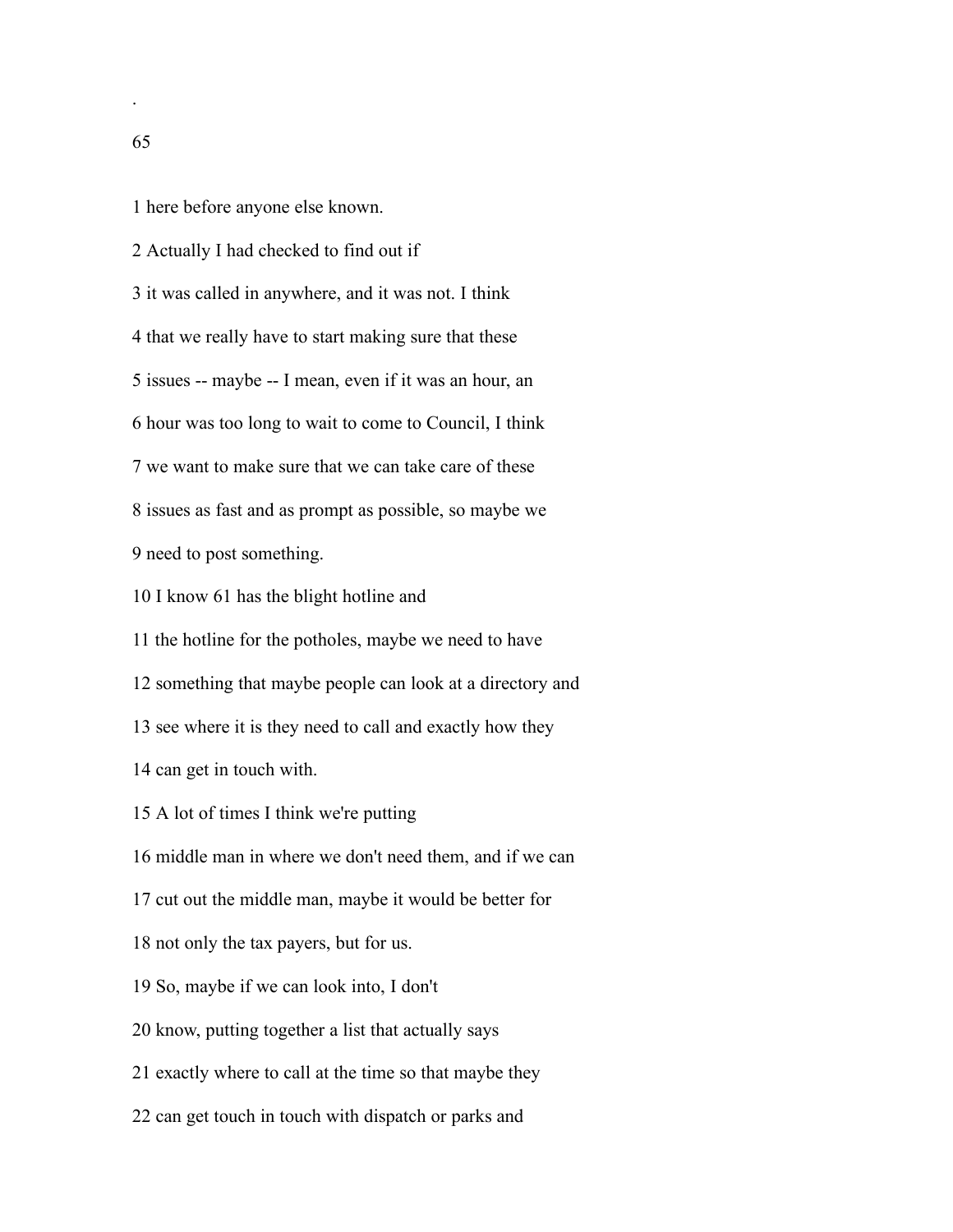recreation right at the time, instead of waiting to

come to Council.

So, I'm going to do that in the form of

.

a motion that we put together a list for 61 and

actually post that on there for them.

MR. MCTIERNAN: Second.

MS. GATELLI: On the question?

MS. EVANS: The only thing I would add

to that is that though we have had both a blight

hotline and pothole hotline that precedes my tenure on

Council, citizens have experienced great difficulty

with both, in that they're frequently never answered.

Oftentimes they'll leave a message, and

there has been no response to those messages. So, I

think, yes, it's a healthy thing to have contact

numbers, but I think that it implies that there's going

to be someone there responding and taking care of it.

MS. NEALON FANUCCI: I think the

contact numbers should be the departments. I think

that maybe right to the department, instead of having

another number that you call and hope that, you know,

somebody takes a message and gets it to them. We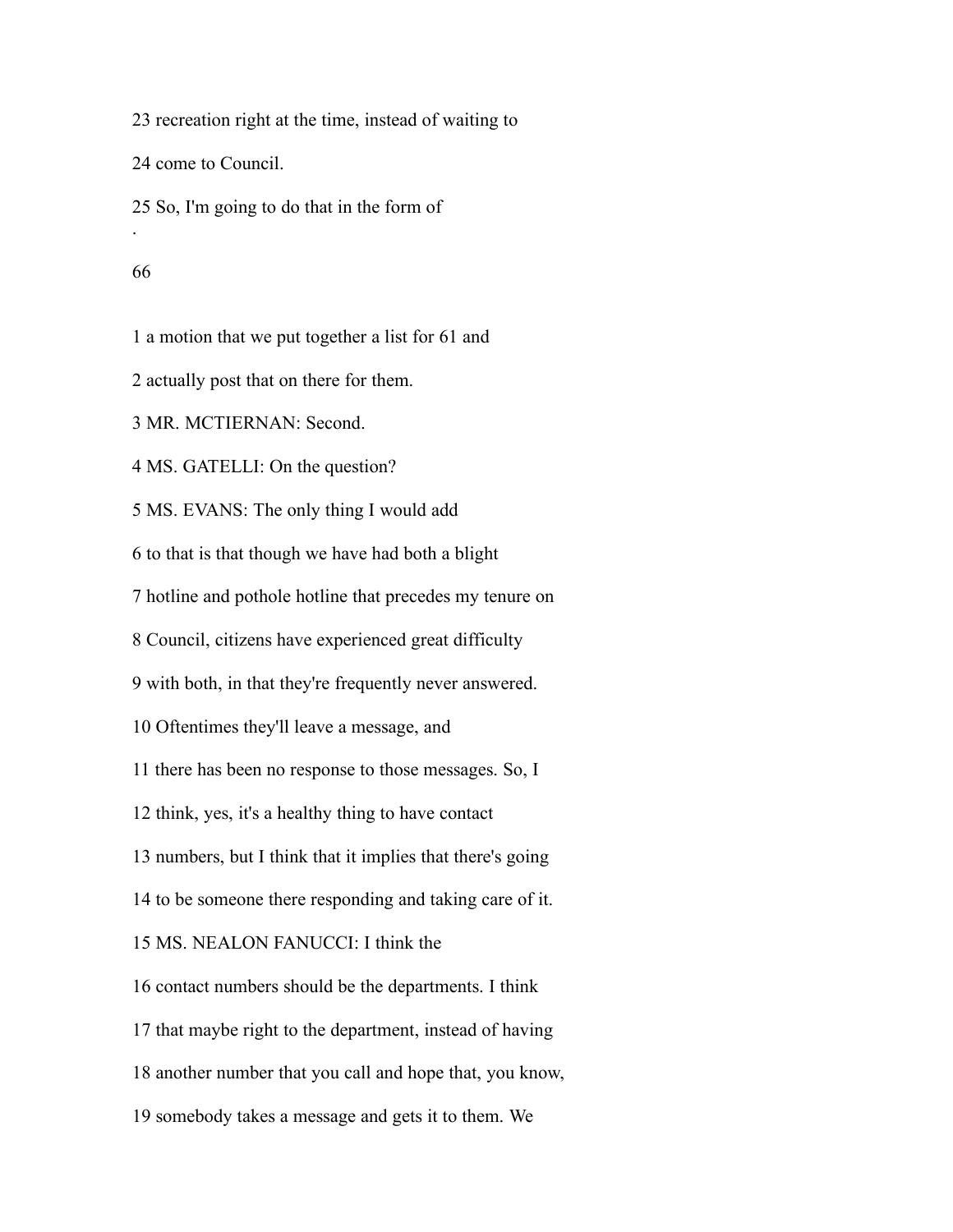should just have the department so they know it's a

park problem, they call parks and recreation now,

instead of waiting.

So, maybe instead of having -- and I ou

agree with that, we have all these numbers that people

are calling to leave numbers about potholes, and I'm

.

not even sure where that rings or what actually -- I

don't know where that --

MS. EVANS: I don't know either.

MS. NEALON FANUCCI: I don't know where

those numbers are either.

MS. GATELLI: I know the blight one, no

one answers. We knew that.

MS. EVANS: But the problem, too, is

though that departments, particularly the DPW, they're

very busy on a daily basis, so most likely the pothole

hotline and the blight hotline were created to

alleviate the number of calls that they were receiving,

unfortunately that's been unsuccessful, so I don't know

what is going to satisfy the situation.

MS. GATELLI: The only suggestion I

have, and I don't know if it's feasible, and I don't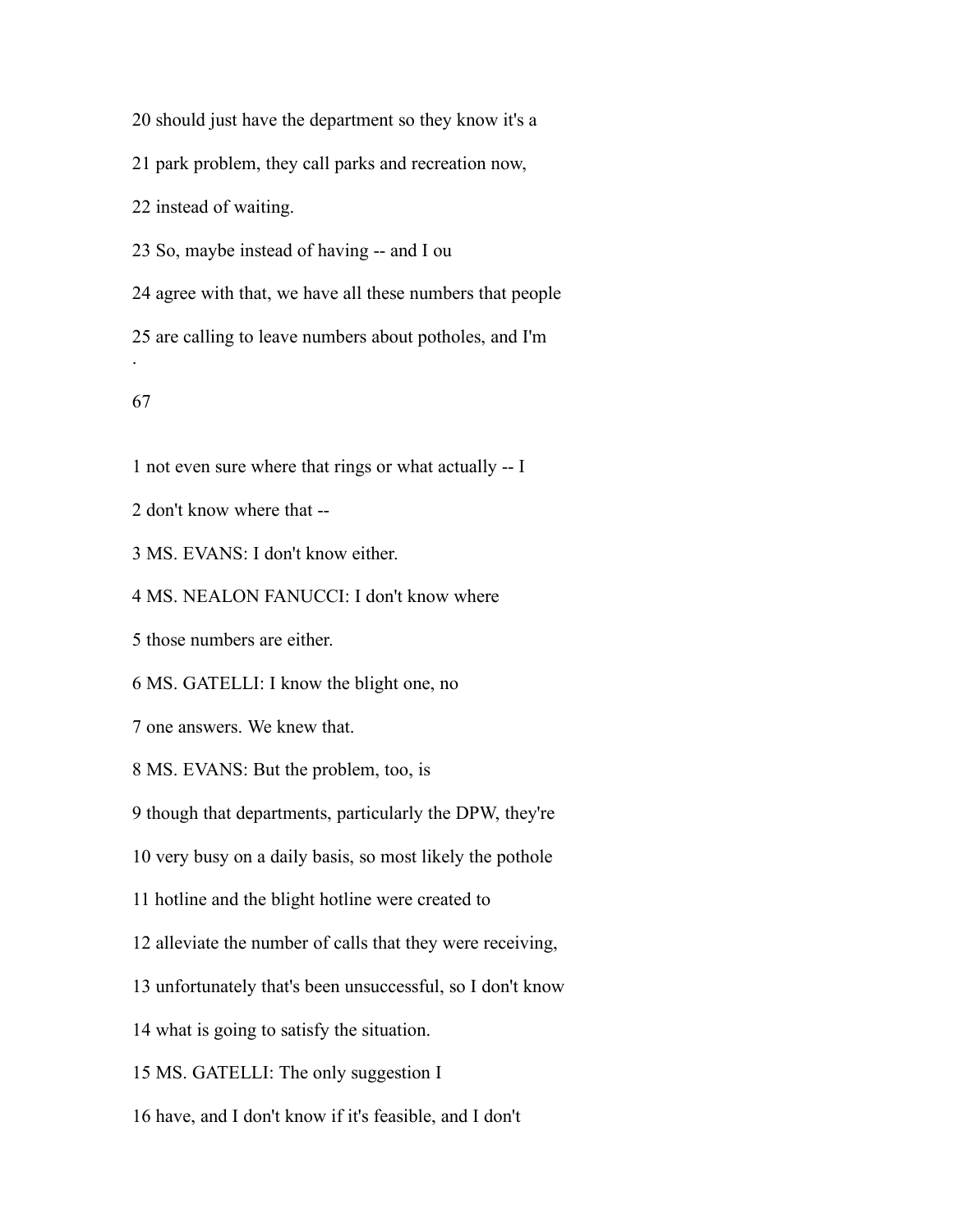think Neil and Kay will be very happy with what I say, but maybe we can put a City Council number there and get an answering machine in City Council and put it up on the screen, you know, and go -- try it, you know. If it ends up that it's too cumbersome that we don't have enough help -- MS. GARVEY: We already don't have

enough help.

MS. GATELLI: I know that. I know

### 

.

that. Hopefully you will be getting another person --

MR. COURTRIGHT: And another person.

MS. GATELLI: And another person, but I

know that it's very frustrating, because a lot of times

when I try to call a department, you just get an

answering machine.

When I worked for Jimmy Connors, I had

to answer my phone, but nobody answers the phones

anymore, it's a recording. No matter where you call,

it's a recording, and I think that is very unfriendly

to the citizens and the taxpayers, and I don't like it,

but I'm not the mayor, but I guess I can't do anything

about it.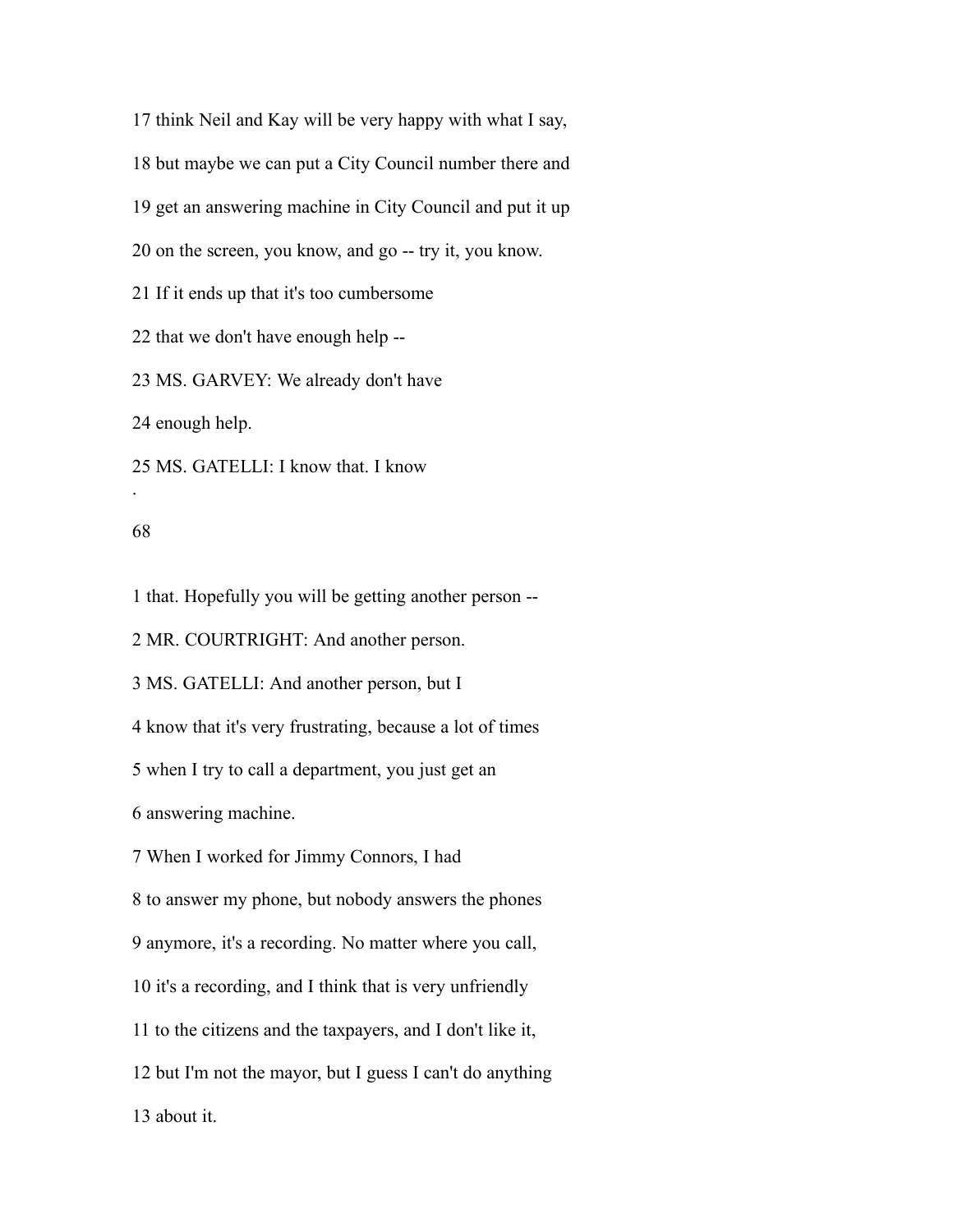But we can maybe have it come to

 Council, so let's investigate maybe about -- you made a motion.

 MR. COURTRIGHT: On the question, I'd just like to say this, I believe, I'm all for giving everybody any number they can get, but I believe all the department numbers are in the phone book, and I think what's happened is they have the numbers, and as Mrs. Gatelli said, nobody answers the phone, and then without putting the Council number up, they call the Council anyway. We're pretty much fielding those calls anyway. .

### 

MS. EVANS: Yes.

MR. COURTRIGHT: And I think that --

MS. GATELLI: Yeah, but apparently they

didn't call, because the first time we heard it was

Nelson, and it was already -- it already happened.

There was people walking around there

all the time. Somebody must have told Nelson. I'm

sure he didn't see it himself.

MS. EVANS: Was he reporting on the

conditions at the park, was that it?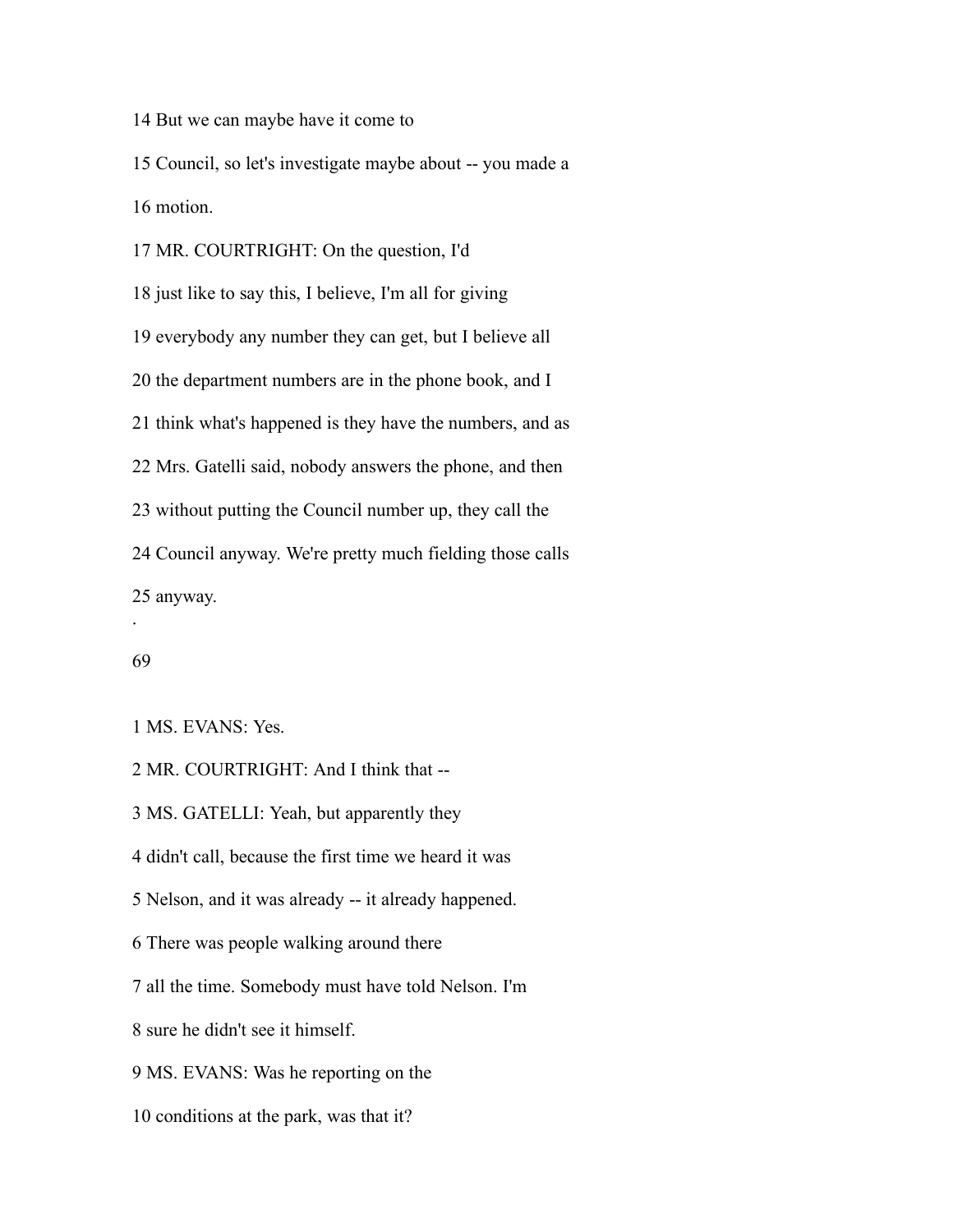MS. GATELLI: I know that when I spoke to the mayor, he's -- they're putting signs up in the park to say, you know, if you see anything, you know, that's not right up here, please call us right away, and I think they're going to put a number, but -- MS. EVANS: I can add, though, I was up there this summer and I walked the Davis Trail, and I talked about this at the time, because there were a number of safety issues, lumber that was still -- lumber with long sharp nails that was still lying about from the prior playground construction, there were planks placed over muddy areas with significant odors, and, so, at the time, and as I said, this is going back to the summer, I had my own suspicions as to why a certain area only was so moist compared to the .

 surrounding area, which was bone dry, and then the odor, of course, was stifling, and so I suspect that this was a problem that was occurring since this summer. MS. GATELLI: It was. It was fixed, I

 know, in September, they spent \$12,000 to fix the pipe, and of course this week it broke again from the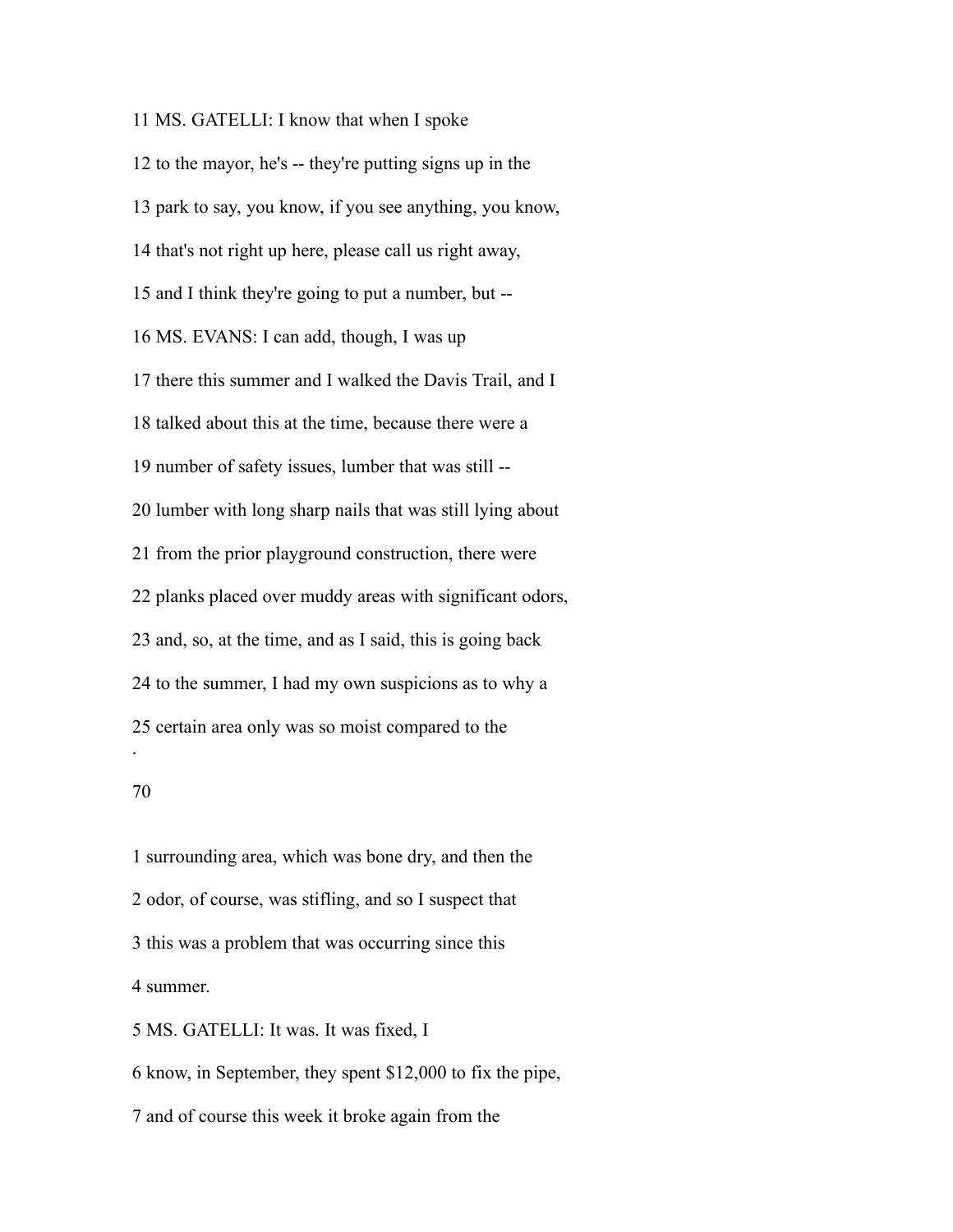freezing. I'm wondering if probably the pipe wasn't

deep enough, and it's probably an old pipe.

# MS. NEALON FANUCCI: From what I had

learned they said it was the grinder the first time,

the grinder is what was broken the first time in the

summertime, and obviously nothing was getting through

the grinder, which obviously there was a problem, they

fixed that, and now it was the pipe in route to the

grinder. So now the pipe is what they put the holding

tank under, and supposedly that is going to remedy the

problem until the grinder can actually work again.

MS. GATELLI: So now it's fixed, and it

should be fine, but I still think that we should have a

number for people to call.

MS. EVANS: And I --

MS. GATELLI: And maybe just put City

Council's number on TV, it's not on TV.

MS. EVANS: Well, let's add that to it.

### 

.

 But I did speak with Mr. Scopelliti today, as well, but I inquired what sewage he was referring to, and his response was, it is the sewage from the Genesis Wildlife Center.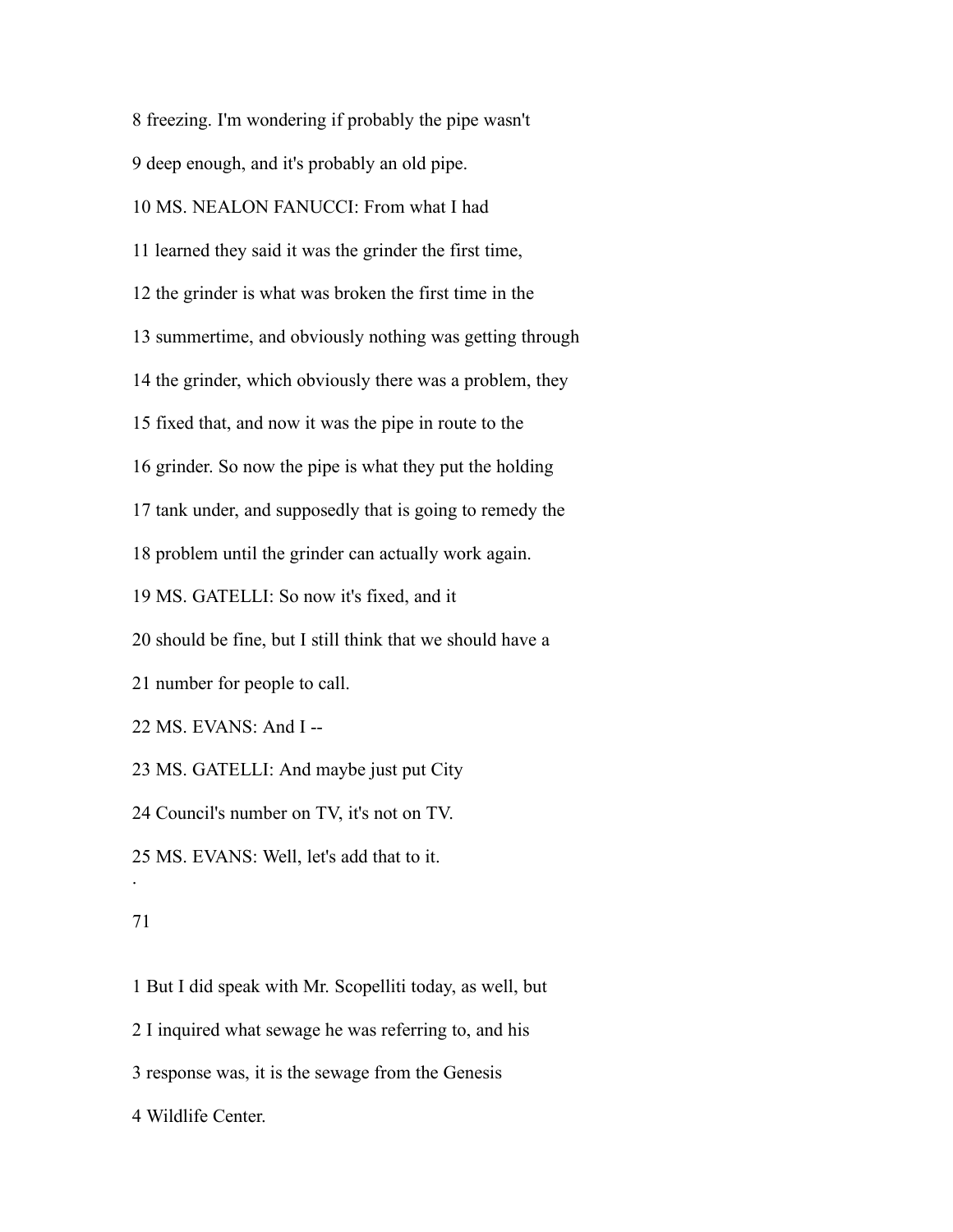# MS. NEALON FANUCCI: So, that's what I

mean, another hour, two hours, three hours, you sure

don't want to mess around with that. As fast as we can

it done, we'd like to get it finished.

MS. GATELLI: All right. So we have a

motion --

MS. NEALON FANUCCI: Okay. Second.

It's done.

MS. GATELLI: -- to do a list -- we

forgot the motion.

MS. NEALON FANUCCI: We forgot the

motion, we talked so much.

MS. GATELLI: Your motion was to make a

list of department phone numbers, and I believe someone

seconded it.

MR. COURTRIGHT: Mr. McTiernan.

MS. GATELLI: All in favor.

MS. EVANS: Aye.

MS. FANUCCI: Aye.

MR. MCTIERNAN: Aye.

MR. COURTRIGHT: Aye.

.

MS. GATELLI: Aye. Any opposed? The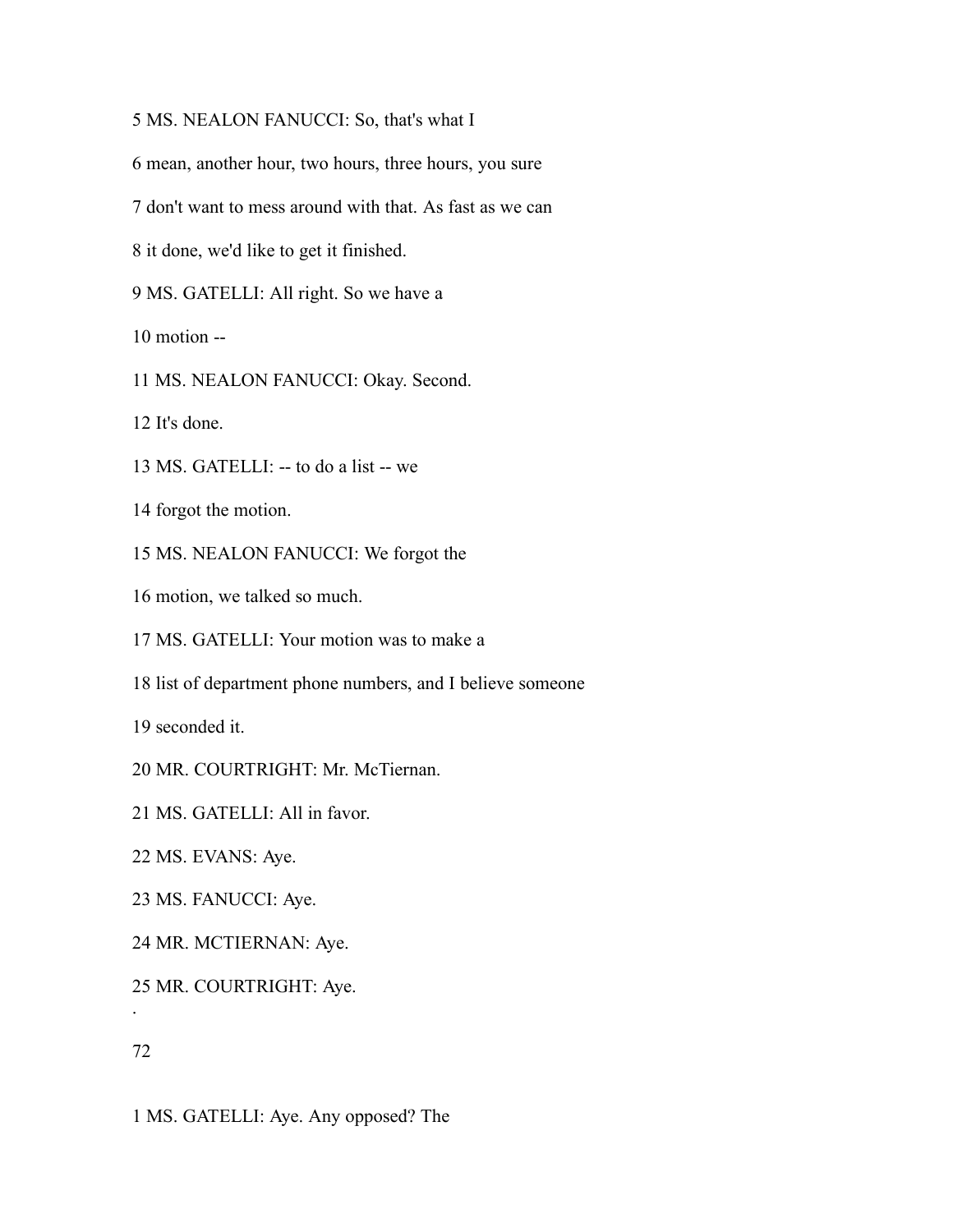ayes have it.

MS. NEALON FANUCCI: Thank you.

MS. GATELLI: Mr. McTiernan.

MR. MCTIERNAN: Thank you, Mrs.

Gatelli. Two things, first of all, I had a few

concerns regarding a pedestrian crossing near Scranton

High School, and I know Mr. Courtright indicated that

he had spoke with Director Jeffers on a few other

occasions, and I know there is an ongoing project in

conjunction with PennDOT, but there is concern that

there needs to be additional lighting, and I suppose

the discussion is whether it's the state's

responsibility or the school district's responsibility,

but I am wondering if I could ask Kay to make a contact

with the appropriate officials at PennDOT.

I know for city street lighting we need

petitions, but to increase the lighting at the

intersection near Scranton High School, if you could

please contact PennDOT and see what our appropriate

procedure would be.

And finally, we met earlier this

summer, I believe, on August 20, it looks to me, and we

met with several members of the community from Minooka,

the Minooka Section regarding traffic patterns on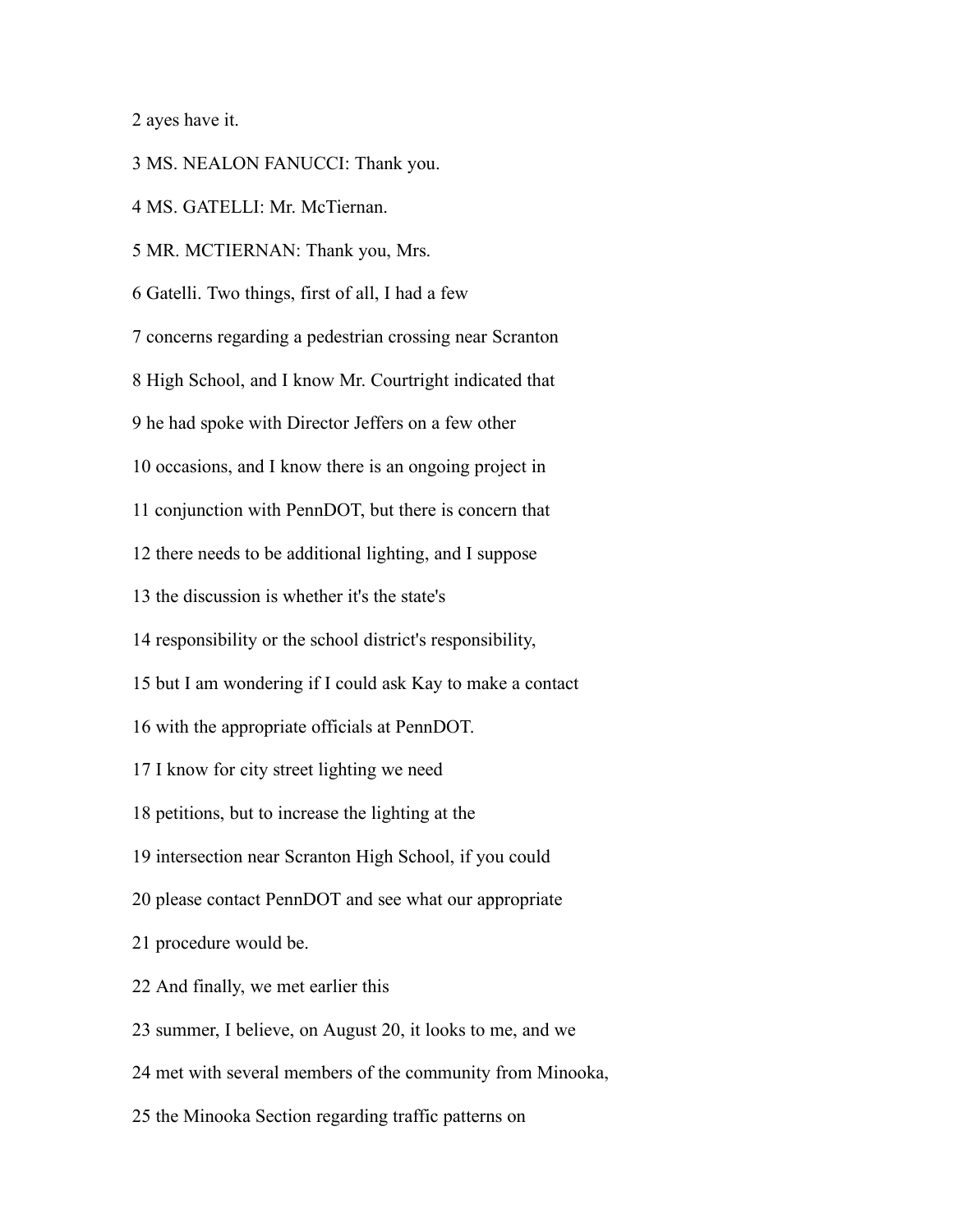Birney Avenue and Pittston Avenue, U.S. Route 11, and that was the changing of the traffic patterns there, and that was subsequently denied by the department of transportation, and I have a letter here from Representative Gaynor Cawley, who is writing to the Governor asking for him to revisit and set up meetings with the particular folks involved to readdress that intersection and that vehicular and truck traffic pattern in the area of Birney Avenue and Pittston Avenue, and I just want to make sure that the folks out there know that, because oftentimes that information goes unnoticed. So, we would like to thank Representative Cawley for soliciting the Governor's help regarding the problem that we have met with residents from Minooka. And that's all, Ms. President. MS. GATELLI: Mr. Courtright. MR. COURTRIGHT: Thank you. Last Saturday evening, early in the evening, I got a couple of phone calls because we had a lot of ice on the roadway, ice storm or whatever, and it was from one individual that had a problem, another that was

.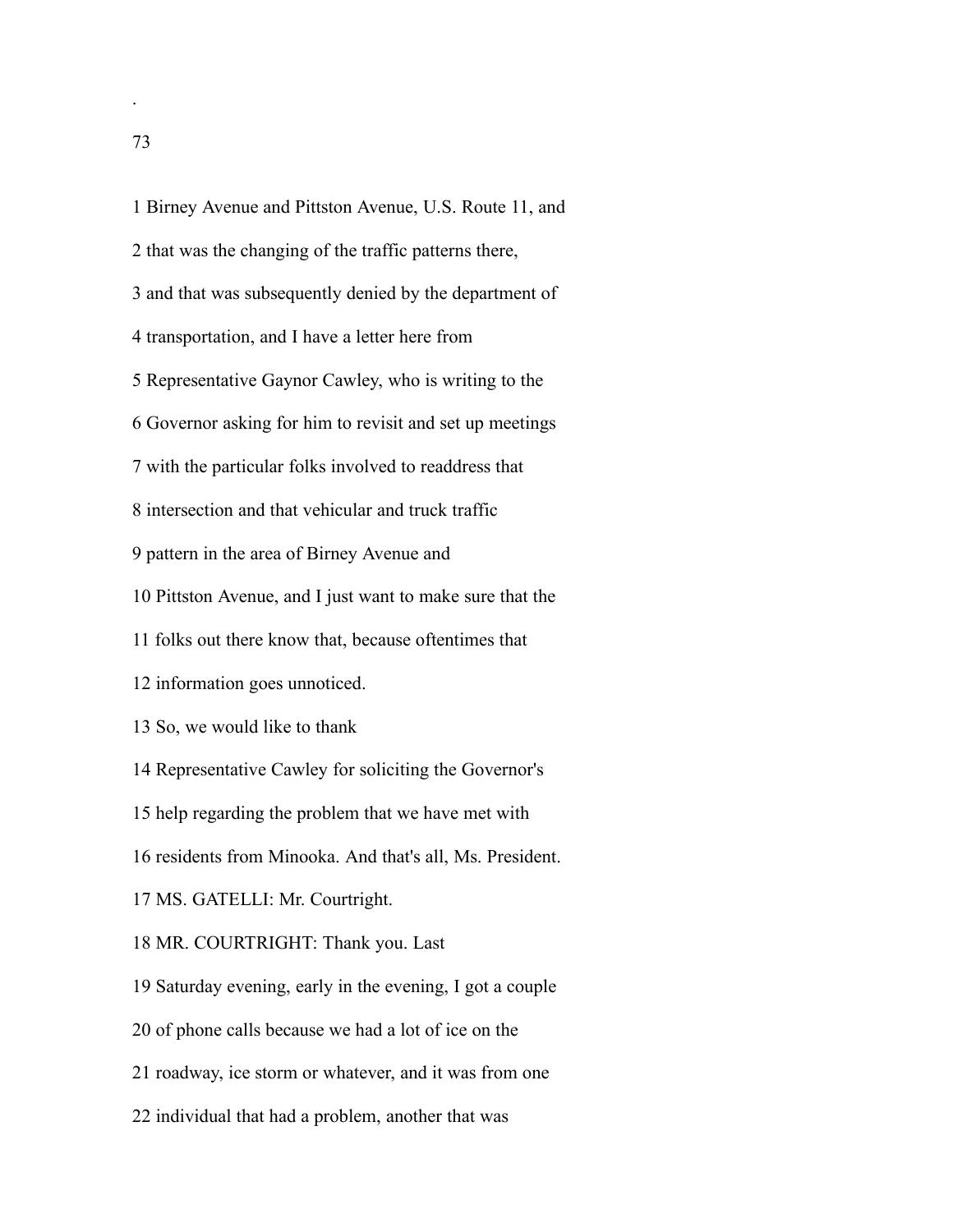monitoring the police channel complaining that nobody was coming out salting or cindering, so I monitored the police channel, and I'm going to make a suggestion .

 maybe to the police chief and see if he can go along with this, that, you know, I listen to it, and this happens on many occasions, the police are calling in asking for salt trucks, and, you know, the comm center is telling them, you know, we have a page in or a call in to Mr. Parker, but by the time all of this transpires, we have problems. Now I know this past Saturday, I don't know, was it Brook Street or Birch Street, one of the streets in South Side, they had to shut it down, they had to shut down Lackawanna Avenue. We had five accidents within a five-minute period on Lackawanna Avenue in which a police car, an ambulance and a DPW truck were involved. So, I think no one knows better when the salt trucks need to come out than the police. They're on the roads 24/7, so maybe -- I'm going to ask the police chief and maybe he can work with Mr. Parker

to try to figure out a little bit better way to get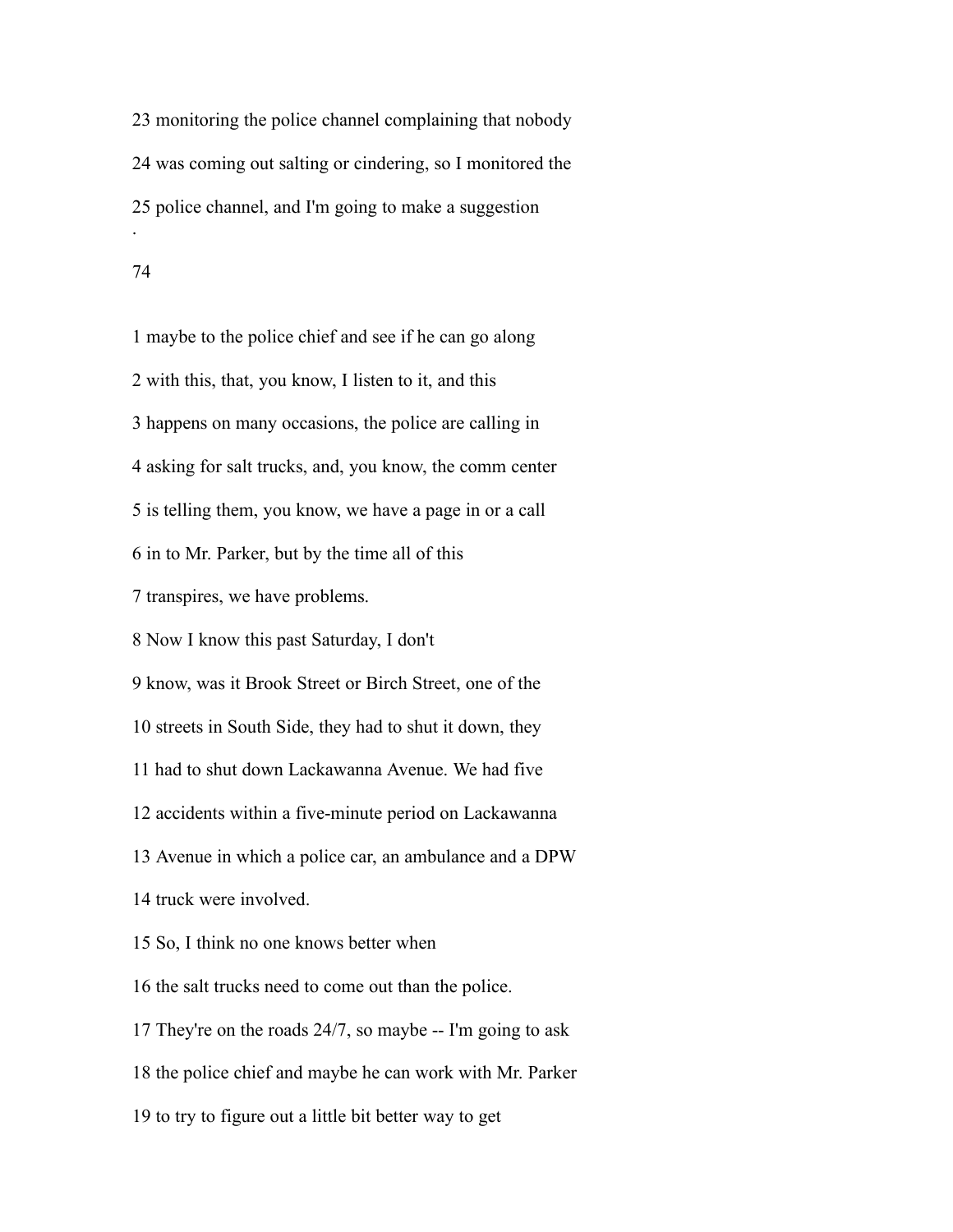these people out there faster so we don't have this occurring again. And it's not a new problem, it's something that has been there for years. Mr. Bolus had left, but I try to go to his dinner each Christmas, and I waited until this week when he came back to bring it up, in the beginning when .

 he had the dinner at Christmastime, I thought it was a very nice thing he does, and I thought it was just for people that couldn't afford it, but it's turned out to be much bigger than that, it's turned out to be people that just want to be with somebody on Christmas. It's gotten more and more efficient each year. He gets better at it each year. I know this year they were surprised with a -- a gentleman by the name Joe Maccioccio, owns the Villa Maria, him and his wife, some people from Old Friends came down and sang Christmas carols for the people. So, I just want to thank Mr. Bolus. It's a really nice thing that he does there every year. And I don't know if Mrs. Evans is going to be happy with this or not, but I think that maybe,

you know, Mrs. Gatelli made a suggestion that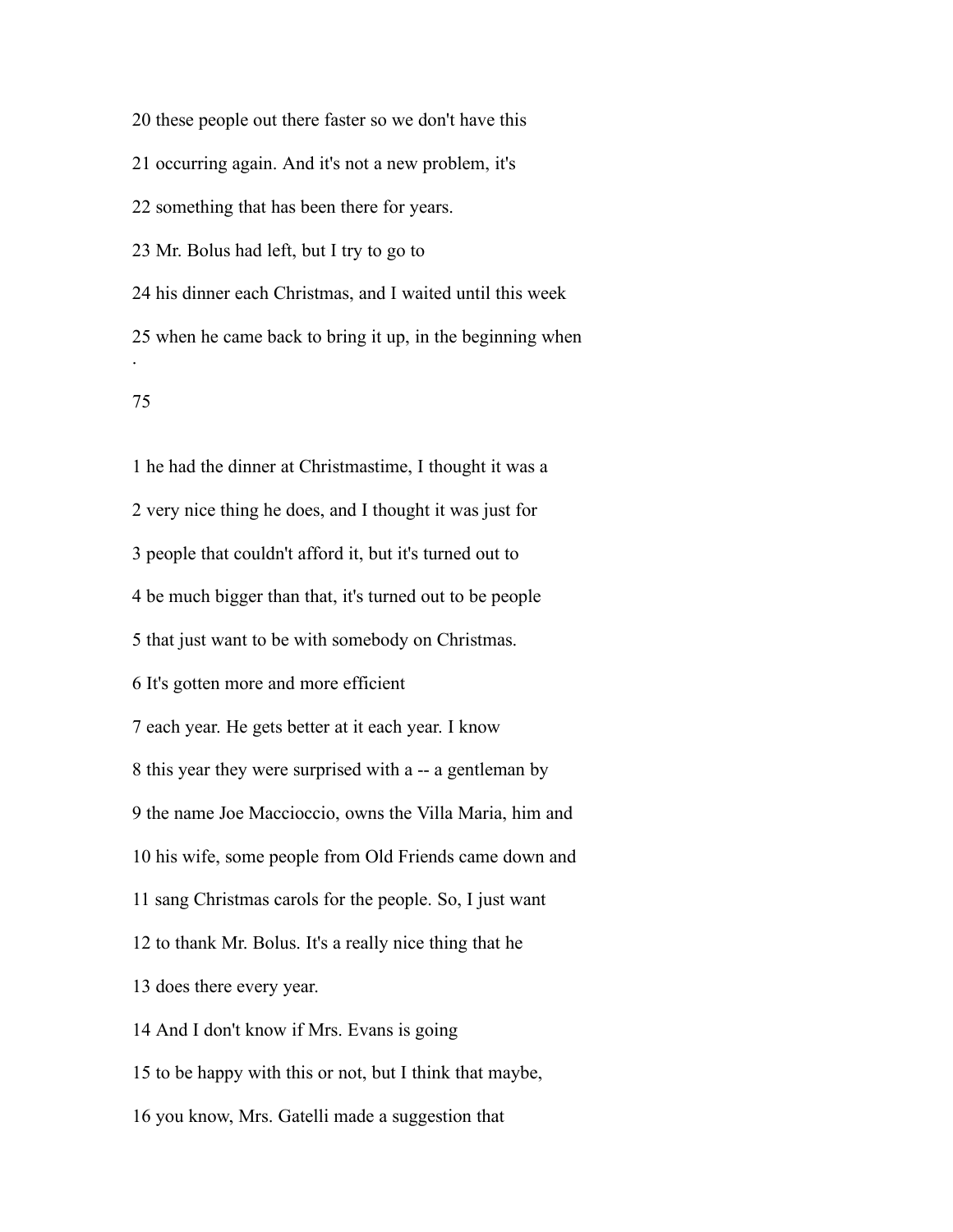Mrs. Evans look into something that had to do with the park and with the Recreation Authority, and I think maybe next week in caucus I'll bring it up, if Mrs. Evans is willing to do this, maybe we can appoint her as the liaison between this Council and the Recreation Authority, if she's willing to do so, I don't want to add work onto you, because we basically don't have much to say about what goes on up there, and  $25 -$ .

### 

MS. GATELLI: There is no committee for

that.

MR. COURTRIGHT: Right. Because it

used to be controlled more or less, I guess, by

Council, and that was taken away, so now we don't have

much say in it. And if Mrs. Evans is, you know,

doesn't have the time to do it, maybe somebody else

might be, but maybe we can discuss that at caucus next

week, if everybody will agree with that.

This is a little bit -- it might seem a

little petty to some people, but I need to bring it up,

because I didn't know about it until today.

Well over a year ago, almost two years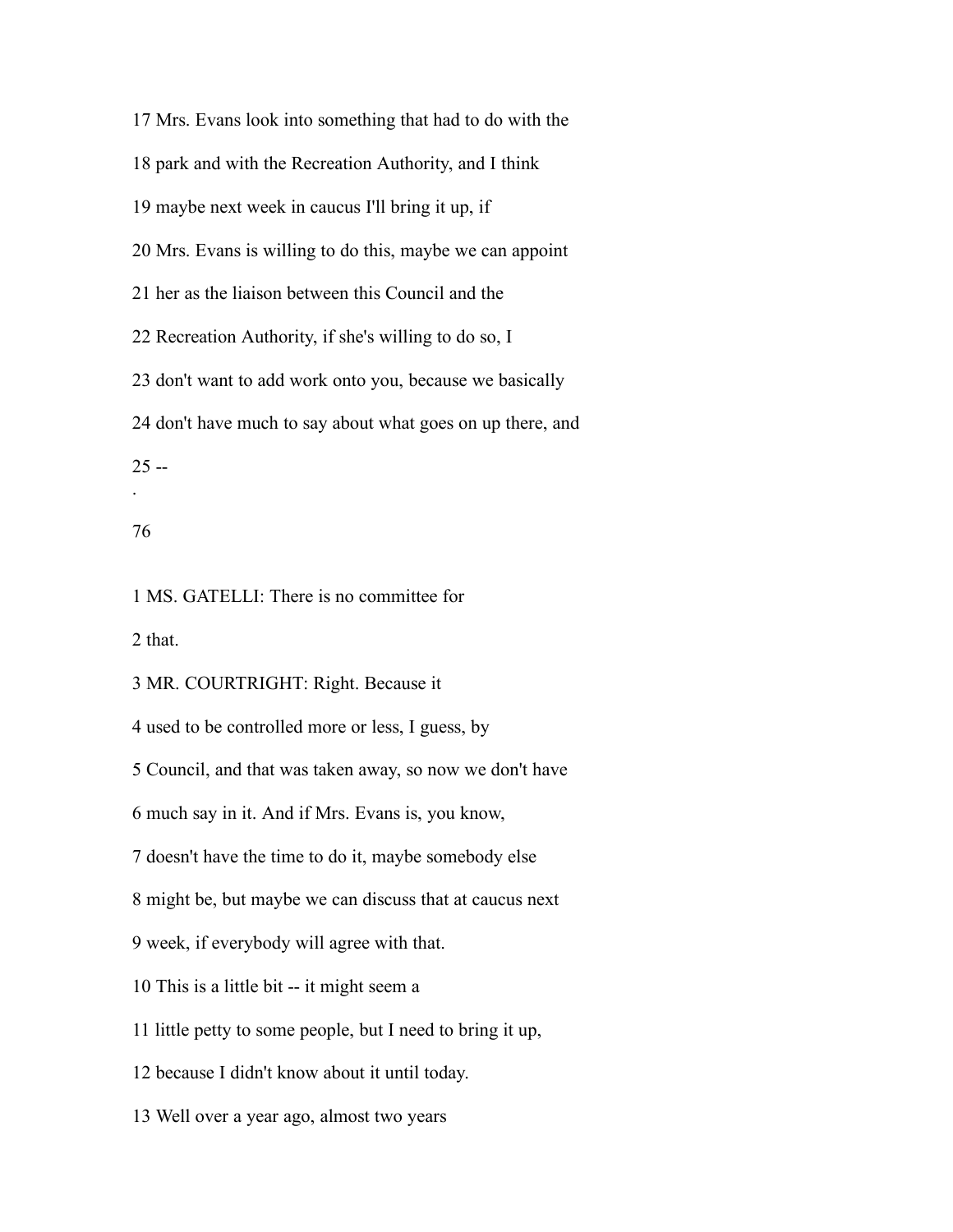ago when I would leave this Council, you know, we get the agenda here, and sometimes it's pretty thick, and I recycle, and I would throw it in the recycling bin after each meeting, well, Mr. Sbaraglia requested it, and I didn't see any harm in giving it to him, I'm throwing it in the garbage anyway. Evidently he must have come to some meeting, what kind of meeting was it, at a taxpayers meeting, I didn't see it, and he said that I was giving him information, I'm not giving Mr. Sbaraglia anything that anybody else can't have, I throw this, and I'm assuming we all throw it away at the end of the .

# 

 meeting, I don't know if any of us have them stockpiled at home, and he wanted this, and I did not mean to slight anybody, I wasn't giving Mr. Sbaraglia any information that he wasn't entitled to. Now, I understand that we charge if people get information from the city, but I just thought, you know, if I gave it to him, maybe I could save him a couple of bucks, maybe I can save Kay and Neil a little bit of time to recopy it for the man. So, if anybody was offended by that, I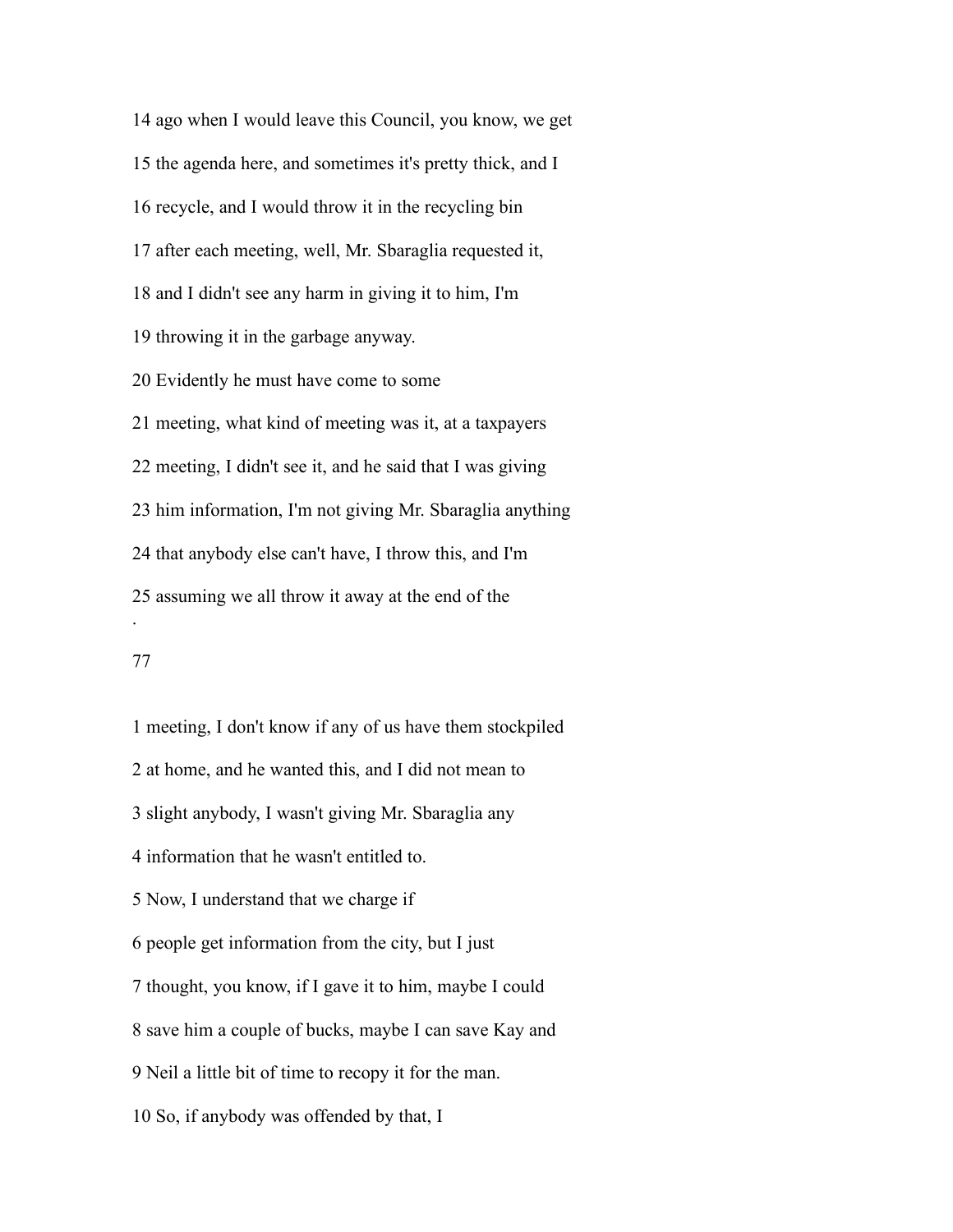apologize, but I'm going to continue to give it to Mr. Sbaraglia. And if you want it, I'll alternate each week, but I just don't see, you know, I'm throwing it away. So, I'm sorry if I offended anybody by that. I just found out about it today. It bothered me. Somebody brought up health care consultant, and I don't know enough about this to speak on it, Nelson there is point to, but my understanding was when we did have a health care consultant, and if I'm wrong, I would love to be corrected, but when we did have a health consultant, that we saved money, and I'm assuming that we do not have a health care consultant now -- we do have a health care consultant? Okay. Now I'm being told we do. But I don't know if the people are -- .

 that are in unions are dissatisfied with that health care consultant or if we haven't met with the health care consultant or if we haven't met with the health care consultant, but, Kay, whoever would be -- would it be the administration or personnel, whoever has power over this health care consultant, I would just like to have some information on what they're doing for us, how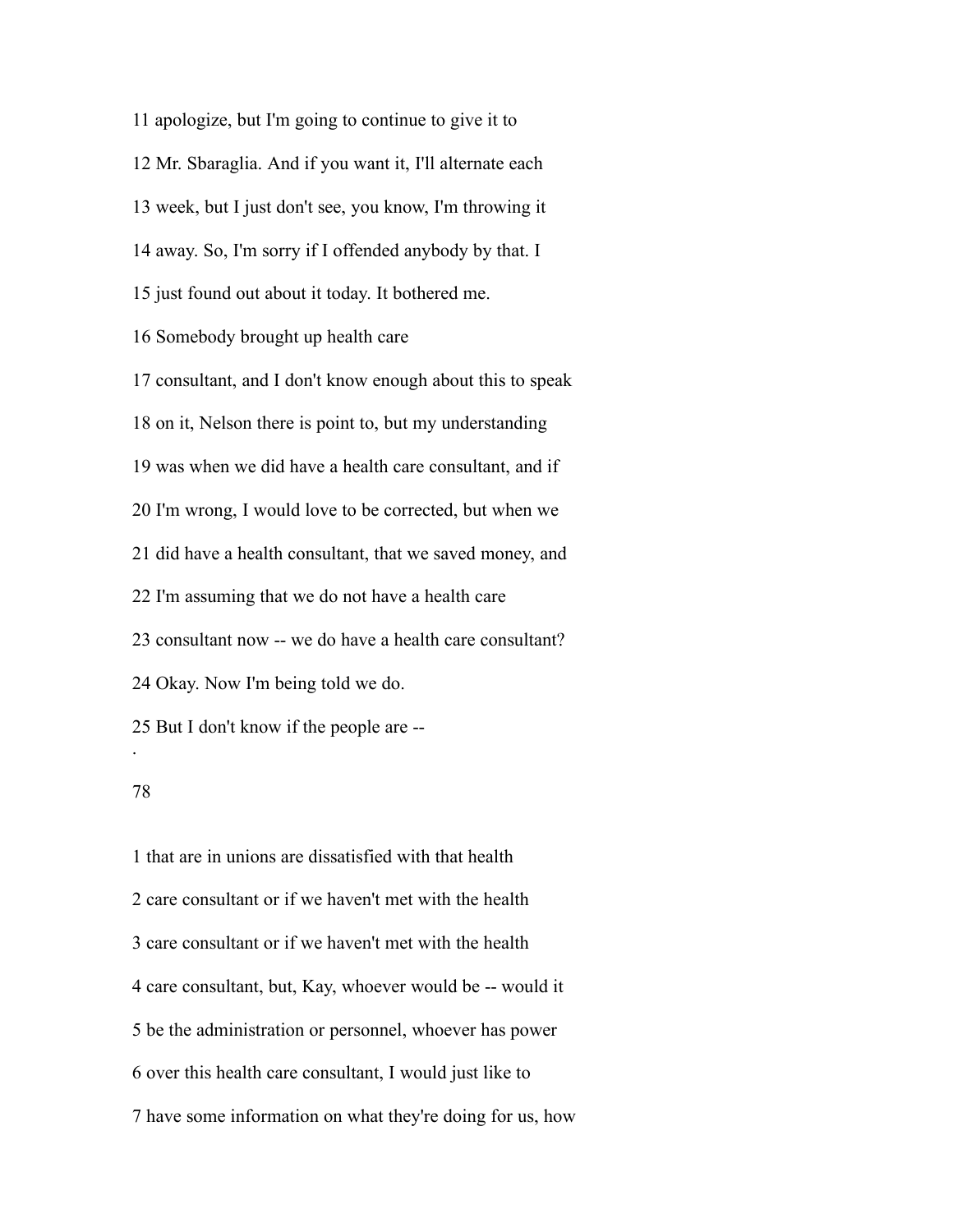they're trying to save us money, because I don't think

anybody disagrees.

You know, probably one of the sticking

points in any of these union contracts is health care,

so if this consultant is doing a job, then that's fine,

if they're not, maybe we need to look for a new one.

And that's all I have. Thank you.

MS. GATELLI: I just have one thing, I

just have one thing to ask Mr. Courtright, did you find

out the list of beat and bicycle cops that we have in

Scranton?

MR. COURTRIGHT: I got it.

MS. GATELLI: You're the best.

MR. COURTRIGHT: I went down to the

police department, I will read off what was given to

me, and Captain Graziano offered to give me each

individual beat, where they're located, what the

numbers were, and I told him I would get it from him at

### 

.

a later date, because I couldn't get back down there,

so I will get to each individual location so you know

exactly if yours is 1-A, 2-A, 3-A, that's what they

call the CommD officers, CD-3, CD-2A, 1-1, 1-B, and I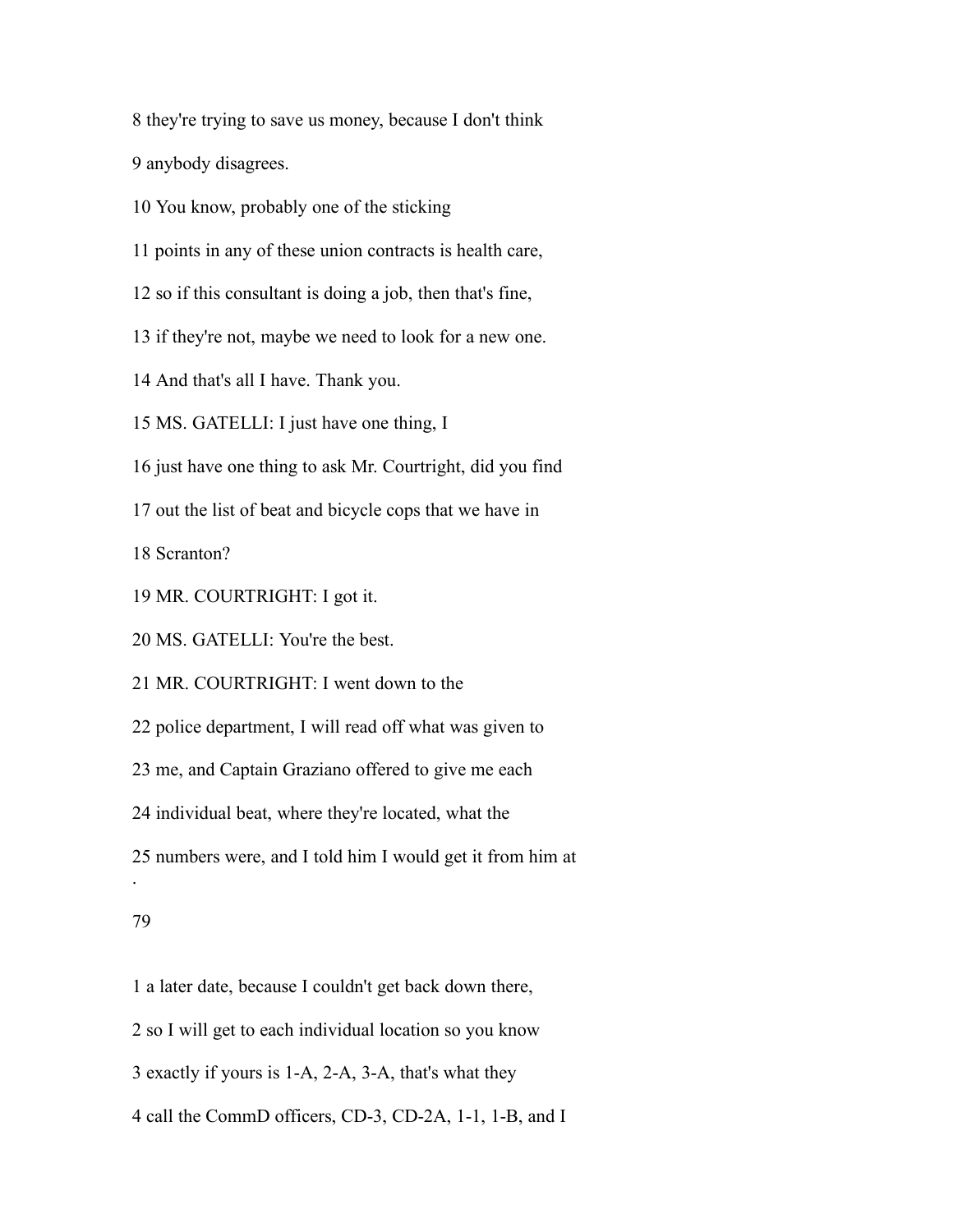will get that from Captain Graziano and forward here.

- But this is the answer to a question
- last week, I'm writing in regards to the question asked
- about the Scranton Police Department. There are
- currently 140 officers by contract. In addition these
- officers, we have 12 paid by outside agencies. Eight
- of them are paid by the Community Development.
- The Scranton School District splits the
- costs with the Scranton Police Department picking up
- the salaries of three of our six school resource
- officers, and we currently have one officer hired under
- a county grant for child abuse, which totals 152.
- I don't think anybody is too concerned
- about the middle part here, for the sake of time. This
- last section may be more for people that are well
- versed in what goes on in the police department will be
- interested in this, so I'm going to read it, a second
- question was asked about community development officers
- being pulled to work at other locations throughout the
- year.
- When the CommD officers are pulled, it
- 

.

is usually for special occasions, such as First Night,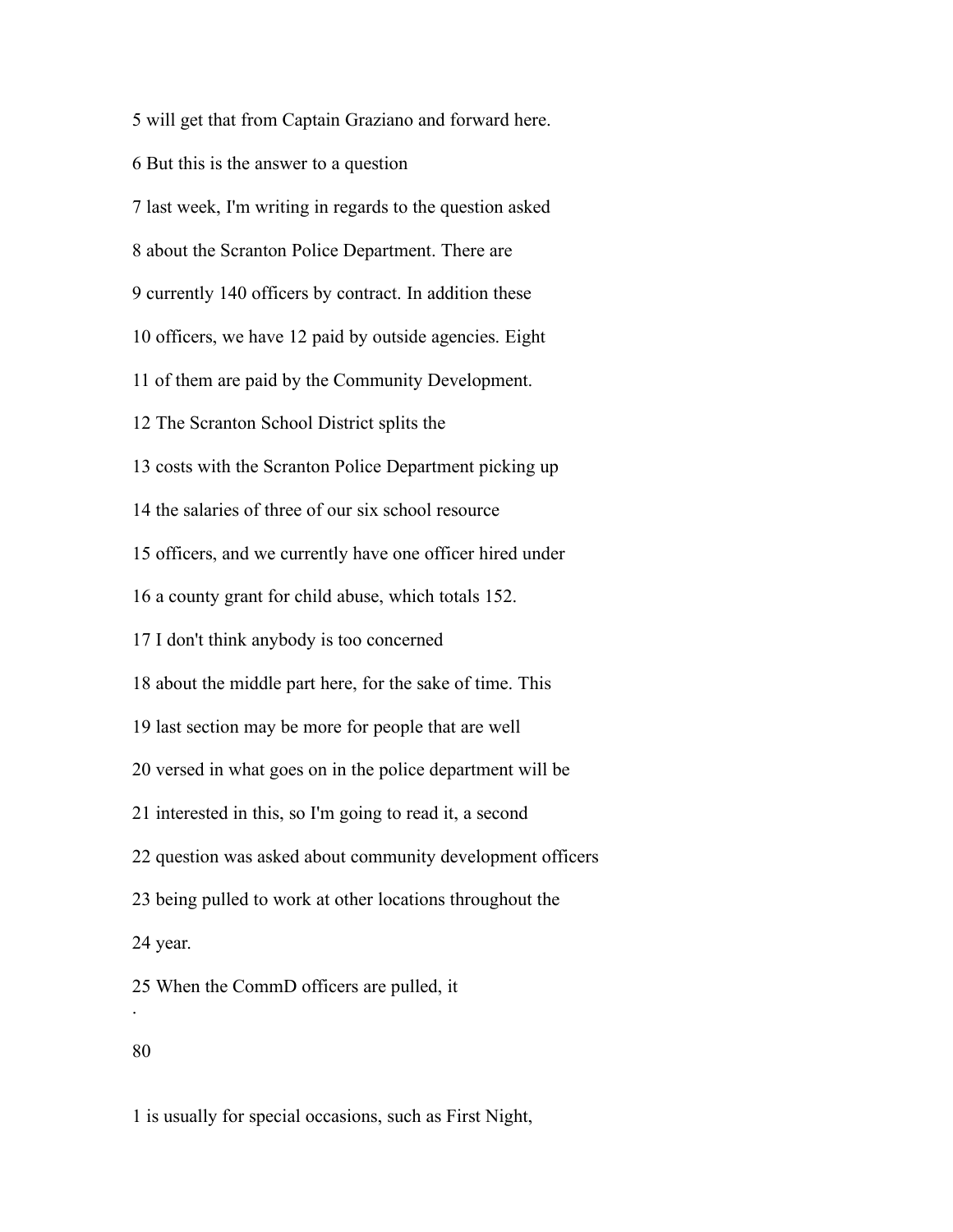St. Patrick's Day Parade, and the Italian Festival.

When the officers are pulled on these

occasions, they are not being paid under the Community

Development Block Funds, rather they are being paid by

UDAG, which is Urban Development Action Grant Money.

This money is provided for such cases.

Any time we move these officers, we

must get approval through OECD prior to the move, and

then it's -- Dave Elliott sent me this letter, and he

said if we have any questions, he has his phone number

here, he would be happy to come in and speak with us.

So I hope that answers the question

that we had last week, and I will get the specific

locations of the officers from Captain Graziano, and I

will read them off for you next week.

MS. GATELLI: Okay. That was my

question.

MR. COURTRIGHT: Specific ones. Yeah,

that's my fault. He offered to give it to me, I didn't

get back down there.

MS. GATELLI: Yeah, but that's what I'd

like, where they are, are they there every week?

MR. COURTRIGHT: They should be there

every week.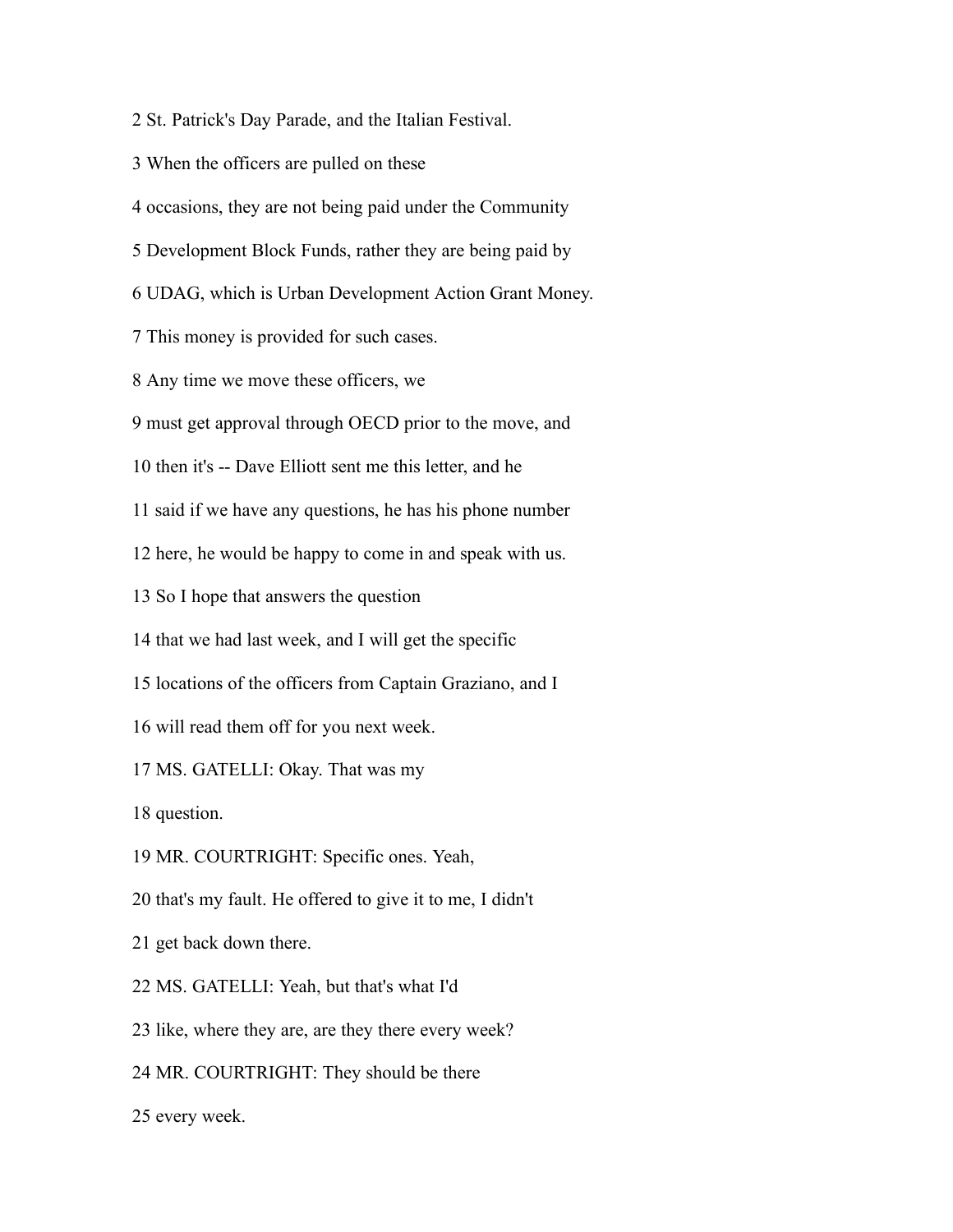MS. GATELLI: Are there any bike cops?

MR. COURTRIGHT: I believe all of them

are on bikes that have bikes provided to them. Once

again, the bikes, I believe, are all provided, and

thanks to the neighborhood associations, they paid for

the bikes, them paid for the accessory on the bikes, my

understanding is, on almost all of them, so just about

all of them are on bikes.

They should be there five days a week.

 They switch their hours around sometimes in the summer months, they change the hours, sometimes, and I don't want to misspeak here, but sometimes they might pull, say, for instance, I'll use West Scranton, because I know the exact number in West Scranton, 3-A, they might pull 3-A to go over to South Scranton, if they feel there's something that needs to be done over there, sometimes they'll flood the Hill Section if we have some ongoing beer parties, and sometimes they'll put maybe three or four of the CommD officers and put them up in the Hill, but other than that, they should remain in their location, other than the two days that they have off.

.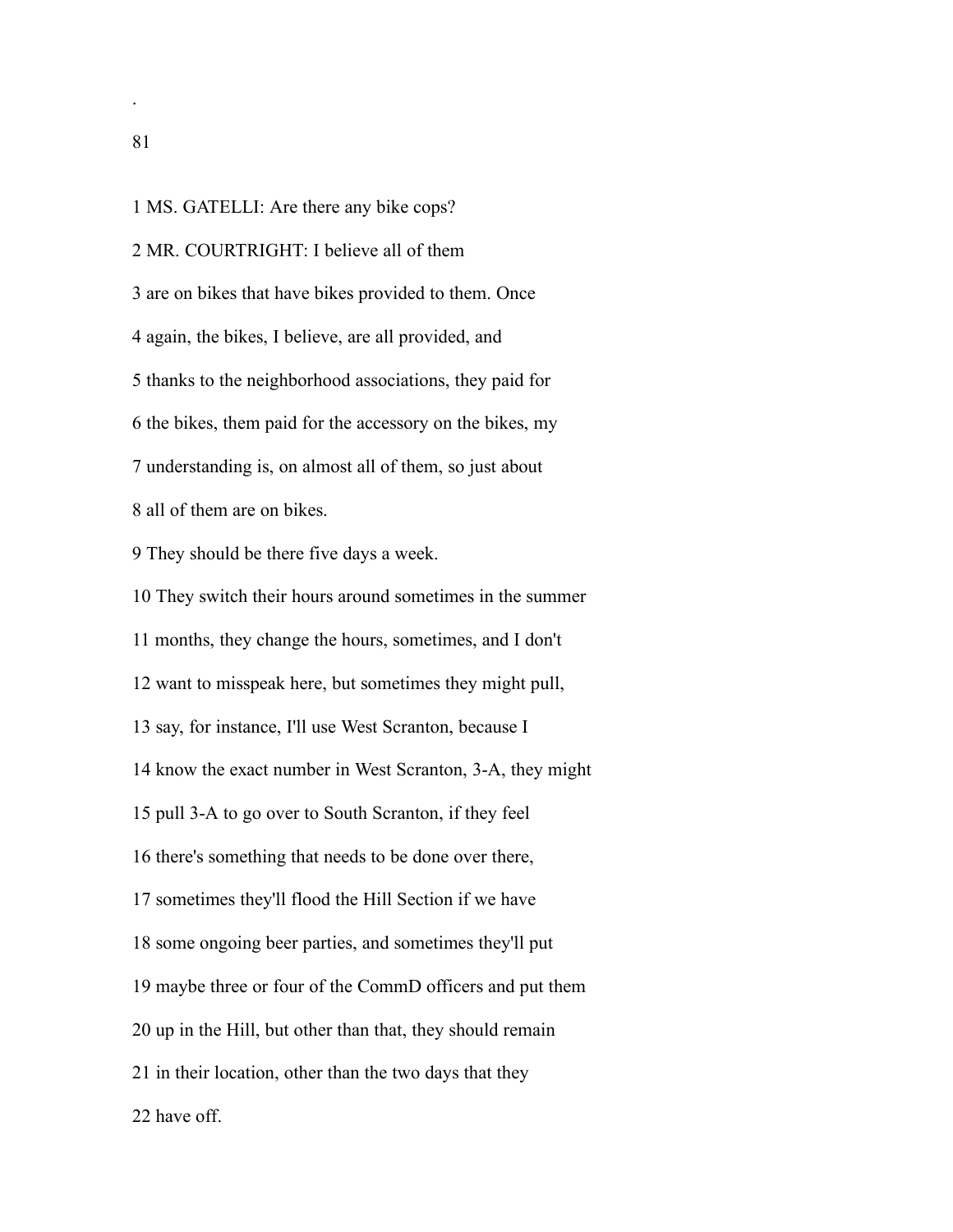It used to be Sunday and Monday that they have off, I'm not quite sure if it's still Sunday or Monday, but I'll get that information. Again, it . 

 wasn't Captain Graziano's fault, it was mine that I didn't get down there again to get them. MS. GATELLI: Thank you. I'd also like to ask Mrs. Fanucci to please find out for us how much money there is in neighborhood police patrols. I'm concerned, because I don't think we have enough police in the neighborhoods. Although I like the bike cop, and we paid for two bike cops in South Side, you cannot replace a walking police officer. You know, they're on the bike and they're missing, you know, maybe a car that's abandoned that you can't see the sticker because you're on the bike with the helmet and the whatever, so my hope is that we can get the beat officers that walk back on the street. And maybe it's a question of providing more block grant funds, but as you all know, I came as a President of South Side, and South Side in pretty rough shape, and we're trying very hard to get it back like the Hill came back, and I'm warning the rest of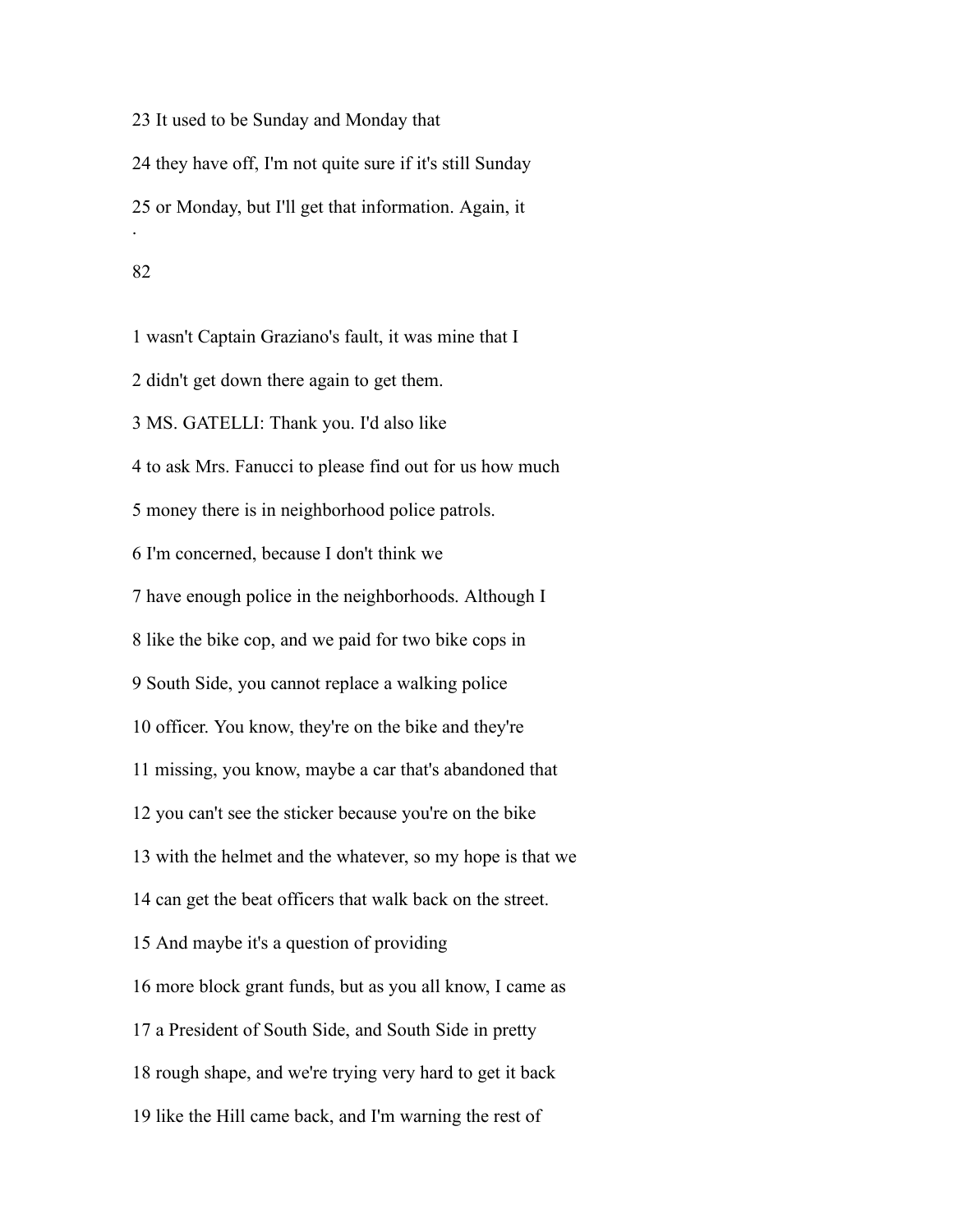the neighborhoods that if you don't be proactive, it's

going to happen to you, because it just travels. This

kind of thing just travels from one neighborhood to the

next, if you're not alert and proactive.

So, I'm not going to make any motions

 at this time, but that is my goal, so when Mrs. Fanucci .

# 

looks it up, I need to know where we can get some more

money for cops.

MR. COURTRIGHT: Ms. Gatelli, I think,

and I think Mr. McTiernan agrees with me, I think we

have been told in the past that we maxed out on the

money that the OECD can provide for officers.

MS. GATELLI: Well, if they're maxed

out and they're paying it out of UDAGs, then let's pay

CommD out of UDAGs.

MR. COURTRIGHT: Hey, I'm all for more

cops, I'm just --

MS. GATELLI: I mean, they're paying

them to go watch the picnic and the St. Patrick's Day

Parade out of UDAG money, so let's use UDAG for beat

cops.

MR. COURTRIGHT: If you made that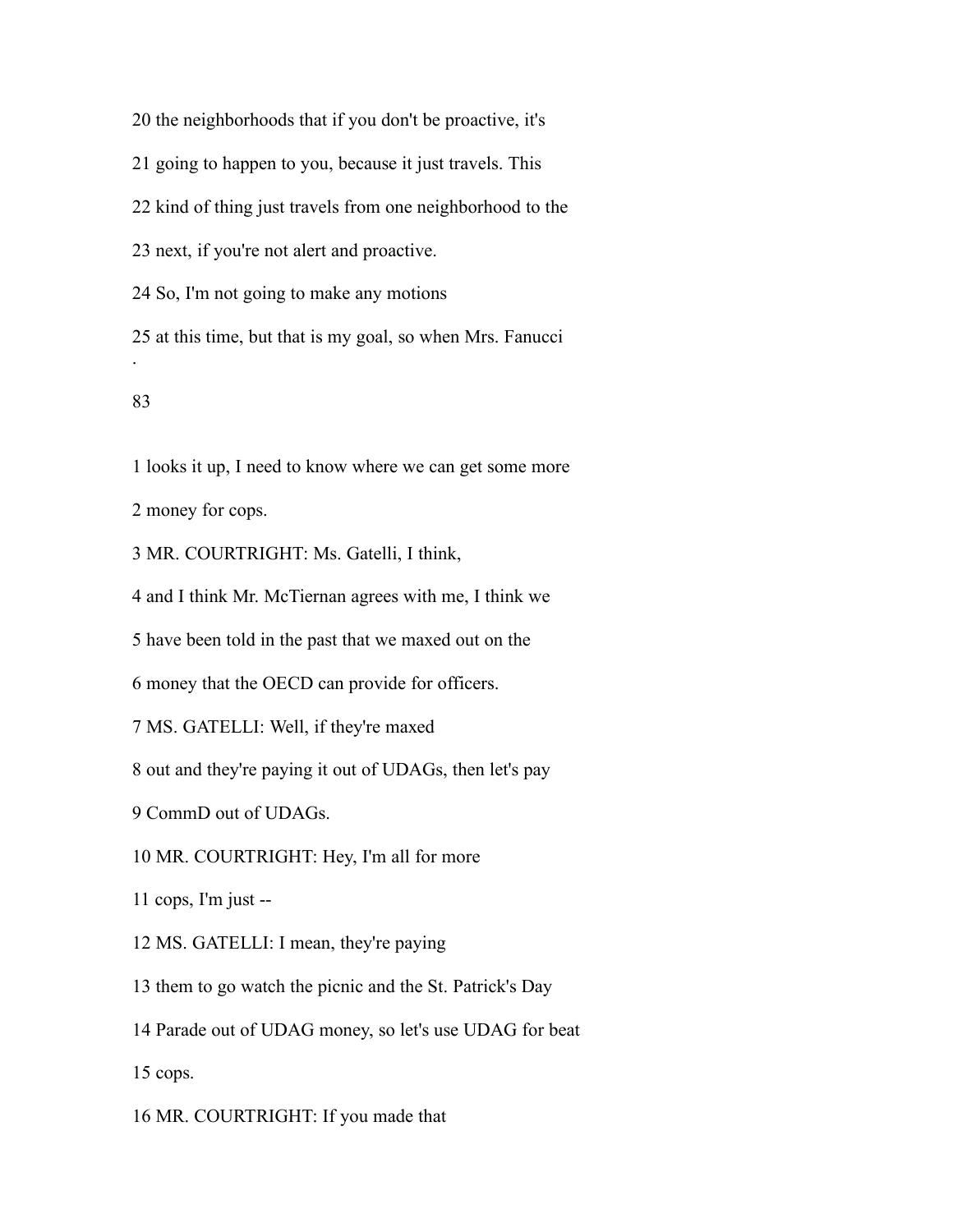motion, I'll go along with that.

MS. GATELLI: Well, I'm not going to

make the motion yet until we see how much money is

there from Mrs. Fanucci, and you get me the exact ABCs.

MR. COURTRIGHT: I think whatever

they're allowed to spend, am I correct, Mr. McTiernan,

isn't that what we were told, whatever they're allowed

to spend out of OECD for police officers, they're

spending the limit that they are allowed.

### 

.

MS. GATELLI: Yes, I do believe that.

I do believe they're at the limit.

MR. COURTRIGHT: Absolutely. If we can

use UDAG money, I'd be the first one.

MS. GATELLI: Or grants or something.

We even lost our Community Justice Police Officer now.

So, you know, as far as I'm concerned with crime,

things are not looking up.

The motion that I would like to make

tonight is to have quarterly our Council meeting in the

neighborhoods. It would be, you know, every three

months. I've already talked to Wayne Evans, and he's

willing to have us at the Renaissance Center for the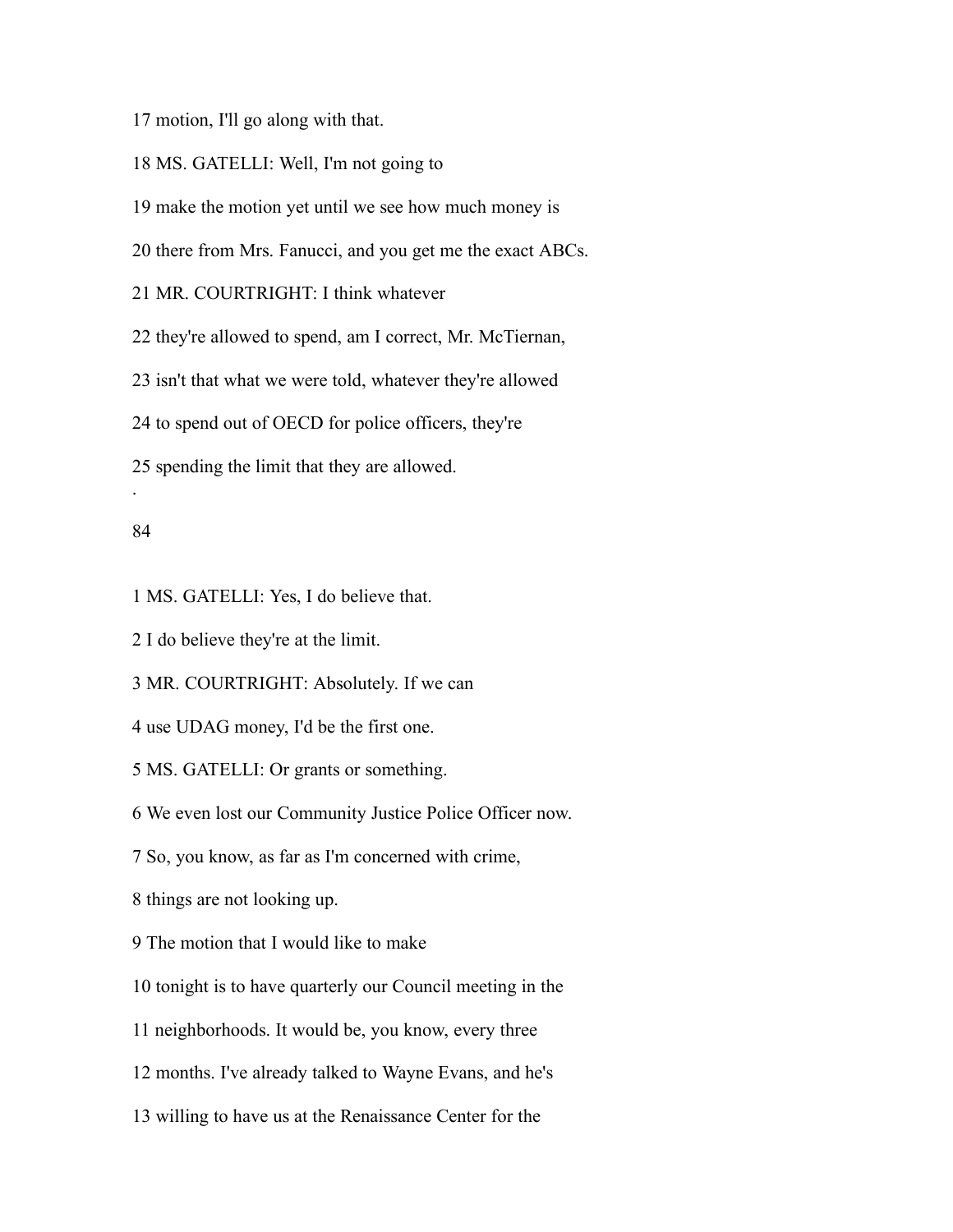first meeting.

My principal, Mr. Rogan, also said,

Gee, why don't you have a neighborhood meeting at West

Side High School? And, you know, sometime it's

difficult for people that live in the neighborhoods to

get over here.

All you people, it's great that you're

here, but you have a way to get here, you know, you're

not afraid. There's a lot of people that are afraid

because it's in the downtown, there's not much parking,

so I'd like to give it a shot. If it doesn't work out,

you know, we can always come back here.

.

Channel 61 will come and televise it,

because they do that, you know, they go around with

their cameras, and I'm sure if we give them enough

notice, that should not be a problem to televise the

meeting. So, I make that motion.

MR. MCTIERNAN: Second.

MS. GATELLI: On the question?

MR. COURTRIGHT: On the question, I --

if Channel 61 is willing to come and televise them, I

would certainly go along with it.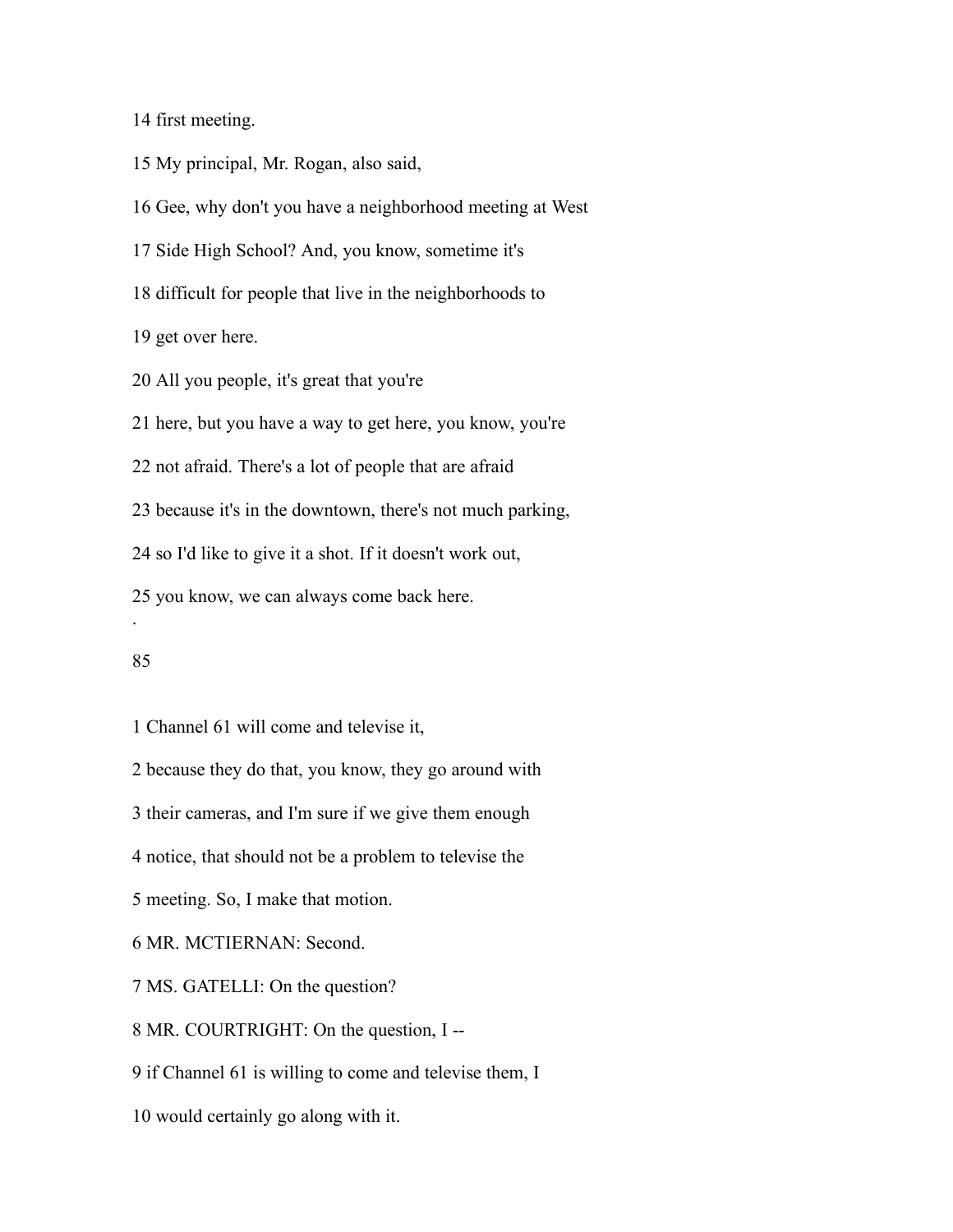I believe that the Council prior to

when I sat did this, and there was some kind of a

problem, I can't remember what it was.

MS. EVANS: It didn't work well,

because I think most of the meetings were televised,

but people felt that rather than having the security of

one stationary spot, one time and place and every one

knows exactly the location, and they can all gather at

that time, they were not able to find, you know, as

easily where they were going, and so the audience

dropped off tremendously.

And I remember President DiBileo saying

--

MR. COURTRIGHT: You know, it was

 before my time. They were taped, though, they weren't .

# 

live, correct?

MS. EVANS: We weren't here. It was

when the renovations were ongoing in Council chambers,

but I guess they were out of chambers for about eight

or ten months at the time, and it seemed that

Mr. DiBileo was very pleased to get back here, and he

felt that it was very, very difficult taking, you know,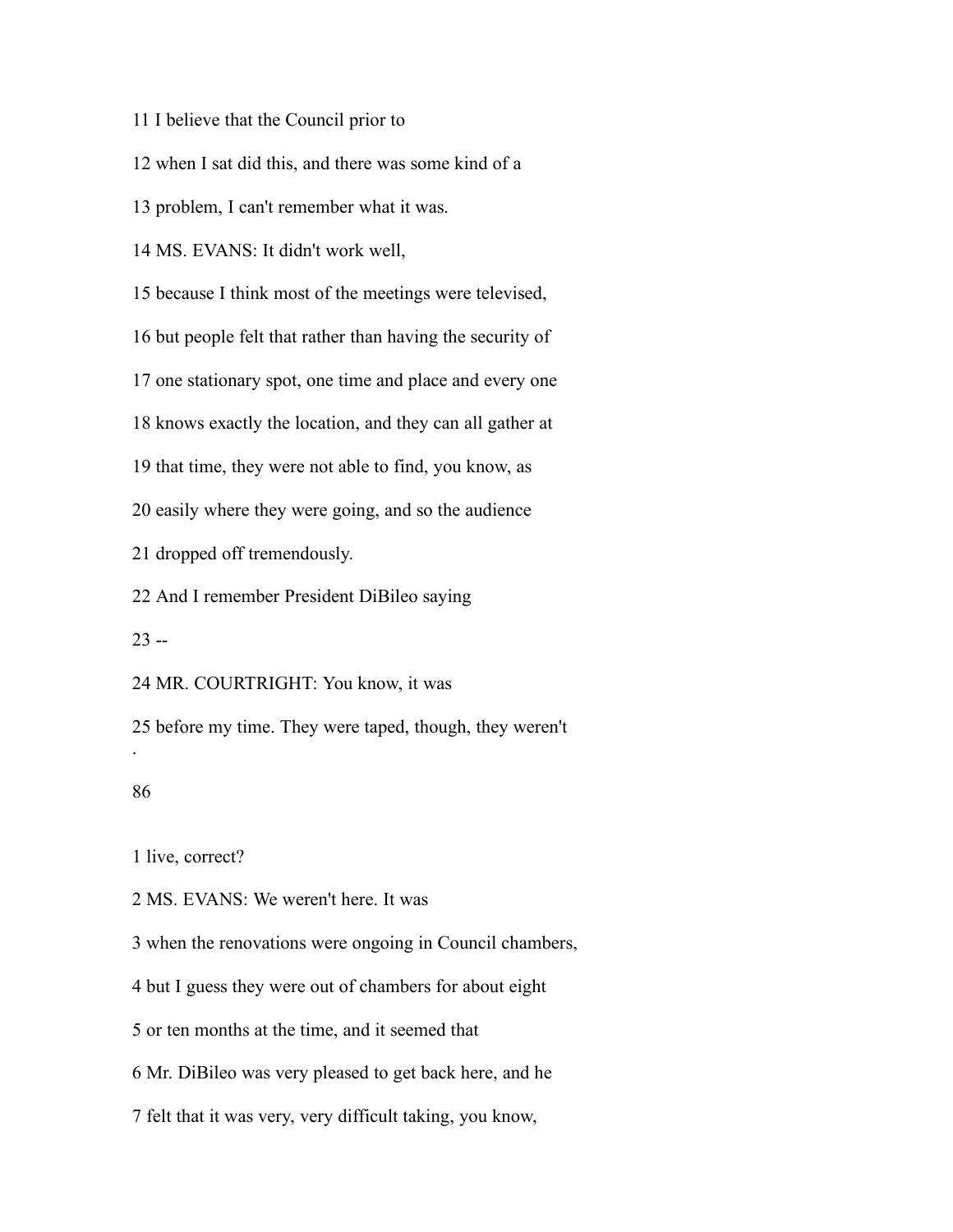the Council meeting on the road.

- MS. GATELLI: Well, I'd like to give it
- a chance, if anyone would second my motion.
- MR. COURTRIGHT: I think Mr. McTiernan

has.

MS. GATELLI: Did you second the

motion?

MR. MCTIERNAN: I did.

MS. GATELLI: Anybody else on the

question? I mean, we can always come back. You know,

I'll be the first one to admit it. If it's not a

success, we'll come back.

MS. EVANS: I think, though, before I

would be comfortable voting on this, I would like to

know from Channel 61 that --

MS. GATELLI: Kay just said that it

would have to be taped.

MR. COURTRIGHT: Right, they can't do

### 

.

it live.

MS. GATELLI: They can't do it live,

but they can tape it and certainly play it all week.

The people would still see it.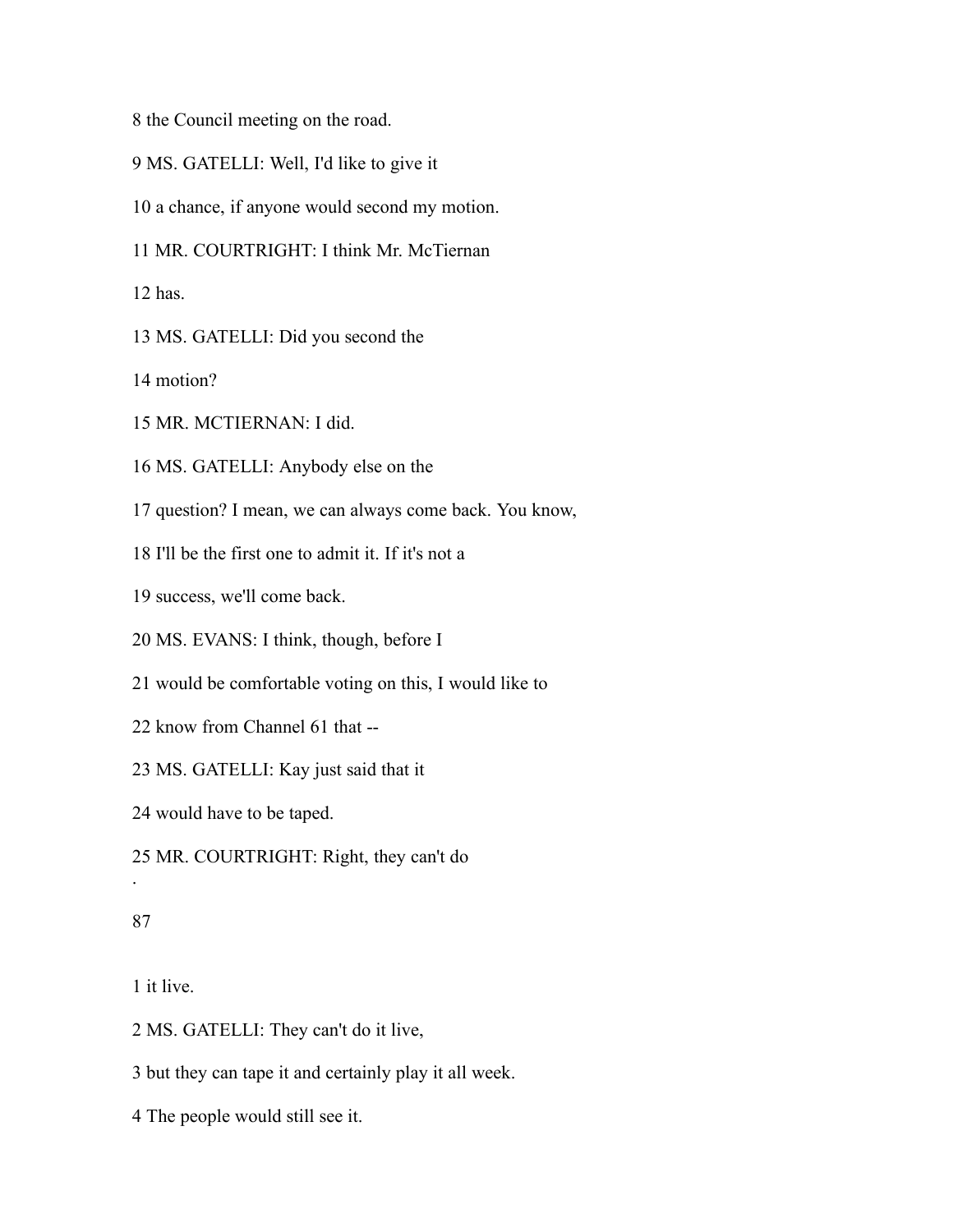- MS. EVANS: So, in other words, if they
- were at the neighborhood center in green ridge or they
- were at the VFW on Deacon Street, they're going to be

able to tape.

- MS. GATELLI: Yes.
- MS. EVANS: And of course the
- accessibility, though, of many of the facilities is
- going to be --
- MS. GATELLI: Well, we'll make sure
- that where we have it is accessible to 61 before we say
- it, and we'll say it a month ahead.
- MS. EVANS: Well, for the audience
- members, because you know how small the American Legion
- is, as say compared to the Renaissance Center.
- MS. GATELLI: Okay. Anyone else on the
- question? All in favor.
- MS. EVANS: Aye.
- MS. FANUCCI: Aye.
- MR. MCTIERNAN: Aye.
- MR. COURTRIGHT: Aye.
- MS. GATELLI: Aye. Opposed? And so

.

moved. I'd just like to make one other comment. I'm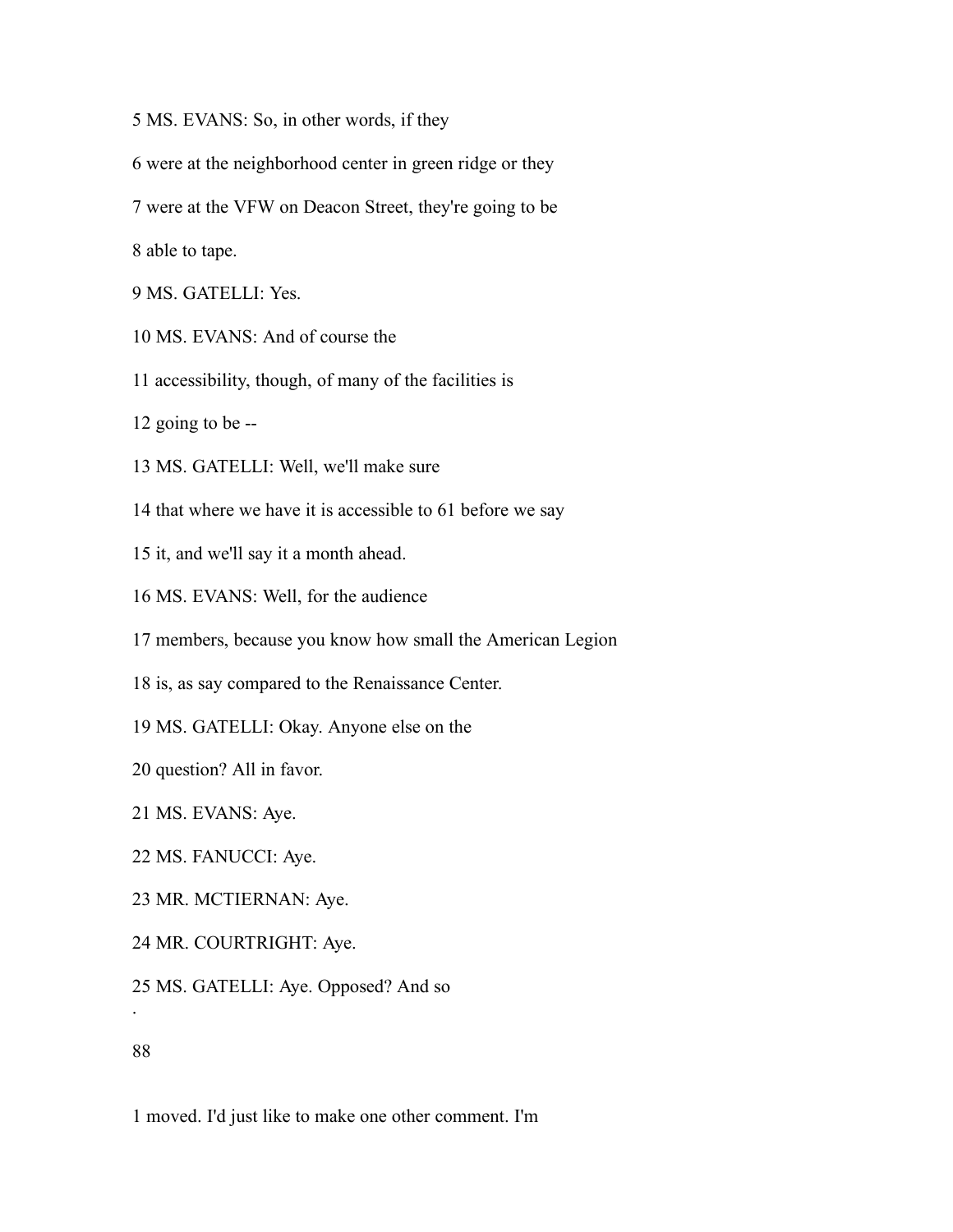getting like you, Mrs. Evans.

MS. EVANS: Good. I'd like to see more

of it.

MS. GATELLI: I just want to say that

I'm very, very happy with the speakers, that you're

being very kind, and I think that we're going to be

much more successful if we can all get along together.

Like I said before, we're all here for the same reason,

we love our city. And I just want to commend you for

being so cooperative. Okay, Mrs. Garvey, you're on.

MS. GARVEY: Okay. 5-B, FOR

INTRODUCTION - AN ORDINANCE - AMENDING FILE OF COUNCIL

NO. 95, OF 2005, WHICH IN TURN AMENDED FILE OF COUNCIL

NO. 9, 1976 ENTITLED AN ORDINANCE ENACTING AND IMPOSING

A TAX FOR GENERAL REVENUE PURPOSES ON IMPOSING A TAX

FOR GENERAL REVENUE PURPOSES ON INDIVIDUALS FOR THE

PRIVILEGE OF ENGAGING IN AN OCCUPATION WITHIN THE

CORPORATE LIMITS OF THE CITY OF SCRANTON BY CHANGING

THE NAME OF THE TAX TO THE EMERGENCY MUNICIPAL SERVICES

TAX, INCREASING THE AMOUNT OF THE WITHHOLDING TO

\$52.00, AND DIRECTING THAT THE REVENUE BE USED FOR

POLICE, FIRE, OR EMERGENCY SERVICES OR FOR ROAD

CONSTRUCTION OR MAINTENANCE.

MS. GATELLI: At this time I'll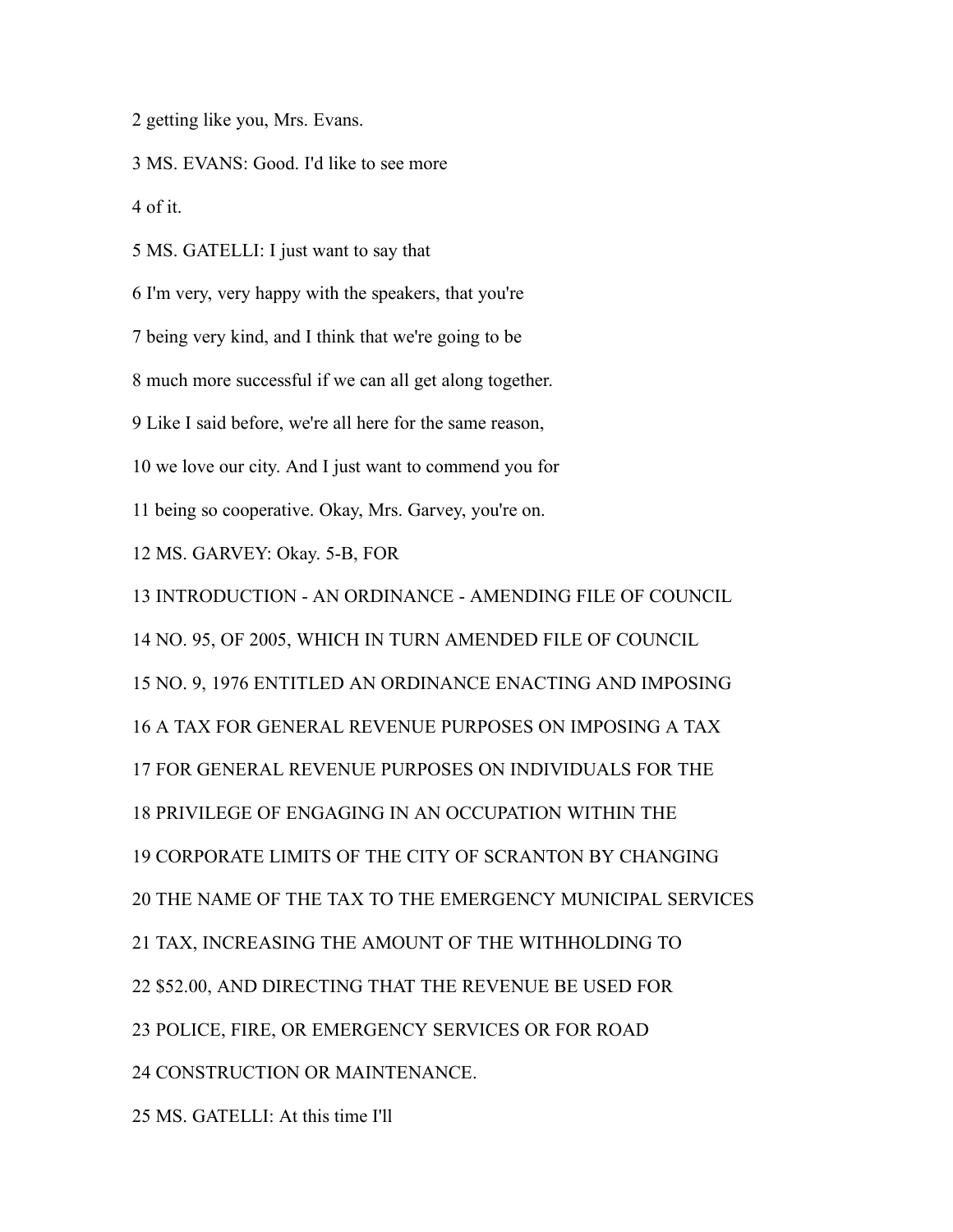entertain a motion that it be introduced.

- MR. COURTRIGHT: So moved.
- MS. Nealon FANUCCI: Second.
- MS. GATELLI: On the question?
- MS. EVANS: I'll be voting no for the
- reasons that I indicated earlier under motions.
- MS. GATELLI: All those in favor,
- signify by saying aye.
- MS. NEALON FANUCCI: Aye.
- MR. MCTIERNAN: Aye.
- MR. COURTRIGHT: Aye.
- MS. GATELLI: Aye. Those opposed?
- MS. EVANS: No.
- MS. GATELLI: The ayes have it and so
- moved.

MS. GARVEY: 5-C, FOR INTRODUCTION - AN

ORDINANCE - AUTHORIZING THE TRANSFER OF TWO (2) PARCELS

OF LAND ACQUIRED BY THE CITY THROUGH THE FLOOD CONTROL

PROJECT BY SEALED BIDS TO THE HIGHEST BIDDER, PROPERTY

LOCATED AT 2322-2324 SHAWNEE AVENUE, TO BE SOLD AS ONE

PARCEL, AND IDENTIFIED AS TAX MAP NUMBERS 13510-040-034

AND 13510-040-033.

.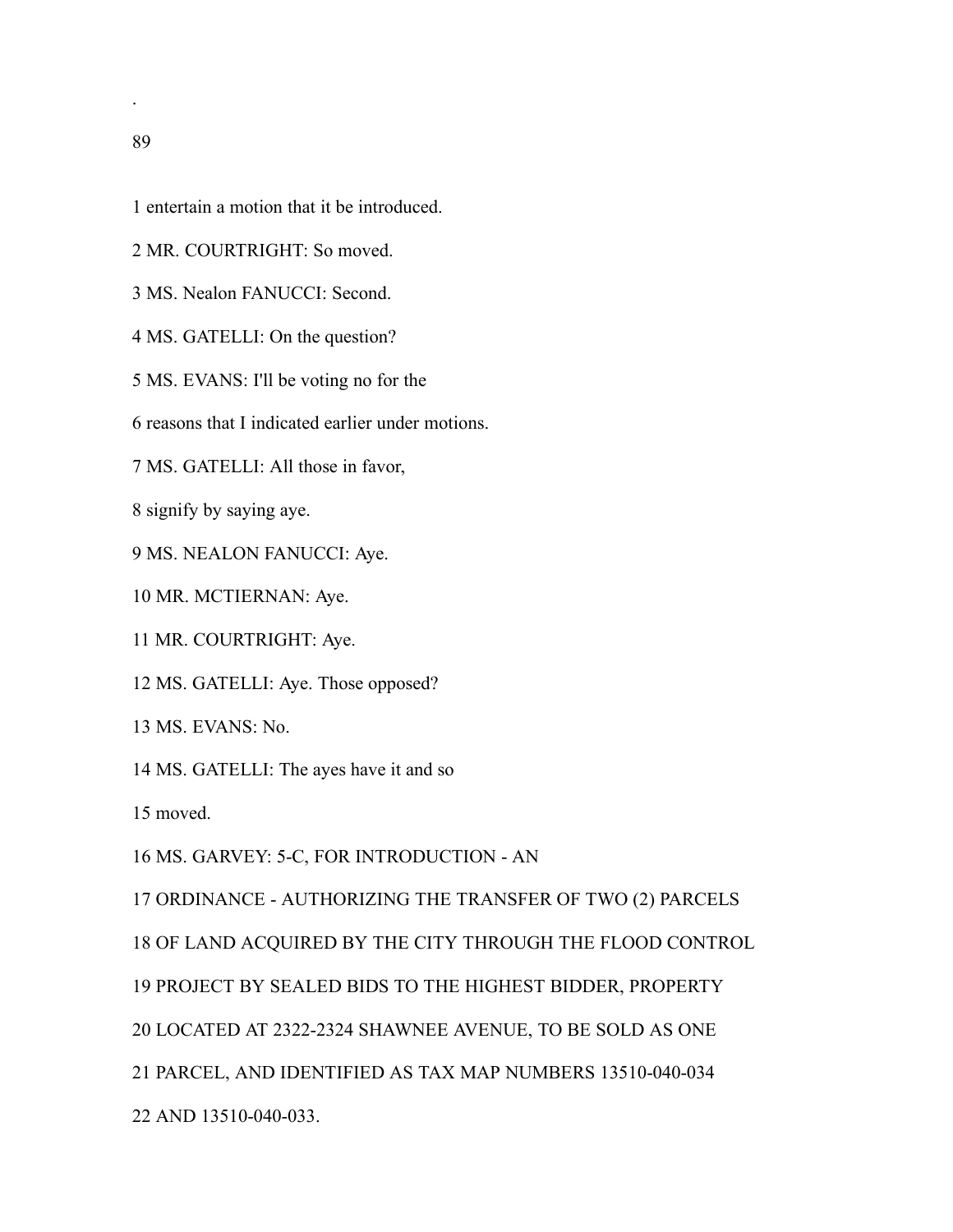MS. GATELLI: I'll entertain a motion

to introduce into committee.

MR. COURTRIGHT: So moved.

.

MS. NEALON FANUCCI: Second.

MS. GATELLI: On the question? All

those in favor, signify by saying aye.

MS. EVANS: Aye.

MS. NEALON FANUCCI: Aye.

MR. MCTIERNAN: Aye.

MR. COURTRIGHT: Aye.

MS. GATELLI: Aye. Opposed? The ayes

have it and so moved.

MS. GARVEY: 5-D, FOR INTRODUCTION - AN

ORDINANCE - AUTHORIZING THE TRANSFER OF TWO (2) PARCELS

OF LAND ACQUIRED BY THE CITY THROUGH THE FLOOD CONTROL

PROJECT BY SEALED BIDS TO THE HIGHEST BIDDER, PROPERTY

LOCATED AT 2326-2328 SHAWNEE AVENUE, TO BE SOLD AS ONE

PARCEL, AND IDENTIFIED AS TAX MAP NUMBERS 13510-040-034

AND 13510-040-035.

MS. GATELLI: I'll entertain a motion

that it be introduced into committee.

MR. COURTRIGHT: So moved.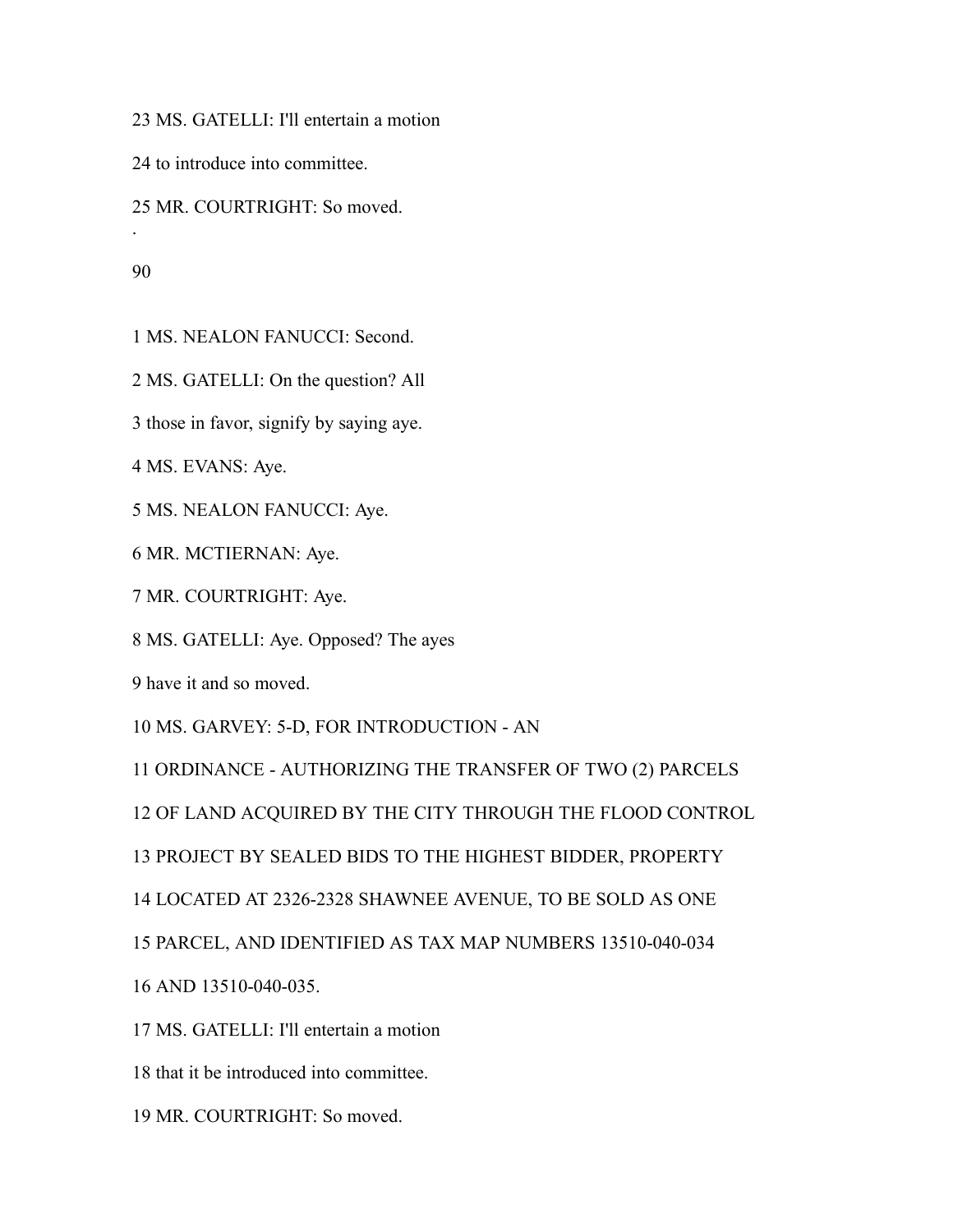MS. NEALON FANUCCI: Second.

MS. GATELLI: On the question? All

those in favor, signify by saying aye.

MS. EVANS: Aye.

MS. NEALON FANUCCI: Aye.

MR. MCTIERNAN: Aye.

.

MR. COURTRIGHT: Aye.

MS. GATELLI: Aye. Those opposed? The

ayes have it and so moved.

MS. GARVEY: 5-E, FOR INTRODUCTION - A

RESOLUTION - (AS AMENDED) AUTHORIZING THE MAYOR AND

OTHER APPROPRIATE CITY OFFICIALS TO EXECUTE AND ENTER

INTO A CONTRACT FOR PROFESSIONAL SERVICES WITH THE LAW

FIRM OF CARL J. GRECO, P.C. FOR LEGAL SERVICES

INCLUDING BUT NOT LIMITED TO GENERAL COUNSEL TO THE

OFFICE OF ECONOMIC AND COMMUNITY DEVELOPMENT (OECD),

URBAN RENEWAL PROCESS AND PROCEDURE, EMINENT DOMAIN AND

RELATED LITIGATION, DISPOSITION OF SURPLUS URBAN

RENEWAL LANDS, TITLE SEARCHES AND DEED PREPARATION FOR

\$10,000 OR UNTIL DECEMBER 31, 2006 WHICHEVER COMES

FIRST.

MS. GATELLI: I'll entertain a motion.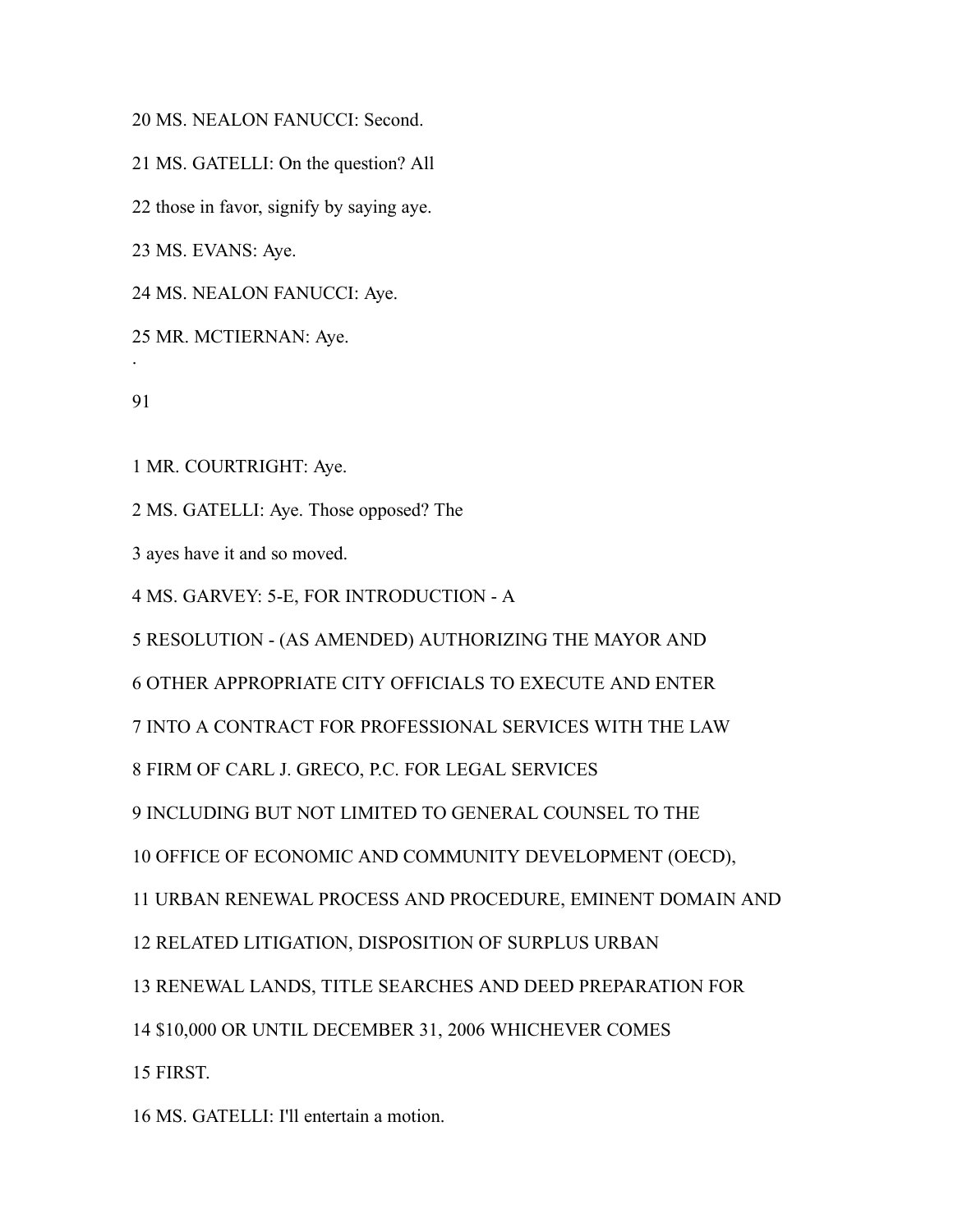MR. COURTRIGHT: So moved.

MR. MCTIERNAN: Second.

MS. GATELLI: On the question?

MR. COURTRIGHT: On the question, I

just, you know, I'm voting in favor of this, because

Mrs. Gatelli had stated to us that there were some

ongoing projects that she didn't want to see stopped or

halted for any reason, and I, too, if there's an

ongoing project, I don't want to stop it.

### 

.

I just want the public to know that

 this Council as a whole, I believe, all agreed that we would go out for RFPs once this is, you know, if this is passed, I should say. I asked this evening was the administration directed to go out and RFP for the remainder, and my answer that was given to me is yes, so we are going to request for proposals. Other law firms will have an opportunity to put their proposal in for this. So, I'm voting yes, and my reason being, again, because I don't want to stop any projects

that are already in the works.

MS. EVANS: Mrs. Gatelli, you were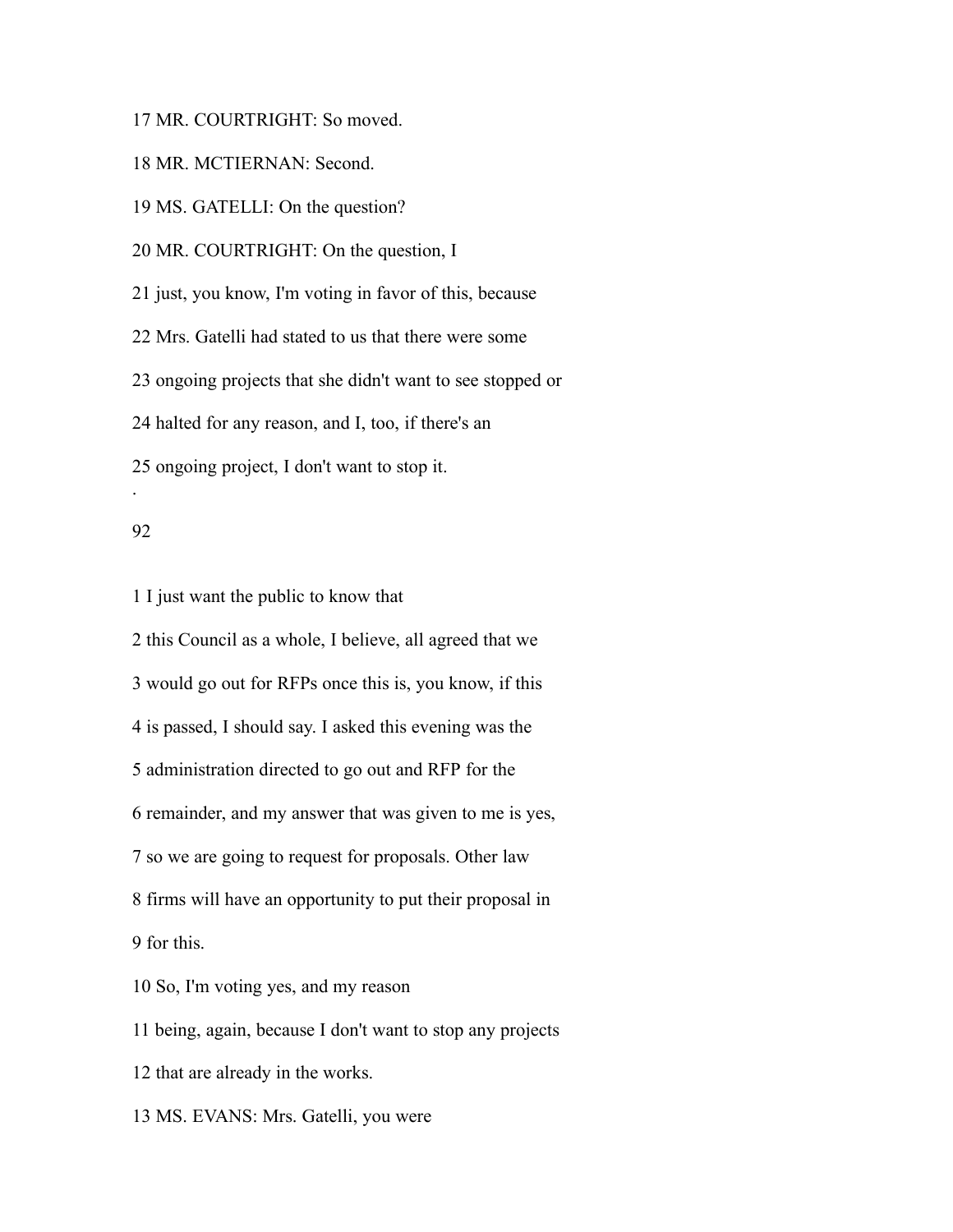employed in the Office of Economic and Community

Development; is that correct?

MS. GATELLI: Yes.

MS. EVANS: And during what years was

that?

MS. GATELLI: I believe I was there '90

to '93.

MS. EVANS: Okay. And who served as

the general counsel to OECD at the time?

MS. GATELLI: I think when I first got

there it was Drew Hailstone was one of the attorneys

and Boyd Hughes.

# 

.

MS. EVANS: And was Mr. Hughes the

general counsel to the SRA?

MS. GATELLI: Yes.

MS. EVANS: And Attorney Minora --

MR. MINORA: Yes, ma'am.

MS. EVANS: -- you previously served as

general counsel to OECD; is that correct?

MR. MINORA: Our firm did, yes.

MS. EVANS: And during what years did

you serve?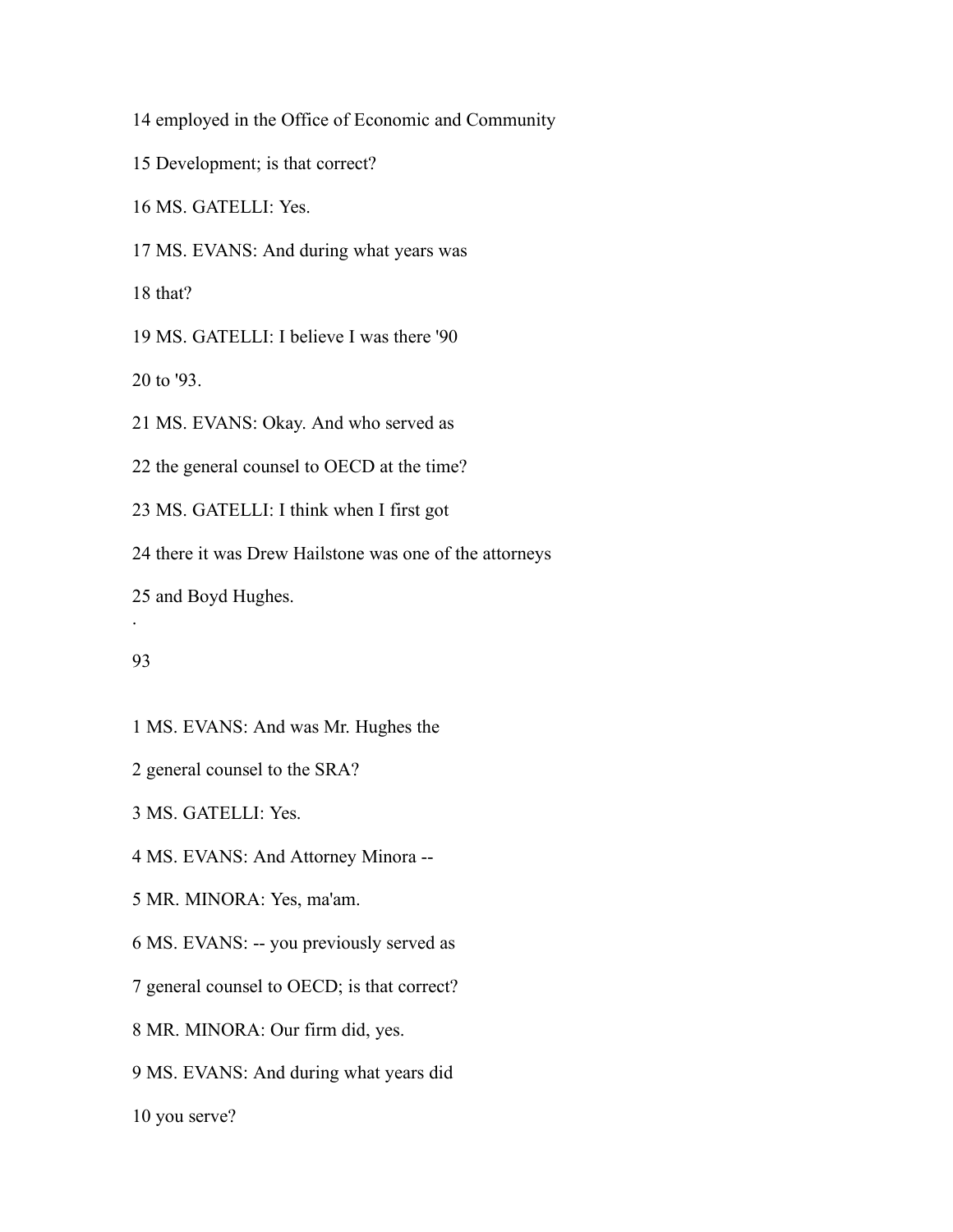MR. MINORA: I'm going to take a guess,

but it would probably have been from about 1994 to

about 1998 or 1999.

MS. EVANS: And the law firm of Minora,

Minora, Colbassani and Ratchford submitted a proposal

for such work to OECD; is that correct?

MR. MINORA: Yes, by RFP.

MS. EVANS: And Attorney Minora, to the

best of your knowledge, how were you and/or your firm

paid?

MR. MINORA: Not well enough.

MS. EVANS: I agree. I perused that

contract, and I thought you were a deal, a steal,

however, were you paid by means of the operating budget

or federal funds?

### 

.

MR. MINORA: Oh, if I knew at one time,

I certainly don't remember now. I genuinely have no

recollection, if I even knew back then, whether that

was -- I just don't know the answer to that.

MS. EVANS: Okay. In addition to your

firm or yourself, was another firm or attorney employed

as general counsel to the SRA?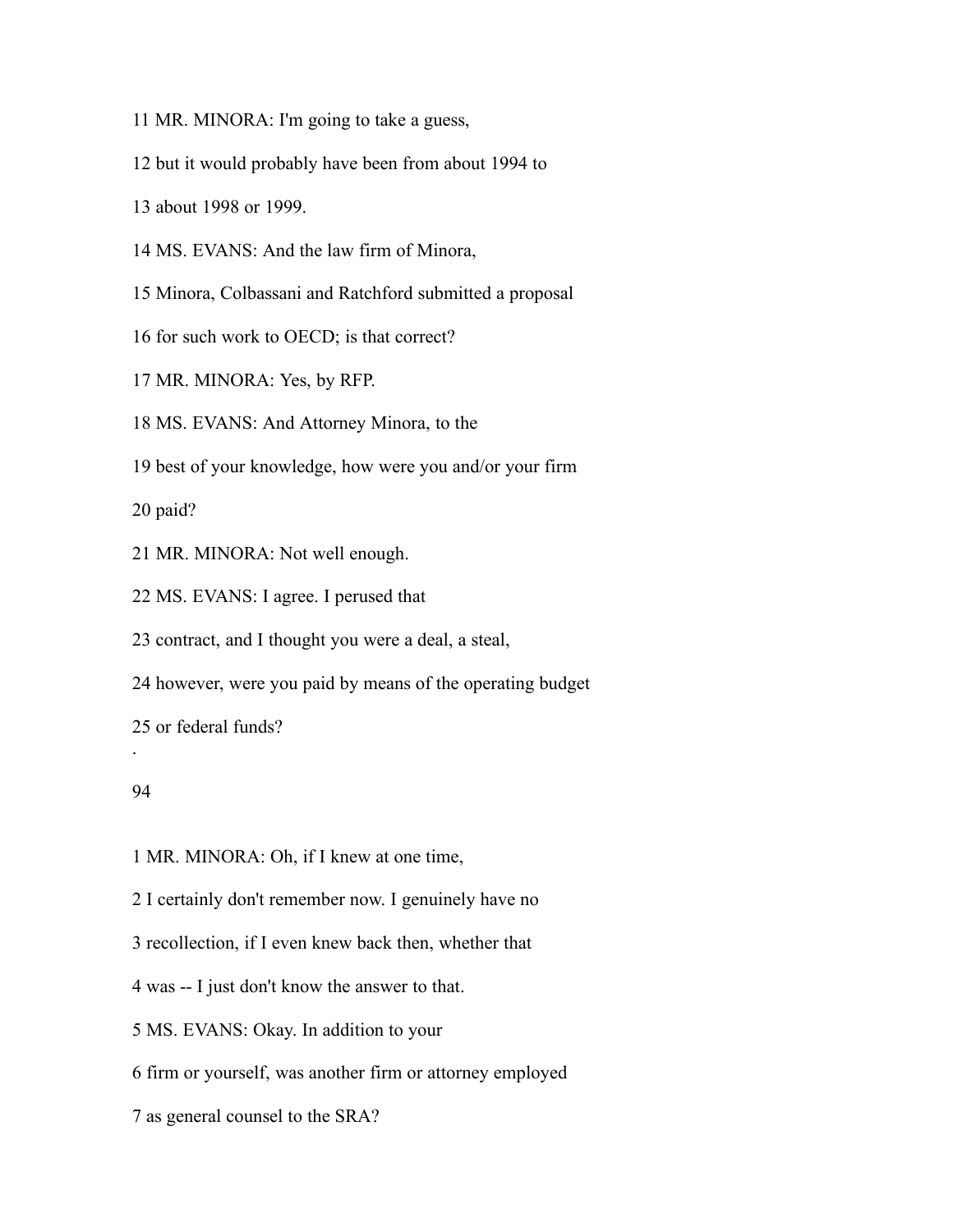MR. MINORA: Boyd was, Boyd Hughes was.

MS. EVANS: Boyd Hughes.

MR. MINORA: Boyd Hughes was there from

some time in the mid to late '80s, I think, until after

we stopped offering our services in '98 or '99, he was

still there, as I recall.

MS. EVANS: And why were bids and

proposals sought and advertised, and even at times in

as many as three newspapers?

MR. MINORA: The way, I was not privy

to. I just remember that was how Jim Connors did it as

mayor. I'm not -- I know that there was at one point a

suggestion that OECD, because it was dealing in federal

funds, needed to be bid, that was said to me. Was it

ever proven to me? No, it was never proven to me, but

I never challenged it.

Even as solicitor, we, our office, you

know, as solicitor to the mayor, ran the RFPs for OECD

#### 

.

prior to our being there, and if Attorney Hailstone had

been just contracted as a professional service prior to

Mayor Connors, I really don't know, or if I did, I

don't remember.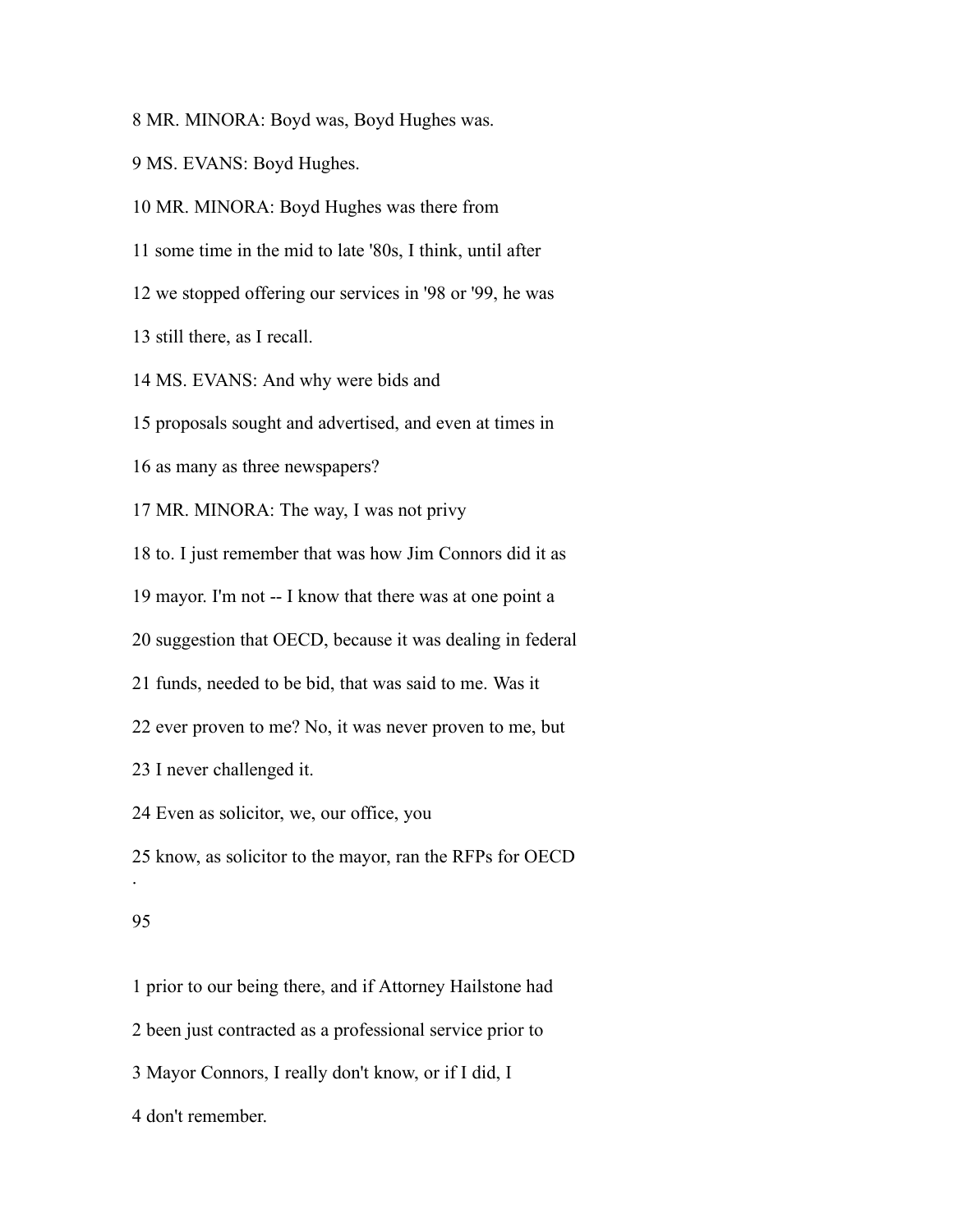MS. EVANS: Well, actually I was able

to look at that contract, as well, that, too, was put

out to bid.

So, that under, for example, at least

as far back as Mayor Wenzel through Mayor Connors, this

was always the case.

MR. MINORA: It was RFP.

MS. EVANS: I did call, thank you, I

was going to ask you with what funds you believe

Mr. Greco is paid, but I think not knowing how you were

paid, we're obviously not going to know how he's being

paid.

MR. MINORA: I'll tell you, my

recollection, now that you're asking me about that, is

that we were paid through OECD.

MR. MCTIERNAN: I asked the mayor that

question this week, and he indicated they were OECD

funds.

MS. GATELLI: Yes.

MS. EVANS: Then they're federal funds,

because it doesn't appear anywhere in the operating

.

budget.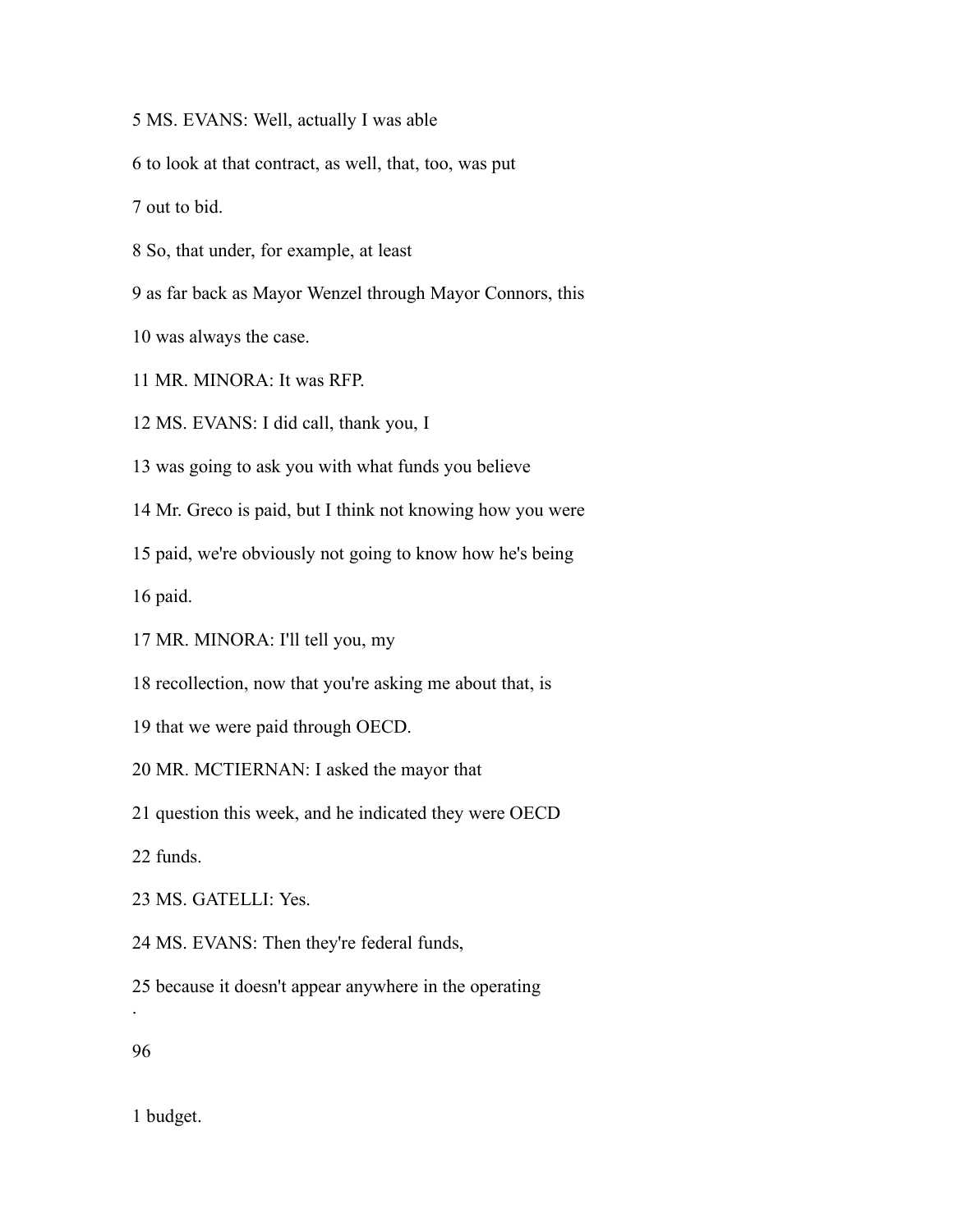MS. GATELLI: Yes.

MS. EVANS: Okay. I also --

MS. GATELLI: I believe when we were

there, it was always federal money that paid it.

MS. EVANS: Thank you. I did contact

the law office of Hughes, Nicholls and O'Hara after

The Times editorial of Sunday, January 15.

In response to my question,

Attorney Hughes stated that he did not sue the city for

legal fees, rather, it was a zoning solicitor who sued

the city.

And by researching resolutions from

1988 through 1993, I learned that not one, but two

attorneys were employed to perform Attorney Greco's

duties and responsibilities, which were only merged

apparently in 2002 by Mr. Doherty.

I also learned that proposals were

sought and advertised. I do not know if the same was

ever true for Attorney Greco, but I do know Attorney

Greco took over in January 2002, and Attorney Hughes

did not depart until December 31, 2001, and since an

RFP, I'm told this evening, takes well over one month

to come to fruition in terms of a choice, et cetera,

advertisements, et cetera, it seems virtually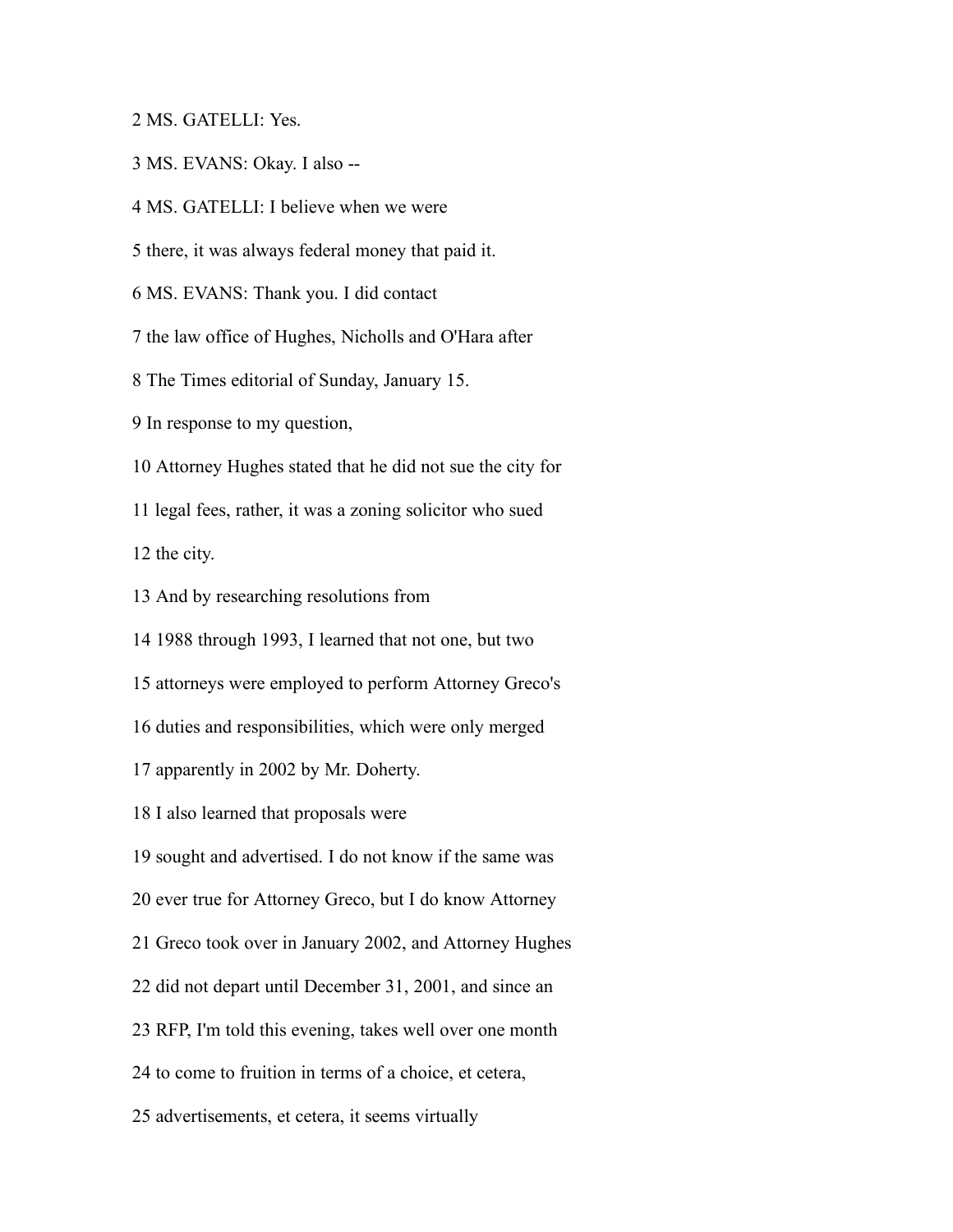impossible that this was ever put out for pro proposals or bids.

But, again, I don't know that for sure.

If he is paid through federal funds, and that indeed

seems to be indicated this evening, federal regulations

may well require that this process of RFPs must be

followed, and if an audit were conducted by the state,

my concern is that there could well be an audit finding

that could cause the city to have to repay these

federal funds. I cannot find evidence in the operating

budget that Mr. Greco is paid by general funds.

Further, and this alludes to what

Mr. Courtright mentioned a few moments ago, on any

project from which Attorney Hughes was paid by OECD in

June 1993, until written approval from Council was

received, the work was stopped, and that work stoppage

came directly from Michael J. Washo, executive

Director of OECD. So, work stopped, no pay until

Council approved.

Now, fast forward 13 years, not true

for Mr. Doherty and Mr. Greco. Work continued with no

pay from October 2004 forward, because Mr. Doherty

.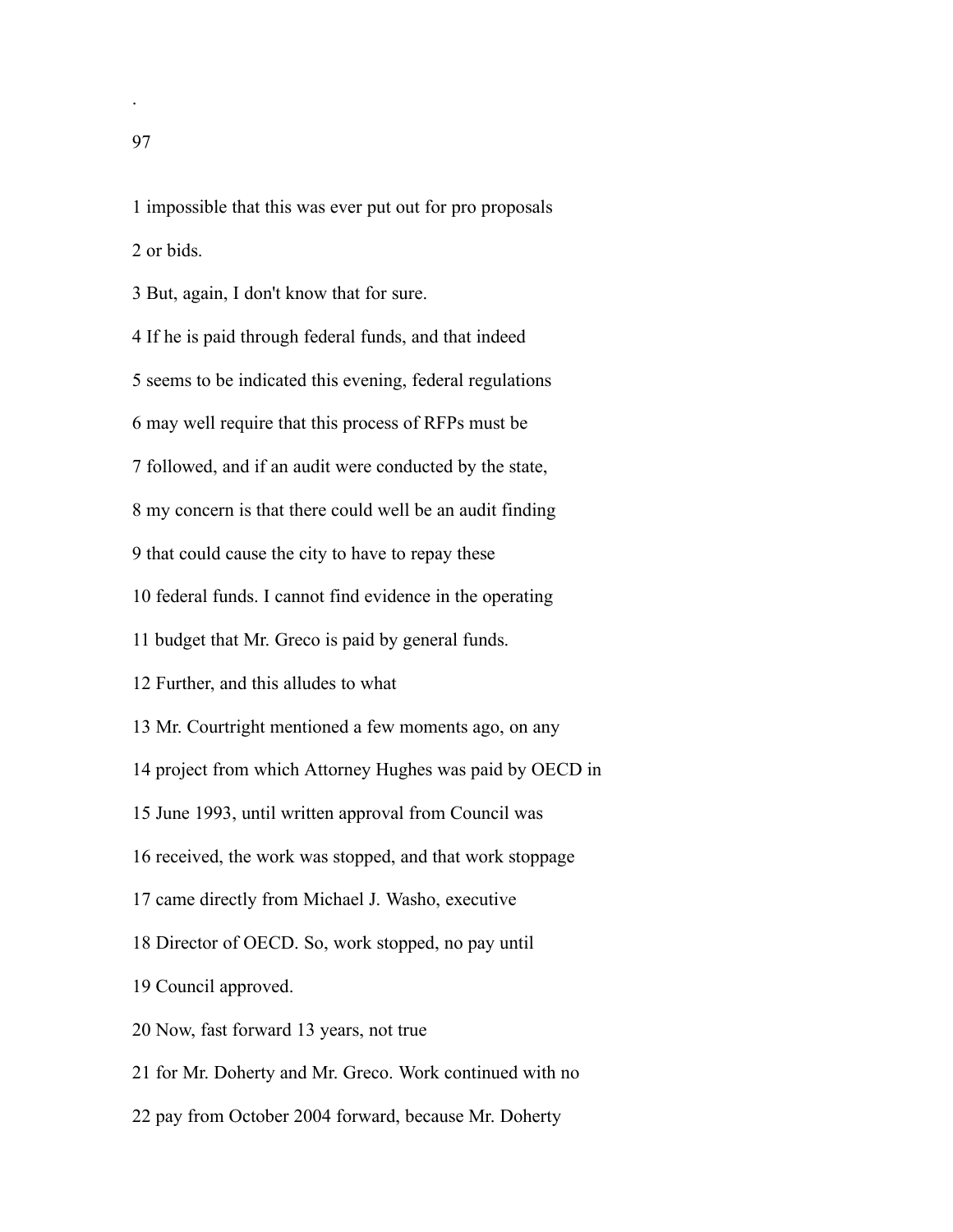chose not to bring it before a Council that was not his

rubber stamp.

And here we are tonight with a contract

#### 

.

for \$10,000, or until December 31, 2006. And I really

have to question that date.

It seems to be at an extreme to the

amount of money which could very easily be spent in a

day, a week, at best a month.

I believe we should be getting RFPs,

and this contract should be awarded to the lowest

responsible bidder, and that two attorneys should be

handling these endeavors, SRA, OECD, as had always been

done.

And I do believe, as well, that all

attorneys take an oath of attorney/client

confidentiality, but that apparently is contrary to the

statements penned by The Times editorialist. Trust and

confidentiality are weak excuses for making contracts

that don't pass the smell test.

And one last thing, though, since this

is an issue tonight, Mrs. Fanucci, did you receive any

contributions from Mr. Greco in 2005, campaign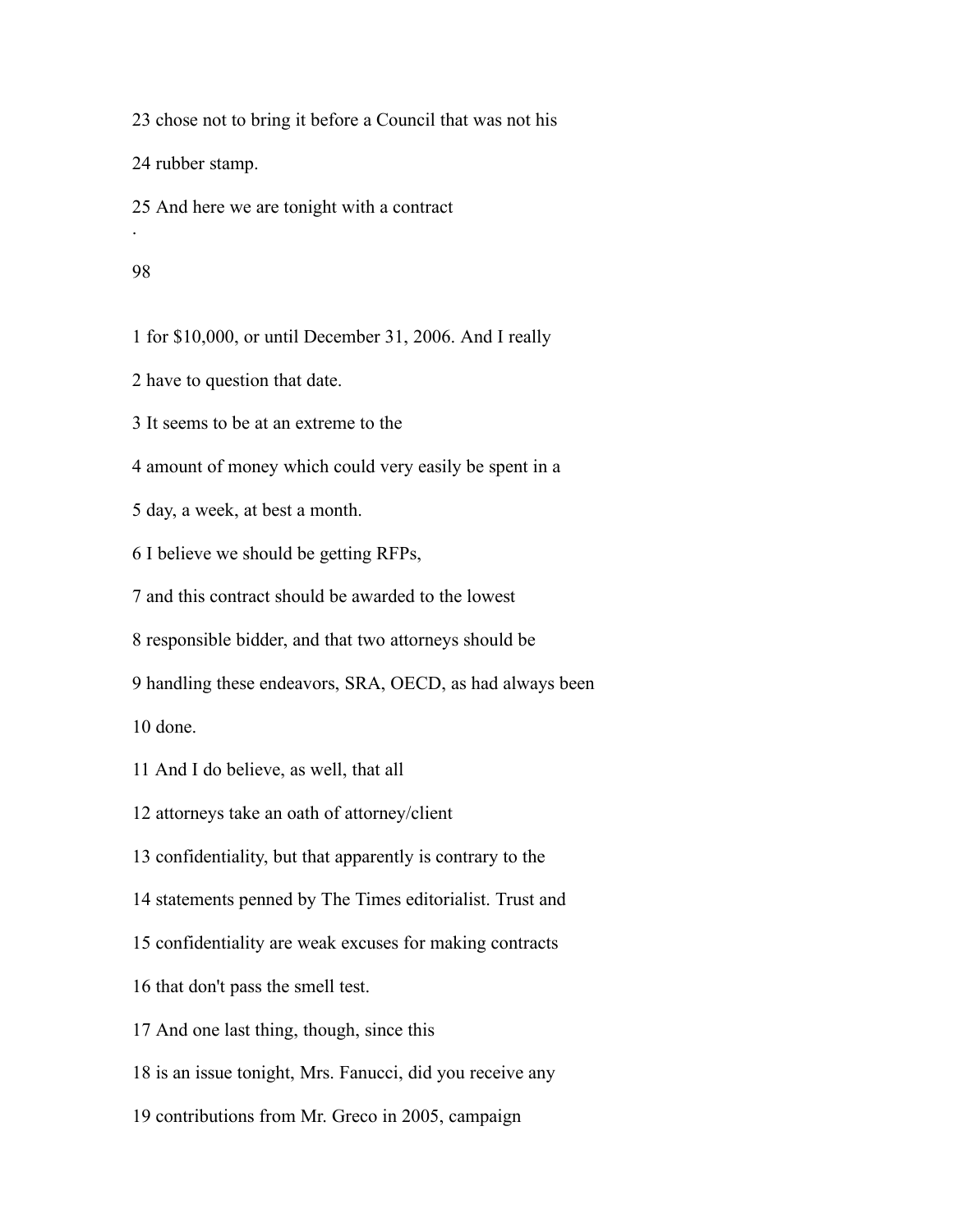20 contributions?

MS. NEALON FANUCCI: Absolutely I have

no idea why you are bringing this up, but, no. What

does that have to do with this contract?

MS. EVANS: Well, if you had received

 such, I would hope that you'd abstain from any and all .

### 

votes regarding Mr. Greco.

MS. NEALON FANUCCI: And I thank you

for your guidance, and I absolutely would, but thank

you.

MS. EVANS: I do -- I have a copy of

your campaign statement, and Mr. Greco did indeed

support your campaign.

MS. NEALON FANUCCI: In a ticket or in

a -- what are you bringing up?

MS. EVANS: That Mr. Greco made a

campaign contribution in 2005 to your campaign for City

Council, and also made a very significant, a \$12,500

donation, to Mr. Doherty in 2005, and similarly,

Mr. Doherty also made a significant campaign

contribution to your City Council campaign, so in order

to avoid the appearance of impropriety, I would hope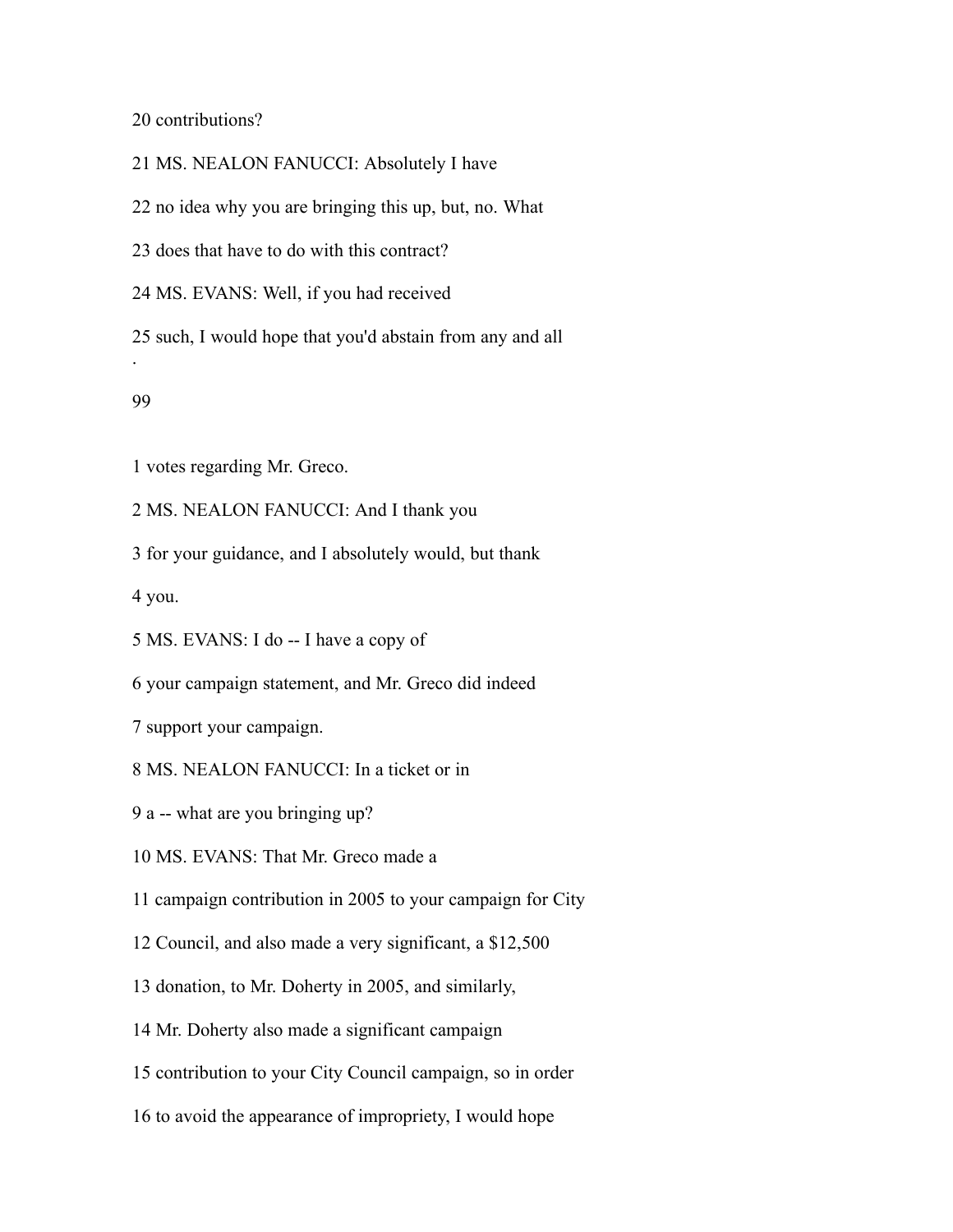that you would abstain from all votes involving Attorney Greco to at least appear or to be truly independent and represent the people and not engage in pay to play politics. MS. GATELLI: Just let me interrupt for one minute. Attorney Minora, could you see if that's true, that Mrs. Fanucci would have to abstain? MS. EVANS: I'm not saying she would have to abstain, I'm saying that it is my hope that she .

 would in order to not only avoid the appearance of impropriety, but I think, you know, to say we want to take this city in a better direction, and we want three women on City Council to serve the people of this city well, I think, you know, there's a choice to be made between the people and pay to play politics. Is it a requirement, I couldn't tell you that, probably not, but is it the right thing to do? I believe so. MS. GATELLI: All those in favor of introduction, signify by saying aye. MS. NEALON FANUCCI: Aye.

MR. MCTIERNAN: Aye.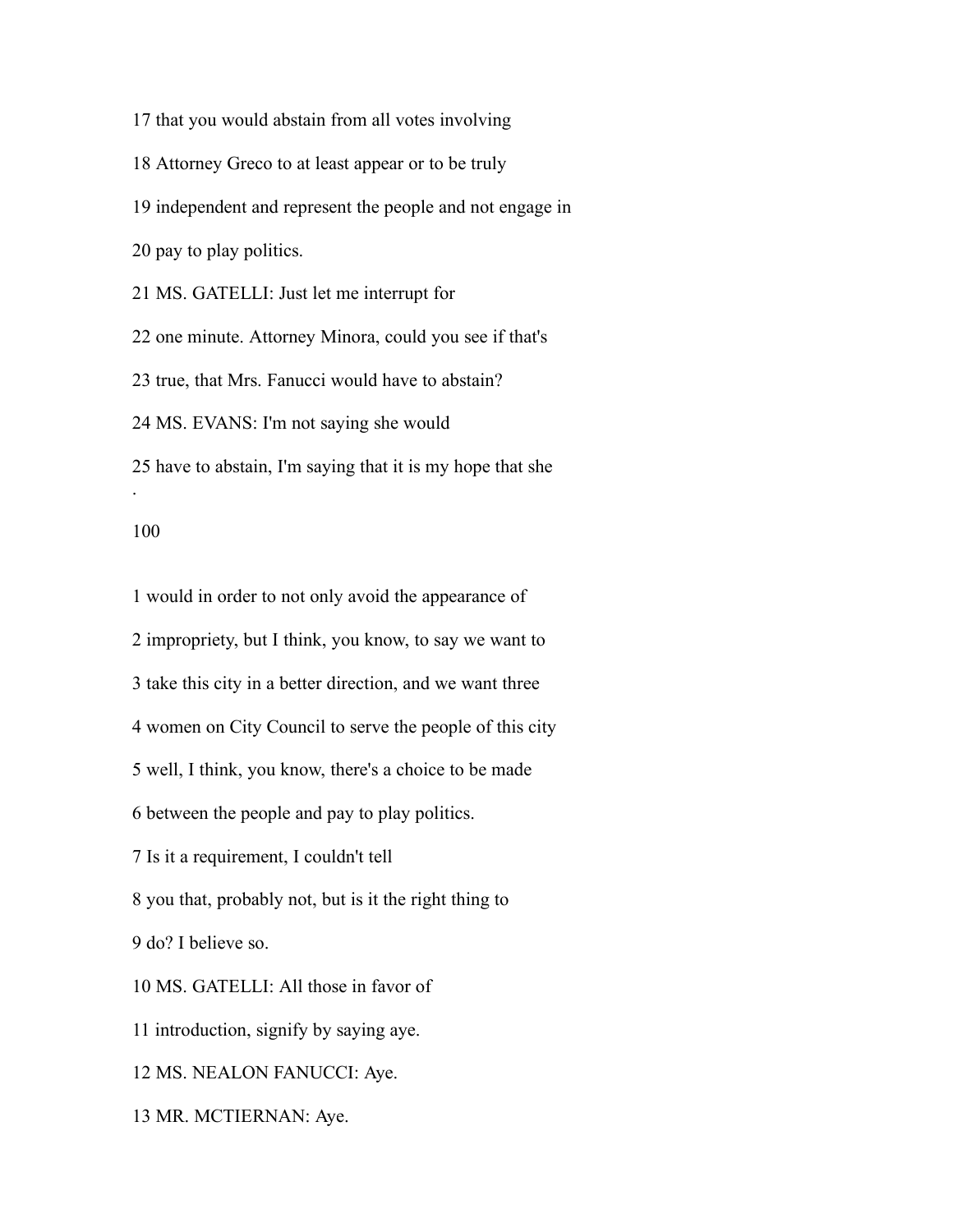MR. COURTRIGHT: Aye.

MS. GATELLI: Aye. Opposed?

MS. EVANS: No.

MS. GATELLI: The ayes have it and so

moved.

MS. GARVEY: 5-F, FOR INTRODUCTION - A

RESOLUTION - AUTHORIZING THE MAYOR AND OTHER

APPROPRIATE CITY OFFICIALS TO EXECUTE AND ENTER INTO

SUPPLEMENTAL REIMBURSEMENT AGREEMENT NO. 048401B WITH

THE COMMONWEALTH OF PENNSYLVANIA, DEPARTMENT OF

TRANSPORTATION (PENNDOT) TO ALLOW FOR AN INCREASE IN

THE MAXIMUM FEDERAL REIMBURSEMENT FOR THE EAST MOUNTAIN

.

ROAD PROJECT.

MS. GATELLI: I'll entertain a motion

to introduce it.

MR. COURTRIGHT: So moved.

MR. MCTIERNAN: Second.

MS. GATELLI: On the question? All

those in favor, signify by saying aye.

MS. EVANS: Aye.

MS. NEALON FANUCCI: Aye.

MR. MCTIERNAN: Aye.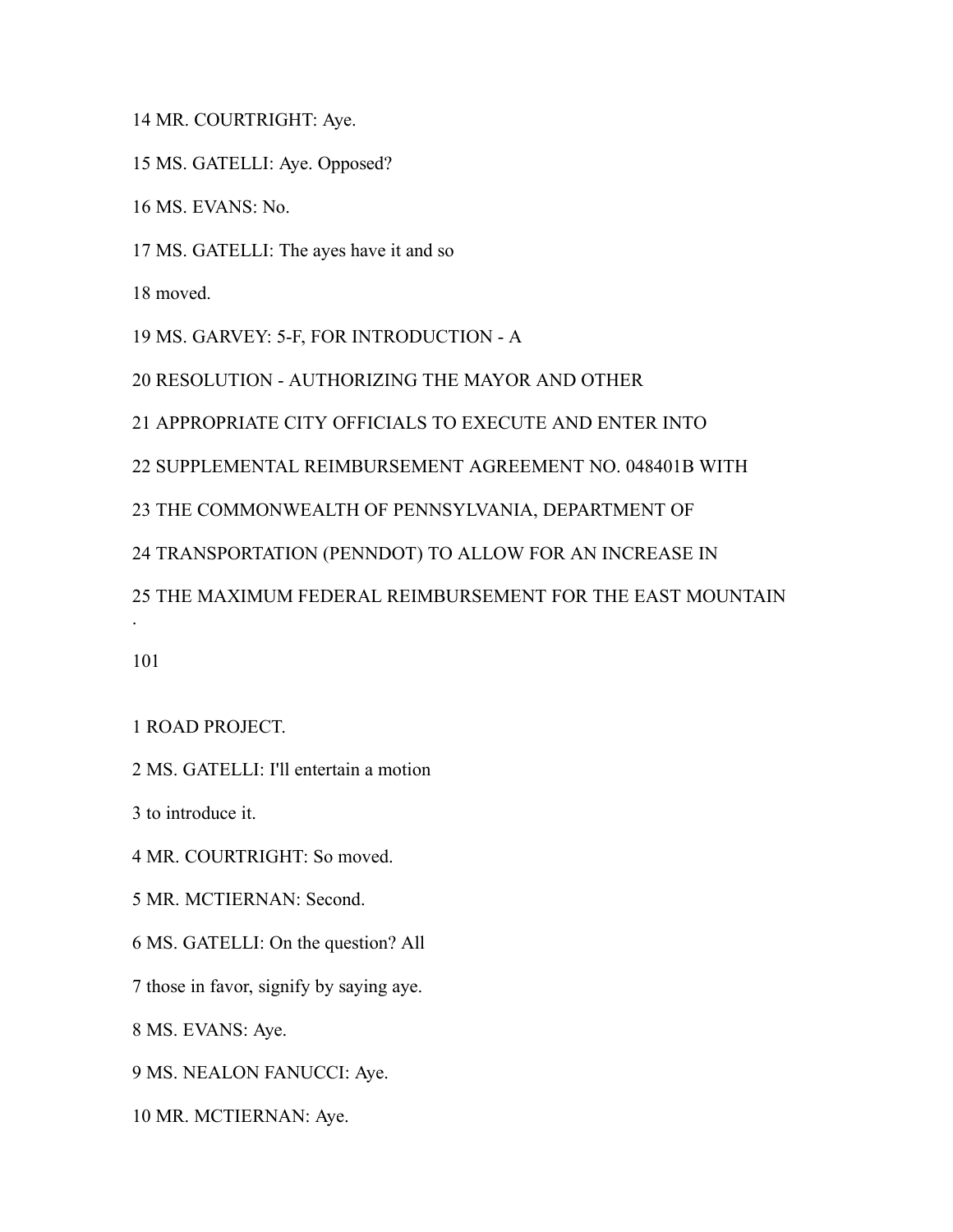MR. COURTRIGHT: Aye.

MS. GATELLI: Aye. Opposed? The ayes

have it and so moved.

MS. GARVEY: 6-A, READING BY TITLE -

 FILE OF COUNCIL NO. 1, 2006 - AN ORDINANCE - AMENDING FILE OF THE COUNCIL NO. 8, 1976, ENTITLED AN ORDINANCE (AS AMENDED) PROVIDING FOR THE GENERAL REVENUE BY IMPOSING A TAX AT THE RATE OF 2 MILL UPON THE PRIVILEGE OF OPERATING OR CONDUCTING BUSINESS IN THE CITY OF SCRANTON AS MEASURED BY THE GROSS RECEIPTS THEREFROM; REQUIRING REGISTRATION AND PAYMENT OF THE TAX AS CONDITION TO THE CONDUCTING OF SUCH BUSINESS; PROVIDING FOR THE LEVY AND COLLECTION OF SUCH TAX; PRESCRIBING SUCH REQUIREMENTS FOR RETURNS AND RECORDS; CONFERRING POWERS AND DUTIES UPON THE TAX COLLECTOR; AND IMPOSING . 

PENALTIES, BY IMPOSING THE BUSINESS PRIVILEGE TAX AT

THE RATE OF 1 MILL FOR CALENDAR YEAR 2006.

MS. GATELLI: You've heard reading by

title of Item 6-A, what is your pleasure?

MR. COURTRIGHT: I move that Item 6-A

pass reading by title.

MR. MCTIERNAN: Second.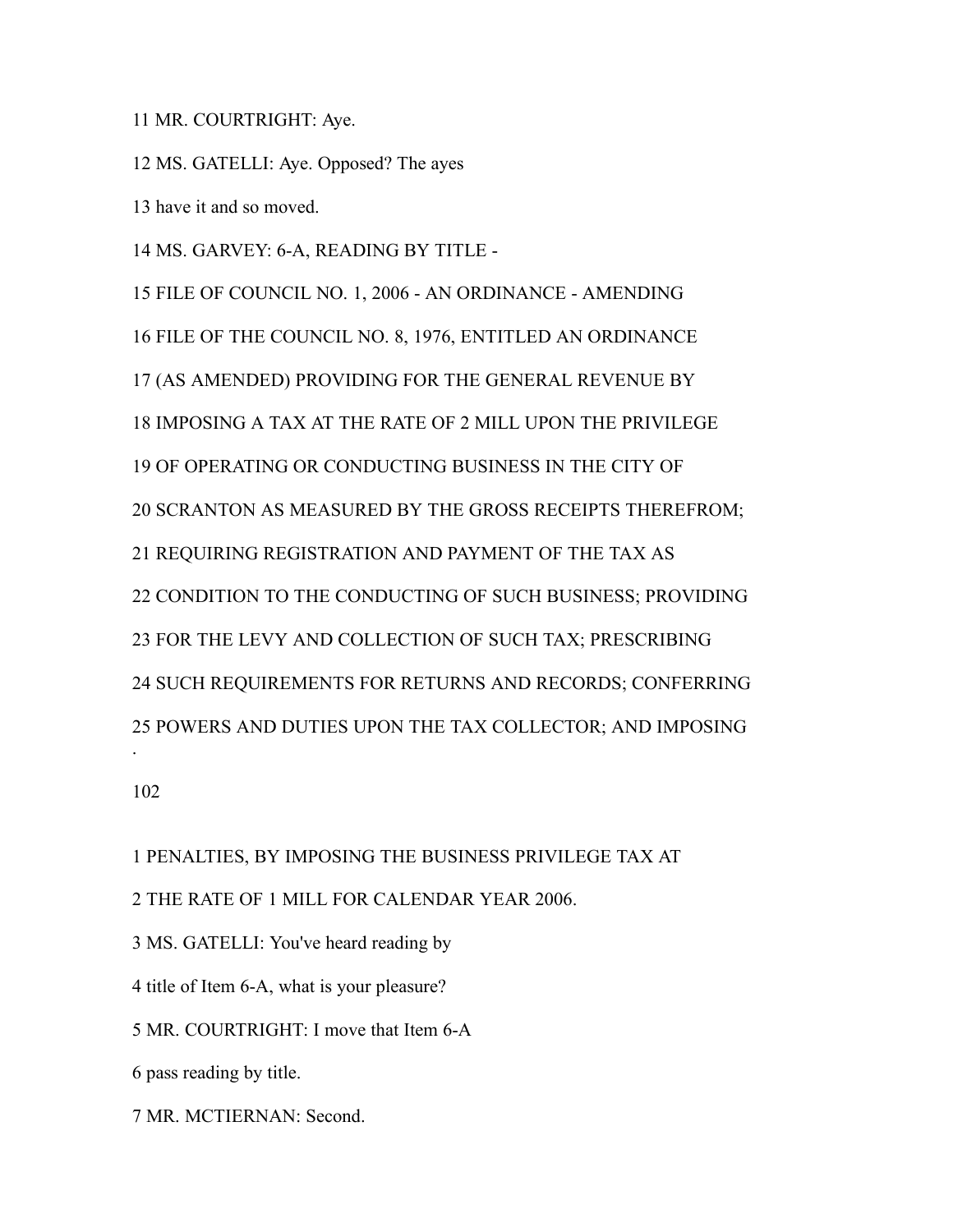MS. GATELLI: On the question? All

those in favor, signify by saying aye.

MS. EVANS: Aye.

MS. NEALON FANUCCI: Aye.

MR. MCTIERNAN: Aye.

MR. COURTRIGHT: Aye.

MS. GATELLI: Aye. Opposed? The ayes

have it and so moved.

MS. GARVEY: 6-B, READING BY TITLE -

 FILE OF COUNCIL NO. 2, 2006 - AN ORDINANCE - AMENDING FILE OF THE COUNCIL NO. 7, 1976, ENTITLED AN ORDINANCE (AS AMENDED) IMPOSING A MERCANTILE LICENSE TAX OF 2 MILLS FOR THE YEAR 1976 AND ANNUALLY THEREAFTER UPON PERSONS ENGAGING IN CERTAIN OCCUPATIONS AND BUSINESSES THEREIN; PROVIDING FOR ITS LEVY AND COLLECTION AND FOR THE ISSUANCE OF MERCANTILE LICENSES; CONFERRING AND IMPOSING POWERS AND DUTIES UPON THE TAX COLLECTOR OF THE CITY OF SCRANTON; AND IMPOSING PENALTIES, BY .

 IMPOSING THE MERCANTILE LICENSE TAX AT 1 MILL FOR CALENDAR YEAR 2006.

MS. GATELLI: You've heard reading by

title of Item 6-B, what is your pleasure?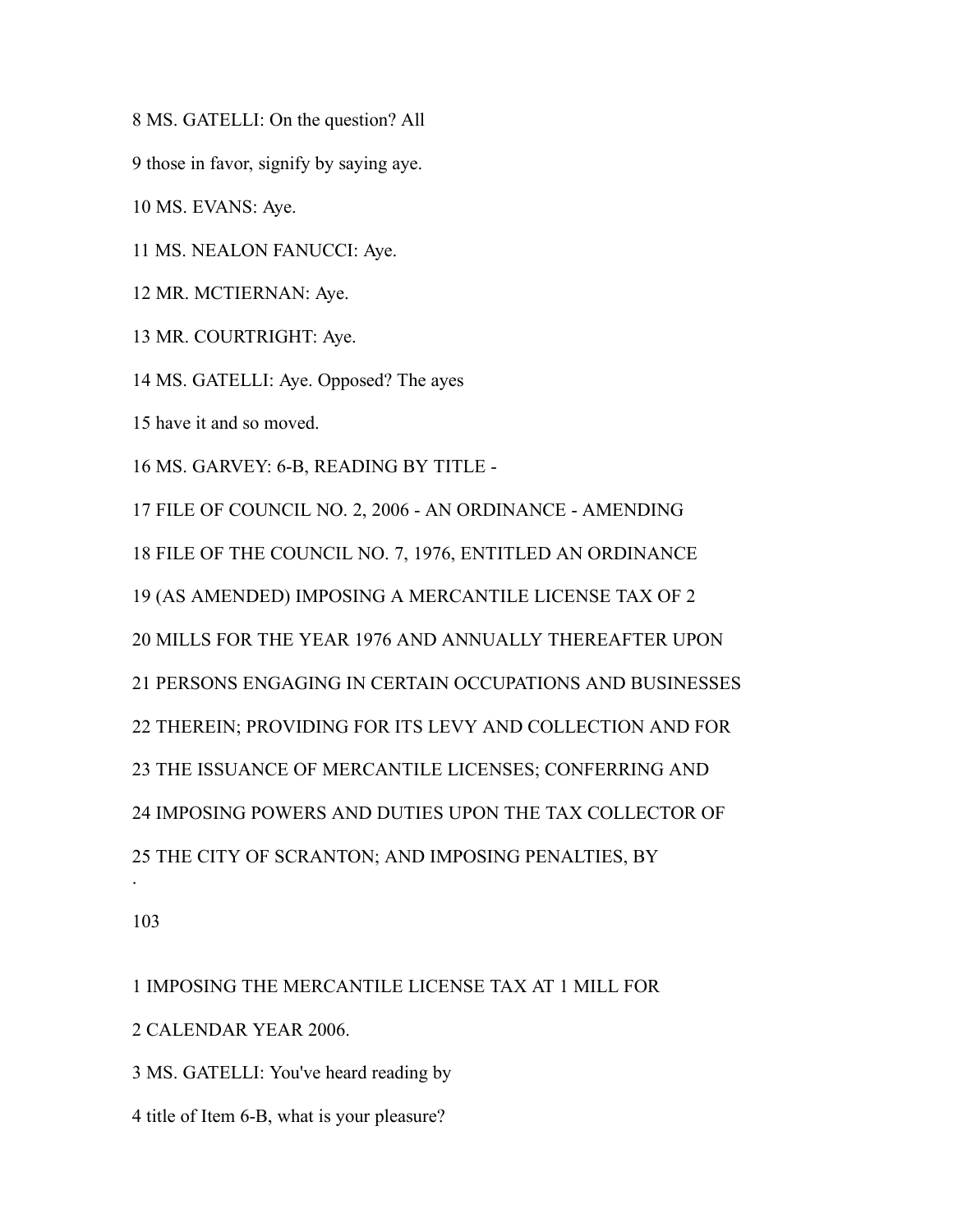MR. COURTRIGHT: I move that Item 6-B

pass reading by title.

MR. MCTIERNAN: Second.

MS. GATELLI: On the question? All

those in favor, signify by saying aye.

MS. EVANS: Aye.

MS. NEALON FANUCCI: Aye.

MR. MCTIERNAN: Aye.

MR. COURTRIGHT: Aye.

MS. GATELLI: Aye. Opposed? The ayes

have it and so moved.

MS. GARVEY: 6-C, READING BY TITLE -

FILE OF COUNCIL NO. 3, 2006 - AN ORDINANCE - AMENDING

FILE OF THE COUNCIL NO. 100, 1976, ENTITLED AN

ORDINANCE (AS AMENDED) LEVYING GENERAL AND SPECIAL

TAXES FOR THE FISCAL YEAR 1977, BY SETTING THE MILLAGE

FOR THE YEAR 2006.

MS. GATELLI: You've heard reading by

title of Item 6-C, what is your pleasure?

MR. COURTRIGHT: I move that Item 6-C

pass reading by title.

.

MR. MCTIERNAN: Second.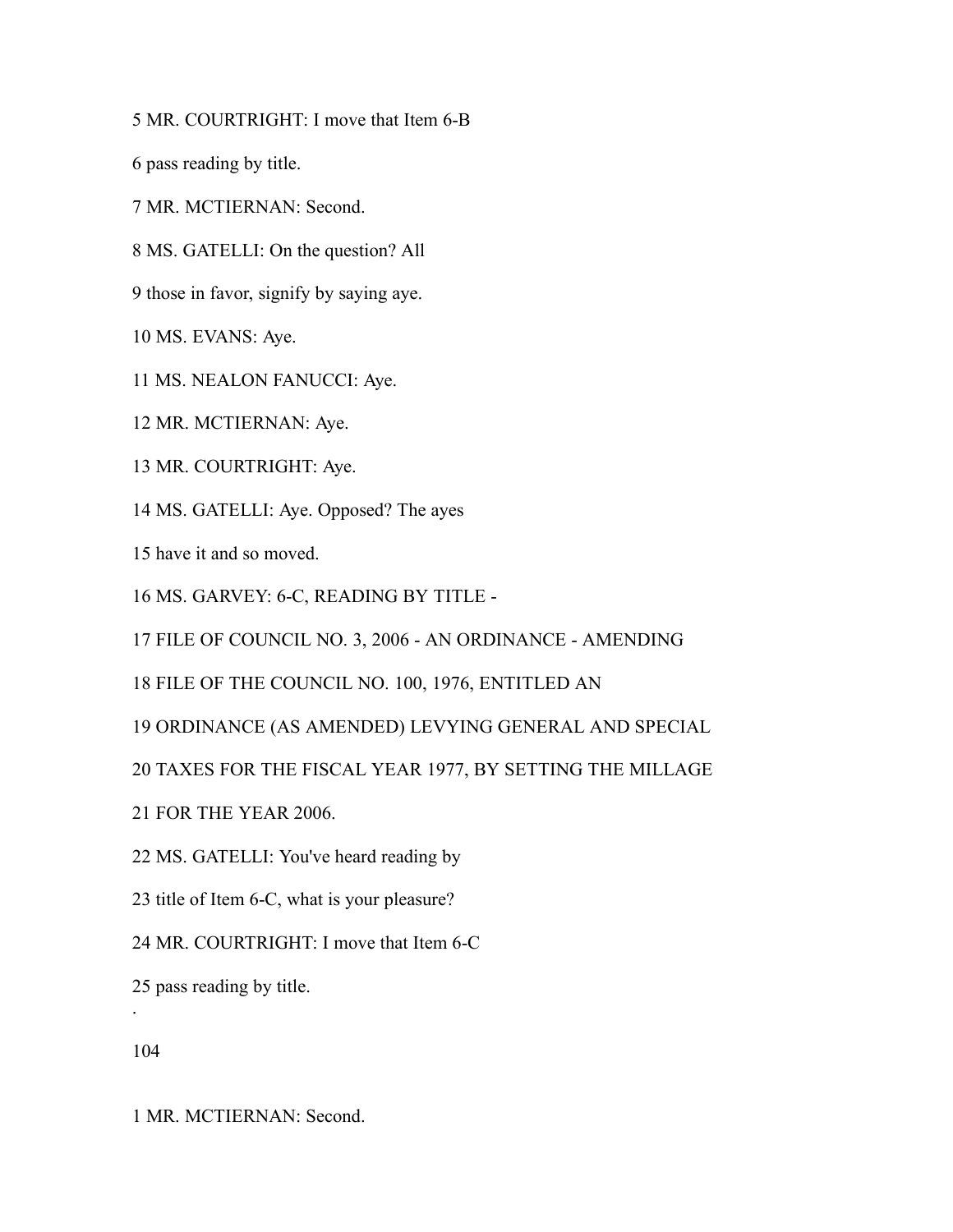MS. GATELLI: On the question? All

those in favor, signify by saying aye.

MS. EVANS: Aye.

MS. NEALON FANUCCI: Aye.

MR. MCTIERNAN: Aye.

MR. COURTRIGHT: Aye.

MS. GATELLI: Aye. Opposed? The ayes

have it and so moved.

MS. GARVEY: 6-D, READING BY TITLE -

FILE OF COUNCIL NO. 4, 2006 - AN ORDINANCE - AMENDING

FILE OF THE COUNCIL NO. 6, 1976 ENTITLED AN ORDINANCE

(AS AMENDED) IMPOSING A TAX FOR GENERAL REVENUE

PURPOSES ON THE TRANSFER OF REAL PROPERTY SITUATE

WITHIN THE CITY OF SCRANTON; PRESCRIBING AND REGULATING

THE METHOD OF EVIDENCING THE PAYMENT OF SUCH TAX;

CONFERRING POWERS AND IMPOSING DUTIES UPON CERTAIN

PERSON, AND PROVIDING PENALTIES, BY IMPOSING THE RATE

OF THE REALTY TRANSFER TAX AT 2.2% FOR CALENDAR YEAR

2006.

MS. GATELLI: You've heard reading of

title of Item 6-D, what is your pleasure?

MR. COURTRIGHT: I move that Item 6-D

pass reading by title.

MR. MCTIERNAN: Second.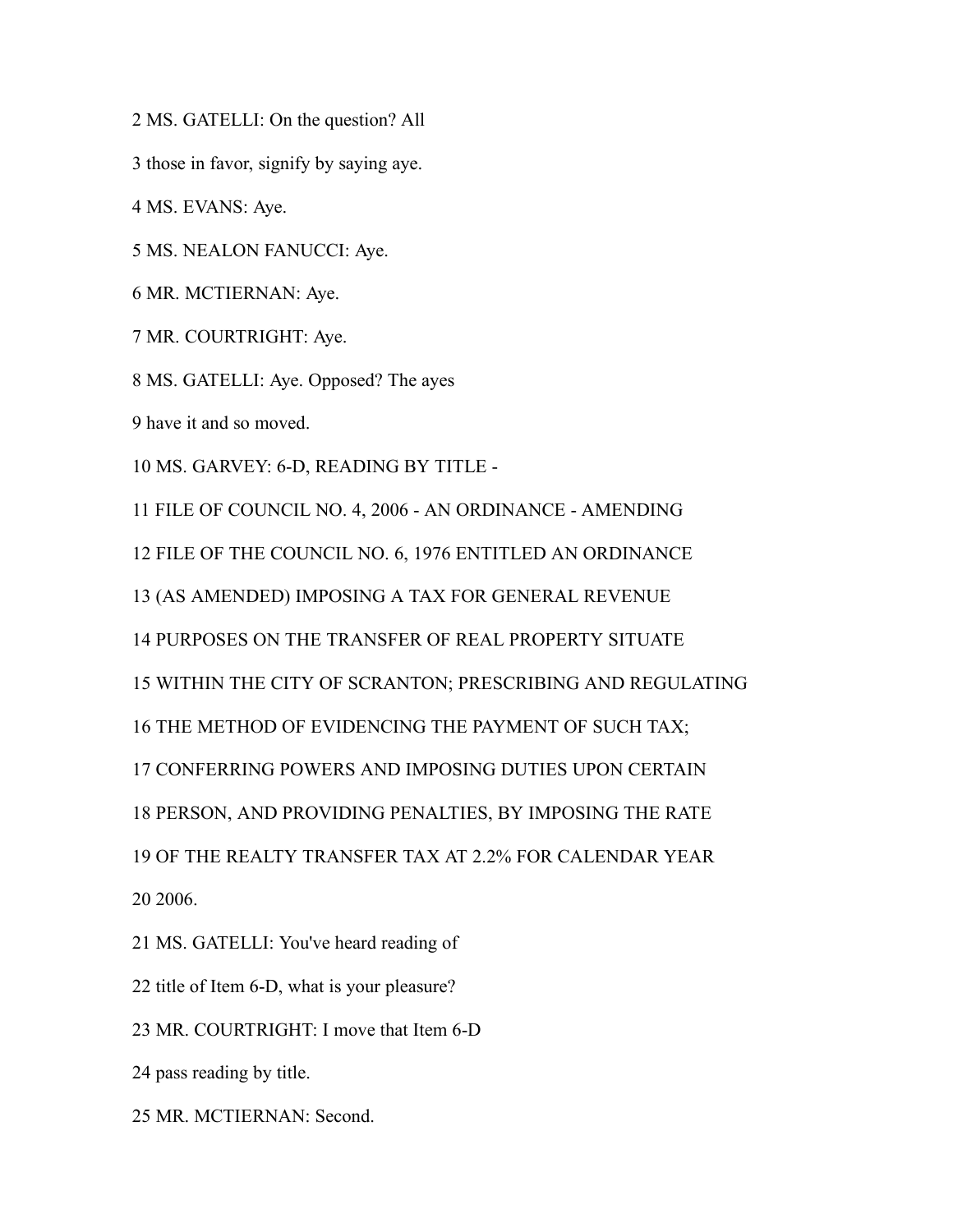.

- MS. GATELLI: On the question? All
- those in favor, signify by saying aye.
- MS. EVANS: Aye.
- MS. NEALON FANUCCI: Aye.
- MR. MCTIERNAN: Aye.
- MR. COURTRIGHT: Aye.
- MS. GATELLI: Aye. Opposed? The ayes
- have it and so ordered.
- MS. GARVEY: 6-E, READING BY TITLE -
- FILE OF COUNCIL NO. 5, 2006 AN ORDINANCE -
- ORDINANCE AMENDING FILE OF THE COUNCIL NO. 17, 1994
- ENTITLED AN ORDINANCE (AS AMENDED) AUTHORIZING THE
- GOVERNING BODY OF THE CITY OF SCRANTON TO ENACT A WASTE
- DISPOSAL AND COLLECTION FEE FOR THE PURPOSE OF RAISING
- REVENUE TO COVER THE WASTE DISPOSAL AND COLLECTION
- COSTS INCURRED BY THE CITY OF SCRANTON FOR THE DISPOSAL
- OF REFUSE, BY IMPOSING A WASTE DISPOSAL AND COLLECTION
- FEE OF \$178.00 FOR CALENDAR YEAR 2006.
- MS. GATELLI: You've heard reading by
- title of Item 6-E, what is your pleasure?
- MR. COURTRIGHT: I move that Item 6-E
- pass reading by title.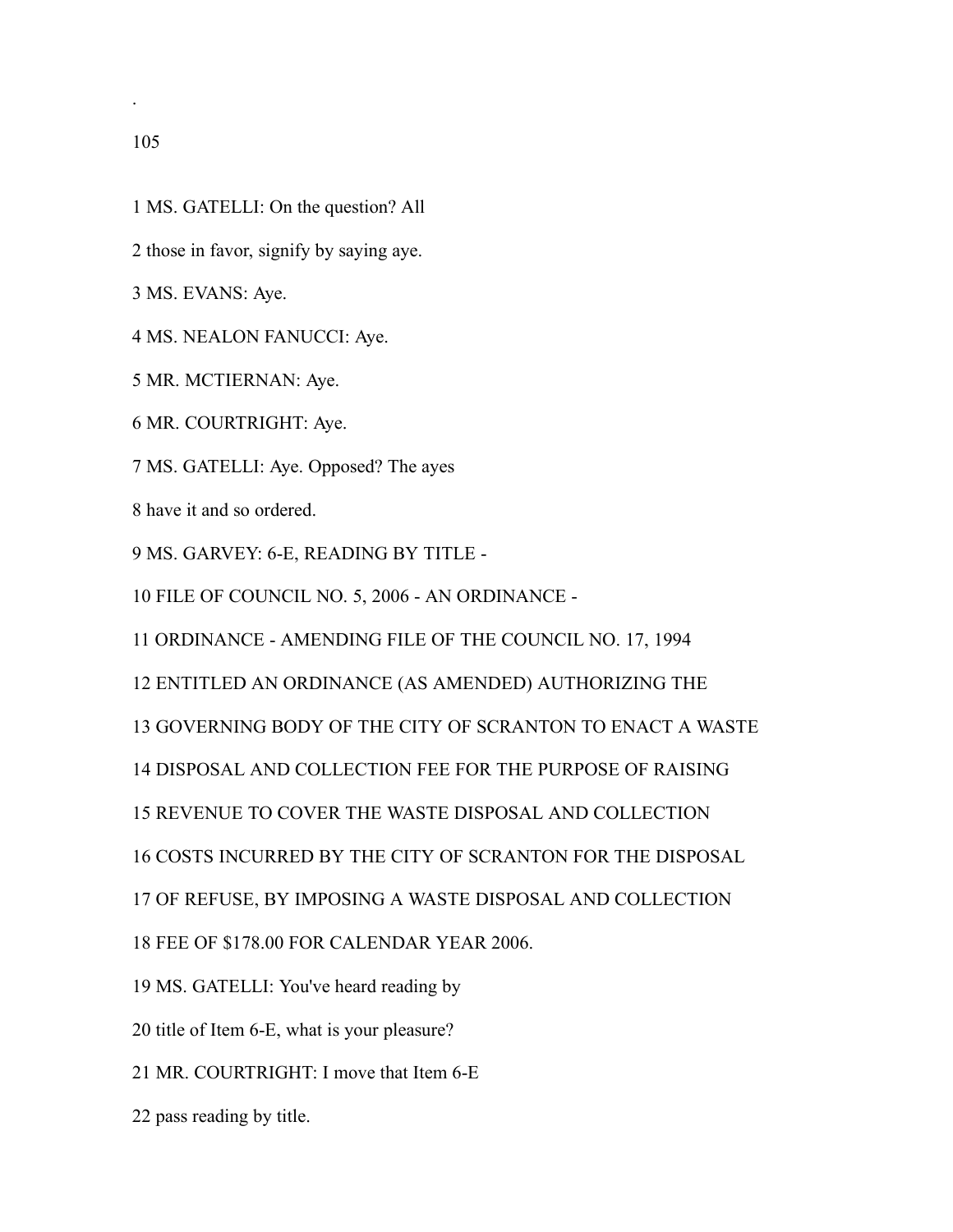MS. NEALON FANUCCI: Second.

MS. GATELLI: On the question? All

those in favor, signify by saying aye.

.

MS. EVANS: Aye.

MS. NEALON FANUCCI: Aye.

MR. MCTIERNAN: Aye.

MR. COURTRIGHT: Aye.

MS. GATELLI: Aye. Opposed? The ayes

have it and so moved.

MS. GARVEY: 6-F, READING BY TITLE -

 FILE OF COUNCIL NO. 6, 2006 - AN ORDINANCE - AMENDING FILE OF THE COUNCIL NO. 11, 1976, ENTITLED AN ORDINANCE (AS AMENDED) ENACTING, IMPOSING A TAX FOR GENERAL REVENUE PURPOSES IN THE AMOUNT OF 2% ON EARNED INCOME AND NET PROFITS ON PERSONS, INDIVIDUALS, ASSOCIATIONS AND BUSINESSES WHO ARE RESIDENTS OF THE CITY OF SCRANTON, OR NON-RESIDENTS OF THE CITY OF SCRANTON, FOR WORK DONE, SERVICES PERFORMED OR BUSINESS CONDUCTED WITHIN THE CITY OF SCRANTON, REQUIRING THE FILING OF RETURNS BY TAXPAYERS SUBJECT TO THE TAX; REQUIRING EMPLOYERS TO COLLECT THE TAX AT SOURCE; PROVIDING FOR THE ADMINISTRATION, COLLECTION AND ENFORCEMENT OF THE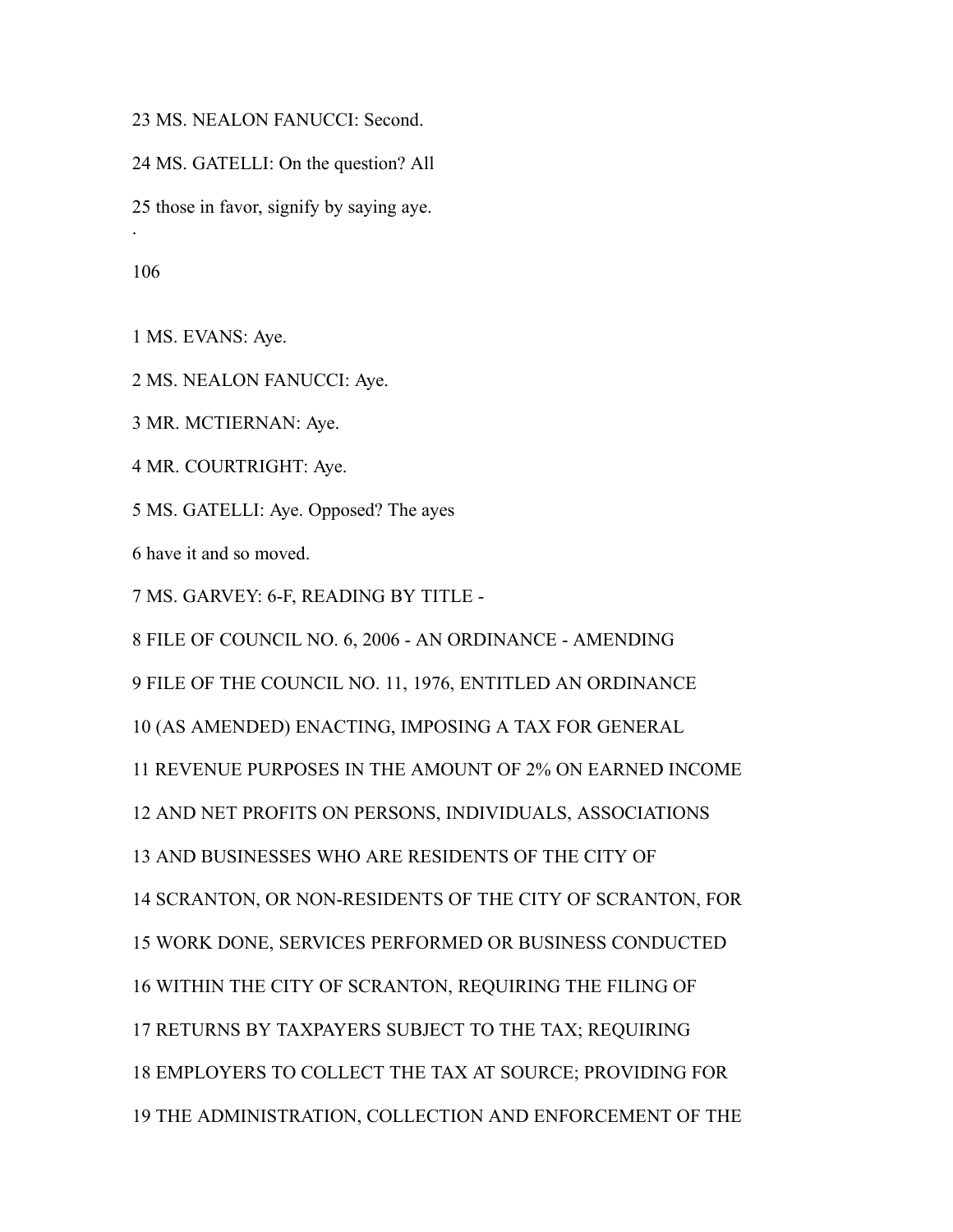### SAID TAX; AND IMPOSING PENALTIES FOR THE VIOLATIONS, BY

IMPOSING THE WAGE TAX AT 2.4% ON EARNED INCOME FOR THE

YEAR 2006 FOR RESIDENTS.

MS. GATELLI: You've heard reading by

title of Item 6-F, what is your pleasure?

MR. COURTRIGHT: I move that Item 6-F

.

pass reading by title.

MS. NEALON FANUCCI: Second.

MS. GATELLI: On the question? On the

question, I'd like to say something. You know, every

person I know that ever ran for City Council or for the

mayor, for that matter, always said when they were

running that their goal was to lower the wage tax, and

you know what, I haven't seen anybody do it yet, so --

MS. EVANS: And you won't in the near

future either, not with these financial circumstances.

MS. GATELLI: Well, I hope that we can

maybe look at some way, some possible way, and maybe if

we all think about it and work on it and think of some

kind of a revenue source, that maybe we can do it, even

it's a tenth of a percent.

You know, I thought that's what was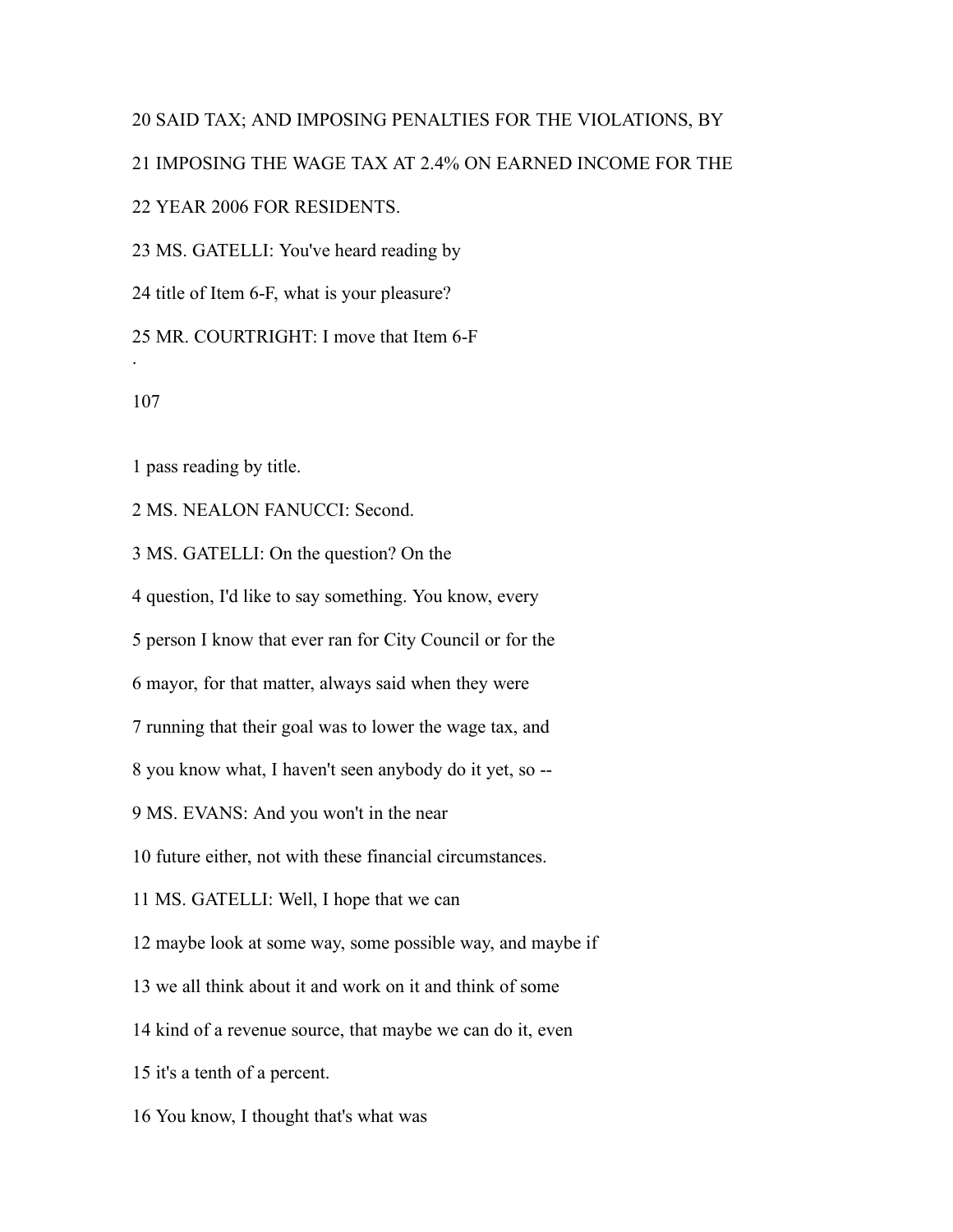going to happen when we enacted the \$52 on everyone,

commuters and all --

MR. COURTRIGHT: That was our hope.

MS. EVANS: That was Mr. DiBileo's

original hope, but in the meantime, the long-term debt

has become such that even our mayor himself admits that

a tax increase is coming, and perhaps even with

refinancing that can lessen the burden of the tax

increase, but nevertheless, one is coming, and I think,

### 

.

you know, that is including the \$2.1 million that

supposedly will be generated through the EMS Tax, so I

think best efforts at this point really have to be put

toward decreasing a potential tax increase of somewhere

between 30 and 50 percent in property taxes.

MS. GATELLI: Well, it's unfortunate

that it's so high, and the mercantile tax, too.

MS. EVANS: They all are.

MS. GATELLI: Yes. You know, they're

just cost prohibitive to living here, and that's what

is driving a lot of the people away. So, we're going

to work on it.

MS. EVANS: And the business taxes, and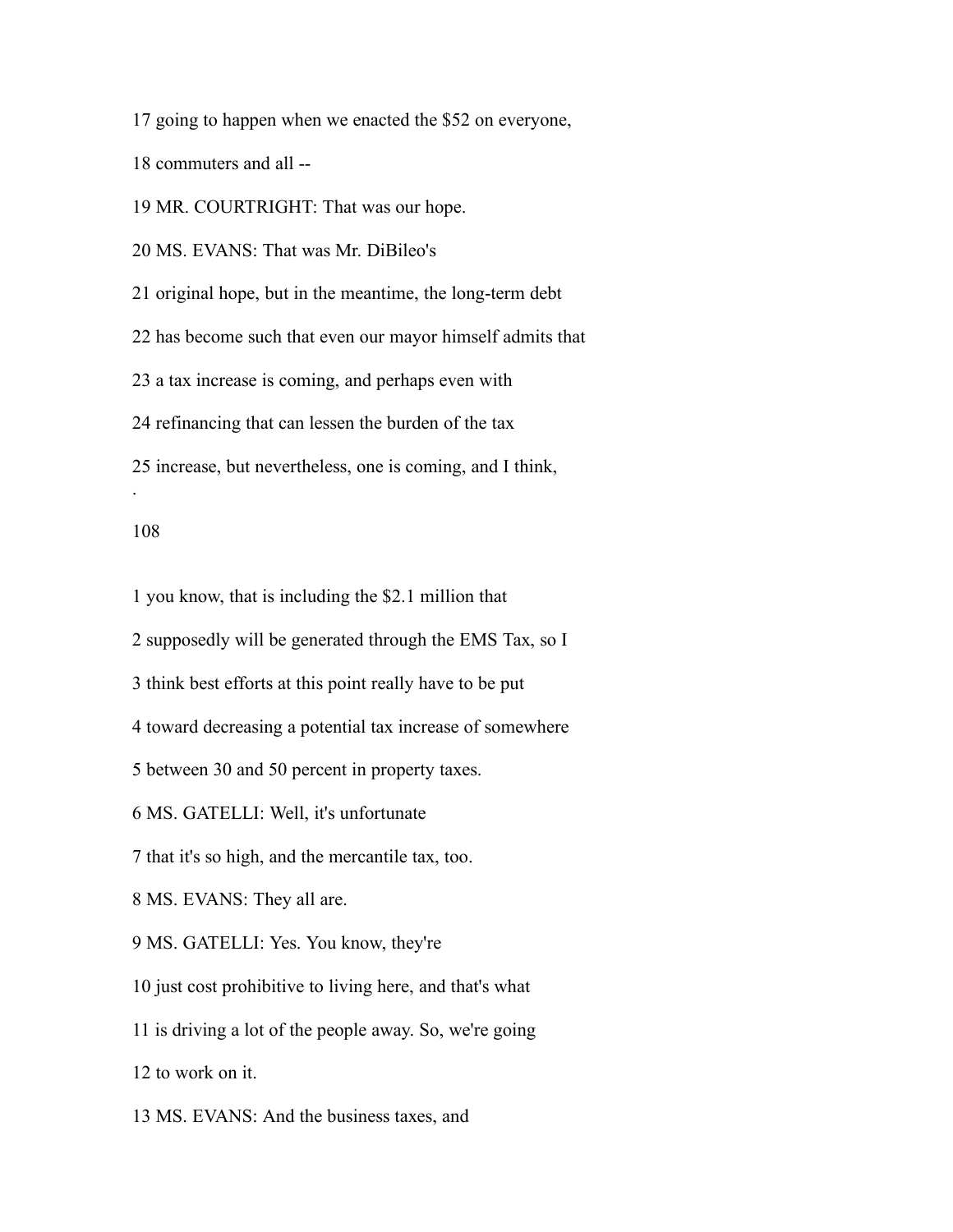that's what drives a business away.

MS. GATELLI: Yes, absolutely. I don't

know if we can write to our legislators and maybe have

the Pennsylvania sales tax increased. You know, there

are states where their state sales tax is eight

percent, ours is six, that would affect everybody that

purchases things, not just property owners all the

time. So, maybe we can check that out and see if we

can get somebody to propose that to the governor.

But it's a thought. You know, if we

raise something else, maybe we can work on lowering

these.

#### 

.

Okay. You've heard reading by title of

Item 6-F, what is your pleasure?

MR. COURTRIGHT: I move that Item 6-F

pass reading by title.

MR. MCTIERNAN: Second.

MS. GATELLI: On the question? We did

that already. It's past my bedtime, can't you tell?

All those in favor, signify by saying aye.

MS. EVANS: Aye.

MS. NEALON FANUCCI: Aye.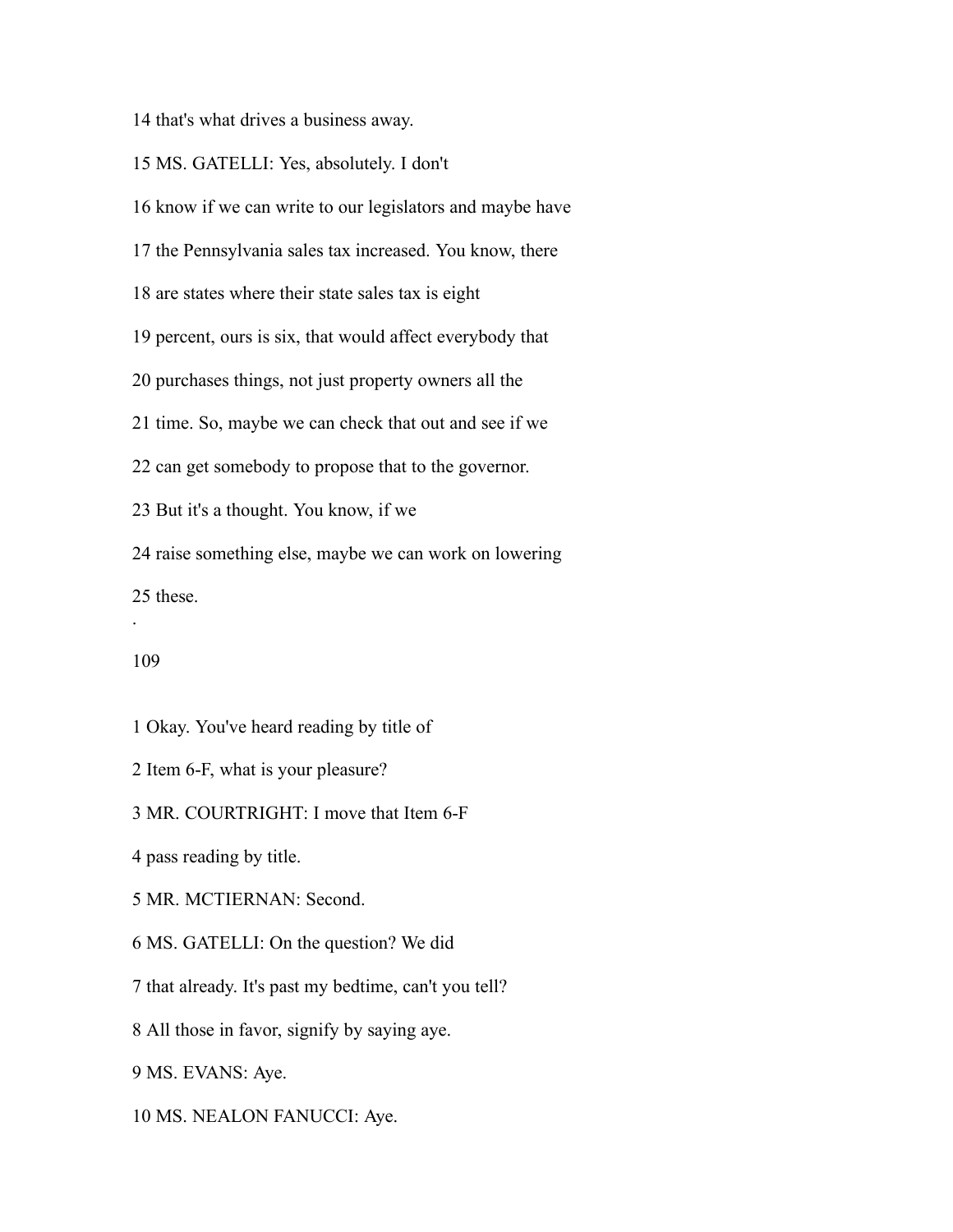MR. MCTIERNAN: Aye.

- MR. COURTRIGHT: Aye.
- MS. GATELLI: Aye. Opposed? The ayes
- have it and so moved.
- MR. COURTRIGHT: Prior to reading 6-G,
- I'd like to make a motion that we schedule a public
- hearing on this piece of legislation next week
- January 26, 2006 at 6:15 and authorize the City Clerk
- to place the necessary ad in The Scranton Times.
- MS. GATELLI: Second. All in favor.
- MS. EVANS: Aye.
- MS. NEALON FANUCCI: Aye.
- MR. MCTIERNAN: Aye.
- MR. COURTRIGHT: Aye.
- MS. GATELLI: Aye. Opposed? The ayes
- 

.

have it and so ordered.

MS. GARVEY: 6-G, READING BY TITLE -

FILE OF COUNCIL NO. 7, 2006 - AN ORDINANCE -

APPROVING THE TRANSFER OF A RESTAURANT LIQUOR LICENSE

IN THE NAME OF MID-VALLEY COMMUNITY GROUP, 1149 MAIN

STREET, DICKSON CITY, PENNSYLVANIA, BOROUGH OF DICKSON

CITY, LICENSE NO. R-4219 TO FACCIA LUNA, LLC FOR USE AT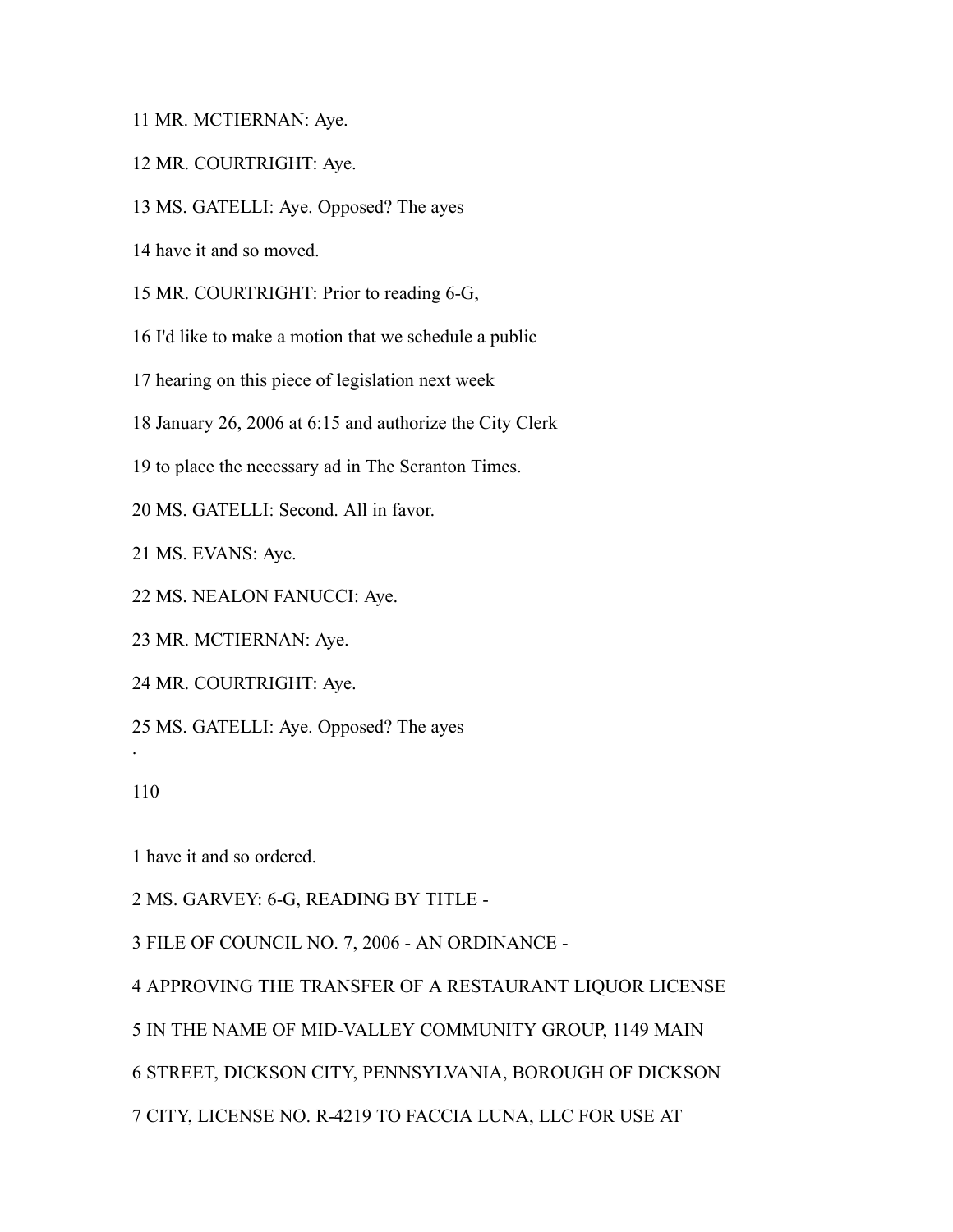## 301 NORTH MAIN AVENUE, SCRANTON, PENNSYLVANIA, 18504 AS

# REQUIRED BY THE PENNSYLVANIA LIQUOR CONTROL BOARD.

MS. GATELLI: You've heard reading by

title of Item 6-G, what is your pleasure?

MR. COURTRIGHT: I move that Item 6-G

pass reading by title.

MS. NEALON FANUCCI: Second.

MS. GATELLI: On the question? All

those in favor, signify by saying aye.

MS. EVANS: Aye.

MS. NEALON FANUCCI: Aye.

MR. MCTIERNAN: Aye.

MR. COURTRIGHT: Aye.

MS. GATELLI: Aye. Opposed? The ayes

have it and so ordered.

MS. GARVEY: 6-H, READING BY TITLE -

FILE OF COUNCIL NO. 8, 2006 - AN ORDINANCE -

ORDINANCE - AUTHORIZING THE CONVEYANCE BY SEALED BID OR

.

AUCTION OF THREE PARCELS OF LAND IN NORTH SCRANTON

ACQUIRED PURSUANT TO THE LACKAWANNA RIVER FLOOD CONTROL

PROJECT, AS MORE PARTICULARLY DESCRIBED ON THE ATTACHED

MAP.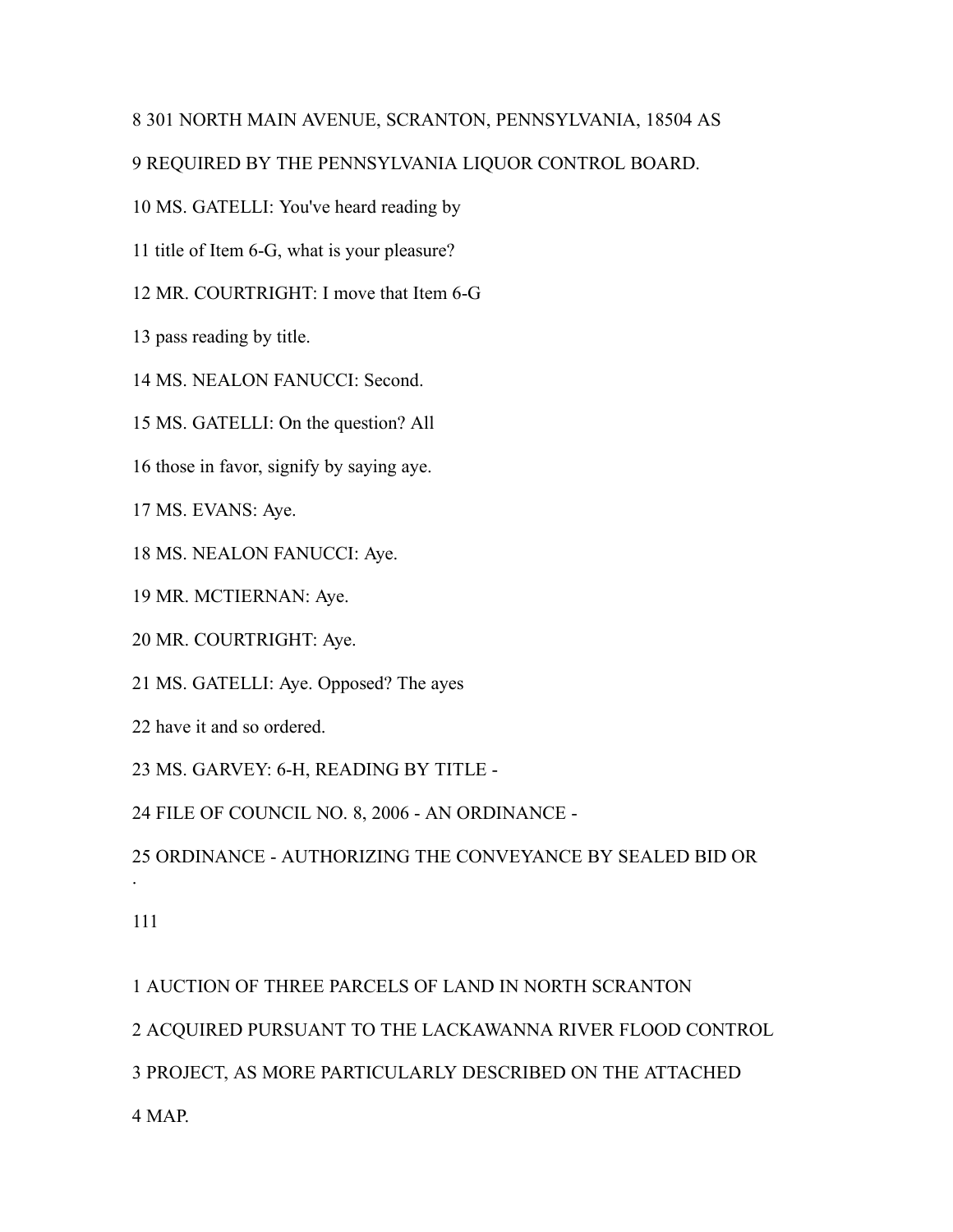MS. GATELLI: You've heard reading by

title of Item 6-H, what is your pleasure?

MR. COURTRIGHT: I move that Item 6-H

pass reading by title.

MR. MCTIERNAN: Second.

MS. GATELLI: On the question? All

those in favor, signify by saying aye.

MS. EVANS: Aye.

MS. NEALON FANUCCI: Aye.

MR. MCTIERNAN: Aye.

MR. COURTRIGHT: Aye.

MS. GATELLI: Aye. Opposed? The ayes

have it and so moved.

MS. GARVEY: 6-I, READING BY TITLE -

FILE OF COUNCIL NO. 9, 2006 - AN ORDINANCE -

AUTHORIZING THE TRANSFER OF A PARCEL OF LAND ACQUIRED

BY THE CITY THROUGH THE FLOOD CONTROL PROJECT BY SEALED

BIDS TO THE HIGHEST BIDDER, PROPERTY LOCATED AT 622

RACE STREET, AND RECORDED AT RECORD BOOK RO44, PG.

1321.

MS. GATELLI: You've heard reading by

.

title of Item 6-I, what is your pleasure?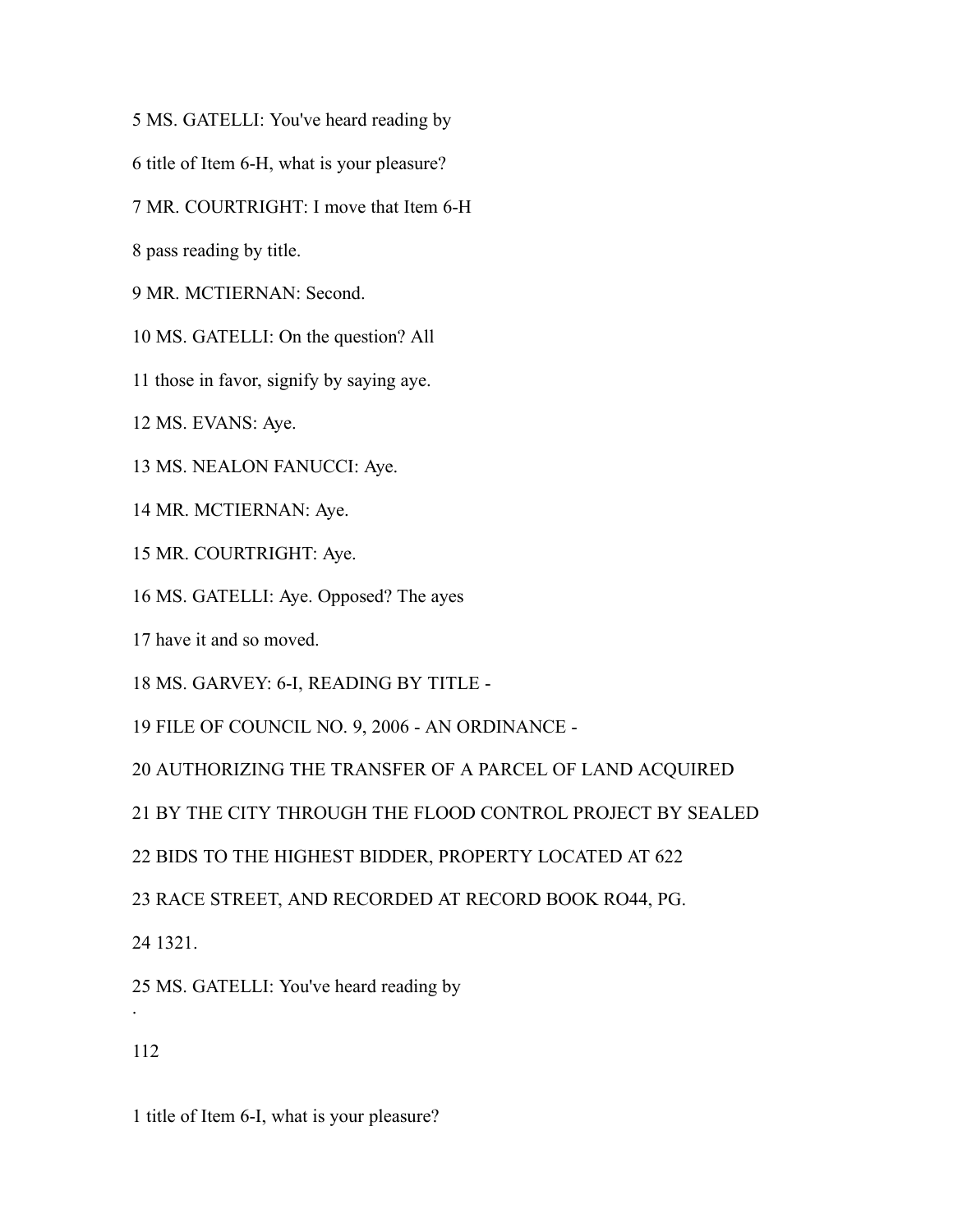MR. COURTRIGHT: I move that Item 6-I

pass reading by title.

MR. MCTIERNAN: Second.

MS. GATELLI: On the question? All

those in favor, signify by saying aye.

MS. EVANS: Aye.

MS. NEALON FANUCCI: Aye.

MR. MCTIERNAN: Aye.

MR. COURTRIGHT: Aye.

MS. GATELLI: Aye. Opposed? The ayes

have it and so moved.

MS. GARVEY: Seventh order. 7-A, FOR

CONSIDERATION BY THE COMMITTEE ON RULES - FOR ADOPTION

- RESOLUTION NO. 2, 2006 - AUTHORIZING THE MAYOR AND

OTHER APPROPRIATE CITY OFFICIALS TO EXECUTE AND ENTER

INTO A CONTRACT WITH LODGE 2305 OF THE INTERNATIONAL

ASSOCIATION OF MACHINISTS AND AEROSPACE WORKERS IN

ACCORDANCE WITH THE MEMORANDUM OF UNDERSTANDING

NEGOTIATED BETWEEN THE PARTIES AND RATIFIED BY THE

MEMBERSHIP.

MS. GATELLI: As chairperson for the

committee on rules, I recommend final passage of Item

7-A.

MR. COURTRIGHT: Second.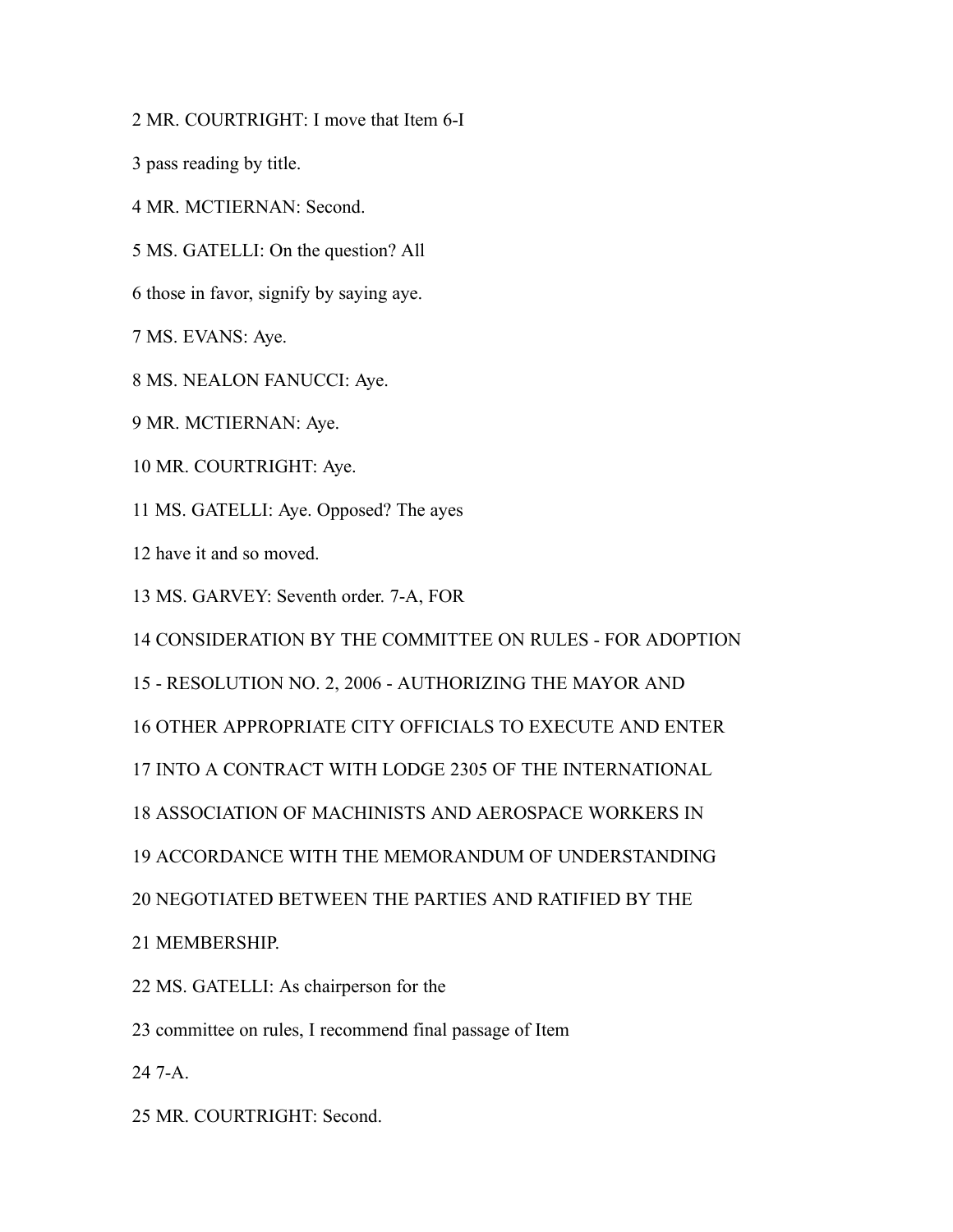.

- MS. GATELLI: On the question? Roll
- call, please.
- MR. COOLICAN: Mrs. Evans.

MS. EVANS: Yes.

- MR. COOLICAN: Mrs. Fanucci.
- MS. NEALON FANUCCI: Yes.
- MR. COOLICAN: Mr. McTiernan.
- MR. MCTIERNAN: Yes.
- MR. COOLICAN: Mr. Courtright.
- MR. COURTRIGHT: Yes.
- MR. COOLICAN: Mrs. Gatelli.
- MS. GATELLI: Yes. I hereby declare
- Item 7-A legally and lawfully adopted.
- MS. GARVEY: 7-B, FOR CONSIDERATION BY
- THE COMMITTEE ON COMMUNITY DEVELOPMENT FOR ADOPTION -
- RESOLUTION NO. 3, 2006 APPROVING AND AUTHORIZING A
- MORTGAGE SUBORDINATION AGREEMENT, IN FAVOR OF FIRST
- NATIONAL COMMUNITY BANK CONCERNING A CITY OECD
- COMMERCIAL INDUSTRIAL LOAN WITH 501 SOUTH WASHINGTON
- AVENUE ASSOCIATES, LLC TO BE EXECUTED (ATTACHED).
- MS. GATELLI: What's the recommendation
- of the chairperson for the committee on community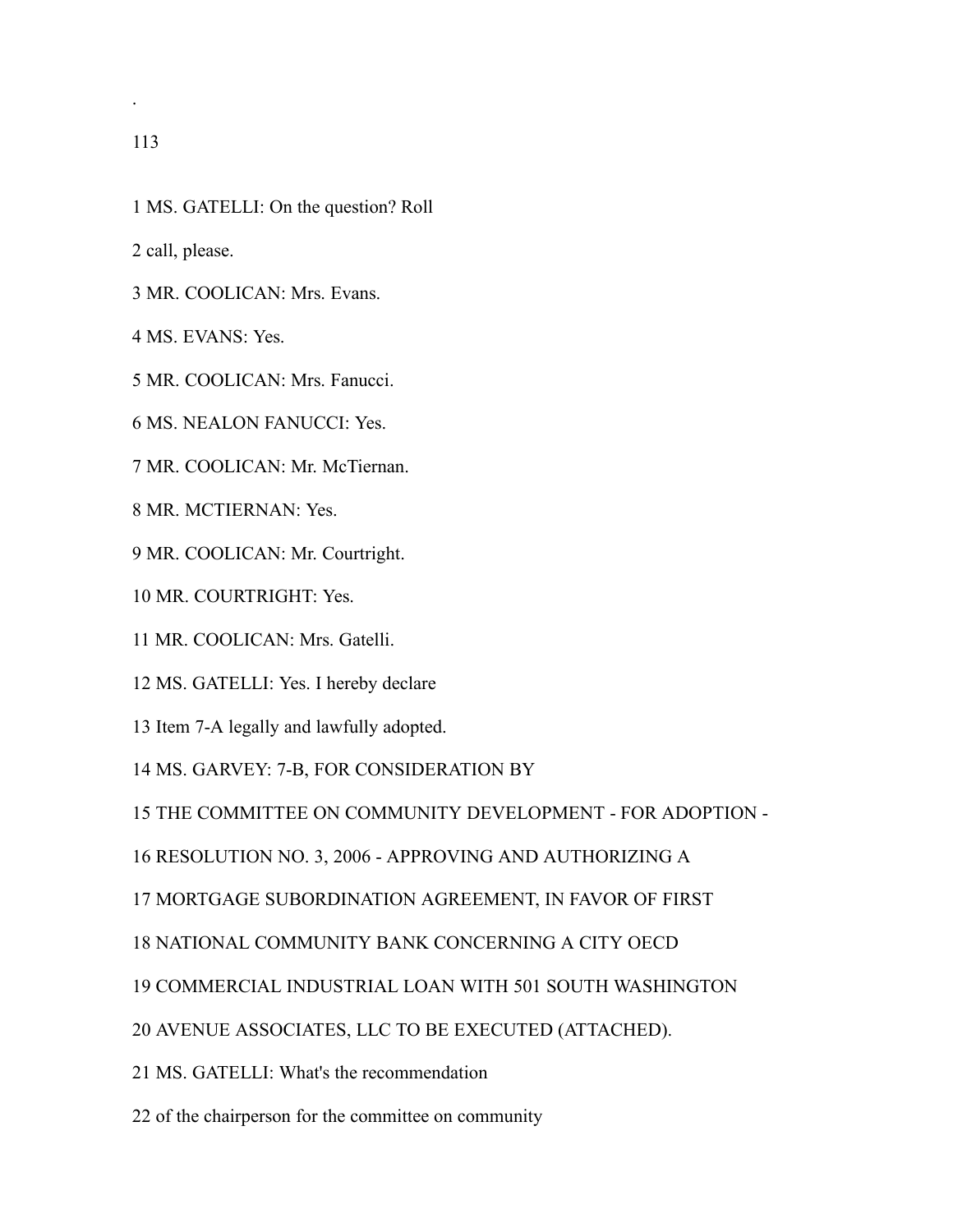development?

MS. NEALON FANUCCI: As chairperson for

the committee on community development, I recommend

.

- final passage of Item 7-B.
- MR. COURTRIGHT: Second.
- MS. GATELLI: On the question? Roll

call, please.

MR. COOLICAN: Mrs. Evans.

MS. EVANS: Yes.

MR. COOLICAN: Mrs. Fanucci.

MS. NEALON FANUCCI: Yes.

MR. COOLICAN: Mr. McTiernan.

MR. MCTIERNAN: Yes.

MR. COOLICAN: Mr. Courtright.

MR. COURTRIGHT: Yes.

MR. COOLICAN: Mrs. Gatelli.

MS. GATELLI: Yes. I hereby declare

Item 7-B legally and lawfully adopted.

MS. GARVEY: 7-C, FOR CONSIDERATION BY

THE COMMITTEE ON COMMUNITY DEVELOPMENT - FOR ADOPTION -

RESOLUTION NO. 4, 2006 - APPROVING AND AUTHORIZING A

MORTGAGE SUBORDINATION AGREEMENT, IN FAVOR OF FIRST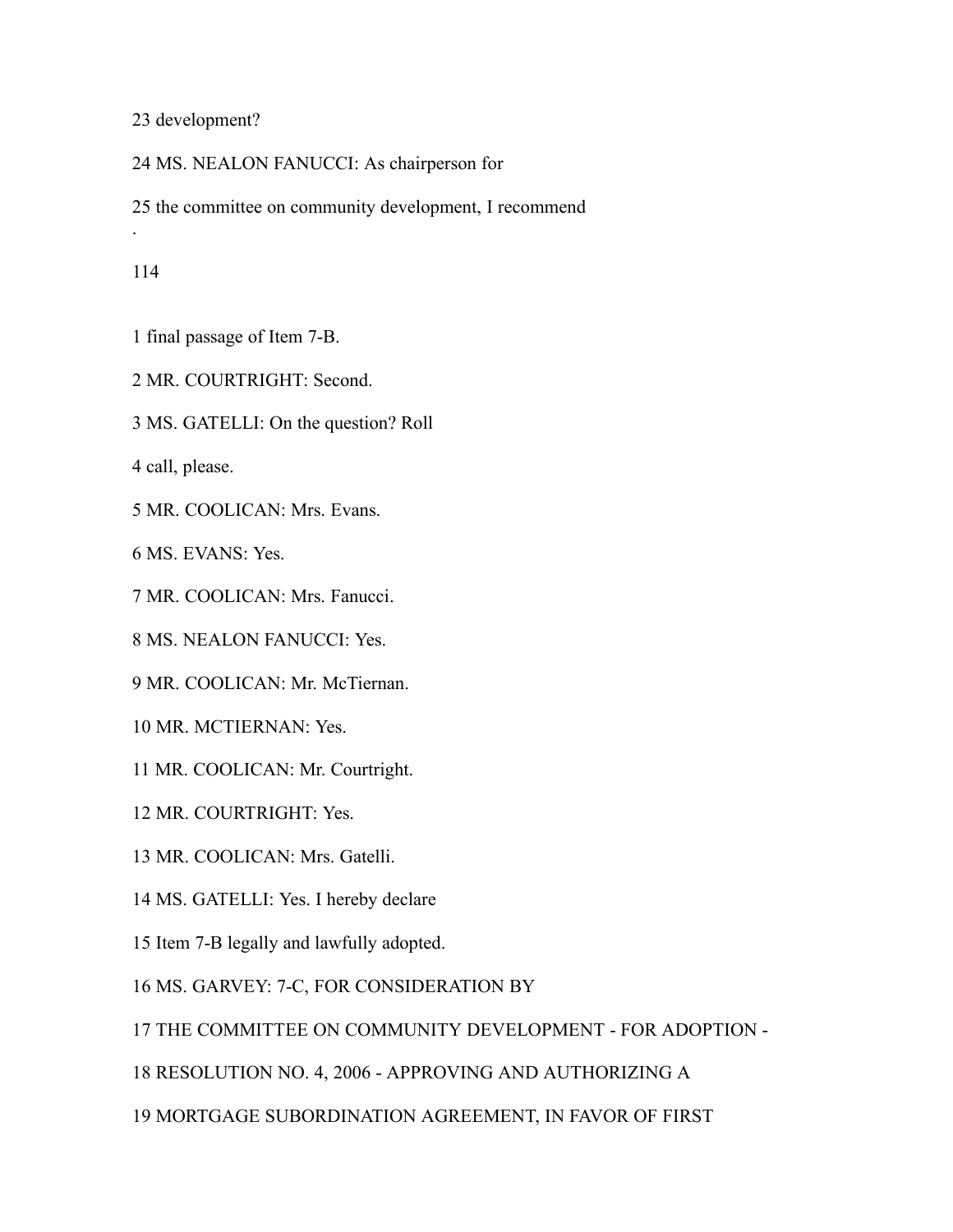# NATIONAL COMMUNITY BANK CONCERNING A CITY OECD

COMMERCIAL INDUSTRIAL LOAN WITH JOHN B. COOPER, PAUL S.

COOPER, AND ANGELA COOPER, T/A 519 LINDEN STREET

COMPANY, TO BE EXECUTED (ATTACHED).

MS. GATELLI: What's the recommendation

of the chairperson for the committee on community

.

development?

MS. NEALON FANUCCI: As chairperson for

- the committee on community development, I recommend
- final passage of Item 7-C.
- MR. COURTRIGHT: Seconded.

MS. GATELLI: On the question? Roll

call.

MR. COOLICAN: Mrs. Evans.

MS. EVANS: Yes.

MR. COOLICAN: Mrs. Fanucci.

MS. NEALON FANUCCI: Yes.

MR. COOLICAN: Mr. McTiernan.

MR. MCTIERNAN: Yes.

MR. COOLICAN: Mr. Courtright.

MR. COURTRIGHT: Yes.

MR. COOLICAN: Mrs. Gatelli.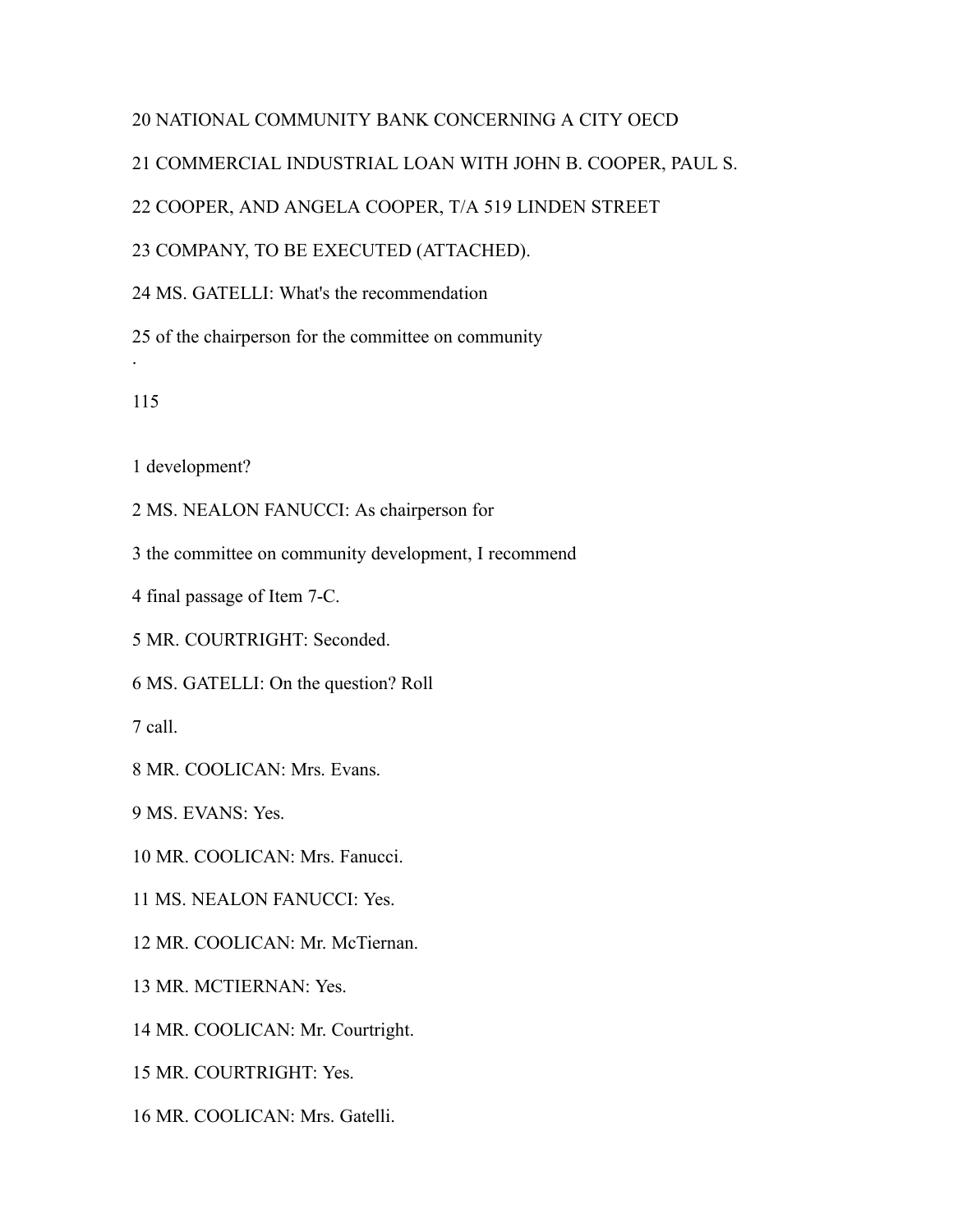MS. GATELLI: Yes. I hereby declare

Item 7-C legally and lawfully adopted.

MS. GARVEY: 7-D, FOR CONSIDERATION BY

THE COMMITTEE ON COMMUNITY DEVELOPMENT - FOR ADOPTION -

RESOLUTION NO. 5, 2006 - APPROVING AND AUTHORIZING A

MORTGAGE SUBORDINATION AGREEMENT, IN FAVOR OF FIDELITY

DEPOSIT & DISCOUNT BANK CONCERNING A CITY UDAG LOAN

WITH PETTINATO REALTY COMPANY, INC., TO BE EXECUTED

(ATTACHED).

### 

.

MS. GATELLI: What's the recommendation

of the chairperson for the committee on community

development?

MS. NEALON FANUCCI: As THE chairperson

for the committee on community development, I recommend

final passage of Item 7-D.

MR. COURTRIGHT: Second.

MS. GATELLI: On the question? Roll

call.

MR. COOLICAN: Mrs. Evans.

MS. EVANS: Yes.

MR. COOLICAN: Mrs. Fanucci.

MS. NEALON FANUCCI: Yes.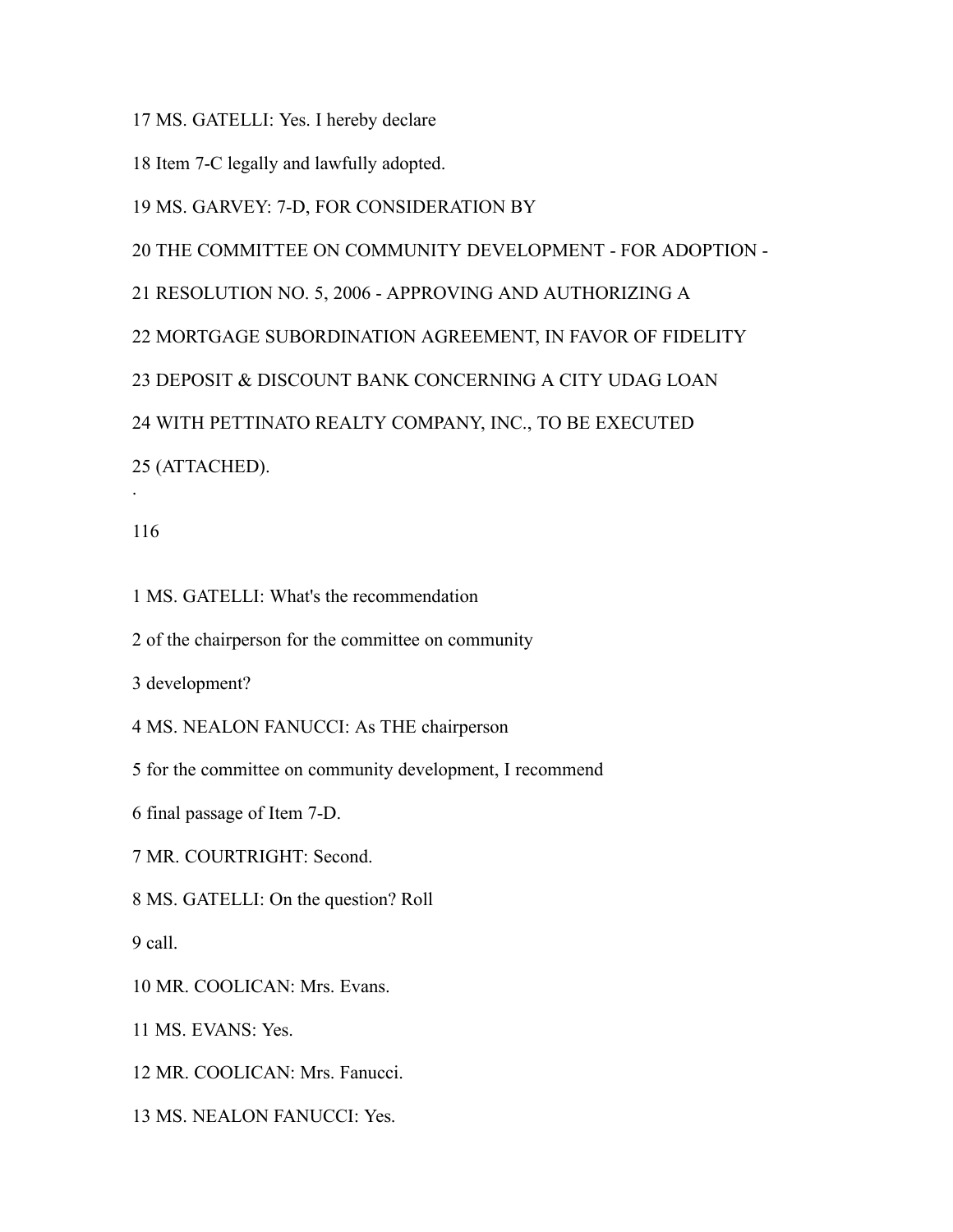MR. COOLICAN: Mr. McTiernan.

MR. MCTIERNAN: Yes.

MR. COOLICAN: Mr. Courtright.

MR. COURTRIGHT: Yes.

MR. COOLICAN: Mrs. Gatelli.

MS. GATELLI: Yes. I hereby declare

Item 7-D legally and lawfully adopted.

MS. GARVEY: 7-E, FOR CONSIDERATION BY

THE COMMITTEE ON RULES - FOR ADOPTION - RESOLUTION NO.

6, 2006 - AUTHORIZING THE MAYOR AND OTHER APPROPRIATE

OFFICIALS FOR THE CITY OF SCRANTON TO EXECUTE AND ENTER

INTO AMENDMENT NO. 2 TO THE GRANT AGREEMENT WITH THE

.

 NATURAL RESOURCES CONSERVATION SERVICE, UNITED STATES DEPARTMENT OF AGRICULTURE (NRCS) EMERGENCY WATERSHED PROTECTION MEASURES ON STAFFORD MEADOW BROOK TO ALLOW

FOR ADDITIONAL FUNDING OF THE PROJECT.

MS. GATELLI: As chairperson for the

committee on rules, I recommend final passage of Item

7-E.

MR. COURTRIGHT: Seconded.

MS. GATELLI: On the question? Roll

call.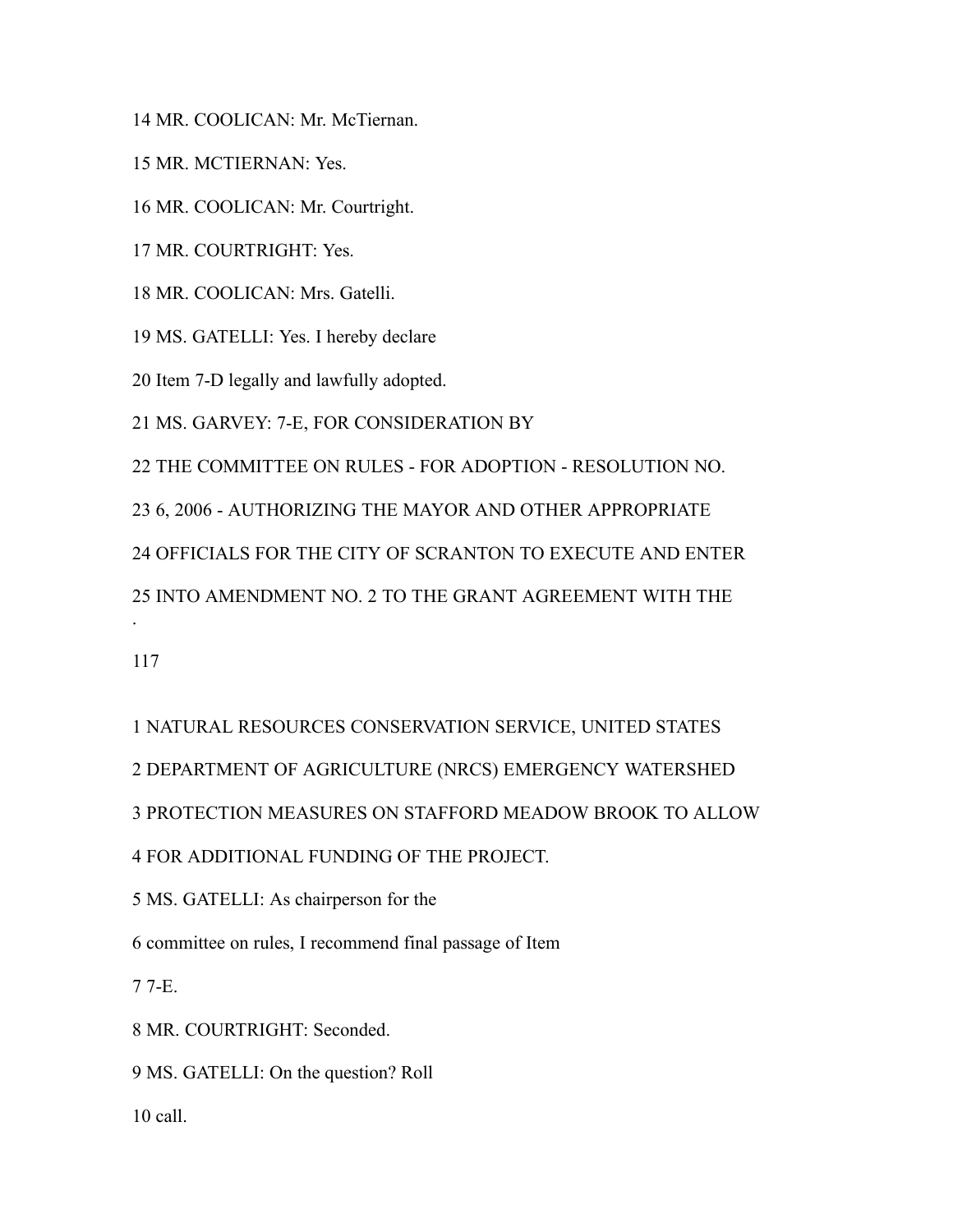MR. COOLICAN: Mrs. Evans.

MS. EVANS: Yes.

MR. COOLICAN: Mrs. Fanucci.

MS. NEALON FANUCCI: Yes.

MR. COOLICAN: Mr. McTiernan.

MR. MCTIERNAN: Yes.

MR. COOLICAN: Mr. Courtright.

MR. COURTRIGHT: Yes.

MR. COOLICAN: Mrs. Gatelli.

MS. GATELLI: Yes. I hereby declare

Item 7-E legally and lawfully adopted.

MS. GARVEY: 7-F, FOR CONSIDERATION BY

THE COMMITTEE ON FINANCE - FOR ADOPTION - RESOLUTION

NO. 7, 2006 - AUTHORIZING THE MAYOR AND OTHER

APPROPRIATE CITY OFFICIALS TO EXECUTE AND ENTER INTO A

.

LOAN AGREEMENT, AND TO EXECUTE A PROMISSORY NOTE, IN

THE AMOUNT OF \$110,000 BY AND BETWEEN THE CITY OF

SCRANTON AND EVEREST FURNITURE MFG. INC. FOR

ENTERPRISE ZONE COMPETITIVE GRANT FUNDS TO BE DEDICATED

TO THE EVEREST FURNITURE MFG, INC., PROJECT.

MS. GATELLI: What is the

recommendation of the chairperson for the committee on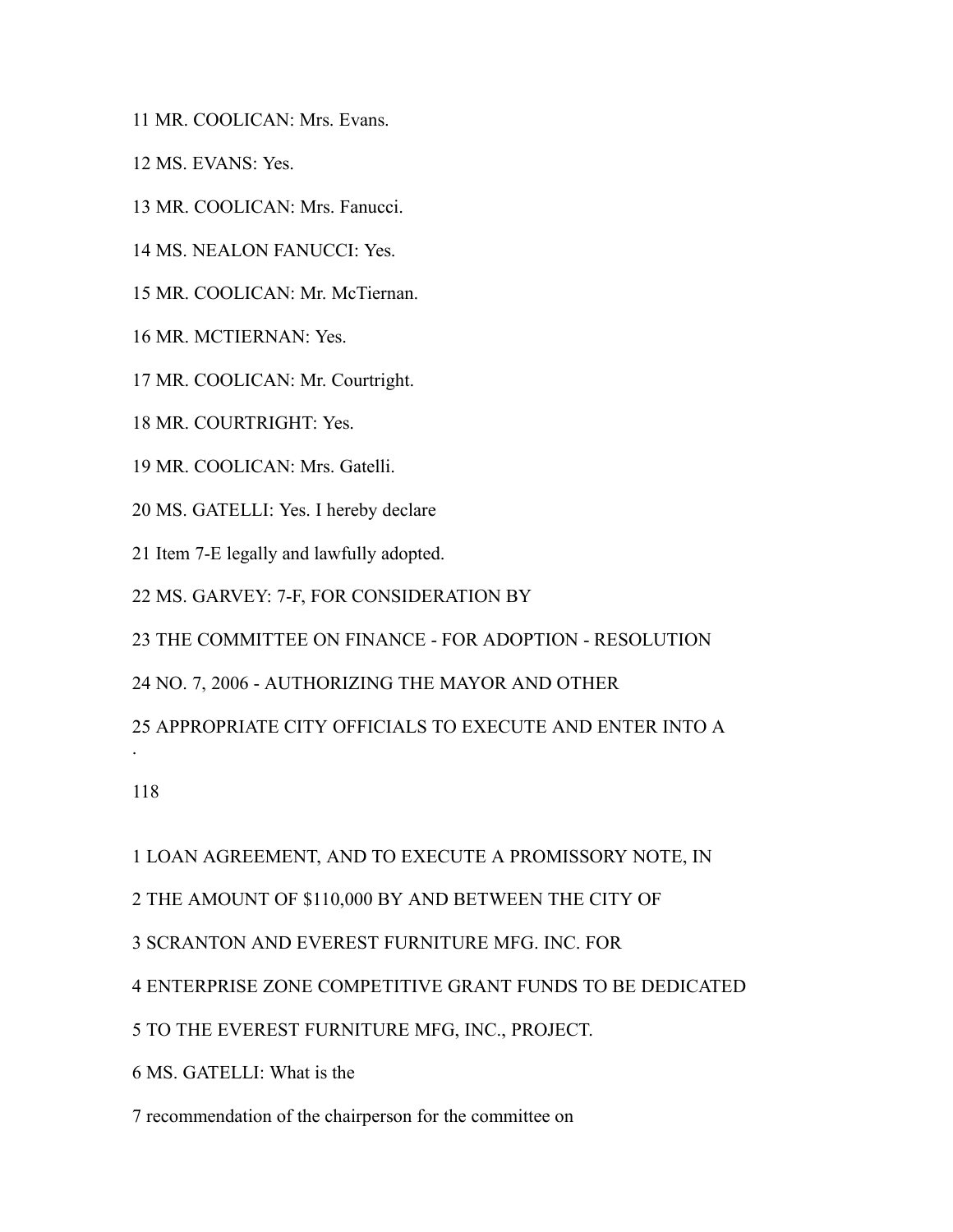finance?

- MR. MCTIERNAN: As chair for the
- committee on finance, I recommend final passage of Item

7-F.

MR. COURTRIGHT: Second.

MS. GATELLI: On the question? Roll

call.

MR. COOLICAN: Mrs. Evans.

MS. EVANS: Yes.

MR. COOLICAN: Mrs. Fanucci.

MS. NEALON FANUCCI: Yes.

MR. COOLICAN: Mr. McTiernan.

MR. MCTIERNAN: Yes.

MR. COOLICAN: Mr. Courtright.

MR. COURTRIGHT: Yes.

MR. COOLICAN: Mrs. Gatelli.

MS. GATELLI: Yes. I hereby declare

Item 7-F legally and lawfully adopted.

.

MS. GARVEY: 7-G, FOR CONSIDERATION -

BY THE COMMITTEE ON RULES - FOR ADOPTION - RESOLUTION

NO. 8, 2006 - AUTHORIZING THE MAYOR AND OTHER

APPROPRIATE CITY OFFICIALS TO EXECUTE AND ENTER INTO A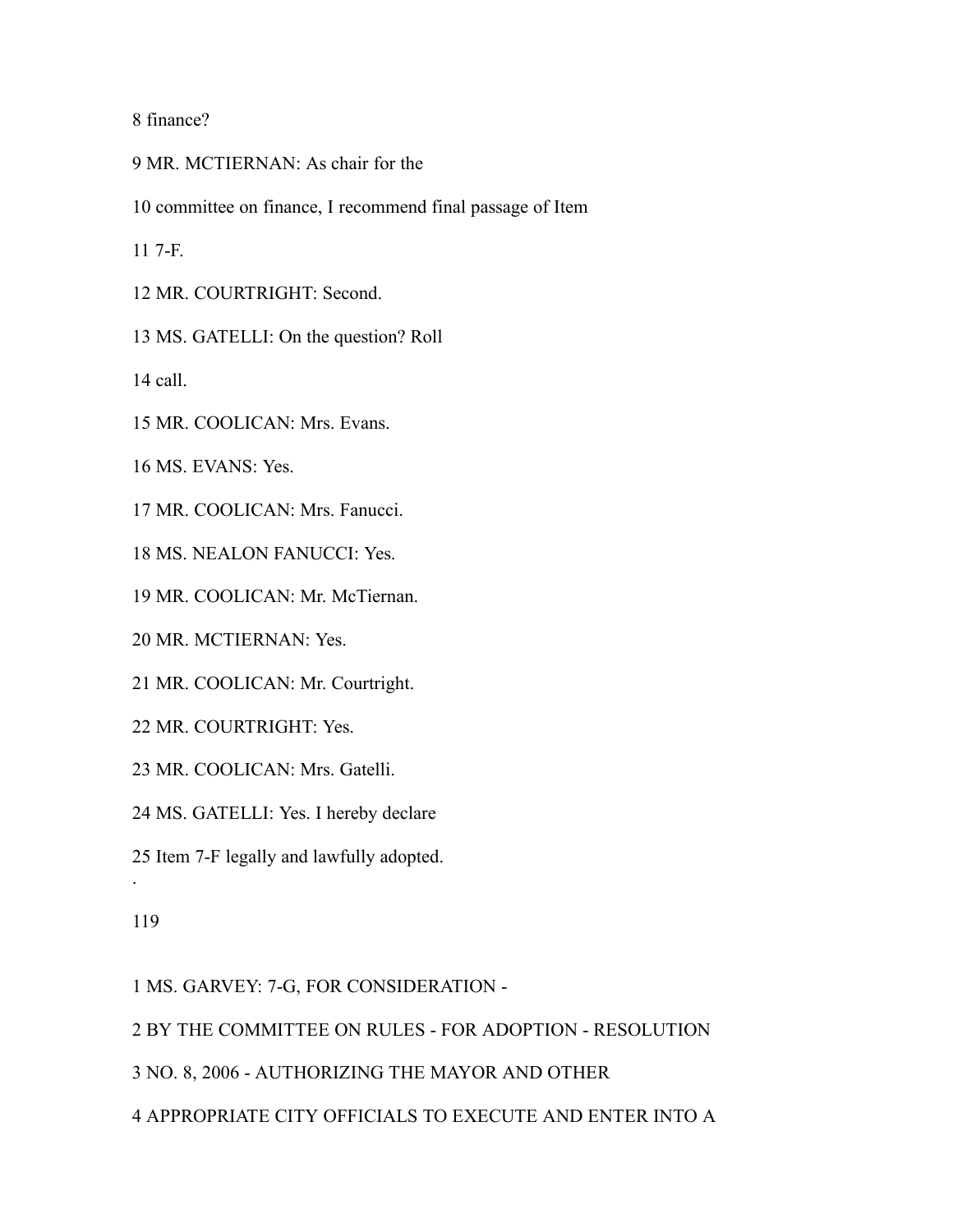## CONTRACT FOR INSURANCE WITH HARIE INSURANCE EXCHANGE,

NATIONAL CASUALTY AND PHILADELPHIA INSURANCE COMPANY

FOR CITY INSURANCE COVERAGES FOR THE PERIOD JANUARY 1,

2006 THROUGH JANUARY 1, 2007.

MS. GATELLI: As chairperson for the

committee on rules, I recommend final passage of Item

7-G.

MR. COURTRIGHT: Second.

MS. GATELLI: On the question? Roll

call.

MR. COOLICAN: Mrs. Evans.

MS. EVANS: Yes.

MR. COOLICAN: Mrs. Fanucci.

MS. NEALON FANUCCI: Yes.

MR. COOLICAN: Mr. McTiernan.

MR. MCTIERNAN: Yes.

MR. COOLICAN: Mr. Courtright.

MR. COURTRIGHT: Yes.

MR. COOLICAN: Mrs. Gatelli.

MS. GATELLI: Yes. I hereby declare

Item 7-G legally and lawfully adopted.

.

MS. GARVEY: 7-H, FOR CONSIDERATION BY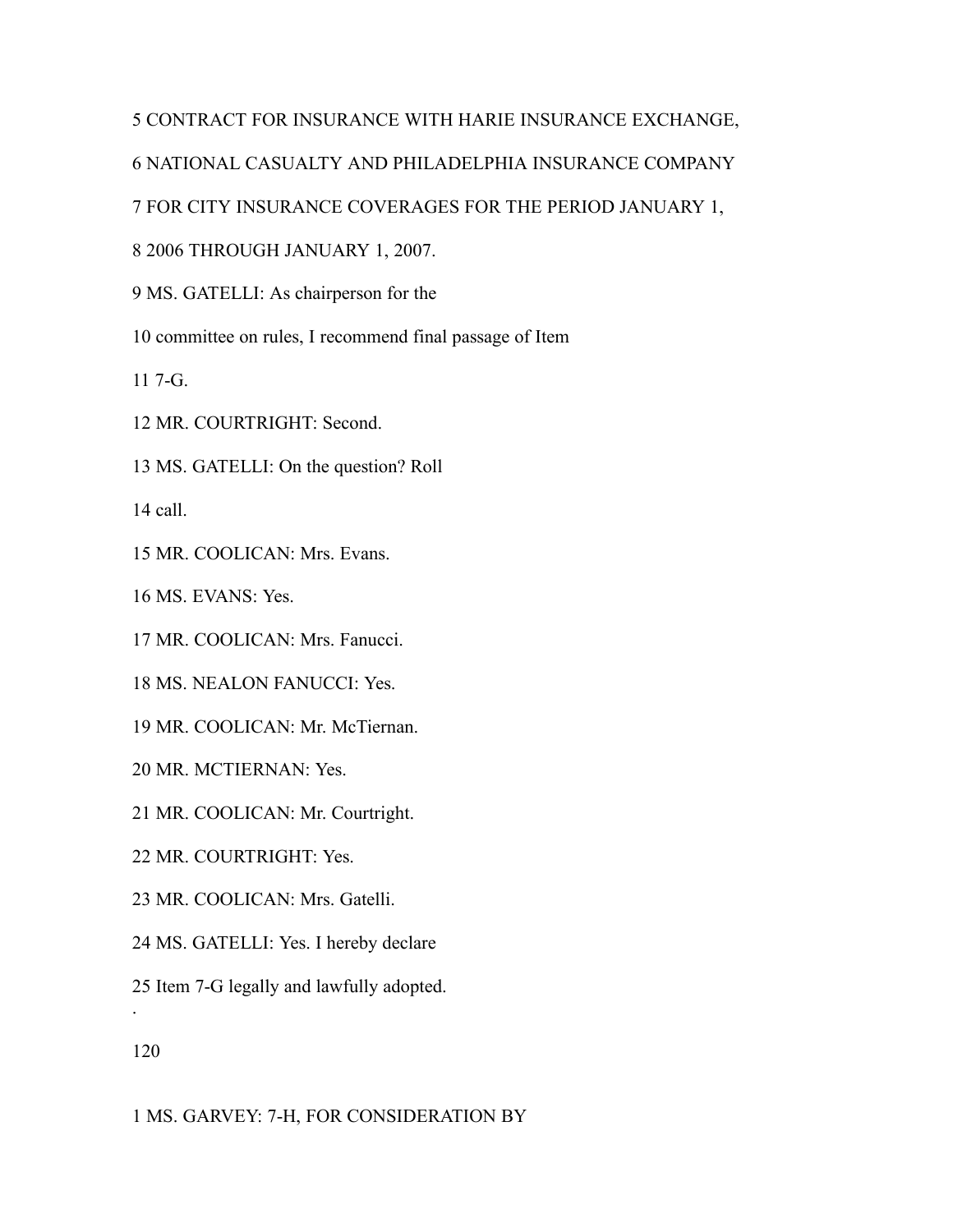THE COMMITTEE ON RULES - FOR ADOPTION - RESOLUTION NO. 9, 2006 - RE-APPOINTMENT OF WALTER RANAKOSKI, 1342 ST. ANN'S STREET, SCRANTON, PENNSYLVANIA, 18504, AS A MEMBER OF THE SCRANTON LACKAWANNA HEALTH & WELFARE AUTHORITY. MR. RANAKOSKI'S TERM EXPIRED ON DECEMBER 31, 2005 AND HIS NEW TERM WILL EXPIRE ON DECEMBER 31, 2010. MS. GATELLI: As chairperson for the committee on rules, I recommend final passage of Item 7-H. MR. COURTRIGHT: Second. MS. GATELLI: On the question? Roll call. MR. COOLICAN: Mrs. Evans. MS. EVANS: Yes. MR. COOLICAN: Mrs. Fanucci. MS. NEALON FANUCCI: Yes. MR. COOLICAN: Mr. McTiernan. MR. MCTIERNAN: Yes. MR. COOLICAN: Mr. Courtright. MR. COURTRIGHT: Yes. MR. COOLICAN: Mrs. Gatelli. MS. GATELLI: Yes. I hereby declare

Item 7-H legally and lawfully adopted.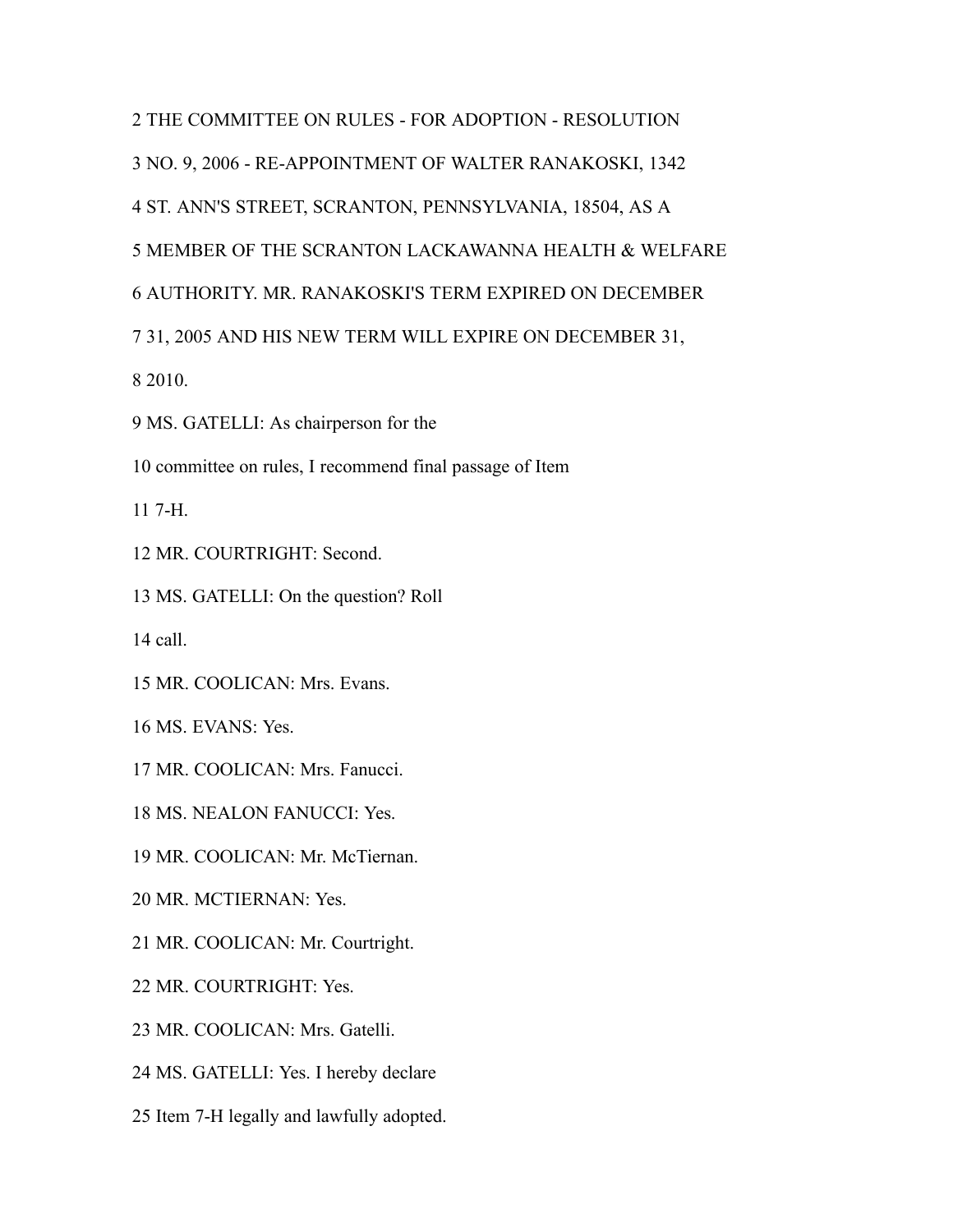.

MS. GARVEY: 7-I, FOR CONSIDERATION BY

THE COMMITTEE ON RULES - FOR ADOPTION - RESOLUTION NO.

10, 2006 - RE-APPOINTMENT OF MARY ANN SINCLAIR, 1310

LUZERNE STREET, SCRANTON, PENNSYLVANIA, 18504, TO THE

BOARD OF THE SCRANTON HOUSING AUTHORITY, EFFECTIVE

IMMEDIATELY. MRS. SINCLAIR'S TERM EXPIRED ON SEPTEMBER

27, 2005 AND HER NEW TERM WILL EXPIRE ON SEPTEMBER 27,

2010.

MS. GATELLI: As chairperson on rules,

I recommend final passage of Item 7-I.

MR. COURTRIGHT: Second.

MS. GATELLI: On the question? Roll

call.

MR. COOLICAN: Mrs. Evans.

MS. EVANS: Yes.

MR. COOLICAN: Mrs. Fanucci.

MS. NEALON FANUCCI: Yes.

MR. COOLICAN: Mr. McTiernan.

MR. MCTIERNAN: Yes.

MR. COOLICAN: Mr. Courtright.

MR. COURTRIGHT: Yes.

MR. COOLICAN: Mrs. Gatelli.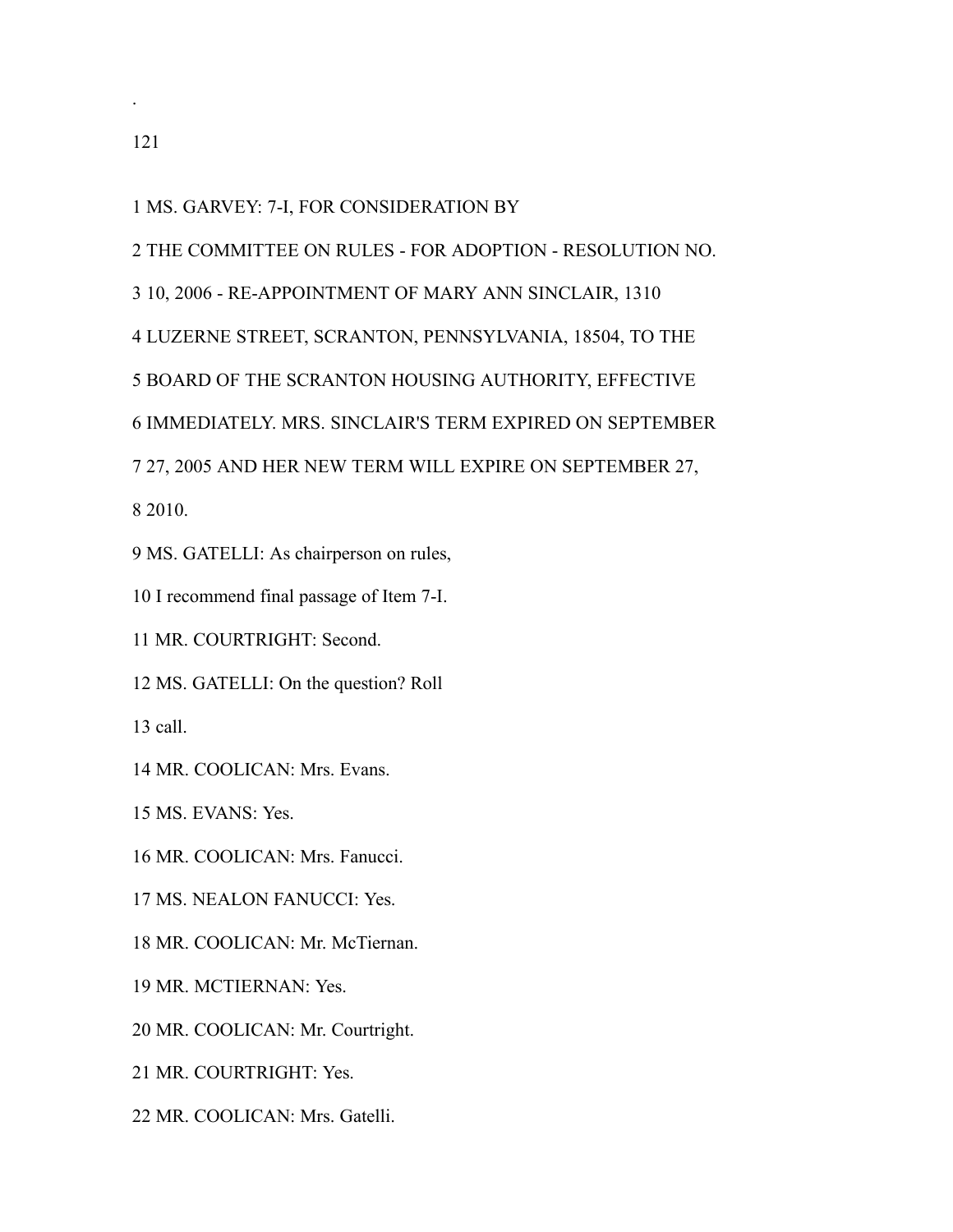MS. GATELLI: Yes. I hereby declare

Item 7-I legally and lawfully adopted.

### MS. GARVEY: 7-J, FOR CONSIDERATION BY

.

THE COMMITTEE ON RULES - FOR ADOPTION - RESOLUTION

NO. 11, 2006 - RE-APPOINTMENT OF ANTHONY MARINUCCI,

1208 BLAIR AVENUE, SCRANTON, PENNSYLVANIA, 18508, AS A

MEMBER OF THE SCRANTON MUNICIPAL RECREATION AUTHORITY.

MR. MARINUCCI'S TERM EXPIRED ON JUNE 17, 2005 AND HIS

NEW TERM WILL EXPIRE ON JUNE 17, 2010.

MS. GATELLI: As chairperson on rules,

I recommend final passage of 7-J.

MR. MCTIERNAN: Second.

MS. GATELLI: On the question? Roll

call.

MR. COOLICAN: Mrs. Evans.

MS. EVANS: No.

MR. COOLICAN: Mrs. Fanucci.

MS. NEALON FANUCCI: Yes.

MR. COOLICAN: Mr. McTiernan.

MR. MCTIERNAN: Yes.

MR. COOLICAN: Mr. Courtright.

MR. COURTRIGHT: No.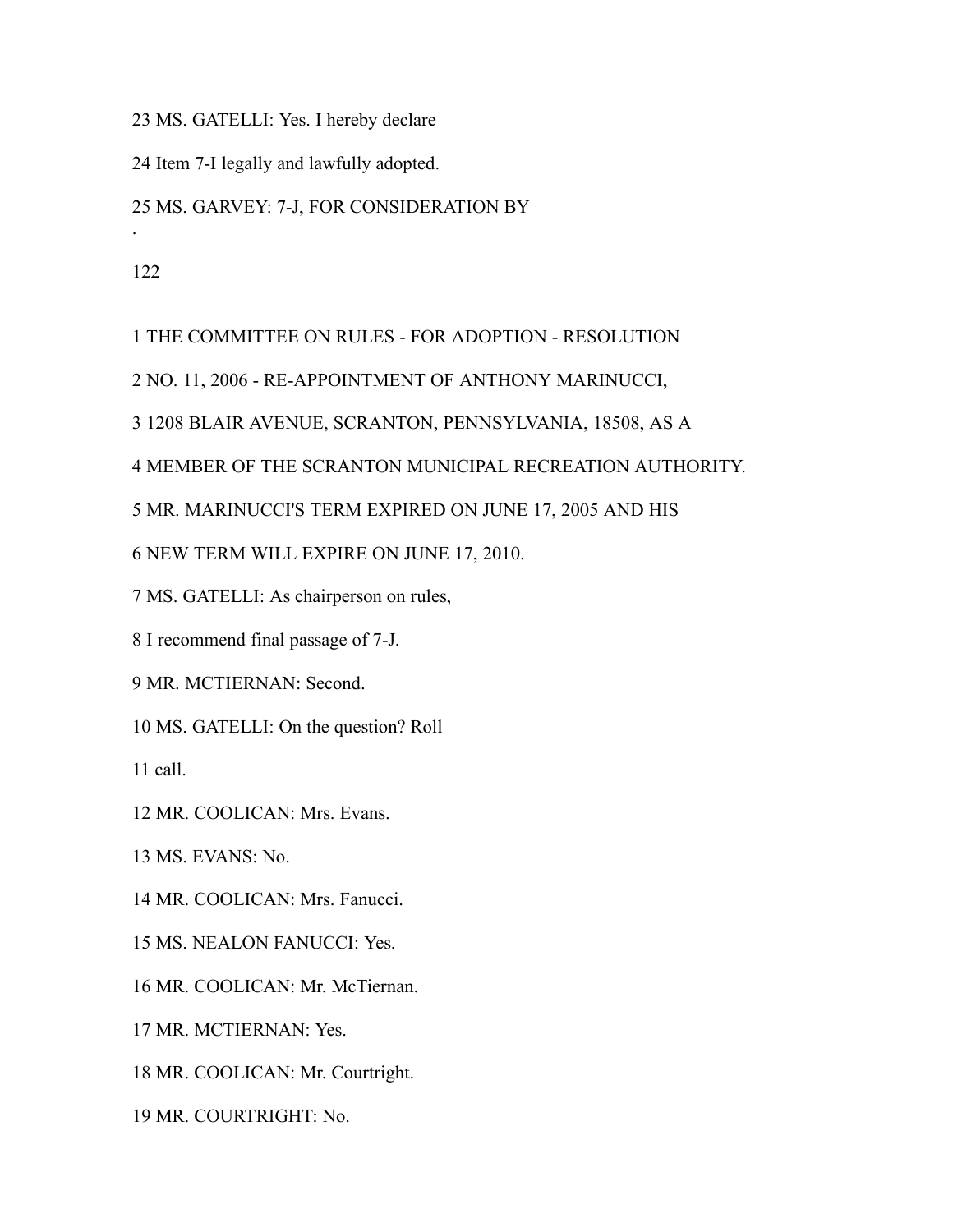MR. COOLICAN: Mrs. Gatelli.

MS. GATELLI: Yes. I hereby declare

Item 7-J legally and lawfully adopted.

MS. GARVEY: 7-K, FOR CONSIDERATION BY

THE COMMITTEE ON RULES - FOR ADOPTION - RESOLUTION NO.

12, 2006 - APPOINTMENT OF PETER RIEBE, 1315 SANDERSON

.

AVENUE, SCRANTON, PENNSYLVANIA, 18509, AS A MEMBER OF

THE SCRANTON REDEVELOPMENT AUTHORITY. MR. RIEBE WILL

BE FULFILLING THE TERM OF BARBARA MARINUCCI WHO

RESIGNED ON DECEMBER 7, 2005. MR. RIEBE'S TERM WILL

EXPIRE ON FEBRUARY 4, 2009.

MS. GATELLI: As chairperson for the

committee on rules, I recommend final passage of Item

7-K.

MR. COURTRIGHT: Second.

MS. GATELLI: On the question? Roll

call.

MR. COOLICAN: Mrs. Evans.

MS. EVANS: Yes.

MR. COOLICAN: Mrs. Fanucci.

MS. NEALON FANUCCI: Yes.

MR. COOLICAN: Mr. McTiernan.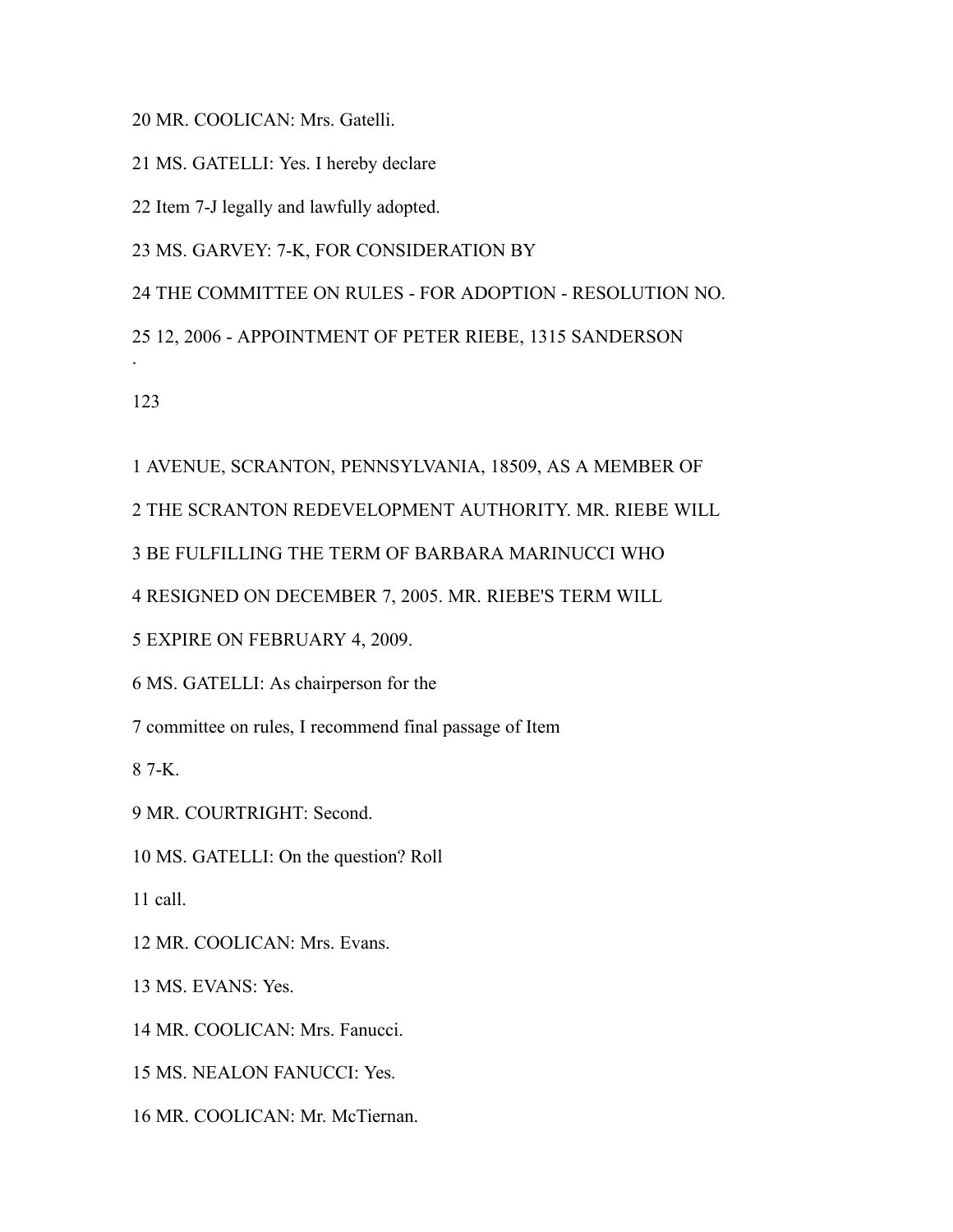MR. MCTIERNAN: Yes.

MR. COOLICAN: Mr. Courtright.

MR. COURTRIGHT: Yes.

MR. COOLICAN: Mrs. Gatelli.

MS. GATELLI: Yes. I hereby declare

Item 7-K legally and lawfully adopted.

MS. GARVEY: 7-L, FOR CONSIDERATION BY

THE COMMITTEE ON RULES - FOR ADOPTION - RESOLUTION NO.

13, 2006 - APPOINTMENT OF JAMES MCDONNELL,

.

1432 SANDERSON AVENUE, SCRANTON, PENNSYLVANIA, 18509,

TO THE SCRANTON RECREATION AUTHORITY. MR. MCDONNELL

WILL BE FULFILLING THE TERM OF PETER RIEBE WHO RESIGNED

EFFECTIVE JANUARY 10, 2006. MR. MCDONNELL'S TERM WILL

EXPIRE ON DECEMBER 31, 2005.

MS. GATELLI: As chairperson for the

committee on rules, I recommend final passage of Item

7-L.

MR. COURTRIGHT: Second.

MS. GATELLI: On the question? Roll

call.

MR. COOLICAN: Mrs. Evans.

MS. EVANS: Yes.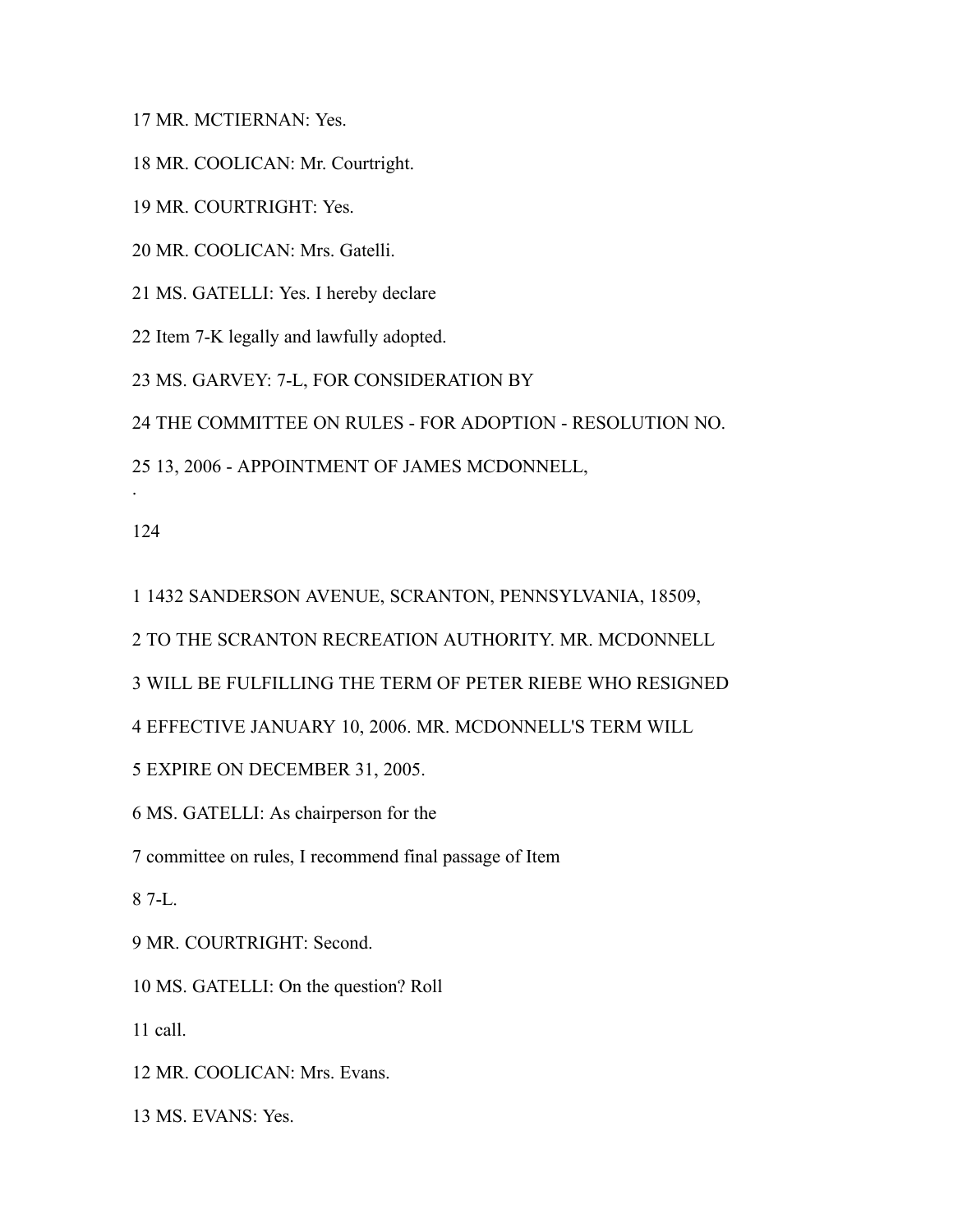MR. COOLICAN: Mrs. Fanucci.

MS. NEALON FANUCCI: Yes.

MR. COOLICAN: Mr. McTiernan.

MR. MCTIERNAN: Yes.

MR. COOLICAN: Mr. Courtright.

MR. COURTRIGHT: Yes.

MR. COOLICAN: Mrs. Gatelli.

MS. GATELLI: Yes. I hereby declare

Item 7-L legally and lawfully adopted.

MS. GARVEY: 7-M, FOR CONSIDERATION BY

THE COMMITTEE ON RULES - FOR ADOPTION - RESOLUTION NO.

14, 2006 - APPOINTMENT OF ROBERT TIMLIN, 325 WARREN

.

STREET, SCRANTON, PENNSYLVANIA, 18505, AS A MEMBER OF

THE SCRANTON REDEVELOPMENT AUTHORITY EFFECTIVE

FEBRUARY 4, 2006. MR. TIMLIN WILL BE REPLACING GREGORY

WOODYARD WHOSE TERM WILL EXPIRE ON FEBRUARY 4, 2006.

MR. TIMLIN'S TERM WILL EXPIRE ON FEBRUARY 4, 2010.

MS. GATELLI: As chairperson for the

committee on rules, I recommend final passage of

7-M.

MR. COURTRIGHT: Second.

MS. GATELLI: On the question? Roll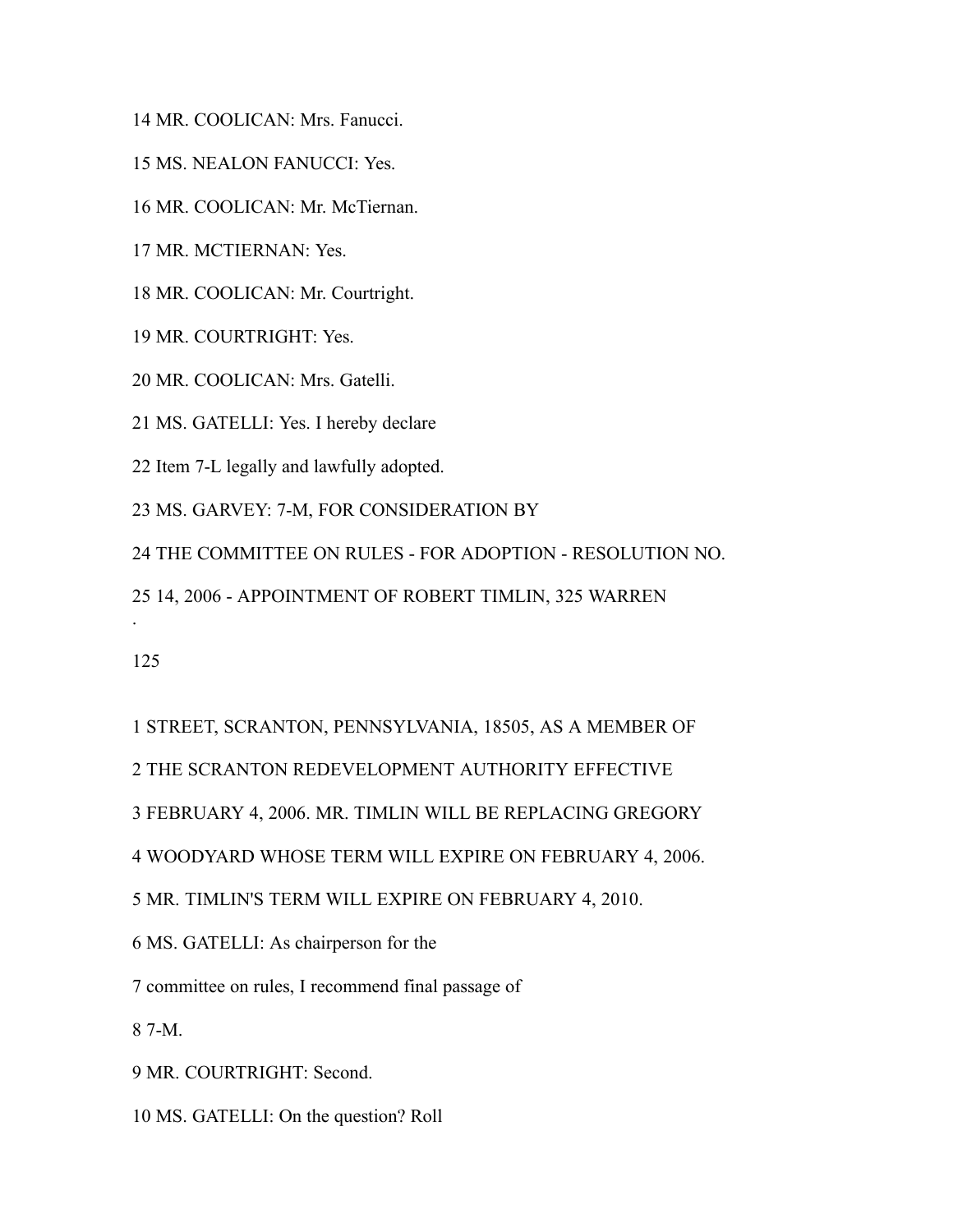call, please.

MR. COOLICAN: Mrs. Evans.

MS. EVANS: Yes.

MR. COOLICAN: Mrs. Fanucci.

MS. NEALON FANUCCI: Yes.

MR. COOLICAN: Mr. McTiernan.

MR. MCTIERNAN: Yes.

MR. COOLICAN: Mr. Courtright.

MR. COURTRIGHT: Yes.

MR. COOLICAN: Mrs. Gatelli.

MS. GATELLI: Yes. I hereby declare

Item 7-M legally and lawfully adopted.

MS. GARVEY: 7-N, FOR CONSIDERATION BY

THE COMMITTEE ON RULES - FOR ADOPTION - RESOLUTION NO.

15, 2006 - APPOINTMENT OF KATHLEEN MCDONNELL,

.

1929 CLEARVIEW STREET, SCRANTON, PENNSYLVANIA, 18508,

AS A MEMBER OF THE SCRANTON PARKING AUTHORITY.

MS. MCDONNELL WILL BE REPLACING ROBERT LIPSKI WHOSE

TERM EXPIRED ON JUNE 1, 2005. MS. MCDONNELL'S TERM

WILL EXPIRE ON JUNE 1, 2010.

MS. GATELLI: As chairperson for rules,

I recommend passage of 7-N.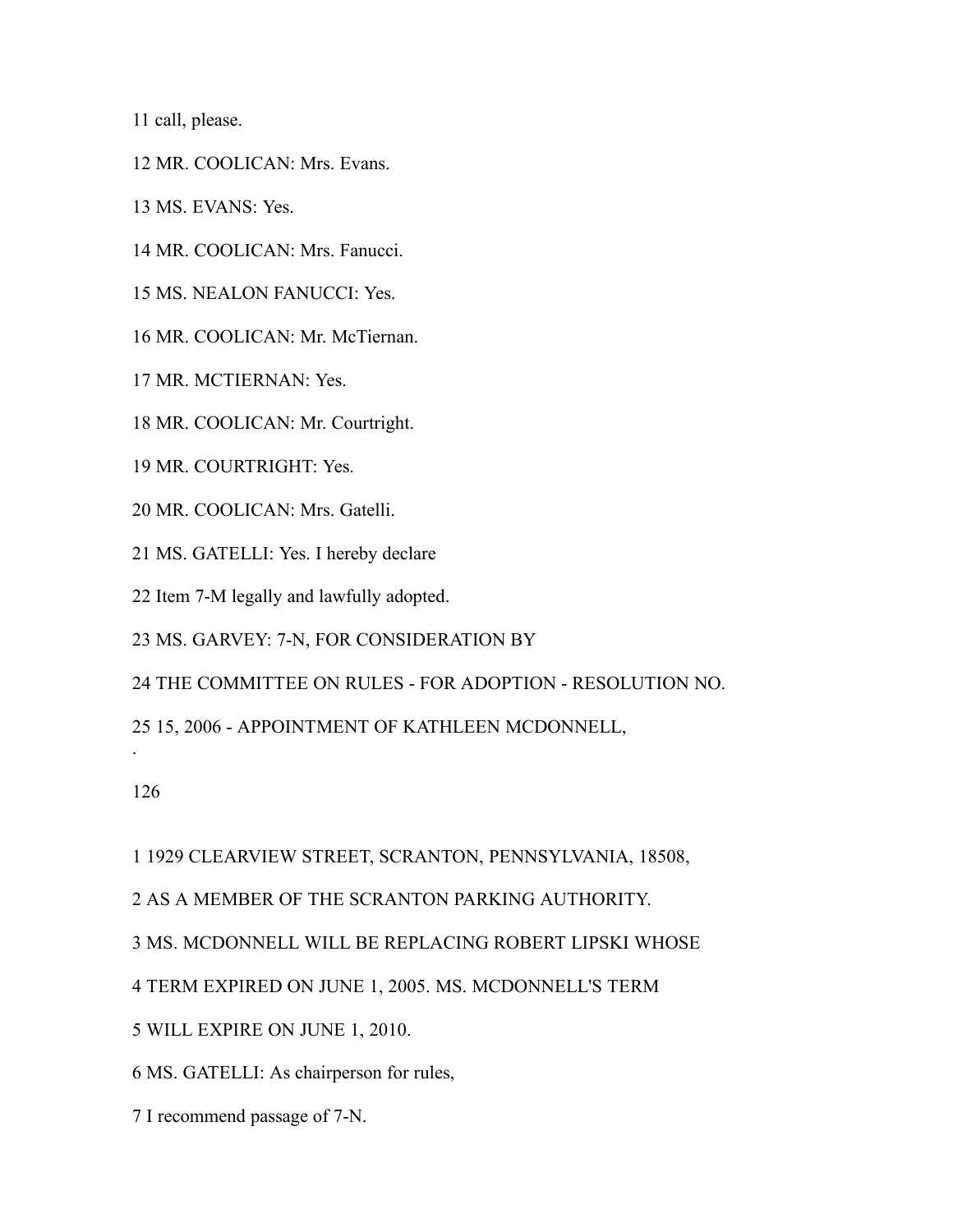MR. COURTRIGHT: Second.

MS. GATELLI: On the question? Roll

call.

MR. COOLICAN: Mrs. Evans.

MS. EVANS: Yes.

MR. COOLICAN: Mrs. Fanucci.

MS. NEALON FANUCCI: Yes.

MR. COOLICAN: Mr. McTiernan.

MR. MCTIERNAN: Yes.

MR. COOLICAN: Mr. Courtright.

MR. COURTRIGHT: Yes.

MR. COOLICAN: Mrs. Gatelli.

MS. GATELLI: Yes. I hereby declare

Item 7-N legally and lawfully adopted.

MS. GARVEY: 7-O, FOR CONSIDERATION BY

THE COMMITTEE ON RULES - FOR ADOPTION - RESOLUTION NO.

16, 2006 - APPOINTMENT OF FRANCIS NOONEY, 323 SOUTH

WEBSTER AVENUE, SCRANTON, PENNSYLVANIA, 18505, TO THE

.

 BOARD OF THE SCRANTON SEWER AUTHORITY. MR. NOONEY WILL REPLACE HERB SANDS, WHOSE TERM EXPIRED ON DECEMBER 31, 2005. MR. NOONEY'S TERM WILL EXPIRE ON DECEMBER 31,

2010.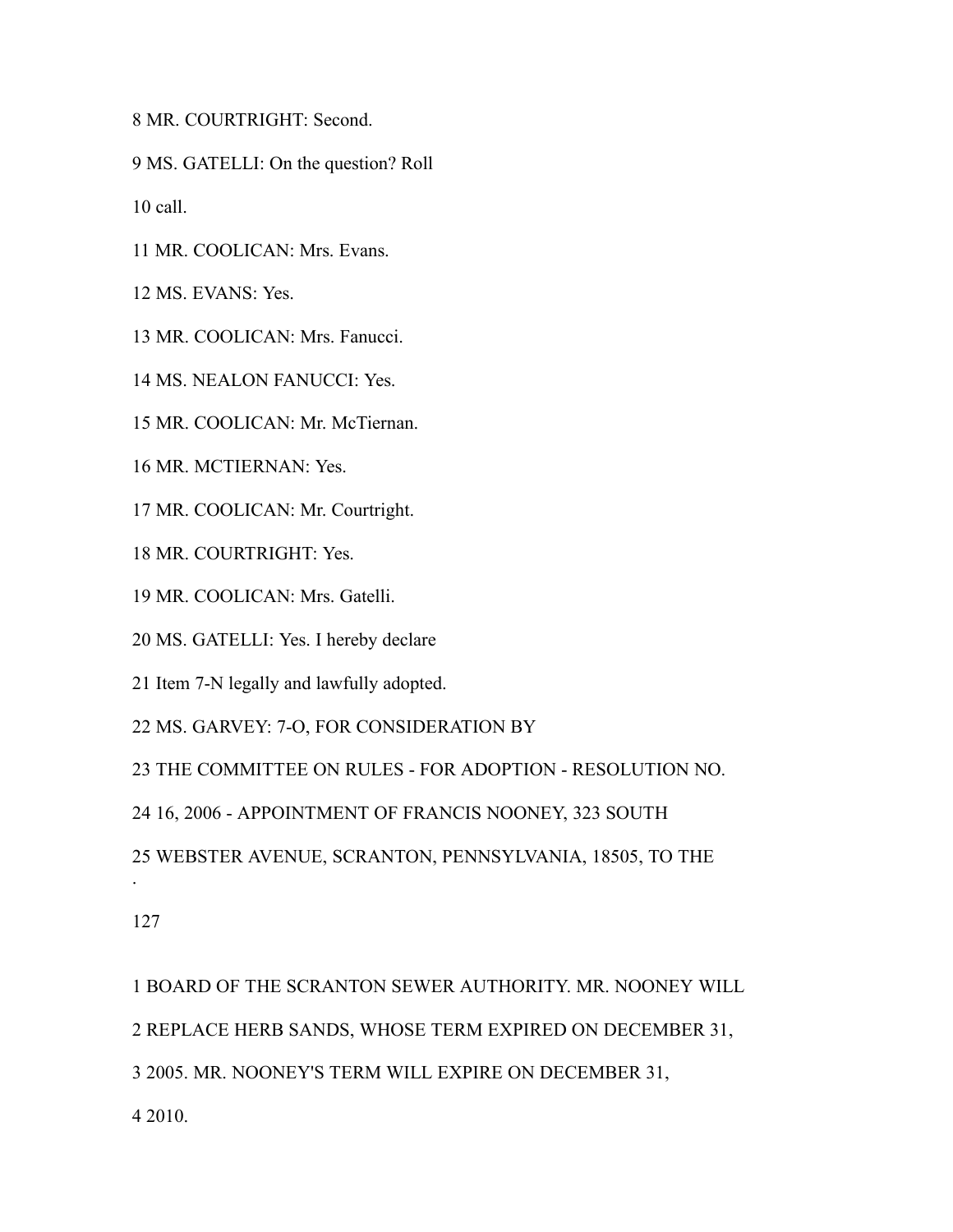MS. GATELLI: As chairperson for the

committee on rules, I recommend final passage of Item

7-O.

MR. COURTRIGHT: Second.

MS. GATELLI: On the question?

MS. EVANS: Yes. I wish to commend

Mr. Herb Sands for his years of dedicated service to

the Scranton Sewer Authority. He questioned and

researched the issues paying meticulous attention to

every detail, he consistently casted his vote to

benefit the ratepayer. I admire his wisdom and

courage, and this is indeed a great loss to not only

the Sewer Authority, but to all of the rate payers of

Scranton and Dunmore.

MS. GATELLI: Anyone else on the

question? Roll call.

MR. COOLICAN: Mrs. Evans.

MS. EVANS: Yes.

MR. COOLICAN: Mrs. Fanucci.

MS. NEALON FANUCCI: Yes.

MR. COOLICAN: Mr. McTiernan.

.

MR. MCTIERNAN: Yes.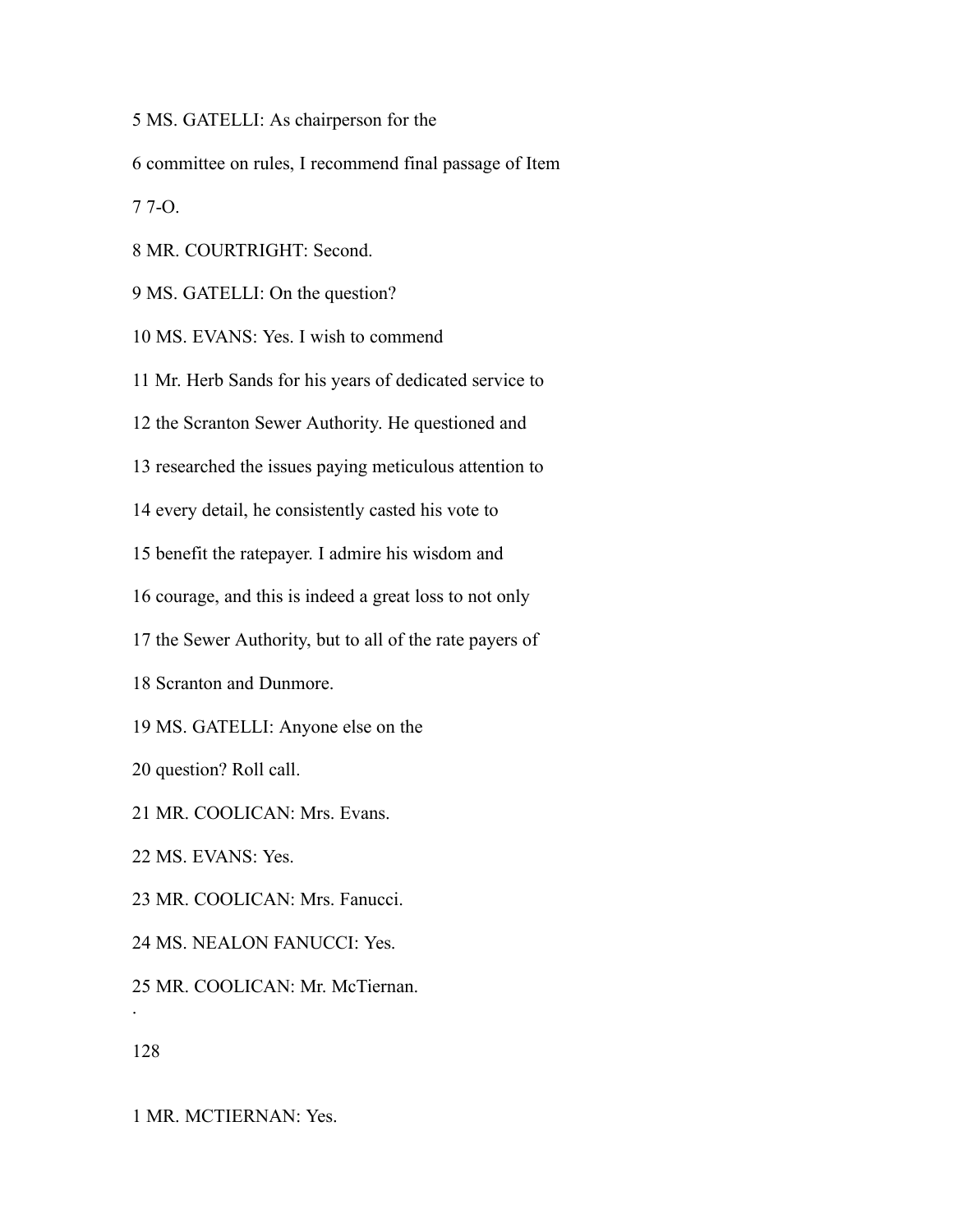MR. COOLICAN: Mr. Courtright.

MR. COURTRIGHT: Yes.

MR. COOLICAN: Mrs. Gatelli.

MS. GATELLI: Yes. I hereby declare

7-O legally and lawfully adopted.

MS. GARVEY: 7-P, FOR CONSIDERATION BY

THE COMMITTEE ON RULES - FOR ADOPTION - RESOLUTION NO.

17, 2005 - APPOINTMENT OF LEO VERGNETTI, 519 ARTHUR

AVENUE, SCRANTON, PENNSYLVANIA, 18509, TO THE BOARD OF

THE SCRANTON SEWER AUTHORITY. MR. VERGNETTI WILL

REPLACE PAUL KEARNS, WHOSE TERM EXPIRED ON

DECEMBER 31, 2005. MR. VERGNETTI'S TERM WILL EXPIRE ON

DECEMBER 31, 2010.

MS. GATELLI: As chairperson for the

committee on rules, I recommend passage of 7-P.

MR. COURTRIGHT: Second.

MS. GATELLI: On the question?

MS. EVANS: Yes. Mr. Paul Kearns' term

does not expire on December 31, 2005, rather it expires

on December 31, 2006. He has documentation signed by

the mayor of the City of Scranton as proof of that, he

has also indicated that he fully wishes to serve out

his term on the authority until the true date of

expiration; therefore, I would ask Council to consider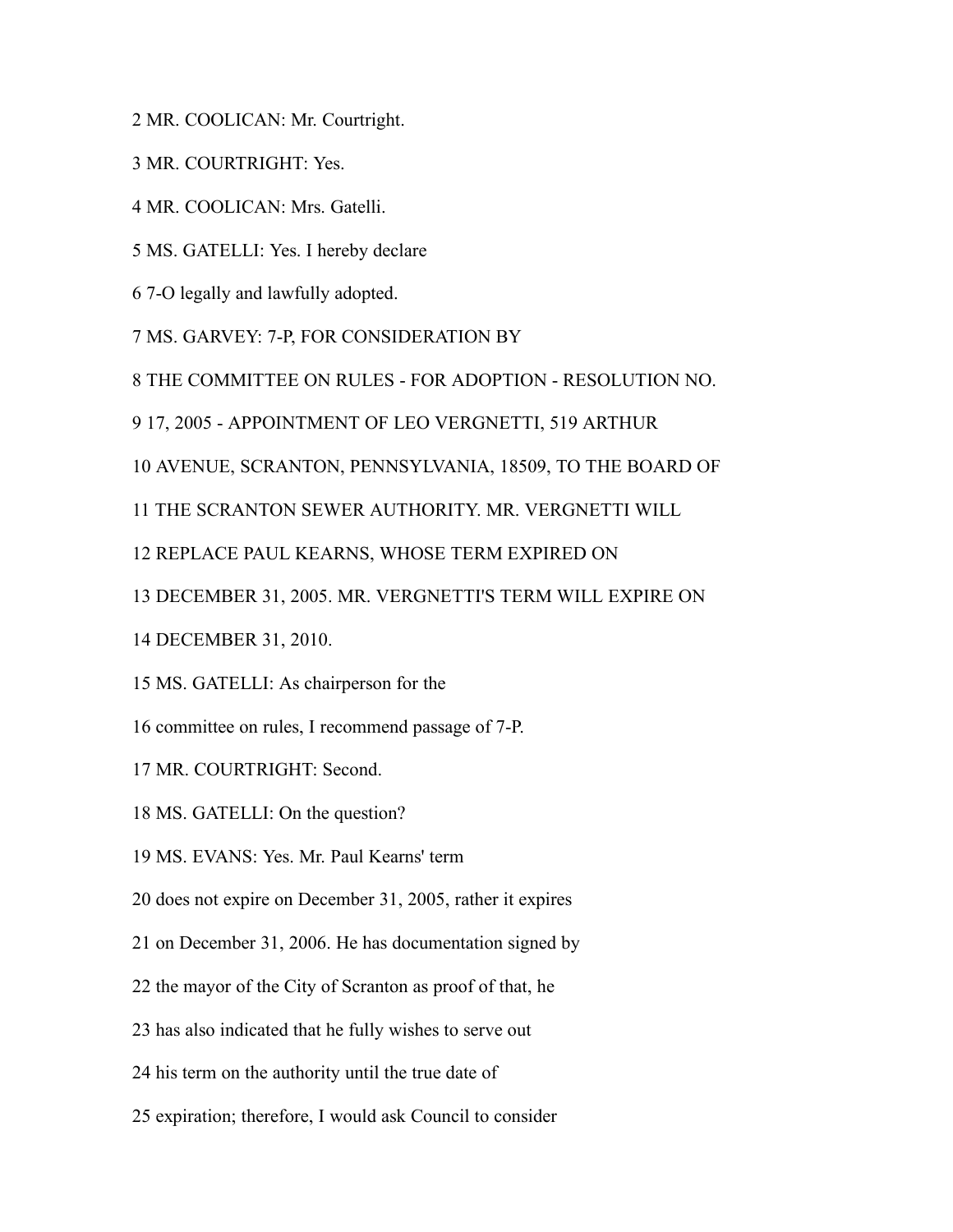tabling this resolution tonight, Resolution No. 17 of

- 2006 until the matter can be properly addressed.
- MR. COURTRIGHT: On the question, this

is news to me. I didn't know his term wasn't expired.

MS. GATELLI: I knew his term was

expired because Mr. Kearns called me. I did

investigate, and I asked Attorney Minora for his

opinion, and he stated that because it was an ordinance

or a resolution, pardon me, and it was adopted and it

has been in place with that particular date, that would

stand, and that Mr. Kearns would have to see the mayor,

you know, about that issue, because it was adopted by

Council, it was signed by Council, and it was in the

paper advertised that his term would be up in 2005.

- MS. EVANS: But in keeping with that
- line of logic, similarly in whatever it would have
- been, 2002, 2001, that would have been advertised and
- approved as a resolution by Council to stand as
- December 31, 2006.
- MS. GATELLI: It wasn't. In the
- resolution it was 2005.
- MS. EVANS: In this resolution?

.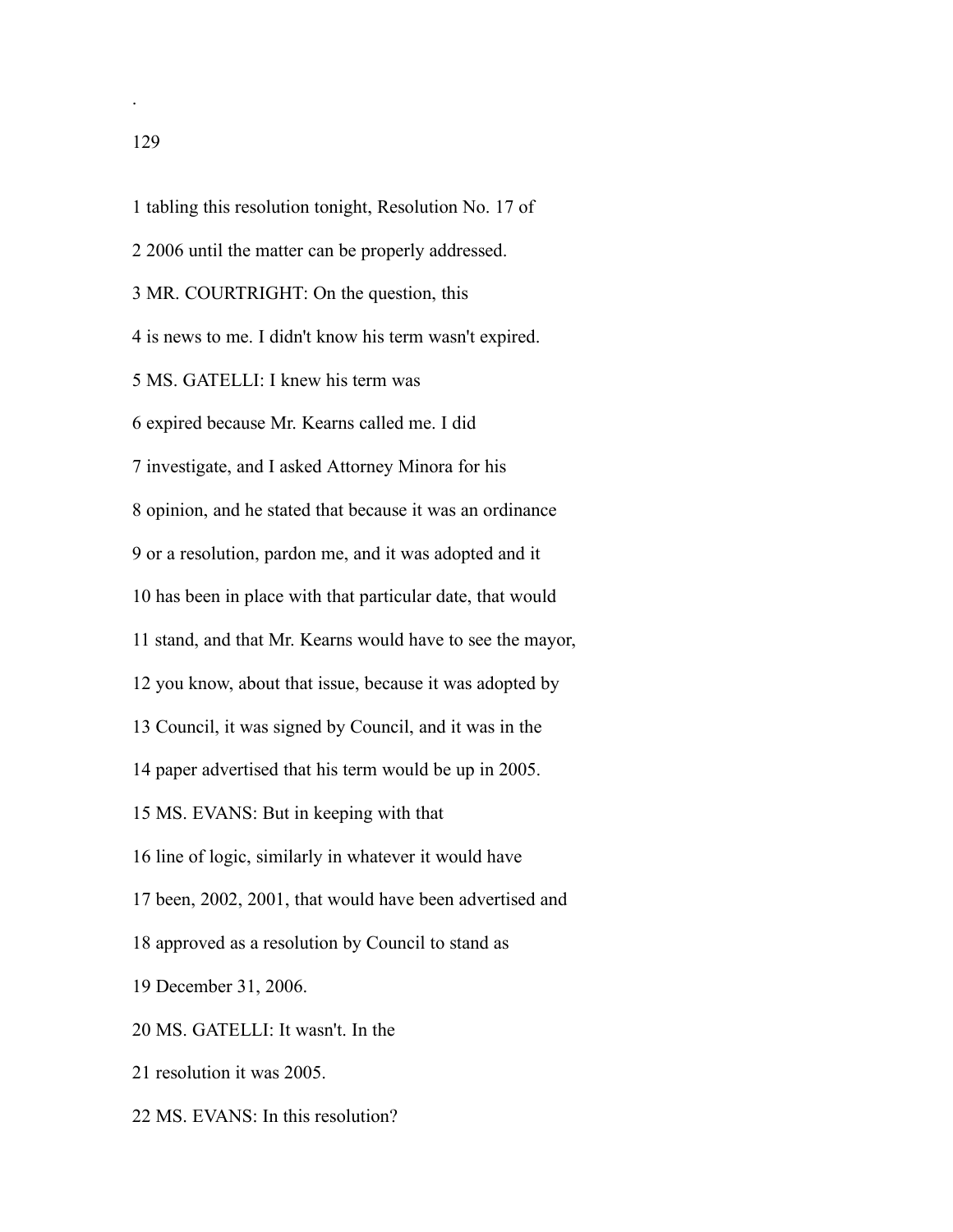MS. GATELLI: No, in the resolution

that was passed by the previous -- I mean, I wasn't

here, I don't even think you were here.

.

MS. EVANS: No, we weren't here.

MS. GATELLI: No, none of us were here,

and I guess no one picked up on it, so it stands. It

was legally said that it was 2005, it was advertised,

it's a legal ordinance. Mr. Minora, correct me if I'm

wrong --

MR. MINORA: You know --

MS. GATELLI: I mean, I like

Mr. Kearns and he's, you know, a South Side person.

MR. MINORA: At your request, I pulled

the old resolution. The old resolution says date of

termination or his term expired December 31, 2005.

Evidently there's a letter from the mayor, I don't know

who the letter went to, I think it went to Mr. Kearns,

I saw it, but I don't have a copy, saying December 31,

2006, but that was not what was adopted by Council.

So, I'm sure that's where Mr. Kearns is

confused. I'm sure that's why the issue is confusing.

I don't know whether that was a typo in the mayor's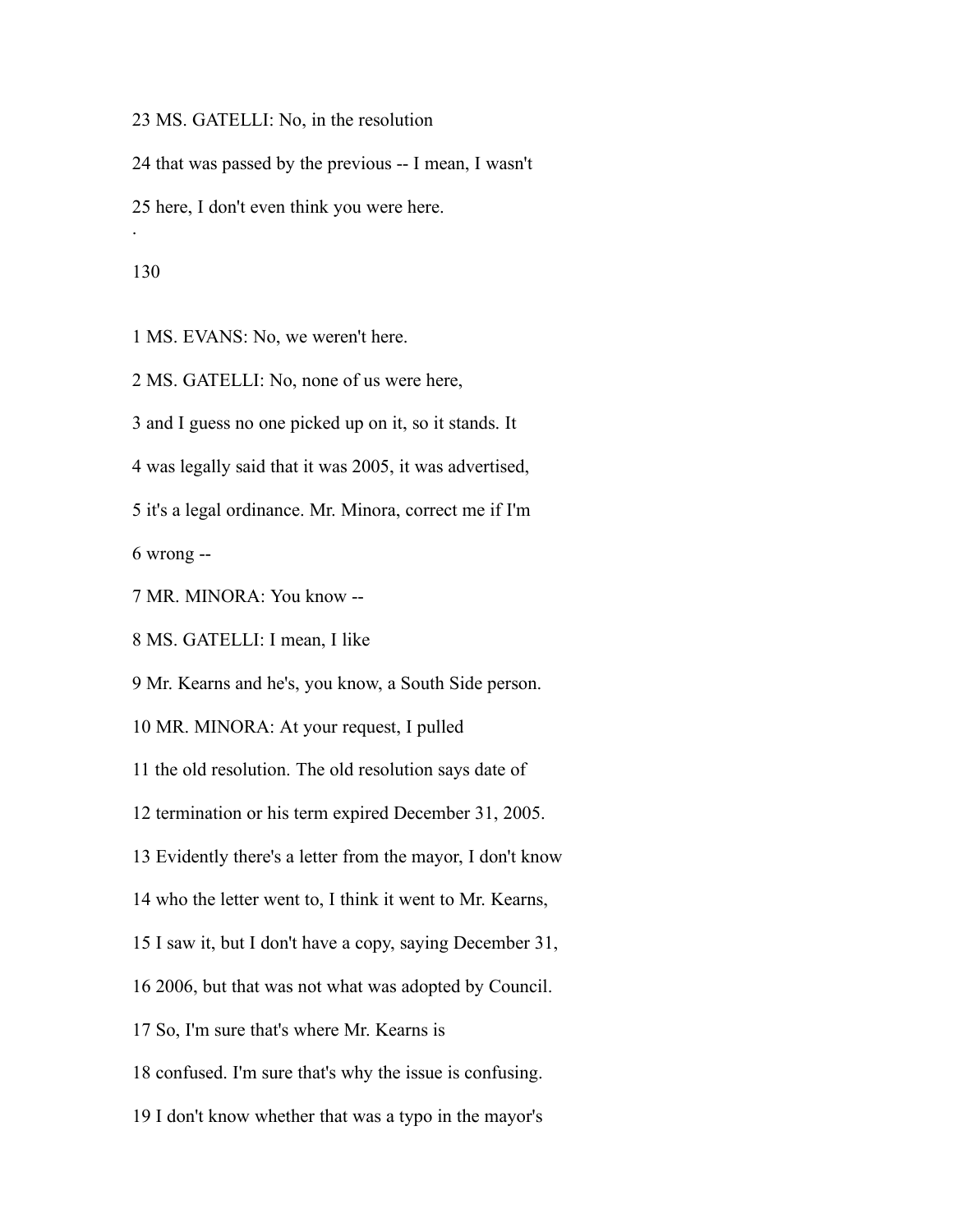office or a typo in City Council, but I know the

resolution that was adopted said the term expired

December 31, 2005.

I think as Council, you know, we're

 sort of stuck with what we've done, whether it was an error in the mayor's office or our office or whether it .

was done exactly --

MS. EVANS: No one knows.

MR. MINORA: -- right, we don't know,

but we know what we did and that it was done

procedurally correctly. Whether the term was a typo on

someone's part, I have no way of knowing.

MS. GATELLI: I would suggest that

maybe Neil or Kay when these come up now, please check

in the paper that the dates are correct and in the

resolutions, because this could happen again, and it

isn't fair --

MS. EVANS: No, it's --

MS. GATELLI: -- to the person who was

supposed to serve.

MS. EVANS: Right. It's not fair, I

think, to Mr. Kearns, and it's certainly no reflection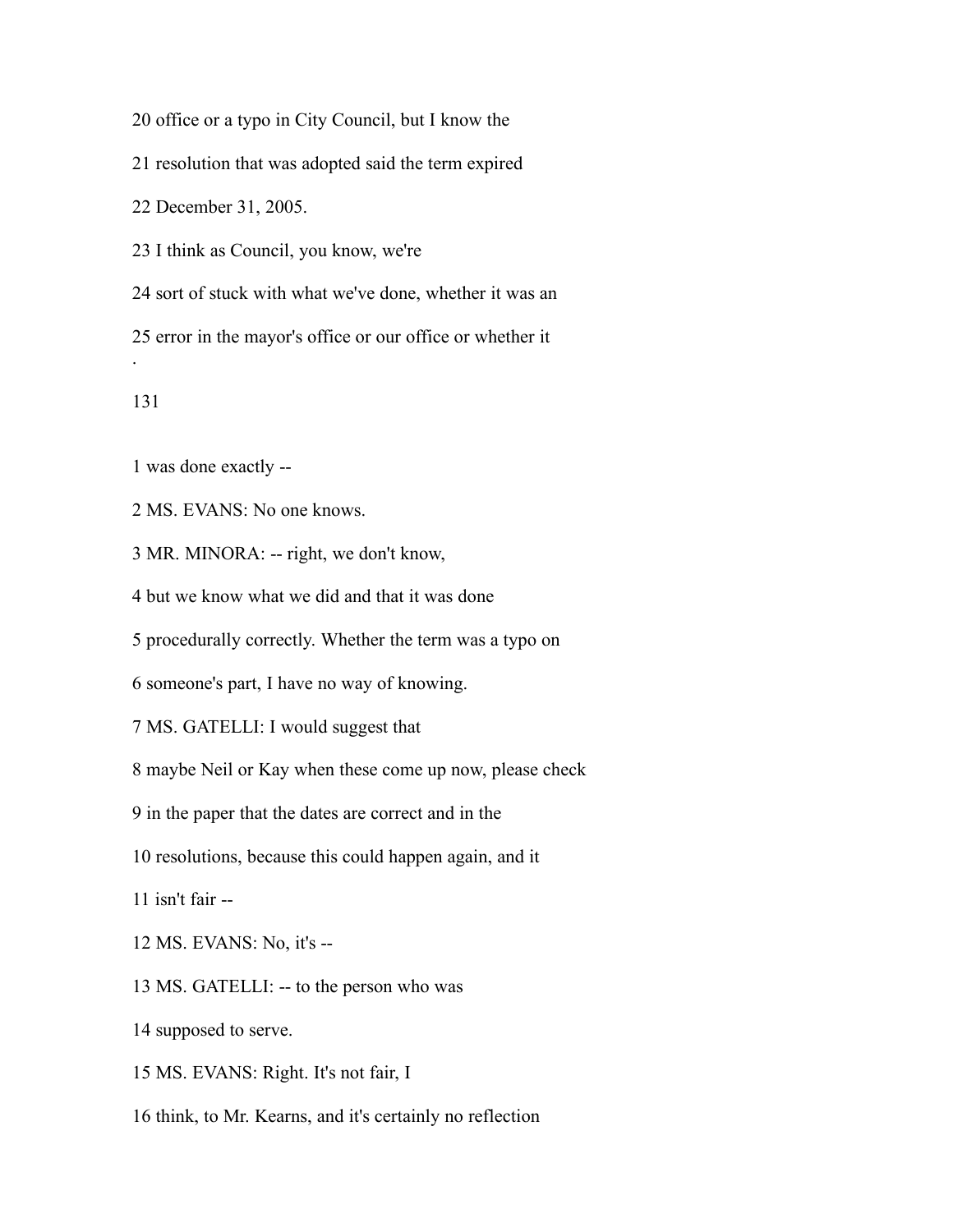whatsoever on Mr. Vergnetti, but I won't be voting to

approve this.

MR. COURTRIGHT: Are you making a

motion to table it?

MS. EVANS: Well, I asked -- I didn't

make it in the form of a motion, I just asked that you

would consider it. We've been discussing it here. I

mean, I can make the motion, but it doesn't appear that

anyone would be in favor of that.

## 

.

MR. COURTRIGHT: Well, I might ask

Mr. Minora, not to put you on the spot, does

Mr. Kearns with that letter, does he have a leg to

stand on if he in fact has that letter stating it's

2006?

MR. MINORA: You're asking me a

judicial decision, and I'll tell you --

MS. GATELLI: By the time that would

happen, the term would be up.

MR. MINORA: I'll tell you what I

think, there's a letter, I have it in front of me, I

thought I left it at the office, but I brought it with

me, the letter is to City Council saying he's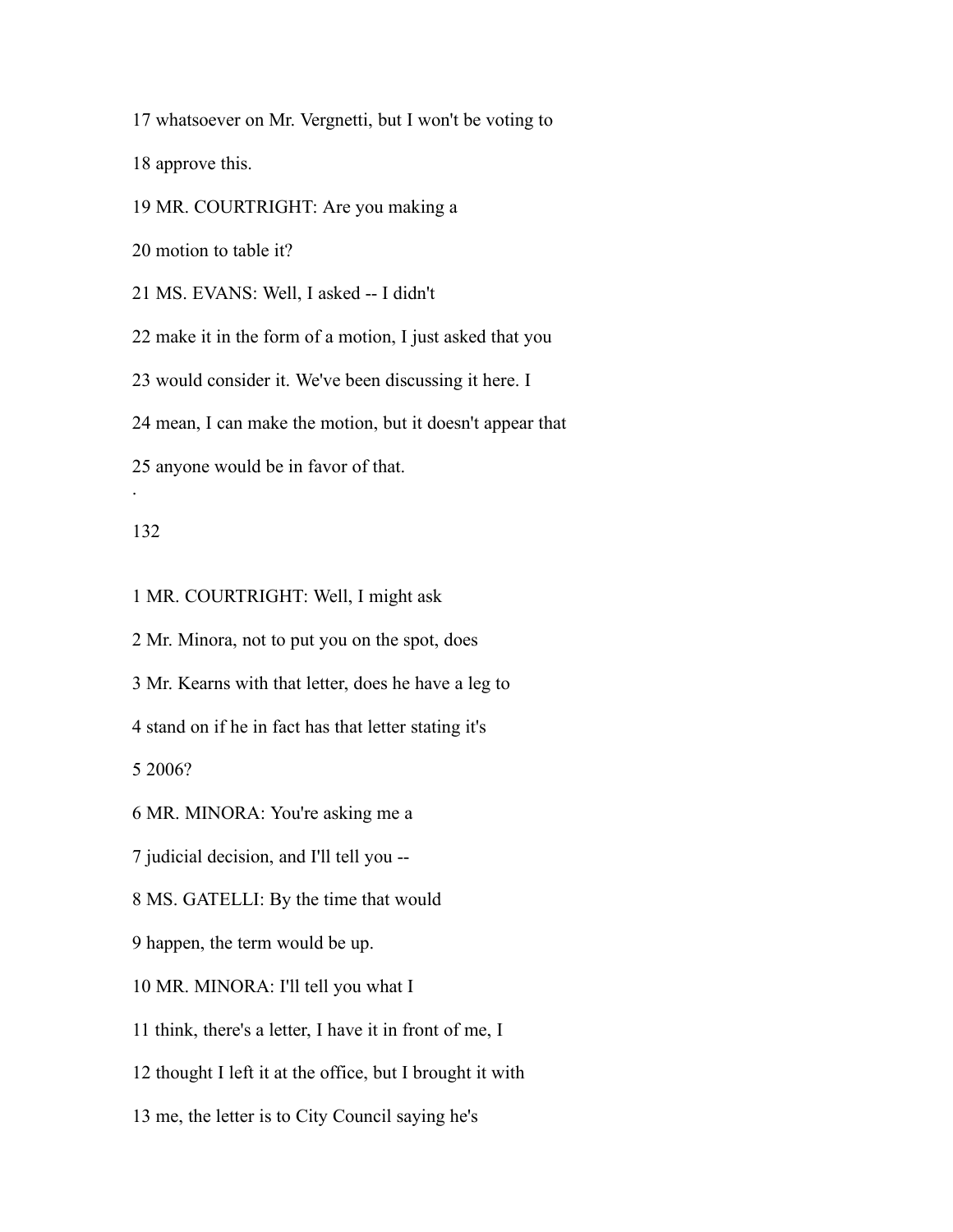appointing Paul Kearns, it's dated January 11, 2002.

The letter says, Mr. Kearns will be replacing Joseph

Caputo, and his term will expire on December 31, 2006,

which is what you were saying, Ms. Evans, but the

resolution adopted, and it doesn't say five years

December 31, 2005, it says, four years and will expire

on December 31, 12005.

So, I think the legally adopted

resolution is what is going to stand in court, if

that's what you're asking me, as opposed to a piece of

correspondence, which, like I said, I don't know who

made the, if it's a clerical error or not, but I know

## 

.

it has been legally adopted after three readings, the

same as you've done with everything else here.

MS. EVANS: And this error, though, as

you said, has nothing to do with anyone who's in office

at this point.

MR. MINORA: No.

MS. GATELLI: No.

MR. MINORA: No, none of the Council

people are still on Council. It was --

MS. GATELLI: And maybe we wouldn't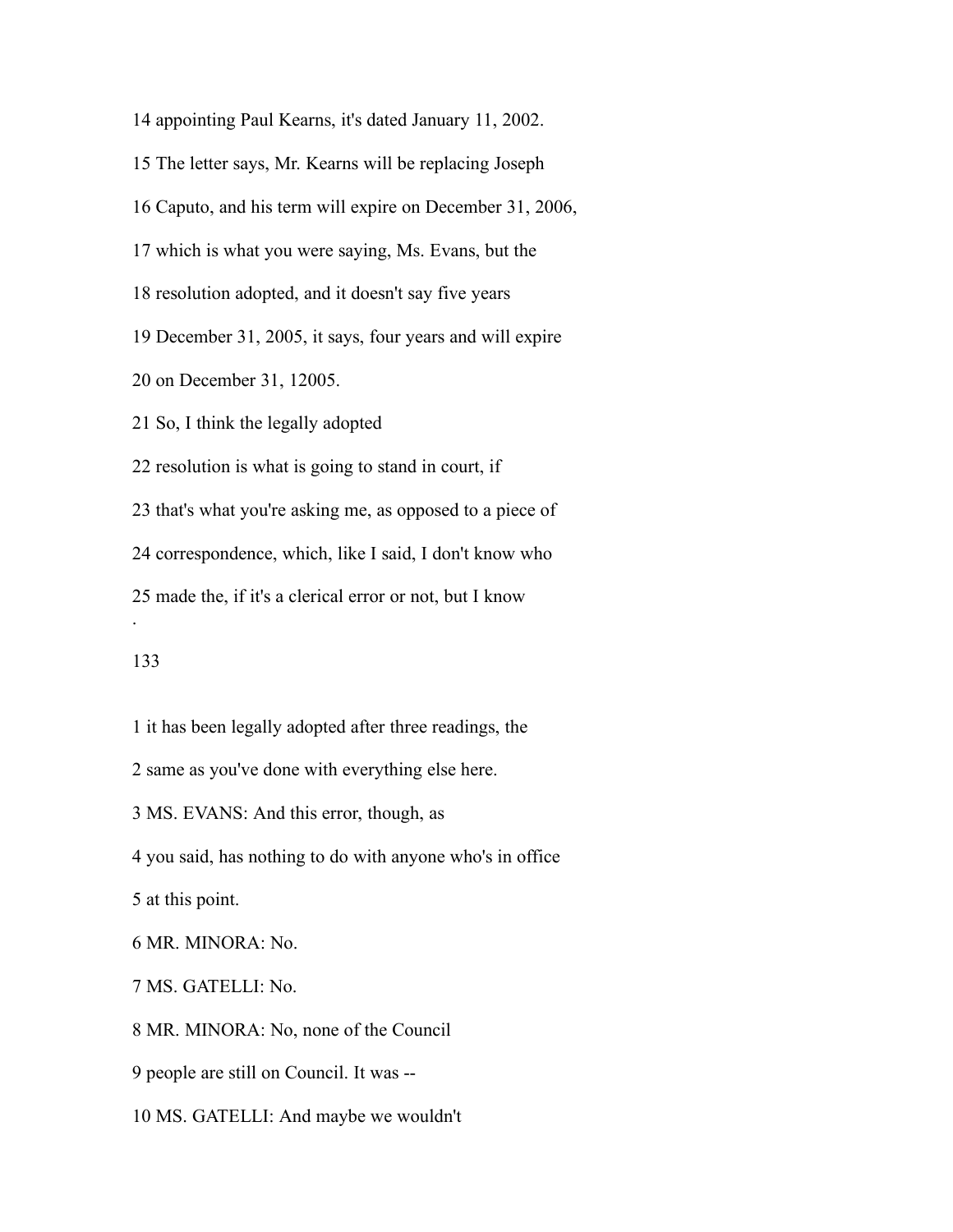have even noticed. You know, if it was in the paper,

maybe we wouldn't have picked it up either.

MS. EVANS: Well, I wouldn't have

noticed either, but Mr. Kearns called me, and we had

this conversation, and that's the first time this has

ever happened. It was always done perfectly.

MS. GATELLI: Yes. It's too bad he

didn't notice it sooner, you know, when it happened,

because they could have maybe corrected it, the

previous Council, you know?

MR. MINORA: The only thing I might

suggest is maybe Mr. Caputo resigned and it was an

appointment for the remainder of his term. I really

don't know. It's unusual, and I don't have an answer.

MS. GATELLI: That's a possibility.

## 

.

MR. MINORA: But as a possibility, that

could have occurred that there was only four years

remaining on his term.

MS. GATELLI: Okay. Roll call.

MR. COOLICAN: Mrs. Evans.

MS. EVANS: No.

MR. COOLICAN: Mrs. Fanucci.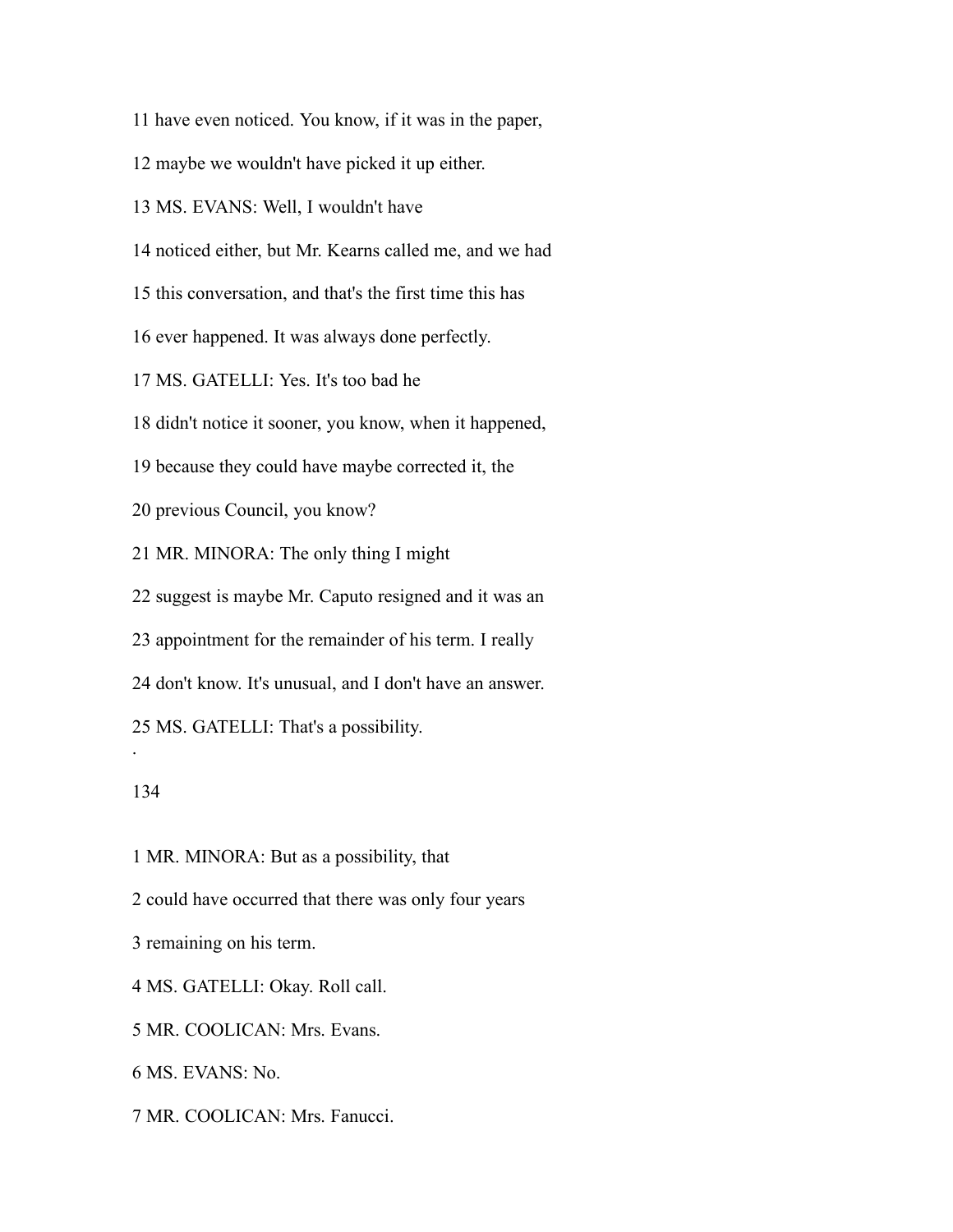MS. NEALON FANUCCI: Yes.

MR. COOLICAN: Mr. McTiernan.

MR. MCTIERNAN: Yes.

MR. COOLICAN: Mr. Courtright.

MR. COURTRIGHT: No.

MR. COOLICAN: Mrs. Gatelli.

MS. GATELLI: Yes. I hereby declare

7-P legally and lawfully adopted.

MS. GARVEY: 7-Q, FOR CONSIDERATION BY

THE COMMITTEE ON RULES - FOR ADOPTION - RESOLUTION NO.

18, 2006 - APPOINTMENT OF JOSEPH A. MATYJEVICH, JR.,

1318 FARR STREET, SCRANTON, PENNSYLVANIA, 18504, AS A

MEMBER OF THE SCRANTON PARKING AUTHORITY. MR.

MATYJEVICH WILL BE REPLACING SEAN HANLON, WHOSE TERM

EXPIRED ON JUNE 1, 2004. MR. MATYJEVICH'S TERM WILL

EXPIRE ON JUNE 1, 2009.

MS. GATELLI: As chairperson for the

committee on rules, I recommend final passage of 7-Q.

## 

.

MR. COURTRIGHT: Second.

MS. GATELLI: On the question? Roll

call.

MR. COOLICAN: Mrs. Evans.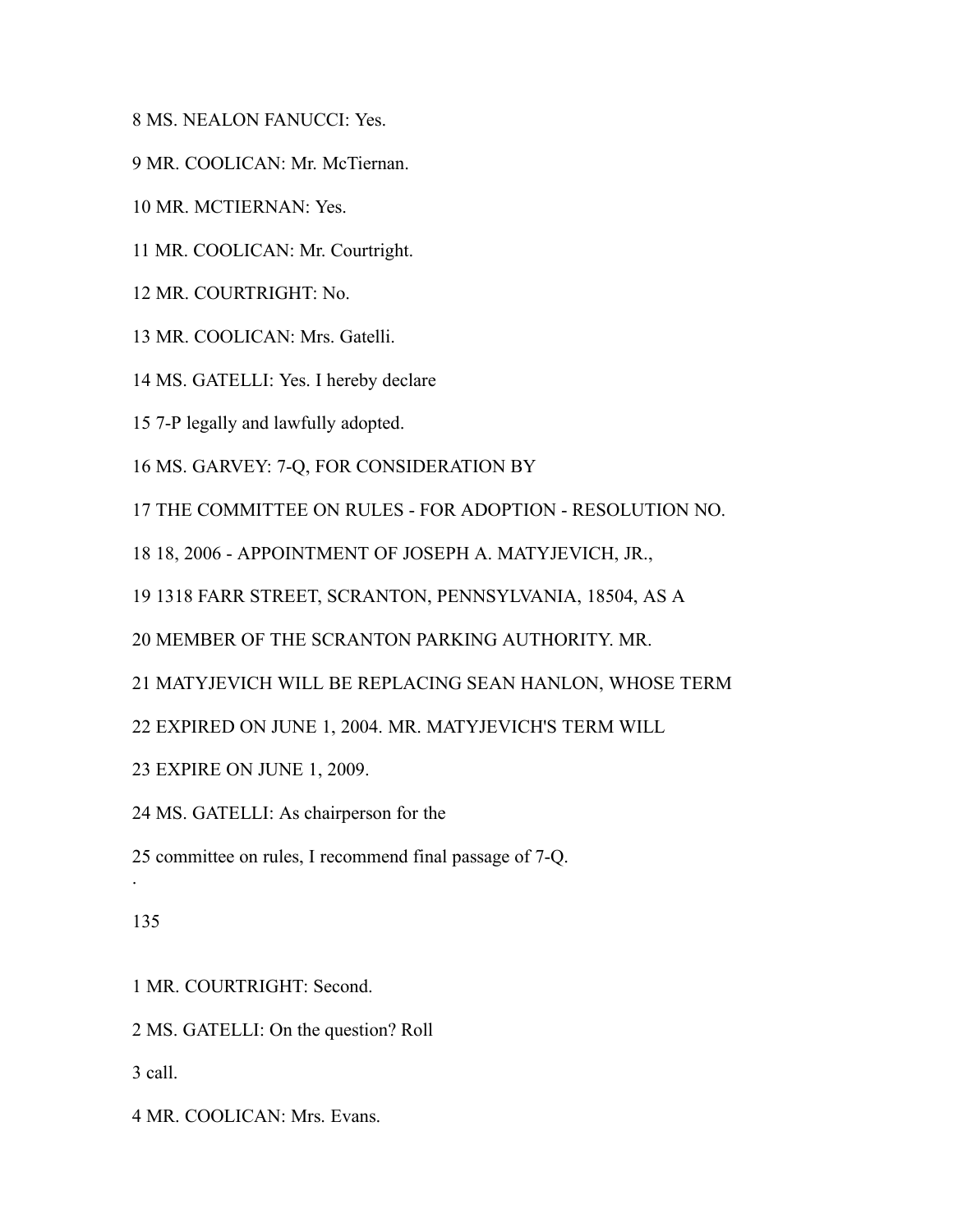MS. EVANS: Yes.

- MR. COOLICAN: Mrs. Fanucci.
- MS. NEALON FANUCCI: Yes.
- MR. COOLICAN: Mr. McTiernan.
- MR. MCTIERNAN: Yes.
- MR. COOLICAN: Mr. Courtright.
- MR. COURTRIGHT: Yes.
- MR. COOLICAN: Mrs. Gatelli.
- MS. GATELLI: Yes. I hereby declare
- 7-Q legally and lawfully adopted.
- MS. GARVEY: 7-R, FOR CONSIDERATION BY
- THE COMMITTEE ON RULES FOR ADOPTION RESOLUTION NO.
- 19, 2006 APPOINTMENT OF JOSEPH PALUMBO,
- 1007 COLUMBIA STREET, SCRANTON, PENNSYLVANIA, 18509, AS
- A MEMBER OF THE SCRANTON PUBLIC LIBRARY BOARD EFFECTIVE
- JANUARY 9, 2006. MR. PALUMBO WILL BE FULFILLING THE
- TERM OF RICHARD LEONARI WHO RESIGNED. MR. PALUMBO'S
- TERM WILL EXPIRE ON MARCH 10, 2008.
- MS. GATELLI: As chairperson for rules,
- I recommend final passage of 7-R.
- MR. COURTRIGHT: Second.
- 

.

MS. GATELLI: On the question? Roll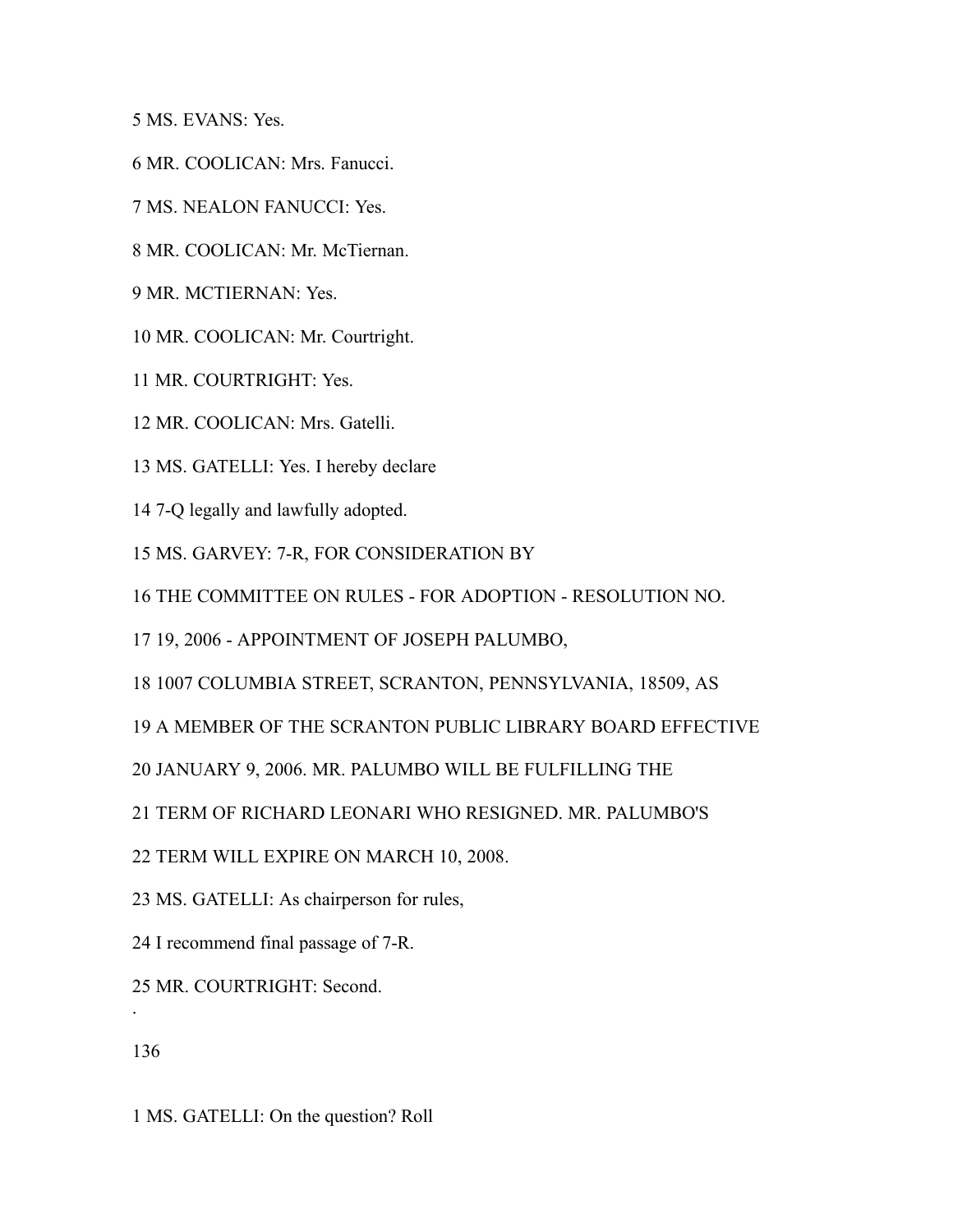call.

- MR. COOLICAN: Mrs. Evans.
- MS. EVANS: Yes.
- MR. COOLICAN: Mrs. Fanucci.
- MS. NEALON FANUCCI: Yes.
- MR. COOLICAN: Mr. McTiernan.
- MR. MCTIERNAN: Yes.
- MR. COOLICAN: Mr. Courtright.
- MR. COURTRIGHT: Yes.
- MR. COOLICAN: Mrs. Gatelli.
- MS. GATELLI: Yes. I hereby declare
- Item 7-R legally and lawfully adopted.
- MS. GARVEY: 7-S, FOR CONSIDERATION BY
- THE COMMITTEE ON RULES FOR ADOPTION RESOLUTION NO.
- 20, 2006 APPOINTMENT OF JAMIE HAILSTONE, 730 NORTH
- IRVING AVENUE, SCRANTON, PENNSYLVANIA, 18510, AS A
- MEMBER OF THE SCRANTON PUBLIC LIBRARY BOARD EFFECTIVE
- JANUARY 9, 2006. MR. HAILSTONE WILL BE FULFILLING THE
- TERM OF ALAN SWEENEY WHO RESIGNED ON DECEMBER 31, 2005.
- MR. HAILSTONE'S TERM WILL EXPIRE ON MARCH 10, 2008.
- MS. GATELLI: As chairperson on rules,
- I recommend final passage of 7-S.
- MR. COURTRIGHT: Second.
- MS. GATELLI: On the question?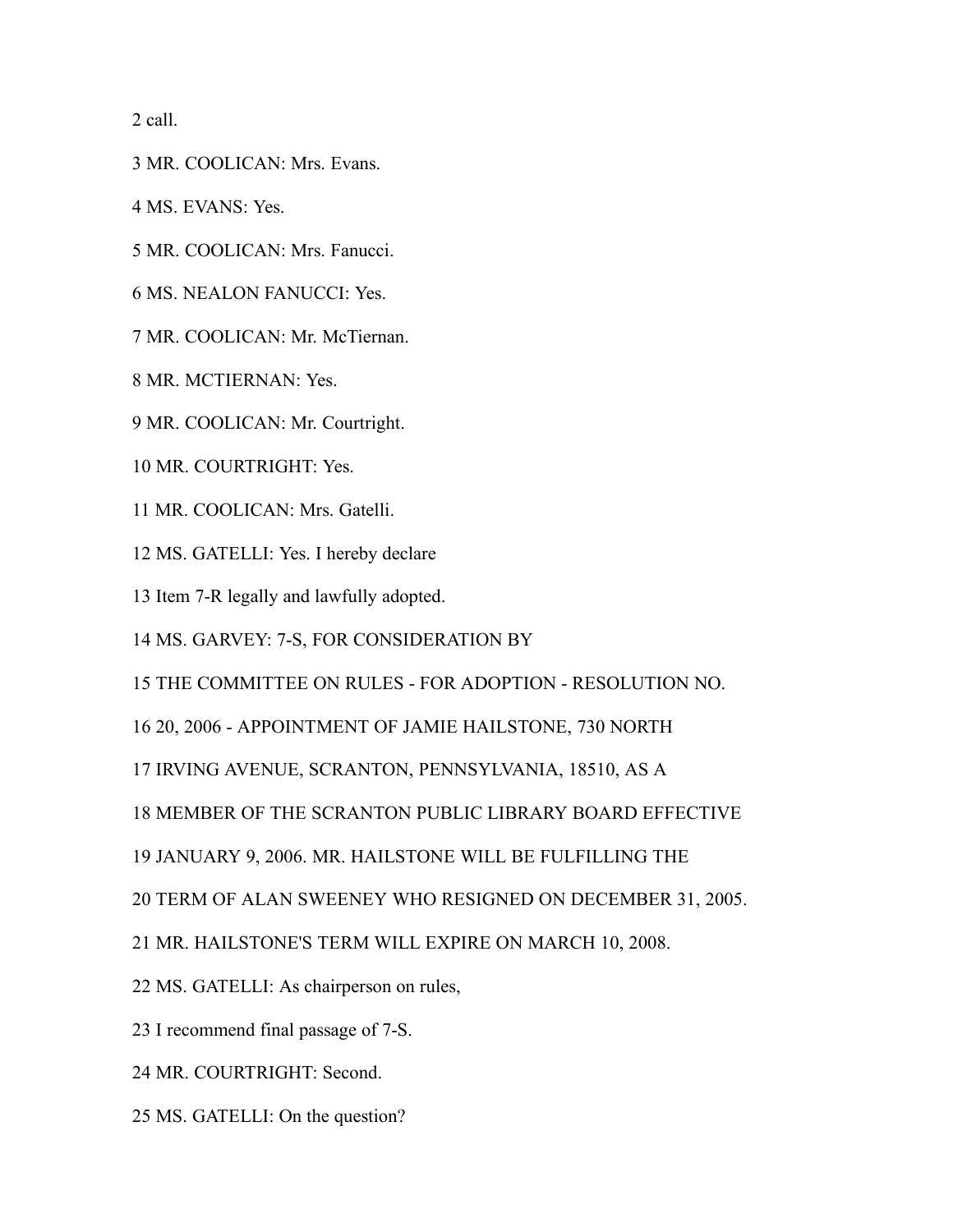.

- MS. EVANS: Yes. I have a comment on
- the question, that was not a yes vote.
- Attorney Hailstone was recently
- involved in a legal issue with the Pennsylvania State
- Police and the American Civil Liberties Union whereby a
- website was wrongly shut down.
- Attorney Hailstone was just trying to
- protect a family member, which is normal and admirable,
- however, improper procedures appear to have been
- followed, and as member of the Scranton Public Library
- Board, he may oversee operations of Channel 61 and the
- broadcasts of City Council meetings that are offered
- weekly to the public, and I do not wish to see these
- broadcasts ever in danger for any reason, therefore,
- I'll be voting no.
- MS. GATELLI: Roll call.
- MR. COOLICAN: Mrs. Evans.
- MS. EVANS: No.
- MR. COOLICAN: Mrs. Fanucci.
- MS. NEALON FANUCCI: Yes.
- MR. COOLICAN: Mr. McTiernan.
- MR. MCTIERNAN: Yes.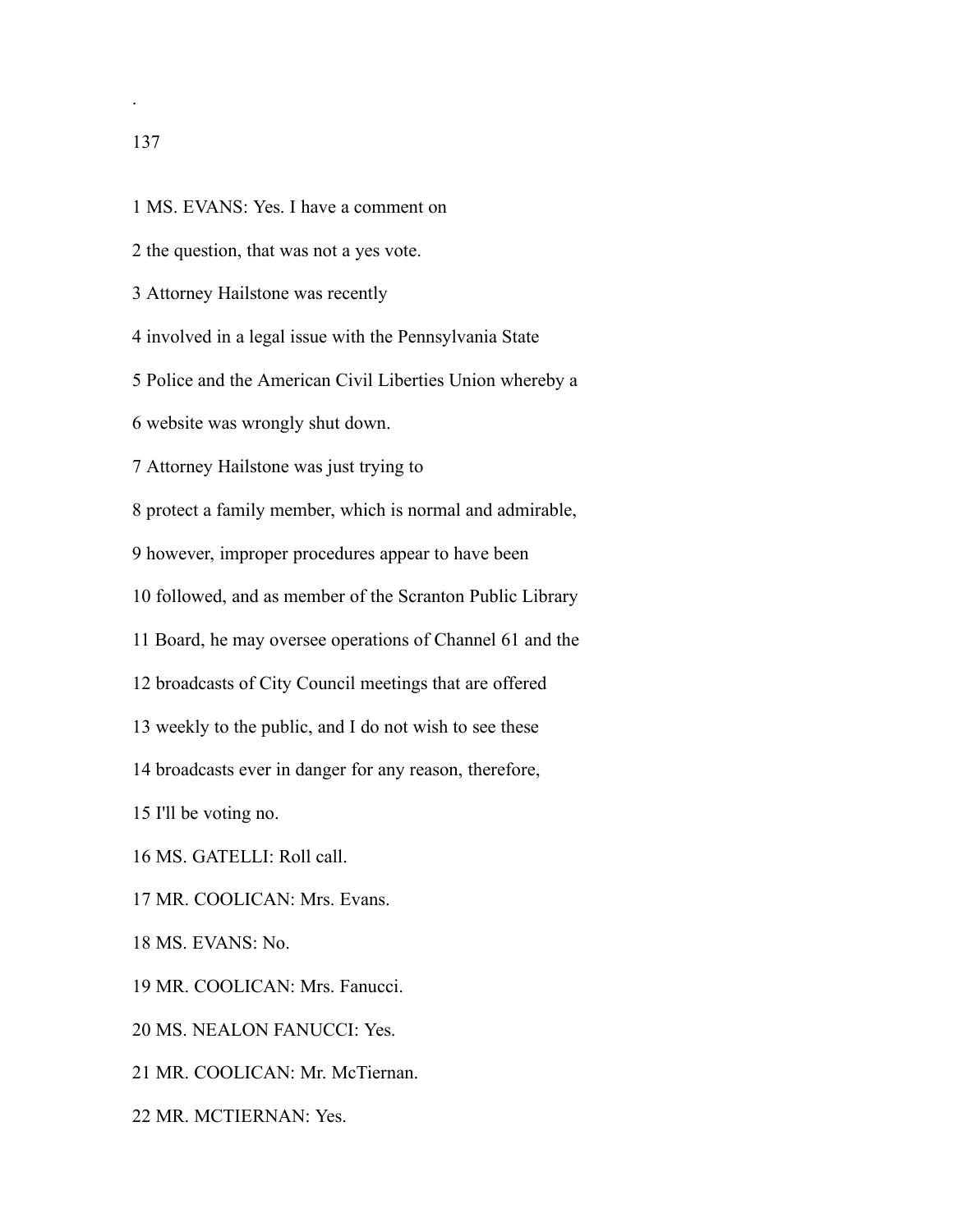MR. COOLICAN: Mr. Courtright.

MR. COURTRIGHT: Yes.

MR. COOLICAN: Mrs. Gatelli.

.

MS. GATELLI: Yes. I hereby declare

7-S legally and lawfully adopted.

MS. GARVEY: 7-T, FOR CONSIDERATION BY

THE COMMITTEE ON RULES - FOR ADOPTION - RESOLUTION NO.

21, 2006 - APPOINTMENT OF RABBI DAVID ROSENBERG,

920 MONROE AVENUE, SCRANTON, PENNSYLVANIA, 18510, AS A

MEMBER OF THE SCRANTON PUBLIC LIBRARY BOARD EFFECTIVE

JANUARY 9, 2006. RABBI ROSENBERG WILL BE FULFILLING

THE TERM OF RABBI AARON PELLER, WHO NO LONGER RESIDES

IN THE CITY. RABBI ROSENBERG'S TERM WILL EXPIRE ON

MAY 24, 2009.

MS. GATELLI: As chairperson for the

committee on rules, I recommend final passage of 7-T.

MR. COURTRIGHT: Second.

MS. GATELLI: On the question? Roll

call.

MR. COOLICAN: Mrs. Evans.

MS. EVANS: Yes.

MR. COOLICAN: Mrs. Fanucci.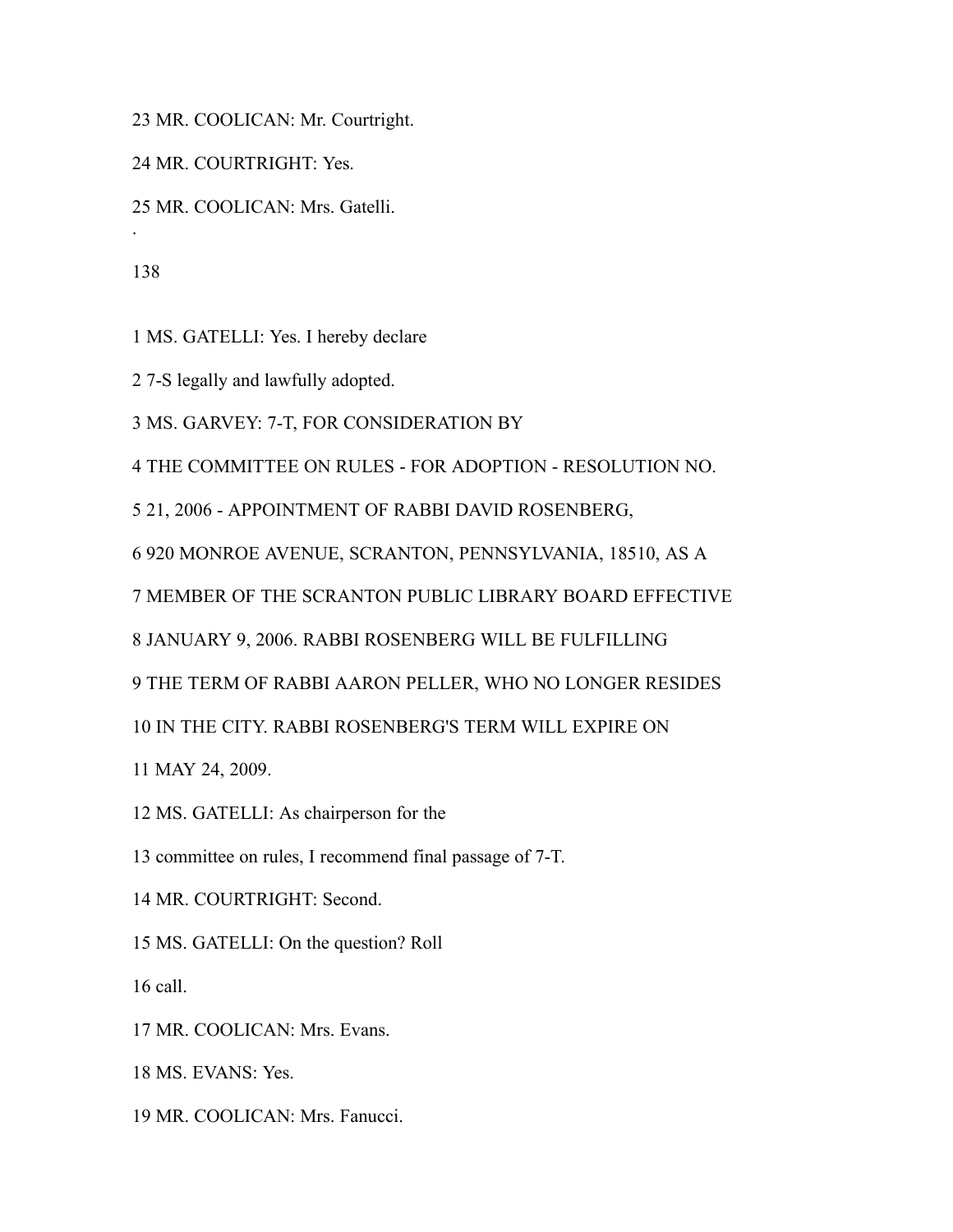MS. NEALON FANUCCI: Yes.

MR. COOLICAN: Mr. McTiernan.

MR. MCTIERNAN: Yes.

MR. COOLICAN: Mr. Courtright.

MR. COURTRIGHT: Yes.

MR. COOLICAN: Mrs. Gatelli.

.

MS. GATELLI: Yes. I hereby declare

Item 7-T legally and lawfully adopted.

MS. GARVEY: 7-U, FOR CONSIDERATION BY

THE COMMITTEE ON RULES - FOR ADOPTION - RESOLUTION NO.

22, 2006 - APPOINTMENT OF WILLIAM MURRAY,

1146 WEST ELM STREET, SCRANTON, PENNSYLVANIA, 18504 TO

THE CIVIL SERVICE COMMISSION EFFECTIVE JANUARY 9, 2006.

MR. MURRAY WILL BE REPLACING ELMER NALEVANKO, WHO

RESIGNED EFFECTIVE DECEMBER 31, 2005. MR. MURRAY'S

TERM WILL EXPIRE WITH THE TERM OF MAYOR CHRISTOPHER A.

DOHERTY.

MS. GATELLI: As chairperson for the

committee on rules, I recommend final passage of 7-U.

MR. COURTRIGHT: Second.

MS. GATELLI: On the question? Roll

call.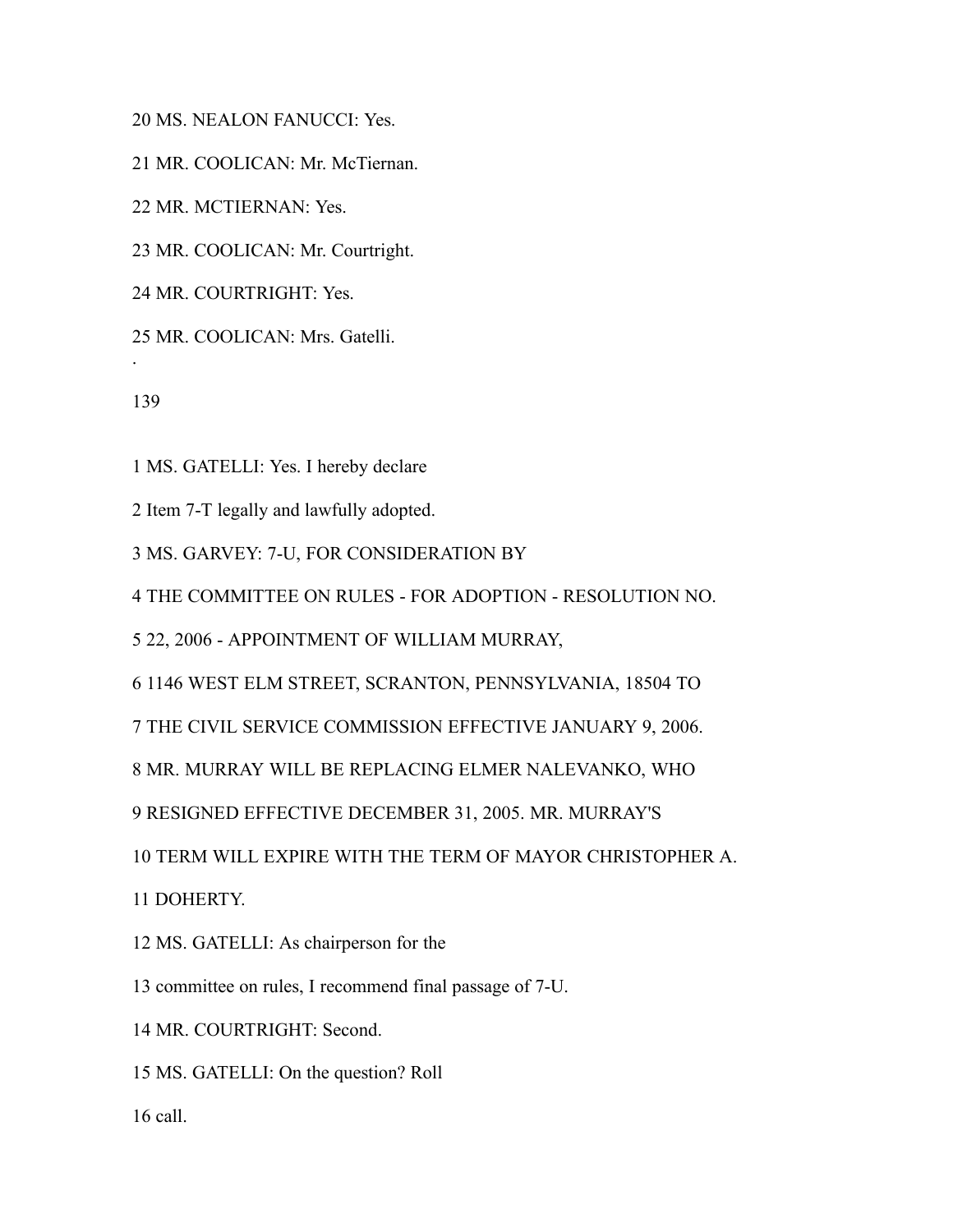MR. COOLICAN: Mrs. Evans.

MS. EVANS: Yes.

MR. COOLICAN: Mrs. Fanucci.

MS. NEALON FANUCCI: Yes.

MR. COOLICAN: Mr. McTiernan.

MR. MCTIERNAN: Yes.

MR. COOLICAN: Mr. Courtright.

MR. COURTRIGHT: Yes.

MR. COOLICAN: Mrs. Gatelli.

.

MS. GATELLI: Yes. I hereby declare

Item 7-U legally and lawfully adopted.

Before I call for an adjournment, I

just have a question on these appointments,

Attorney Minora, do we really have a say in who's --

like, suppose we voted no, then what would happen?

Like, suppose we all voted no on a

name here --

MR. MINORA: If a person was rejected,

the mayor could either reappoint him or reappoint

somebody else. Council doesn't have any right to

appoint.

MS. EVANS: According to the Home Rule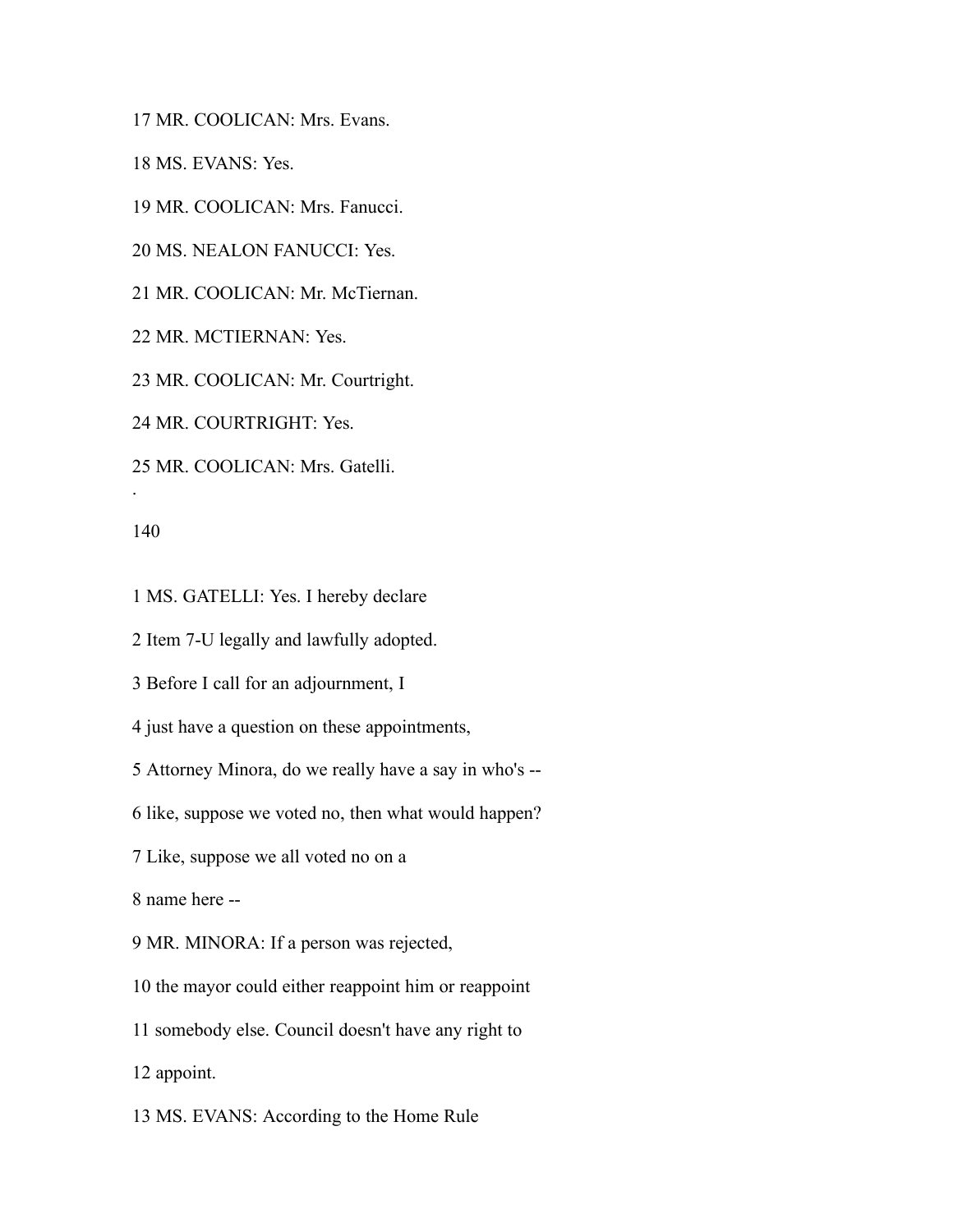Charter, Mrs. Gatelli, we do not have, as the attorney

indicated, any powers of appointment to these

positions, however, we are given a say in the matter,

in that I believe it states the mayor will appoint on

or something similar on the advice and consent of City

Council.

MS. GATELLI: But what if three of us

said no? I mean, I know that's in the Home Rule

Charter --

MR. COURTRIGHT: He keeps sending it

back to us week after week until we vote yes.

MS. EVANS: No. I think --

.

MS. GATELLI: Could he override that

and just appoint them anyway?

MS. EVANS: Well, I would assume so, in

that we have no power of appointment, so it's not as if

we can replace the individual.

MS. GATELLI: I just wondered that,

because I thought, you know, we didn't have any say.

MS. EVANS: It seems like an exercise

in futility, and you could have shaved half an hour off

that meeting.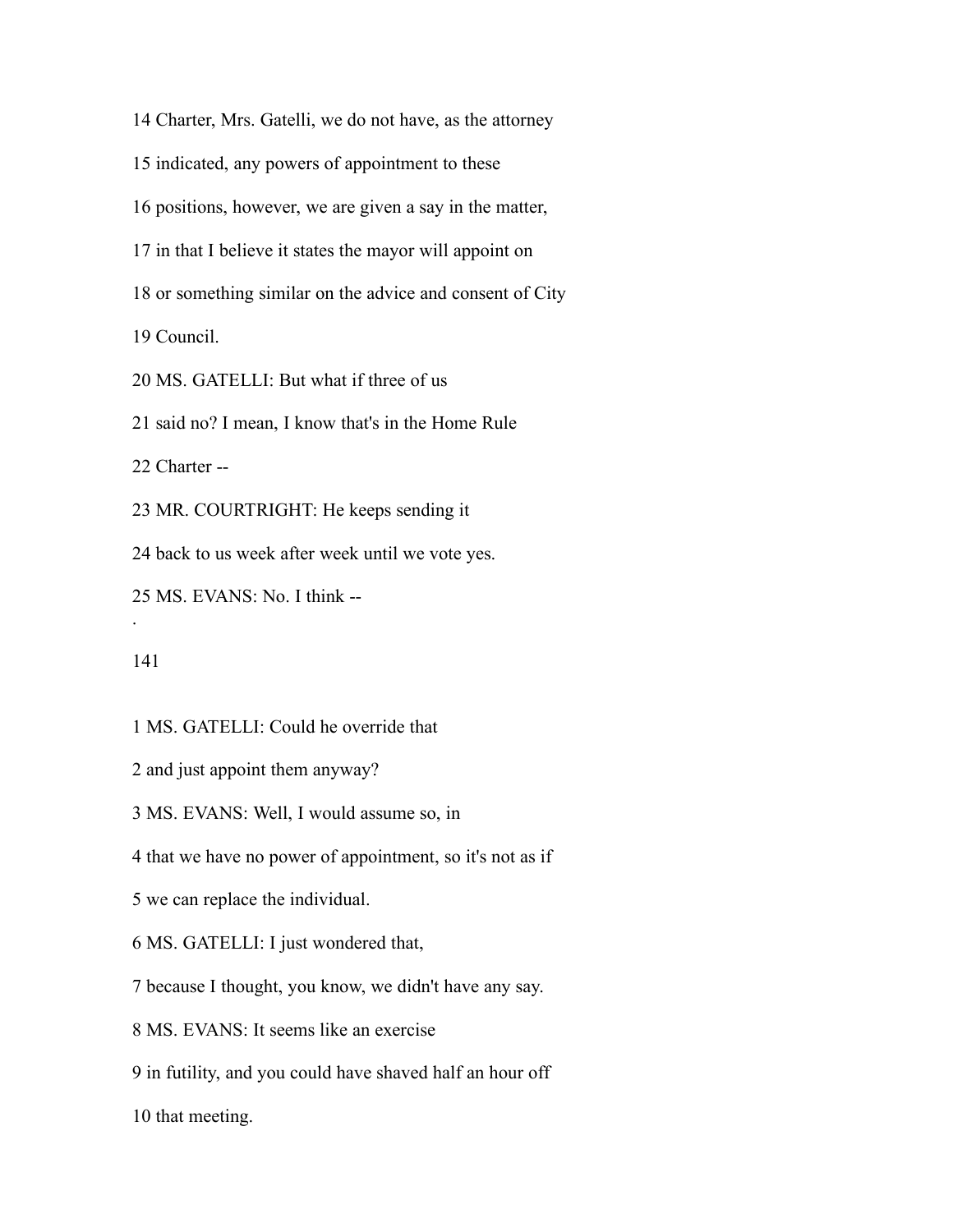|  |  | 11 MS. GATELLI: Yes. You're right. |  |  |  |
|--|--|------------------------------------|--|--|--|
|--|--|------------------------------------|--|--|--|

 Would someone make a motion to adjourn? MR. COURTRIGHT: Make a motion to adjourn. MS. NEALON FANUCCI: Second. (MEETING WAS ADJOURNED.) . C E R T I F I C A T E I hereby certify that the proceedings and

evidence are contained fully and accurately in the

notes taken by me on the hearing of the above cause and

that this copy is a correct transcript of the same